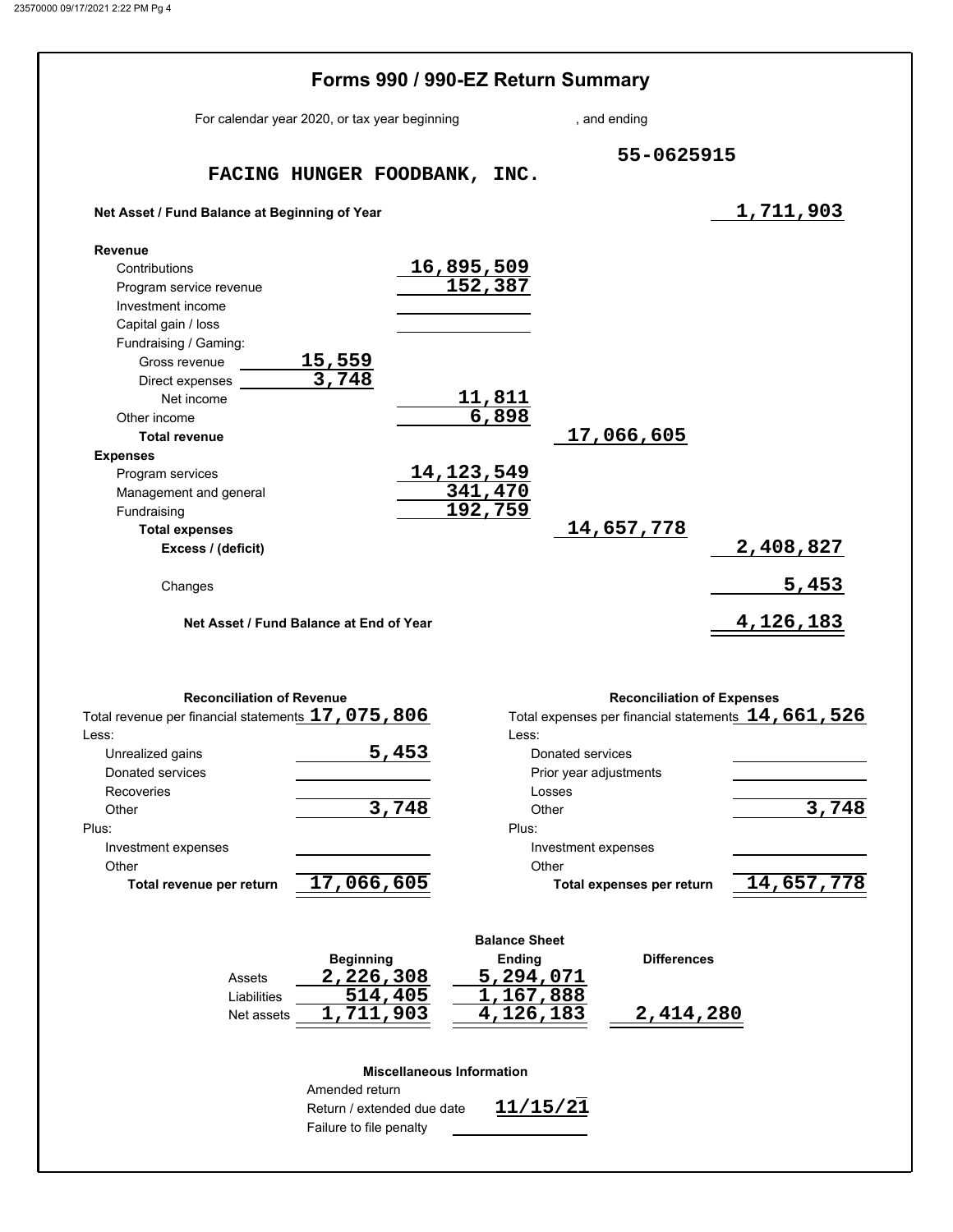### **Kelley Galloway Smith Goolsby, PSC 1200 Corporate Court, PO Box 990 Ashland, KY 41105-0990 606-329-1811**

September 17, 2021

### **CONFIDENTIAL**

FACING HUNGER FOODBANK, INC. 1327 SEVENTH AVENUE HUNTINGTON, WV 25701

Dear Cynthia:

We have prepared the following returns from information provided by you without verification or audit.

Return of Organization Exempt From Income Tax (Form 990)

We suggest that you examine these returns carefully to fully acquaint yourself with all items contained therein to ensure that there are no omissions or misstatements. Attached are instructions for signing and filing each return. Please follow those instructions carefully.

Enclosed is any material you furnished for use in preparing the returns. If the returns are examined, requests may be made for supporting documentation. Therefore, we recommend that you retain all pertinent records for at least seven years.

In order that we may properly advise you of tax considerations, please keep us informed of any significant changes in your financial affairs or of any correspondence received from taxing authorities.

If you have any questions, or if we can be of assistance in any way, please call.

Sincerely,

Kelley Galloway Smith Goolsby, PSC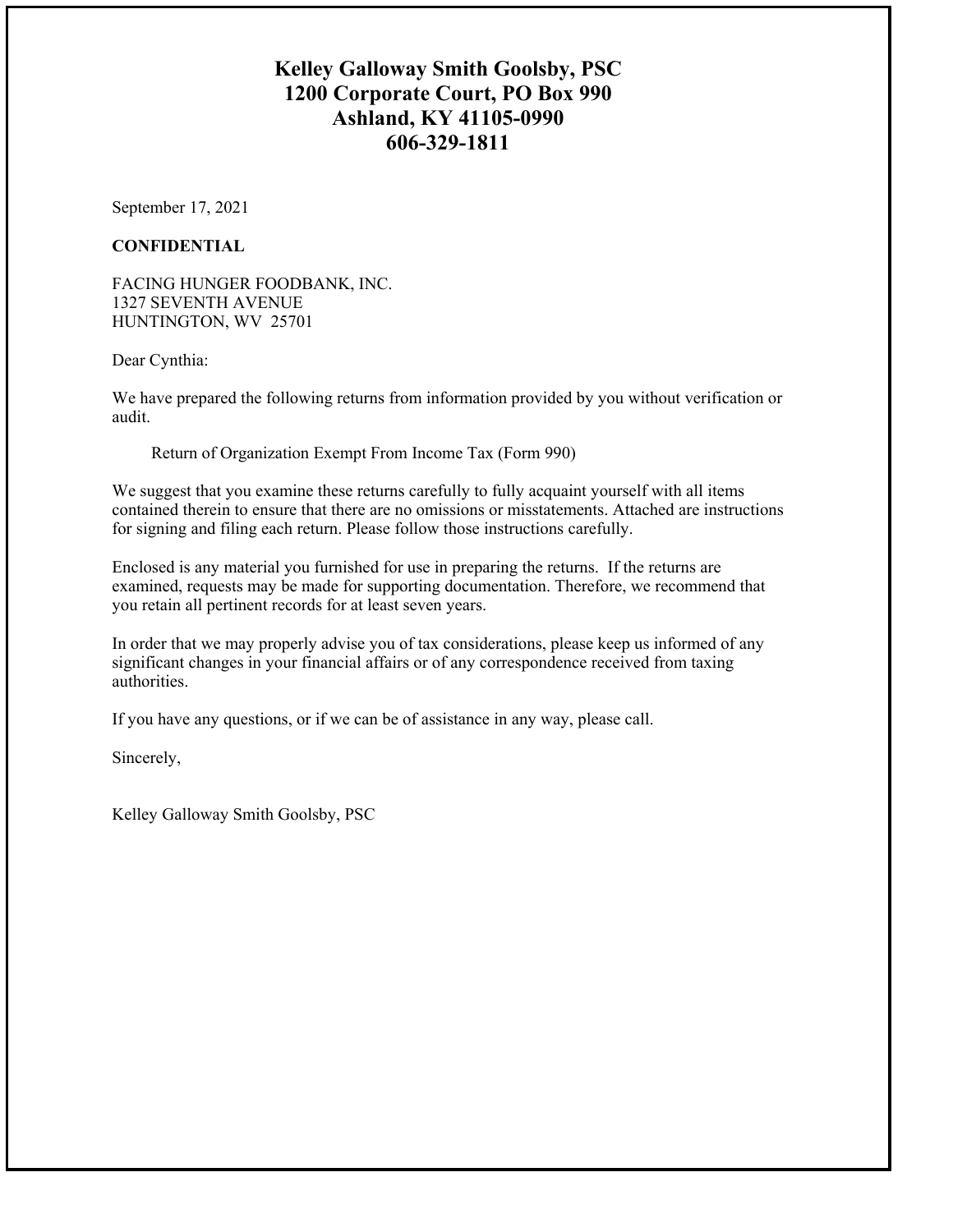### **Filing Instructions**

### **FACING HUNGER FOODBANK, INC.**

### **Exempt Organization Tax Return**

### **Taxable Year Ended December 31, 2020**

**Date Due:** November 15, 2021

- **Remittance:** None is required. Your Form 990 for the tax year ended 12/31/20 shows no balance due.
- **Signature:** You are using a Personal Identification Number (PIN) for signing your return electronically. Form 8879-EO, IRS *e-file* Signature Authorization for an Exempt Organization should be signed and dated by an authorized officer of the organization and returned to:

Kelley Galloway Smith Goolsby, PSC 1200 Corporate Court, PO Box 990 Ashland, KY 41105-0990

*Important:* **Your return will not be filed with the IRS until the signed Form 8879-EO has been received by this office.**

**Other:** Your return is being filed electronically with the IRS and is not required to be mailed. If you Mail a paper copy of your return to the IRS it will delay the processing of your return.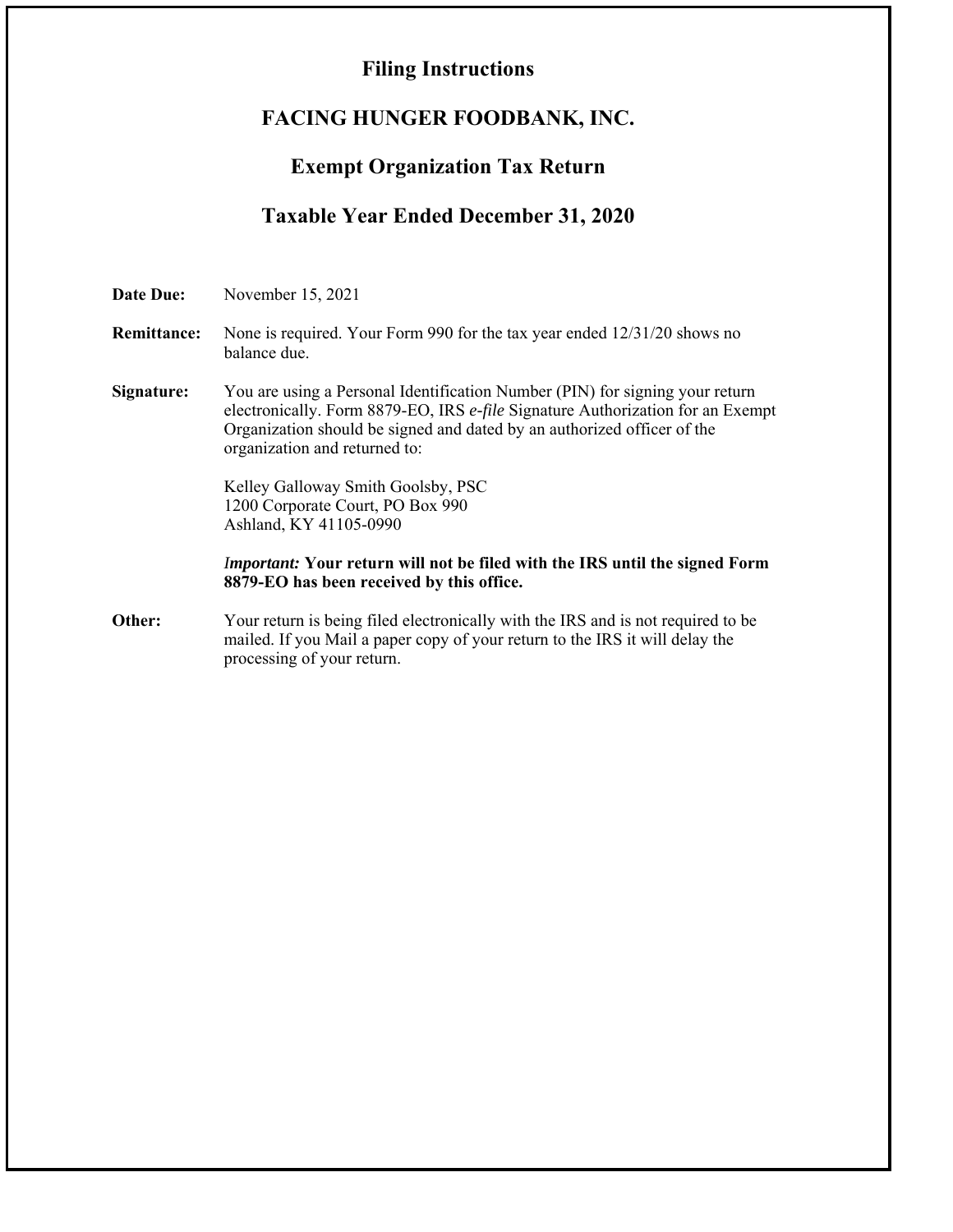| Form 8879-EO                                                  | <b>IRS e-file Signature Authorization</b><br>for an Exempt Organization                                                                                                                                                                                                                                                                                                                                                                                                                                                                                                                                                                                                                                                                                                                                                                                                                                                                                                                         |                                                   | OMB No. 1545-0047                     |
|---------------------------------------------------------------|-------------------------------------------------------------------------------------------------------------------------------------------------------------------------------------------------------------------------------------------------------------------------------------------------------------------------------------------------------------------------------------------------------------------------------------------------------------------------------------------------------------------------------------------------------------------------------------------------------------------------------------------------------------------------------------------------------------------------------------------------------------------------------------------------------------------------------------------------------------------------------------------------------------------------------------------------------------------------------------------------|---------------------------------------------------|---------------------------------------|
|                                                               |                                                                                                                                                                                                                                                                                                                                                                                                                                                                                                                                                                                                                                                                                                                                                                                                                                                                                                                                                                                                 |                                                   |                                       |
| Department of the Treasury<br><b>Internal Revenue Service</b> | Do not send to the IRS. Keep for your records.<br>Go to www.irs.gov/Form8879EO for the latest information.                                                                                                                                                                                                                                                                                                                                                                                                                                                                                                                                                                                                                                                                                                                                                                                                                                                                                      |                                                   | 2020                                  |
| Name of exempt organization or person subject to tax          |                                                                                                                                                                                                                                                                                                                                                                                                                                                                                                                                                                                                                                                                                                                                                                                                                                                                                                                                                                                                 |                                                   | Taxpayer identification number        |
|                                                               | FACING HUNGER FOODBANK, INC.                                                                                                                                                                                                                                                                                                                                                                                                                                                                                                                                                                                                                                                                                                                                                                                                                                                                                                                                                                    | 55-0625915                                        |                                       |
|                                                               | Name and title of officer or person subject to tax CYNTHIA KIRKHART                                                                                                                                                                                                                                                                                                                                                                                                                                                                                                                                                                                                                                                                                                                                                                                                                                                                                                                             |                                                   |                                       |
|                                                               | <b>EXECUTIVE DIRECTOR</b>                                                                                                                                                                                                                                                                                                                                                                                                                                                                                                                                                                                                                                                                                                                                                                                                                                                                                                                                                                       |                                                   |                                       |
| Part I                                                        | Type of Return and Return Information (Whole Dollars Only)                                                                                                                                                                                                                                                                                                                                                                                                                                                                                                                                                                                                                                                                                                                                                                                                                                                                                                                                      |                                                   |                                       |
|                                                               | Check the box for the return for which you are using this Form 8879-EO and enter the applicable amount, if any, from the return. If you                                                                                                                                                                                                                                                                                                                                                                                                                                                                                                                                                                                                                                                                                                                                                                                                                                                         |                                                   |                                       |
|                                                               | check the box on line 1a, 2a, 3a, 4a, 5a, 6a, or 7a below, and the amount on that line for the return being filed with this form was<br>blank, then leave line 1b, 2b, 3b, 4b, 5b, 6b, or 7b, whichever is applicable, blank (do not enter -0-). But, if you entered -0- on the                                                                                                                                                                                                                                                                                                                                                                                                                                                                                                                                                                                                                                                                                                                 |                                                   |                                       |
|                                                               | return, then enter -0- on the applicable line below. Do not complete more than one line in Part I.                                                                                                                                                                                                                                                                                                                                                                                                                                                                                                                                                                                                                                                                                                                                                                                                                                                                                              |                                                   |                                       |
| 1a Form 990 check here                                        | $X_0$ Total revenue, if any (Form 990, Part VIII, column (A), line 12) $\ldots$                                                                                                                                                                                                                                                                                                                                                                                                                                                                                                                                                                                                                                                                                                                                                                                                                                                                                                                 |                                                   | 1b 17,066,605                         |
| 2a Form 990-EZ check here▶                                    |                                                                                                                                                                                                                                                                                                                                                                                                                                                                                                                                                                                                                                                                                                                                                                                                                                                                                                                                                                                                 | 2 <sub>b</sub>                                    |                                       |
| 3a Form 1120-POL check here ▶                                 |                                                                                                                                                                                                                                                                                                                                                                                                                                                                                                                                                                                                                                                                                                                                                                                                                                                                                                                                                                                                 | 3b                                                |                                       |
| 4a Form 990-PF check here▶                                    | b Tax based on investment income (Form 990-PF, Part VI, line 5) [[[[[[[[[[[[[[[[[[[[[[]]]]]]]]                                                                                                                                                                                                                                                                                                                                                                                                                                                                                                                                                                                                                                                                                                                                                                                                                                                                                                  | 4b                                                |                                       |
| 5a Form 8868 check here $\blacktriangleright$                 |                                                                                                                                                                                                                                                                                                                                                                                                                                                                                                                                                                                                                                                                                                                                                                                                                                                                                                                                                                                                 | 5b                                                |                                       |
| 6a Form 990-T check here                                      |                                                                                                                                                                                                                                                                                                                                                                                                                                                                                                                                                                                                                                                                                                                                                                                                                                                                                                                                                                                                 | 6b                                                |                                       |
| 7a Form 4720 check here $\blacktriangleright$                 |                                                                                                                                                                                                                                                                                                                                                                                                                                                                                                                                                                                                                                                                                                                                                                                                                                                                                                                                                                                                 | 7b.                                               |                                       |
| Part II                                                       | Declaration and Signature Authorization of Officer or Person Subject to Tax                                                                                                                                                                                                                                                                                                                                                                                                                                                                                                                                                                                                                                                                                                                                                                                                                                                                                                                     |                                                   |                                       |
|                                                               | Under penalties of perjury, I declare that $X$ I am an officer of the above organization of I am a person subject to tax with respect to                                                                                                                                                                                                                                                                                                                                                                                                                                                                                                                                                                                                                                                                                                                                                                                                                                                        |                                                   |                                       |
| (name of organization)                                        | , $(EIN)$<br>of the 2020 electronic return and accompanying schedules and statements, and, to the best of my knowledge and belief, they are                                                                                                                                                                                                                                                                                                                                                                                                                                                                                                                                                                                                                                                                                                                                                                                                                                                     |                                                   | and that I have examined a copy       |
| PIN: check one box only                                       | processing the return or refund, and (c) the date of any refund. If applicable, I authorize the U.S. Treasury and its designated Financial<br>Agent to initiate an electronic funds withdrawal (direct debit) entry to the financial institution account indicated in the tax preparation<br>software for payment of the federal taxes owed on this return, and the financial institution to debit the entry to this account. To revoke<br>a payment, I must contact the U.S. Treasury Financial Agent at 1-888-353-4537 no later than 2 business days prior to the payment<br>(settlement) date. I also authorize the financial institutions involved in the processing of the electronic payment of taxes to receive<br>confidential information necessary to answer inquiries and resolve issues related to the payment. I have selected a personal<br>identification number (PIN) as my signature for the electronic return and, if applicable, the consent to electronic funds withdrawal. |                                                   |                                       |
|                                                               | KELLEY GALLOWAY SMITH GOOLSBY, PSC to enter my PIN                                                                                                                                                                                                                                                                                                                                                                                                                                                                                                                                                                                                                                                                                                                                                                                                                                                                                                                                              | 23570                                             |                                       |
| $\vert \mathbf{x} \vert$<br>I authorize                       | ERO firm name                                                                                                                                                                                                                                                                                                                                                                                                                                                                                                                                                                                                                                                                                                                                                                                                                                                                                                                                                                                   | Enter five numbers, but<br>do not enter all zeros | as my signature                       |
|                                                               | on the tax year 2020 electronically filed return. If I have indicated within this return that a copy of the return is being filed with a<br>state agency(ies) regulating charities as part of the IRS Fed/State program, I also authorize the aforementioned ERO to enter my<br>PIN on the return's disclosure consent screen.                                                                                                                                                                                                                                                                                                                                                                                                                                                                                                                                                                                                                                                                  |                                                   |                                       |
|                                                               | As an officer or person subject to tax with respect to the organization, I will enter my PIN as my signature on the tax year 2020<br>electronically filed return. If I have indicated within this return that a copy of the return is being filed with a state agency(ies)<br>regulating charities as part of the IRS Fed/State program, I will enter my PIN on the return's disclosure consent screen.                                                                                                                                                                                                                                                                                                                                                                                                                                                                                                                                                                                         |                                                   |                                       |
| Signature of officer or person subject to tax                 | Date $\rightarrow$ 04/19/21                                                                                                                                                                                                                                                                                                                                                                                                                                                                                                                                                                                                                                                                                                                                                                                                                                                                                                                                                                     |                                                   |                                       |
| Part III                                                      | <b>Certification and Authentication</b>                                                                                                                                                                                                                                                                                                                                                                                                                                                                                                                                                                                                                                                                                                                                                                                                                                                                                                                                                         |                                                   |                                       |
|                                                               | ERO's EFIN/PIN. Enter your six-digit electronic filing identification                                                                                                                                                                                                                                                                                                                                                                                                                                                                                                                                                                                                                                                                                                                                                                                                                                                                                                                           |                                                   |                                       |
|                                                               | number (EFIN) followed by your five-digit self-selected PIN.                                                                                                                                                                                                                                                                                                                                                                                                                                                                                                                                                                                                                                                                                                                                                                                                                                                                                                                                    |                                                   | 61242599991<br>Do not enter all zeros |
| IRS e-file Providers for Business Returns.                    | I certify that the above numeric entry is my PIN, which is my signature on the 2020 electronically filed return indicated above. I confirm<br>that I am submitting this return in accordance with the requirements of Pub. 4163, Modernized e-File (MeF) Information for Authorized                                                                                                                                                                                                                                                                                                                                                                                                                                                                                                                                                                                                                                                                                                             |                                                   |                                       |
| ERO's signature                                               | LORI F. DEARFIELD, CPA<br>Date                                                                                                                                                                                                                                                                                                                                                                                                                                                                                                                                                                                                                                                                                                                                                                                                                                                                                                                                                                  | 04/19/21                                          |                                       |
|                                                               |                                                                                                                                                                                                                                                                                                                                                                                                                                                                                                                                                                                                                                                                                                                                                                                                                                                                                                                                                                                                 |                                                   |                                       |
|                                                               | <b>ERO Must Retain This Form - See Instructions</b><br>Do Not Submit This Form to the IRS Unless Requested To Do So                                                                                                                                                                                                                                                                                                                                                                                                                                                                                                                                                                                                                                                                                                                                                                                                                                                                             |                                                   |                                       |

**For Paperwork Reduction Act Notice, see back of form.**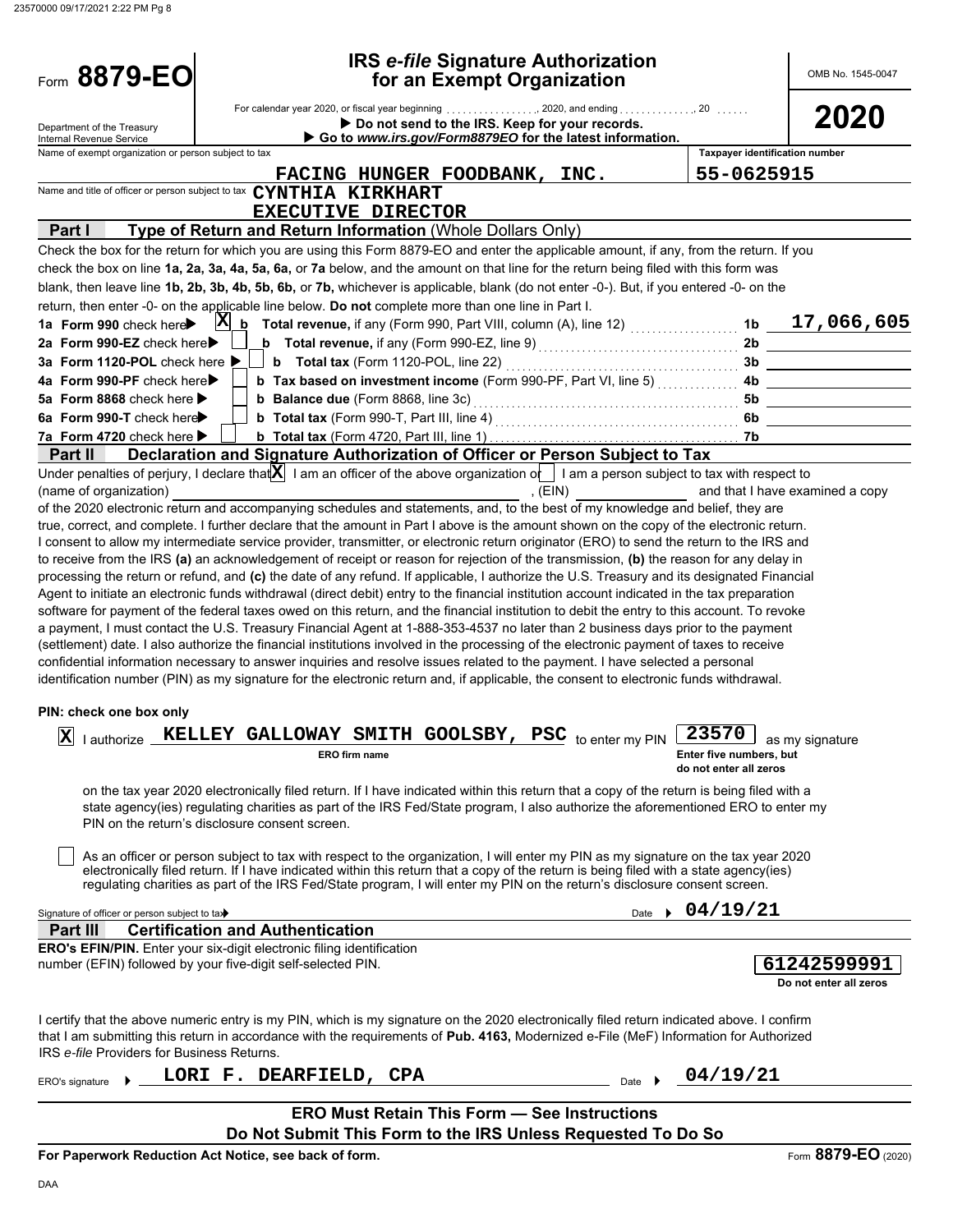Form 990

**Return of Organization Exempt From Income Tax**<br> **Pous No. 327, or 4947(a)(1) of the Internal Revenue Code (except private foundations)**<br> **Pous tenter social security numbers on this form as it may be made public.**<br> **Pouse Under section 501(c), 527, or 4947(a)(1) of the Internal Revenue Code (except private foundations)**

|                                | Department of the Treasury<br>Internal Revenue Service | Do not enter social security numbers on this form as it may be made public.<br>Go to www.irs.gov/Form990 for instructions and the latest information.                                                                                                                                                                    |                                     | <b>Open to Public</b><br><b>Inspection</b>                     |
|--------------------------------|--------------------------------------------------------|--------------------------------------------------------------------------------------------------------------------------------------------------------------------------------------------------------------------------------------------------------------------------------------------------------------------------|-------------------------------------|----------------------------------------------------------------|
|                                |                                                        | For the 2020 calendar year, or tax year beginning<br>, and ending                                                                                                                                                                                                                                                        |                                     |                                                                |
|                                | <b>B</b> Check if applicable:                          | C Name of organization                                                                                                                                                                                                                                                                                                   |                                     | D Employer identification number                               |
|                                | Address change                                         | FACING HUNGER FOODBANK, INC.                                                                                                                                                                                                                                                                                             |                                     |                                                                |
|                                |                                                        | Doing business as                                                                                                                                                                                                                                                                                                        |                                     | 55-0625915                                                     |
|                                | Name change                                            | Number and street (or P.O. box if mail is not delivered to street address)<br>Room/suite                                                                                                                                                                                                                                 | E Telephone number                  |                                                                |
|                                | Initial return                                         | <b>1327 SEVENTH AVENUE</b>                                                                                                                                                                                                                                                                                               |                                     | $304 - 523 - 6029$                                             |
|                                | Final return/<br>terminated                            | City or town, state or province, country, and ZIP or foreign postal code                                                                                                                                                                                                                                                 |                                     |                                                                |
|                                | Amended return                                         | HUNTINGTON<br>WV 25701                                                                                                                                                                                                                                                                                                   | G Gross receipts\$                  | 17,070,353                                                     |
|                                |                                                        | F Name and address of principal officer:                                                                                                                                                                                                                                                                                 |                                     | X No<br>Yes<br>$H(a)$ Is this a group return for subordinates? |
|                                | Application pending                                    | <b>CYNTHIA KIRKHART</b>                                                                                                                                                                                                                                                                                                  |                                     |                                                                |
|                                |                                                        | <b>1327 7TH AVE</b>                                                                                                                                                                                                                                                                                                      | H(b) Are all subordinates included? | No<br>Yes                                                      |
|                                |                                                        | WV 25701<br>HUNTINGTON                                                                                                                                                                                                                                                                                                   |                                     | If "No," attach a list. See instructions                       |
|                                | Tax-exempt status:                                     | $\mathbf{X}$ 501(c)(3)<br>$501(c)$ (<br>$\big)$ (insert no.)<br>4947(a)(1) or<br>527                                                                                                                                                                                                                                     |                                     |                                                                |
|                                | Website: $\blacktriangleright$                         | WWW.FACINGHUNGER.ORG                                                                                                                                                                                                                                                                                                     | $H(c)$ Group exemption number       |                                                                |
|                                | Form of organization:                                  | $ \mathbf{X} $ Corporation<br>L Year of formation: 1983<br>Trust<br>Other $\blacktriangleright$<br>Association                                                                                                                                                                                                           |                                     | <b>M</b> State of legal domicile: $WV$                         |
|                                | Part I                                                 | Summary                                                                                                                                                                                                                                                                                                                  |                                     |                                                                |
|                                |                                                        | 1 Briefly describe the organization's mission or most significant activities:                                                                                                                                                                                                                                            |                                     |                                                                |
| Governance                     |                                                        | THE FACING HUNGER FOODBANK, INC. PROVIDES FOOD AND COMMODITIES TO MEMBER                                                                                                                                                                                                                                                 |                                     |                                                                |
|                                |                                                        | AGENCIES WHO DISTRIBUTE THE ITEMS TO THE HUNGRY IN 17 COUNTIES IN WEST                                                                                                                                                                                                                                                   |                                     |                                                                |
|                                |                                                        | VIRGINIA, KENTUCKY AND OHIO.                                                                                                                                                                                                                                                                                             |                                     |                                                                |
|                                |                                                        | 2 Check this box $\blacktriangleright$ if the organization discontinued its operations or disposed of more than 25% of its net assets.                                                                                                                                                                                   |                                     |                                                                |
|                                |                                                        | 3 Number of voting members of the governing body (Part VI, line 1a)                                                                                                                                                                                                                                                      | 3<br>$\overline{\mathbf{4}}$        | 21<br>$\overline{21}$                                          |
|                                |                                                        | 4 Number of independent voting members of the governing body (Part VI, line 1b) [[[[[[[[[[[[[[[[[[[[[[[[[[[[[                                                                                                                                                                                                            | 5                                   | 44                                                             |
| <b>Activities &amp;</b>        |                                                        | 5 Total number of individuals employed in calendar year 2020 (Part V, line 2a) [[[[[[[[[[[[[[[[[[[[[[[[[[[[[[[                                                                                                                                                                                                           | 6                                   | 223                                                            |
|                                |                                                        | 6 Total number of volunteers (estimate if necessary)                                                                                                                                                                                                                                                                     |                                     |                                                                |
|                                |                                                        |                                                                                                                                                                                                                                                                                                                          | 7a                                  | 0<br>$\mathbf{0}$                                              |
|                                |                                                        | <b>Prior Year</b>                                                                                                                                                                                                                                                                                                        | 7b                                  | <b>Current Year</b>                                            |
|                                |                                                        |                                                                                                                                                                                                                                                                                                                          | 13,395,399                          | 16,895,509                                                     |
| Revenue                        |                                                        | 9 Program service revenue (Part VIII, line 2g)                                                                                                                                                                                                                                                                           | 197,687                             | 152,387                                                        |
|                                |                                                        |                                                                                                                                                                                                                                                                                                                          | 4,402                               |                                                                |
|                                |                                                        | 11 Other revenue (Part VIII, column (A), lines 5, 6d, 8c, 9c, 10c, and 11e)                                                                                                                                                                                                                                              | 51,458                              | 18,709                                                         |
|                                |                                                        | 12 Total revenue - add lines 8 through 11 (must equal Part VIII, column (A), line 12)                                                                                                                                                                                                                                    | 13,648,946                          | 17,066,605                                                     |
|                                |                                                        | 13 Grants and similar amounts paid (Part IX, column (A), lines 1-3)                                                                                                                                                                                                                                                      |                                     |                                                                |
|                                |                                                        | 14 Benefits paid to or for members (Part IX, column (A), line 4)                                                                                                                                                                                                                                                         |                                     | $\mathbf{0}$                                                   |
| ses                            |                                                        | 15 Salaries, other compensation, employee benefits (Part IX, column (A), lines 5-10)                                                                                                                                                                                                                                     | 645,287                             | 911,449                                                        |
|                                |                                                        | 16aProfessional fundraising fees (Part IX, column (A), line 11e)                                                                                                                                                                                                                                                         | 79,178                              | <u>118,191</u>                                                 |
| Expen                          |                                                        | 192,759<br><b>b</b> Total fundraising expenses (Part IX, column (D), line 25) $\blacktriangleright$                                                                                                                                                                                                                      |                                     |                                                                |
|                                |                                                        | 17 Other expenses (Part IX, column (A), lines 11a-11d, 11f-24e)                                                                                                                                                                                                                                                          | 12,455,393                          | 13,628,138                                                     |
|                                |                                                        | 18 Total expenses. Add lines 13-17 (must equal Part IX, column (A), line 25)                                                                                                                                                                                                                                             | $\overline{13}$ , 179, 858          | 14,657,778                                                     |
|                                |                                                        | 19 Revenue less expenses. Subtract line 18 from line 12                                                                                                                                                                                                                                                                  | $\overline{469,088}$                | 2,408,827                                                      |
| Net Assets or<br>Fund Balances |                                                        | <b>Beginning of Current Year</b>                                                                                                                                                                                                                                                                                         |                                     | <b>End of Year</b>                                             |
|                                |                                                        | 20 Total assets (Part X, line 16)                                                                                                                                                                                                                                                                                        | 2,226,308                           | 5,294,071                                                      |
|                                |                                                        | 21 Total liabilities (Part X, line 26)                                                                                                                                                                                                                                                                                   | 514,405                             | <u>1,167,888</u>                                               |
|                                |                                                        | 22 Net assets or fund balances. Subtract line 21 from line 20                                                                                                                                                                                                                                                            | 1,711,903                           | 4,126,183                                                      |
|                                | Part II                                                | <b>Signature Block</b>                                                                                                                                                                                                                                                                                                   |                                     |                                                                |
|                                |                                                        | Under penalties of perjury, I declare that I have examined this return, including accompanying schedules and statements, and to the best of my knowledge and belief, it is<br>true, correct, and complete. Declaration of preparer (other than officer) is based on all information of which preparer has any knowledge. |                                     |                                                                |
|                                |                                                        |                                                                                                                                                                                                                                                                                                                          |                                     |                                                                |
|                                |                                                        | Signature of officer                                                                                                                                                                                                                                                                                                     | Date                                |                                                                |
| Sign<br><b>Here</b>            |                                                        | <b>CYNTHIA KIRKHART</b><br><b>EXECUTIVE DIRECTOR</b>                                                                                                                                                                                                                                                                     |                                     |                                                                |
|                                |                                                        | Type or print name and title                                                                                                                                                                                                                                                                                             |                                     |                                                                |
|                                |                                                        | Print/Type preparer's name<br>Preparer's signature<br>Date                                                                                                                                                                                                                                                               |                                     | <b>PTIN</b><br>if                                              |
| Paid                           |                                                        | LORI F. DEARFIELD, CPA<br>LORI F. DEARFIELD, CPA                                                                                                                                                                                                                                                                         | Check<br>$09/17/21$ self-employed   | P00846508                                                      |
|                                | <b>Preparer</b>                                        | KELLEY GALLOWAY SMITH GOOLSBY, PSC                                                                                                                                                                                                                                                                                       |                                     | 61-1129886                                                     |
|                                | Firm's name<br><b>Use Only</b>                         | 1200 CORPORATE COURT, PO BOX 990                                                                                                                                                                                                                                                                                         | Firm's EIN ▶                        |                                                                |
|                                |                                                        | ASHLAND, KY<br>41105-0990                                                                                                                                                                                                                                                                                                | Phone no.                           | 606-329-1811                                                   |
|                                |                                                        | Firm's address                                                                                                                                                                                                                                                                                                           |                                     | <b>Yes</b><br>No                                               |
|                                |                                                        |                                                                                                                                                                                                                                                                                                                          |                                     |                                                                |

| Sign<br><b>Here</b>                                                                                 |                            | Signature of officer<br>Type or print name and title | CYNTHIA KIRKHART       |  |                 |                                                                                 |                                  | EXECUTIVE DIRECTOR |      |              | Date                     |    |              |    |
|-----------------------------------------------------------------------------------------------------|----------------------------|------------------------------------------------------|------------------------|--|-----------------|---------------------------------------------------------------------------------|----------------------------------|--------------------|------|--------------|--------------------------|----|--------------|----|
|                                                                                                     | Print/Type preparer's name |                                                      |                        |  |                 | Preparer's signature                                                            |                                  |                    | Date |              | Check                    | if | <b>PTIN</b>  |    |
| Paid                                                                                                |                            |                                                      | LORI F. DEARFIELD, CPA |  |                 |                                                                                 | LORI F. DEARFIELD, CPA           |                    |      |              | $09/17/21$ self-employed |    | P00846508    |    |
| Preparer                                                                                            | Firm's name                |                                                      | <b>KELLEY</b>          |  | <b>GALLOWAY</b> | SMITH                                                                           | GOOLSBY,                         | <b>PSC</b>         |      | Firm's $EIN$ |                          |    | 61-1129886   |    |
| Use Only                                                                                            |                            |                                                      |                        |  |                 |                                                                                 | 1200 CORPORATE COURT, PO BOX 990 |                    |      |              |                          |    |              |    |
|                                                                                                     | Firm's address             |                                                      | <b>ASHLAND,</b>        |  | KY              | 41105-0990                                                                      |                                  |                    |      | Phone no.    |                          |    | 606-329-1811 |    |
|                                                                                                     |                            |                                                      |                        |  |                 | May the IRS discuss this return with the preparer shown above? See instructions |                                  |                    |      |              |                          |    | Yes          | No |
| Form 990 (2020)<br>For Paperwork Reduction Act Notice, see the separate instructions.<br><b>DAA</b> |                            |                                                      |                        |  |                 |                                                                                 |                                  |                    |      |              |                          |    |              |    |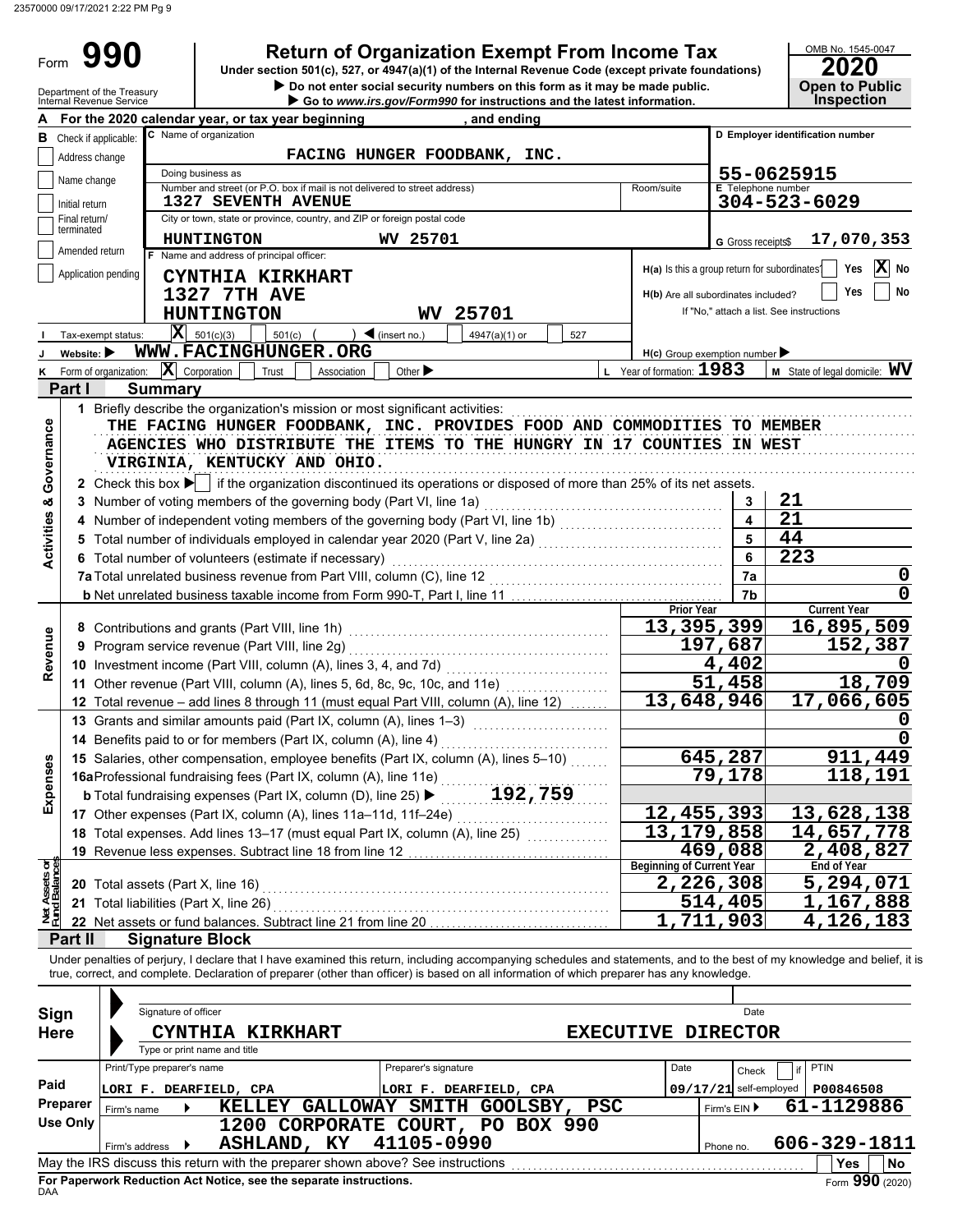| Form 990 (2020) $\verb FACTNG$ HUNGER FOODBANK, INC.                |                                                                                                                                                                                                                                      | 55-0625915                | Page 2                |
|---------------------------------------------------------------------|--------------------------------------------------------------------------------------------------------------------------------------------------------------------------------------------------------------------------------------|---------------------------|-----------------------|
| Part III                                                            | <b>Statement of Program Service Accomplishments</b>                                                                                                                                                                                  |                           |                       |
|                                                                     |                                                                                                                                                                                                                                      |                           |                       |
| Briefly describe the organization's mission:                        |                                                                                                                                                                                                                                      |                           |                       |
|                                                                     | THE FACING HUNGER FOODBANK, INC. PROVIDES FOOD AND COMMODITIES TO MEMBER                                                                                                                                                             |                           |                       |
|                                                                     | AGENCIES WHO DISTRIBUTE THE ITEMS TO THE HUNGRY IN 17 COUNTRIES IN WEST                                                                                                                                                              |                           |                       |
| VIRGINIA, KENTUCKY, AND OHIO.                                       |                                                                                                                                                                                                                                      |                           |                       |
|                                                                     |                                                                                                                                                                                                                                      |                           |                       |
|                                                                     | 2 Did the organization undertake any significant program services during the year which were not listed on the                                                                                                                       |                           |                       |
| prior Form 990 or 990-EZ?                                           |                                                                                                                                                                                                                                      |                           | Yes $\overline{X}$ No |
| If "Yes," describe these new services on Schedule O.                |                                                                                                                                                                                                                                      |                           |                       |
|                                                                     | Did the organization cease conducting, or make significant changes in how it conducts, any program                                                                                                                                   |                           |                       |
| services?                                                           |                                                                                                                                                                                                                                      |                           | Yes $\overline{X}$ No |
| If "Yes," describe these changes on Schedule O.                     |                                                                                                                                                                                                                                      |                           |                       |
|                                                                     | Describe the organization's program service accomplishments for each of its three largest program services, as measured by                                                                                                           |                           |                       |
|                                                                     | expenses. Section 501(c)(3) and 501(c)(4) organizations are required to report the amount of grants and allocations to others,                                                                                                       |                           |                       |
|                                                                     | the total expenses, and revenue, if any, for each program service reported.                                                                                                                                                          |                           |                       |
|                                                                     |                                                                                                                                                                                                                                      |                           |                       |
| 4a (Code:                                                           | ) (Expenses $$14,123,549$ including grants of \$                                                                                                                                                                                     | ) (Revenue \$             | $159,285$ )           |
|                                                                     | PROVIDED FOOD AND COMMODITIES TO MEMBER AGENCIES IN 17 COUNTIES IN WESTERN                                                                                                                                                           |                           |                       |
|                                                                     | WEST VIRGINIA, EASTERN KENTUCKY, AND SOUTHEASTERN OHIO.                                                                                                                                                                              |                           |                       |
|                                                                     |                                                                                                                                                                                                                                      |                           |                       |
|                                                                     |                                                                                                                                                                                                                                      |                           |                       |
|                                                                     |                                                                                                                                                                                                                                      |                           |                       |
|                                                                     |                                                                                                                                                                                                                                      |                           |                       |
|                                                                     |                                                                                                                                                                                                                                      |                           |                       |
|                                                                     |                                                                                                                                                                                                                                      |                           |                       |
|                                                                     |                                                                                                                                                                                                                                      |                           |                       |
|                                                                     |                                                                                                                                                                                                                                      |                           |                       |
|                                                                     |                                                                                                                                                                                                                                      |                           |                       |
|                                                                     |                                                                                                                                                                                                                                      |                           |                       |
|                                                                     |                                                                                                                                                                                                                                      |                           |                       |
|                                                                     | 4b (Code: William Code: 1991) (Expenses \$ \\squire{\text{ ncluding grants of \$ \\squire{\text{ ncluding grants of \$ \\squire{ ncluding grants of \$ \\squire{ ncluding qrants of \$ \\squire{ ncluding qrants of \$ \\squire{ ncl |                           |                       |
| N/A                                                                 |                                                                                                                                                                                                                                      |                           |                       |
|                                                                     |                                                                                                                                                                                                                                      |                           |                       |
|                                                                     |                                                                                                                                                                                                                                      |                           |                       |
|                                                                     |                                                                                                                                                                                                                                      |                           |                       |
|                                                                     |                                                                                                                                                                                                                                      |                           |                       |
|                                                                     |                                                                                                                                                                                                                                      |                           |                       |
|                                                                     |                                                                                                                                                                                                                                      |                           |                       |
|                                                                     |                                                                                                                                                                                                                                      |                           |                       |
|                                                                     |                                                                                                                                                                                                                                      |                           |                       |
|                                                                     |                                                                                                                                                                                                                                      |                           |                       |
|                                                                     |                                                                                                                                                                                                                                      |                           |                       |
|                                                                     |                                                                                                                                                                                                                                      |                           |                       |
| 4c (Code:<br>) (Expenses \$                                         | including grants of\$                                                                                                                                                                                                                | (Revenue \$) (Revenue \$) |                       |
| N/A                                                                 |                                                                                                                                                                                                                                      |                           |                       |
|                                                                     |                                                                                                                                                                                                                                      |                           |                       |
|                                                                     |                                                                                                                                                                                                                                      |                           |                       |
|                                                                     |                                                                                                                                                                                                                                      |                           |                       |
|                                                                     |                                                                                                                                                                                                                                      |                           |                       |
|                                                                     |                                                                                                                                                                                                                                      |                           |                       |
|                                                                     |                                                                                                                                                                                                                                      |                           |                       |
|                                                                     |                                                                                                                                                                                                                                      |                           |                       |
|                                                                     |                                                                                                                                                                                                                                      |                           |                       |
|                                                                     |                                                                                                                                                                                                                                      |                           |                       |
|                                                                     |                                                                                                                                                                                                                                      |                           |                       |
|                                                                     |                                                                                                                                                                                                                                      |                           |                       |
|                                                                     |                                                                                                                                                                                                                                      |                           |                       |
|                                                                     |                                                                                                                                                                                                                                      |                           |                       |
|                                                                     |                                                                                                                                                                                                                                      |                           |                       |
| 4d Other program services (Describe on Schedule O.)<br>(Expenses \$ | including grants of $14, 123, 549$                                                                                                                                                                                                   | (Revenue \$               |                       |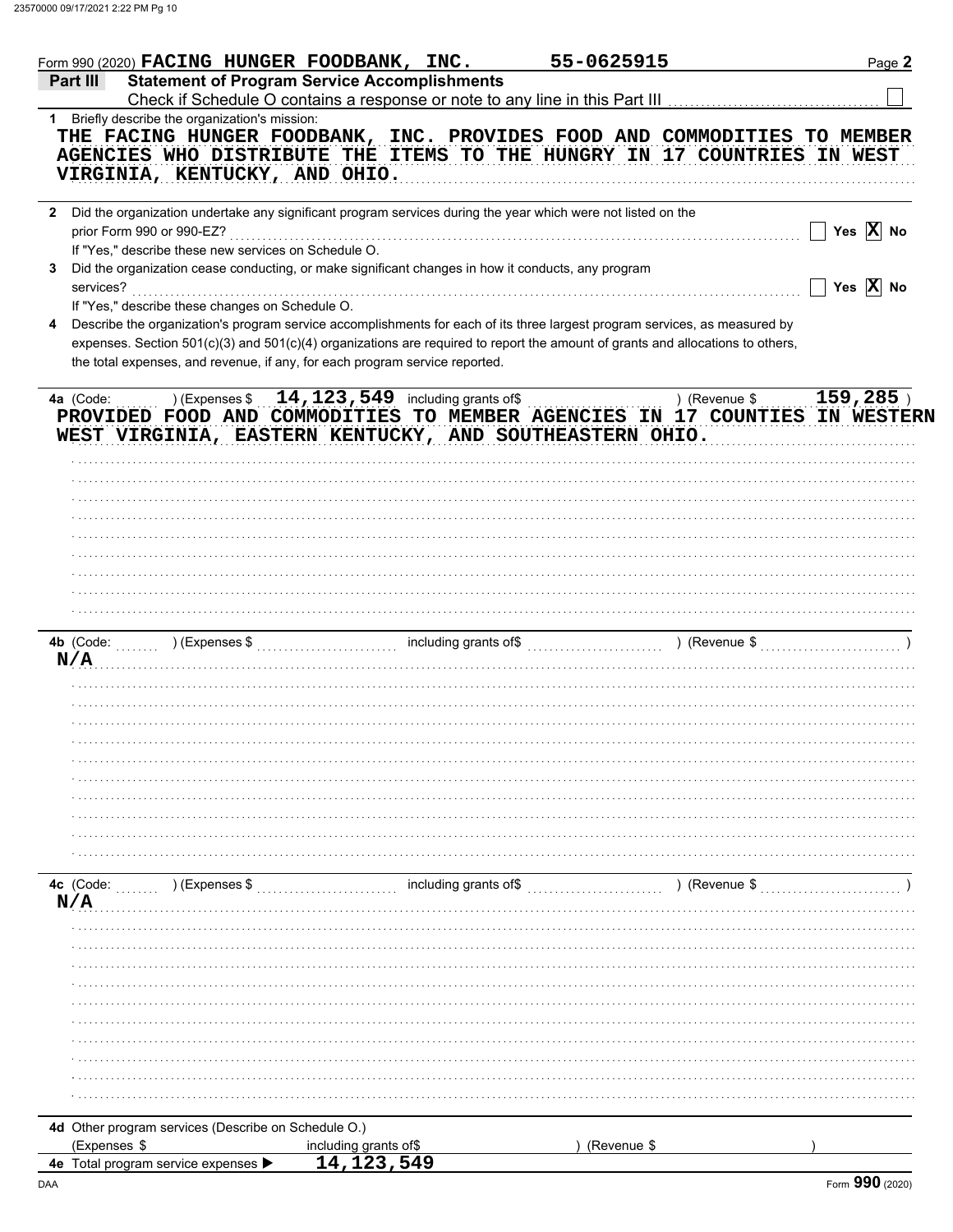#### **Part IV Checklist of Required Schedules** Form 990 (2020) Page **3 FACING HUNGER FOODBANK, INC. 55-0625915**

|     |                                                                                                                                                                                                                                 |                 | Yes         | No          |
|-----|---------------------------------------------------------------------------------------------------------------------------------------------------------------------------------------------------------------------------------|-----------------|-------------|-------------|
| 1   | Is the organization described in section $501(c)(3)$ or $4947(a)(1)$ (other than a private foundation)? If "Yes,"                                                                                                               |                 |             |             |
|     | complete Schedule A                                                                                                                                                                                                             | 1               | $\mathbf x$ |             |
| 2   | Is the organization required to complete Schedule B, Schedule of Contributors (see instructions)?                                                                                                                               | $\overline{2}$  | $\mathbf x$ |             |
| 3   | Did the organization engage in direct or indirect political campaign activities on behalf of or in opposition to                                                                                                                |                 |             |             |
|     | candidates for public office? If "Yes," complete Schedule C, Part I                                                                                                                                                             | 3               |             | X           |
| 4   | Section 501(c)(3) organizations. Did the organization engage in lobbying activities, or have a section 501(h)                                                                                                                   |                 |             |             |
|     | election in effect during the tax year? If "Yes," complete Schedule C, Part II                                                                                                                                                  | 4               |             | x           |
| 5   | Is the organization a section $501(c)(4)$ , $501(c)(5)$ , or $501(c)(6)$ organization that receives membership dues,                                                                                                            |                 |             |             |
|     | assessments, or similar amounts as defined in Revenue Procedure 98-19? If "Yes," complete Schedule C, Part III                                                                                                                  | 5               |             | X           |
| 6   | Did the organization maintain any donor advised funds or any similar funds or accounts for which donors                                                                                                                         |                 |             |             |
|     | have the right to provide advice on the distribution or investment of amounts in such funds or accounts? If                                                                                                                     |                 |             |             |
|     | "Yes," complete Schedule D, Part I                                                                                                                                                                                              | 6               |             | X           |
| 7   | Did the organization receive or hold a conservation easement, including easements to preserve open space,                                                                                                                       |                 |             |             |
|     | the environment, historic land areas, or historic structures? If "Yes," complete Schedule D, Part II                                                                                                                            | 7               |             | X           |
| 8   | Did the organization maintain collections of works of art, historical treasures, or other similar assets? If "Yes,"                                                                                                             |                 |             | X           |
|     | complete Schedule D, Part III                                                                                                                                                                                                   | 8               |             |             |
| 9   | Did the organization report an amount in Part X, line 21, for escrow or custodial account liability, serve as a<br>custodian for amounts not listed in Part X; or provide credit counseling, debt management, credit repair, or |                 |             |             |
|     | debt negotiation services? If "Yes," complete Schedule D, Part IV                                                                                                                                                               | 9               |             | x           |
| 10  | Did the organization, directly or through a related organization, hold assets in donor-restricted endowments                                                                                                                    |                 |             |             |
|     | or in quasi endowments? If "Yes," complete Schedule D, Part V                                                                                                                                                                   | 10              |             | x           |
| 11  | If the organization's answer to any of the following questions is "Yes," then complete Schedule D, Parts VI,                                                                                                                    |                 |             |             |
|     | VII, VIII, IX, or X as applicable.                                                                                                                                                                                              |                 |             |             |
|     | a Did the organization report an amount for land, buildings, and equipment in Part X, line 10? If "Yes,"                                                                                                                        |                 |             |             |
|     | complete Schedule D, Part VI                                                                                                                                                                                                    | 11a             | $\mathbf X$ |             |
|     | <b>b</b> Did the organization report an amount for investments—other securities in Part X, line 12, that is 5% or more                                                                                                          |                 |             |             |
|     | of its total assets reported in Part X, line 16? If "Yes," complete Schedule D, Part VII                                                                                                                                        | 11b             |             | X           |
|     | c Did the organization report an amount for investments—program related in Part X, line 13, that is 5% or more                                                                                                                  |                 |             |             |
|     | of its total assets reported in Part X, line 16? If "Yes," complete Schedule D, Part VIII                                                                                                                                       | 11c             |             | X           |
|     | d Did the organization report an amount for other assets in Part X, line 15, that is 5% or more of its total assets                                                                                                             |                 |             |             |
|     | reported in Part X, line 16? If "Yes," complete Schedule D, Part IX                                                                                                                                                             | 11d             |             | X           |
| е   | Did the organization report an amount for other liabilities in Part X, line 25? If "Yes," complete Schedule D, Part X                                                                                                           | 11e             | X           |             |
| f   | Did the organization's separate or consolidated financial statements for the tax year include a footnote that addresses                                                                                                         |                 |             |             |
|     | the organization's liability for uncertain tax positions under FIN 48 (ASC 740)? If "Yes," complete Schedule D, Part X                                                                                                          | 11f             |             | X           |
|     | 12a Did the organization obtain separate, independent audited financial statements for the tax year? If "Yes," complete                                                                                                         |                 |             |             |
|     |                                                                                                                                                                                                                                 | 12a             | X           |             |
|     | Was the organization included in consolidated, independent audited financial statements for the tax year? If                                                                                                                    |                 |             |             |
|     | "Yes," and if the organization answered "No" to line 12a, then completing Schedule D, Parts XI and XII is optional                                                                                                              | 12 <sub>b</sub> |             | X           |
| 13  | Is the organization a school described in section 170(b)(1)(A)(ii)? If "Yes," complete Schedule E                                                                                                                               | 13              |             | X           |
| 14a | Did the organization maintain an office, employees, or agents outside of the United States?                                                                                                                                     | 14a             |             | $\mathbf x$ |
| b   | Did the organization have aggregate revenues or expenses of more than \$10,000 from grantmaking,                                                                                                                                |                 |             |             |
|     | fundraising, business, investment, and program service activities outside the United States, or aggregate                                                                                                                       |                 |             |             |
|     | foreign investments valued at \$100,000 or more? If "Yes," complete Schedule F, Parts I and IV                                                                                                                                  | 14b             |             | X           |
| 15  | Did the organization report on Part IX, column (A), line 3, more than \$5,000 of grants or other assistance to or                                                                                                               |                 |             |             |
|     | for any foreign organization? If "Yes," complete Schedule F, Parts II and IV                                                                                                                                                    | 15              |             | X           |
| 16  | Did the organization report on Part IX, column (A), line 3, more than \$5,000 of aggregate grants or other                                                                                                                      |                 |             |             |
|     | assistance to or for foreign individuals? If "Yes," complete Schedule F, Parts III and IV                                                                                                                                       | 16              |             | X           |
| 17  | Did the organization report a total of more than \$15,000 of expenses for professional fundraising services on                                                                                                                  |                 | X           |             |
| 18  | Did the organization report more than \$15,000 total of fundraising event gross income and contributions on                                                                                                                     | 17              |             |             |
|     | Part VIII, lines 1c and 8a? If "Yes," complete Schedule G, Part II                                                                                                                                                              | 18              | X           |             |
| 19  | Did the organization report more than \$15,000 of gross income from gaming activities on Part VIII, line 9a?                                                                                                                    |                 |             |             |
|     |                                                                                                                                                                                                                                 | 19              |             | X           |
| 20a | Did the organization operate one or more hospital facilities? If "Yes," complete Schedule H                                                                                                                                     | 20a             |             | X           |
| b   |                                                                                                                                                                                                                                 | 20 <sub>b</sub> |             |             |
| 21  | Did the organization report more than \$5,000 of grants or other assistance to any domestic organization or                                                                                                                     |                 |             |             |
|     |                                                                                                                                                                                                                                 | 21              |             | X           |
|     |                                                                                                                                                                                                                                 |                 |             |             |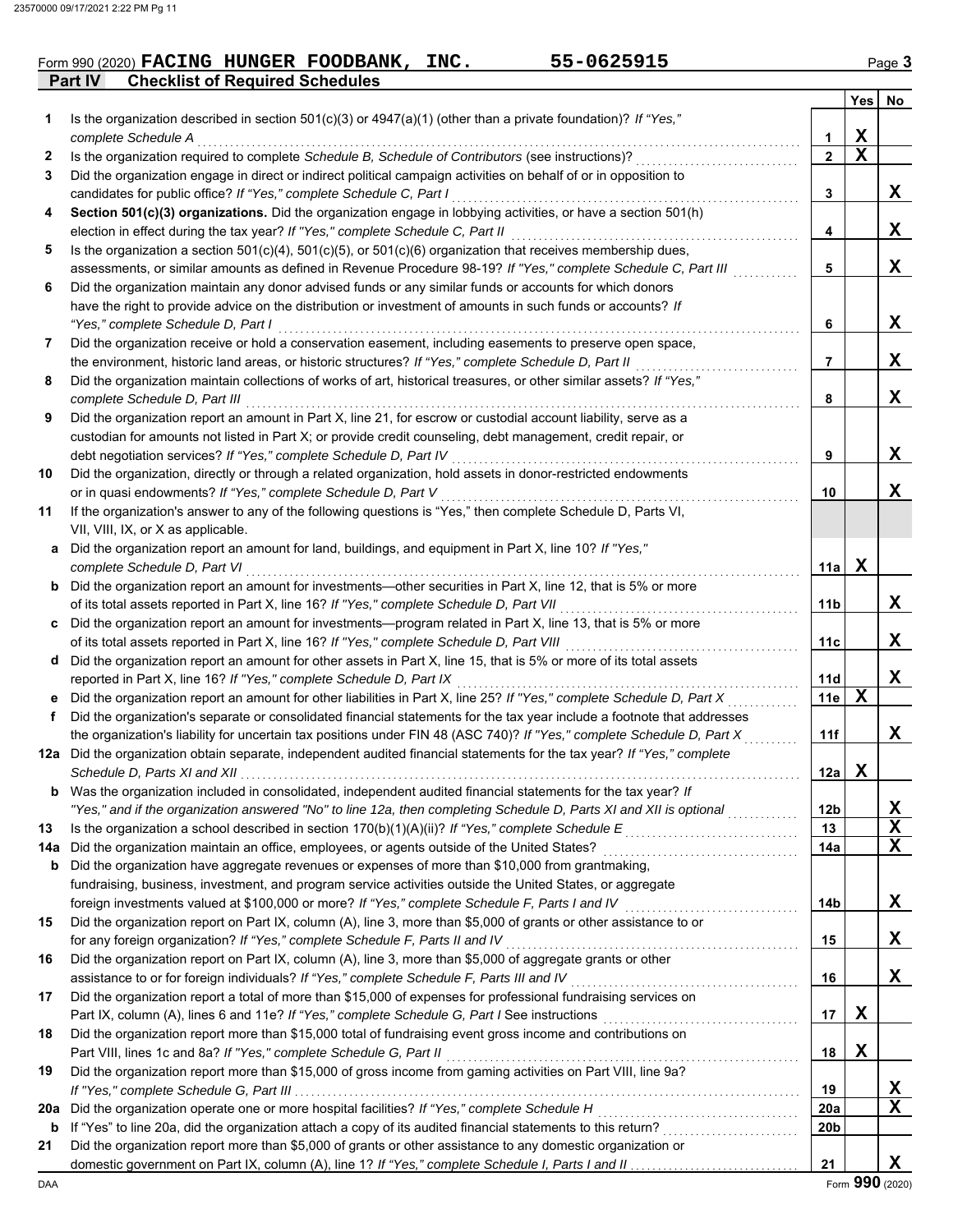|     |                                                                                                                                               |                 | Yes        | No                      |
|-----|-----------------------------------------------------------------------------------------------------------------------------------------------|-----------------|------------|-------------------------|
| 22  | Did the organization report more than \$5,000 of grants or other assistance to or for domestic individuals on                                 |                 |            |                         |
|     | Part IX, column (A), line 2? If "Yes," complete Schedule I, Parts I and III                                                                   | 22              |            | X                       |
| 23  | Did the organization answer "Yes" to Part VII, Section A, line 3, 4, or 5 about compensation of the                                           |                 |            |                         |
|     | organization's current and former officers, directors, trustees, key employees, and highest compensated                                       |                 |            |                         |
|     | employees? If "Yes," complete Schedule J                                                                                                      | 23              |            | X                       |
|     | 24a Did the organization have a tax-exempt bond issue with an outstanding principal amount of more than                                       |                 |            |                         |
|     | \$100,000 as of the last day of the year, that was issued after December 31, 2002? If "Yes," answer lines 24b                                 |                 |            |                         |
|     | through 24d and complete Schedule K. If "No," go to line 25a                                                                                  | 24a             |            | X                       |
| b   | Did the organization invest any proceeds of tax-exempt bonds beyond a temporary period exception?                                             | 24b             |            |                         |
| C   | Did the organization maintain an escrow account other than a refunding escrow at any time during the year<br>to defease any tax-exempt bonds? | 24c             |            |                         |
| d   | Did the organization act as an "on behalf of" issuer for bonds outstanding at any time during the year?                                       | 24d             |            |                         |
|     | 25a Section 501(c)(3), 501(c)(4), and 501(c)(29) organizations. Did the organization engage in an excess benefit                              |                 |            |                         |
|     | transaction with a disqualified person during the year? If "Yes," complete Schedule L, Part I                                                 | 25a             |            | x                       |
|     | Is the organization aware that it engaged in an excess benefit transaction with a disqualified person in a prior                              |                 |            |                         |
| b   |                                                                                                                                               |                 |            |                         |
|     | year, and that the transaction has not been reported on any of the organization's prior Forms 990 or 990-EZ?                                  |                 |            |                         |
|     | If "Yes," complete Schedule L, Part I                                                                                                         | 25b             |            | X                       |
| 26  | Did the organization report any amount on Part X, line 5 or 22, for receivables from or payables to any current                               |                 |            |                         |
|     | or former officer, director, trustee, key employee, creator or founder, substantial contributor, or 35%                                       |                 |            |                         |
|     | controlled entity or family member of any of these persons? If "Yes," complete Schedule L, Part II                                            | 26              |            | x                       |
| 27  | Did the organization provide a grant or other assistance to any current or former officer, director, trustee, key                             |                 |            |                         |
|     | employee, creator or founder, substantial contributor or employee thereof, a grant selection committee                                        |                 |            |                         |
|     | member, or to a 35% controlled entity (including an employee thereof) or family member of any of these                                        |                 |            |                         |
|     | persons? If "Yes," complete Schedule L, Part III                                                                                              | 27              |            | X                       |
| 28  | Was the organization a party to a business transaction with one of the following parties (see Schedule L, Part                                |                 |            |                         |
|     | IV instructions, for applicable filing thresholds, conditions, and exceptions):                                                               |                 |            |                         |
| а   | A current or former officer, director, trustee, key employee, creator or founder, or substantial contributor? If                              |                 |            |                         |
|     | "Yes," complete Schedule L, Part IV                                                                                                           | 28a             |            | X                       |
| b   | A family member of any individual described in line 28a? If "Yes," complete Schedule L, Part IV                                               | 28b             |            | $\mathbf x$             |
| c   | A 35% controlled entity of one or more individuals and/or organizations described in lines 28a or 28b? If                                     |                 |            |                         |
|     | "Yes," complete Schedule L, Part IV                                                                                                           | 28c             |            | X                       |
| 29  | Did the organization receive more than \$25,000 in non-cash contributions? If "Yes," complete Schedule M                                      | 29              | х          |                         |
| 30  | Did the organization receive contributions of art, historical treasures, or other similar assets, or qualified                                |                 |            |                         |
|     | conservation contributions? If "Yes," complete Schedule M                                                                                     | 30              |            | X                       |
| 31  | Did the organization liquidate, terminate, or dissolve and cease operations? If "Yes," complete Schedule N, Part I                            | 31              |            | $\overline{\mathbf{x}}$ |
| 32  | Did the organization sell, exchange, dispose of, or transfer more than 25% of its net assets? If "Yes,"                                       |                 |            |                         |
|     | complete Schedule N, Part II                                                                                                                  | 32              |            | X                       |
| 33  | Did the organization own 100% of an entity disregarded as separate from the organization under Regulations                                    |                 |            |                         |
|     | sections 301.7701-2 and 301.7701-3? If "Yes," complete Schedule R, Part I                                                                     | 33              |            | X                       |
| 34  | Was the organization related to any tax-exempt or taxable entity? If "Yes," complete Schedule R, Part II, III,                                |                 |            |                         |
|     | or IV, and Part V, line 1                                                                                                                     | 34              |            | X                       |
| 35а | Did the organization have a controlled entity within the meaning of section 512(b)(13)?                                                       | 35a             |            | X                       |
| b   | If "Yes" to line 35a, did the organization receive any payment from or engage in any transaction with a                                       |                 |            |                         |
|     | controlled entity within the meaning of section 512(b)(13)? If "Yes," complete Schedule R, Part V, line 2                                     | 35 <sub>b</sub> |            |                         |
| 36  | Section 501(c)(3) organizations. Did the organization make any transfers to an exempt non-charitable                                          |                 |            |                         |
|     | related organization? If "Yes," complete Schedule R, Part V, line 2                                                                           | 36              |            | X                       |
| 37  | Did the organization conduct more than 5% of its activities through an entity that is not a related organization                              |                 |            |                         |
|     | and that is treated as a partnership for federal income tax purposes? If "Yes," complete Schedule R, Part VI                                  | 37              |            | X                       |
| 38  | Did the organization complete Schedule O and provide explanations in Schedule O for Part VI, lines 11b and                                    |                 |            |                         |
|     | 19? Note: All Form 990 filers are required to complete Schedule O.                                                                            | 38              | X          |                         |
|     | <b>Statements Regarding Other IRS Filings and Tax Compliance</b><br>Part V                                                                    |                 |            |                         |
|     | Check if Schedule O contains a response or note to any line in this Part V                                                                    |                 |            |                         |
|     |                                                                                                                                               |                 | <b>Yes</b> | No                      |
| 1a  | 0<br>Enter the number reported in Box 3 of Form 1096. Enter -0- if not applicable<br>1a                                                       |                 |            |                         |
| b   | $\mathbf 0$<br>1 <sub>b</sub><br>Enter the number of Forms W-2G included in line 1a. Enter -0- if not applicable                              |                 |            |                         |
| c   | Did the organization comply with backup withholding rules for reportable payments to vendors and                                              |                 |            |                         |
|     |                                                                                                                                               | 1c              |            | X                       |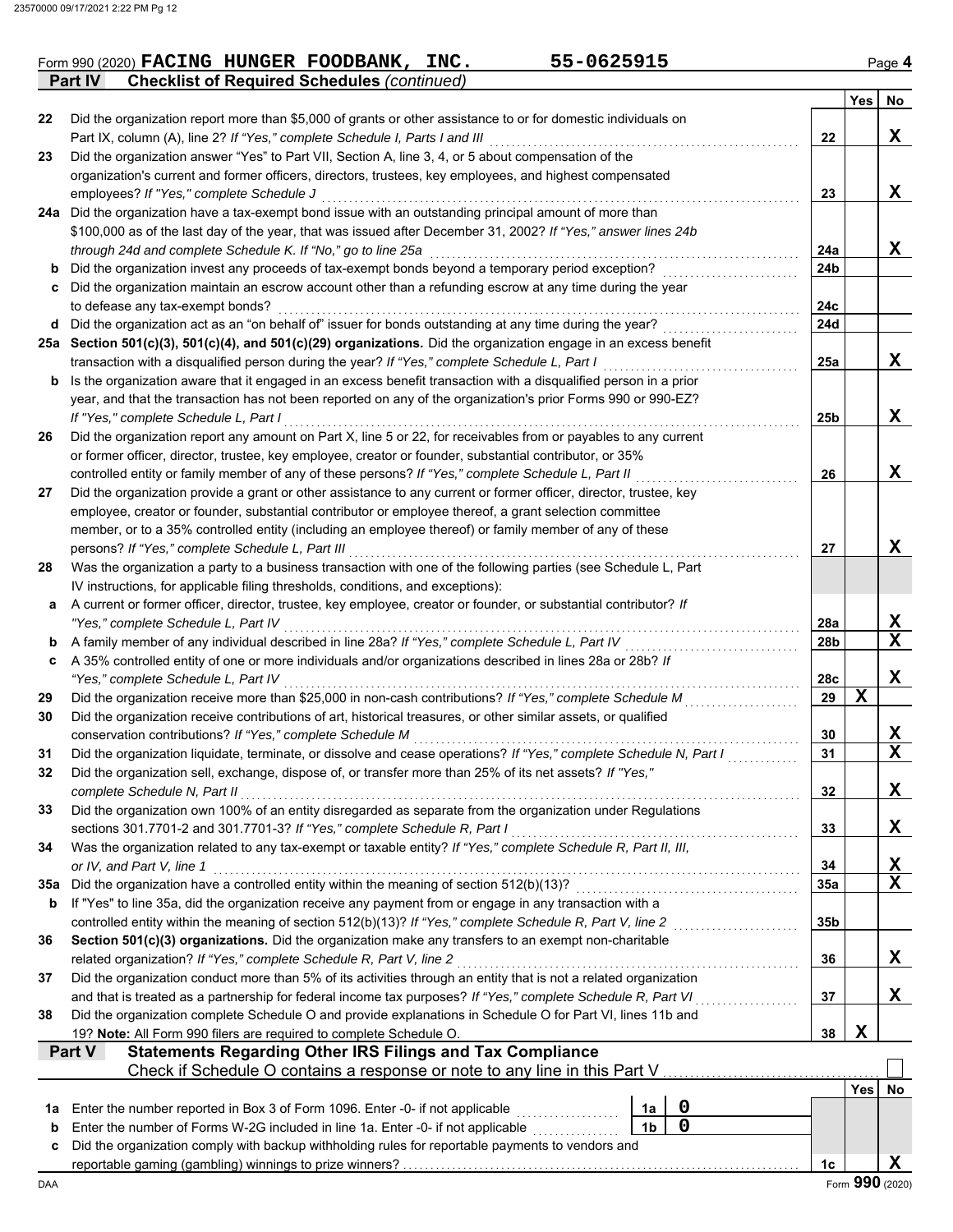|     | 55-0625915<br>Form 990 (2020) FACING HUNGER FOODBANK, INC.                                                                         |                 |                |     | Page 5      |
|-----|------------------------------------------------------------------------------------------------------------------------------------|-----------------|----------------|-----|-------------|
|     | Statements Regarding Other IRS Filings and Tax Compliance (continued)<br>Part V                                                    |                 |                |     |             |
|     |                                                                                                                                    |                 |                | Yes | No          |
|     | 2a Enter the number of employees reported on Form W-3, Transmittal of Wage and Tax                                                 |                 |                |     |             |
|     | Statements, filed for the calendar year ending with or within the year covered by this return                                      | 44<br>2a        |                |     |             |
| b   | If at least one is reported on line 2a, did the organization file all required federal employment tax returns?                     |                 | 2b             | X   |             |
|     | Note: If the sum of lines 1a and 2a is greater than 250, you may be required to e-file (see instructions)                          |                 |                |     |             |
| За  | Did the organization have unrelated business gross income of \$1,000 or more during the year?                                      |                 | За             |     | X           |
| b   | If "Yes," has it filed a Form 990-T for this year? If "No" to line 3b, provide an explanation on Schedule O                        |                 | 3b             |     |             |
|     | 4a At any time during the calendar year, did the organization have an interest in, or a signature or other authority over,         |                 |                |     |             |
|     | a financial account in a foreign country (such as a bank account, securities account, or other financial account)?                 |                 | 4a             |     | X           |
| b   | If "Yes," enter the name of the foreign country ▶                                                                                  |                 |                |     |             |
|     | See instructions for filing requirements for FinCEN Form 114, Report of Foreign Bank and Financial Accounts (FBAR).                |                 |                |     |             |
| 5a  | Was the organization a party to a prohibited tax shelter transaction at any time during the tax year?                              |                 | 5a             |     | X           |
| b   | Did any taxable party notify the organization that it was or is a party to a prohibited tax shelter transaction?                   |                 | 5 <sub>b</sub> |     | $\mathbf x$ |
| c   | If "Yes" to line 5a or 5b, did the organization file Form 8886-T?                                                                  |                 | 5c             |     |             |
| 6а  | Does the organization have annual gross receipts that are normally greater than \$100,000, and did the                             |                 |                |     |             |
|     | organization solicit any contributions that were not tax deductible as charitable contributions?                                   |                 | 6a             |     | X           |
| b   | If "Yes," did the organization include with every solicitation an express statement that such contributions or                     |                 |                |     |             |
|     | gifts were not tax deductible?                                                                                                     |                 | 6b             |     |             |
| 7   | Organizations that may receive deductible contributions under section 170(c).                                                      |                 |                |     |             |
| a   | Did the organization receive a payment in excess of \$75 made partly as a contribution and partly for goods                        |                 |                |     |             |
|     | and services provided to the payor?                                                                                                |                 | 7а             | X   |             |
| b   | If "Yes," did the organization notify the donor of the value of the goods or services provided?                                    |                 | 7b             | X   |             |
| c   | Did the organization sell, exchange, or otherwise dispose of tangible personal property for which it was                           |                 |                |     |             |
|     | required to file Form 8282?                                                                                                        |                 | 7с             |     | X           |
| d   | If "Yes," indicate the number of Forms 8282 filed during the year                                                                  | 7d              |                |     |             |
| е   | Did the organization receive any funds, directly or indirectly, to pay premiums on a personal benefit contract?                    |                 | 7e             |     | X           |
| f   | Did the organization, during the year, pay premiums, directly or indirectly, on a personal benefit contract?                       |                 | 7f             |     | $\mathbf X$ |
| g   | If the organization received a contribution of qualified intellectual property, did the organization file Form 8899 as required?   |                 | 7g             |     | $\mathbf X$ |
| h   | If the organization received a contribution of cars, boats, airplanes, or other vehicles, did the organization file a Form 1098-C? |                 | 7h             |     | $\mathbf x$ |
| 8   | Sponsoring organizations maintaining donor advised funds. Did a donor advised fund maintained by the                               |                 |                |     |             |
|     | sponsoring organization have excess business holdings at any time during the year?                                                 |                 | 8              |     |             |
| 9   | Sponsoring organizations maintaining donor advised funds.                                                                          |                 |                |     |             |
| a   | Did the sponsoring organization make any taxable distributions under section 4966?                                                 |                 | 9а             |     |             |
| b   | Did the sponsoring organization make a distribution to a donor, donor advisor, or related person?                                  |                 | 9b             |     |             |
| 10  | Section 501(c)(7) organizations. Enter:                                                                                            |                 |                |     |             |
|     | Initiation fees and capital contributions included on Part VIII, line 12                                                           | 10a             |                |     |             |
| b   | Gross receipts, included on Form 990, Part VIII, line 12, for public use of club facilities                                        | 10 <sub>b</sub> |                |     |             |
| 11  | Section 501(c)(12) organizations. Enter:                                                                                           |                 |                |     |             |
| a   | Gross income from members or shareholders                                                                                          | 11a             |                |     |             |
| b   | Gross income from other sources (Do not net amounts due or paid to other sources                                                   |                 |                |     |             |
|     | against amounts due or received from them.)                                                                                        | 11 <sub>b</sub> |                |     |             |
| 12a | Section 4947(a)(1) non-exempt charitable trusts. Is the organization filing Form 990 in lieu of Form 1041?                         |                 | 12a            |     |             |
| b   | If "Yes," enter the amount of tax-exempt interest received or accrued during the year                                              | 12b             |                |     |             |
| 13  | Section 501(c)(29) qualified nonprofit health insurance issuers.                                                                   |                 |                |     |             |
| a   | Is the organization licensed to issue qualified health plans in more than one state?                                               |                 | 13a            |     |             |
|     | Note: See the instructions for additional information the organization must report on Schedule O.                                  |                 |                |     |             |
| b   | Enter the amount of reserves the organization is required to maintain by the states in which                                       |                 |                |     |             |
|     | the organization is licensed to issue qualified health plans                                                                       | 13b             |                |     |             |
| c   | Enter the amount of reserves on hand                                                                                               | 13 <sub>c</sub> |                |     |             |
| 14a | Did the organization receive any payments for indoor tanning services during the tax year?                                         |                 | 14a            |     | x           |
| b   | If "Yes," has it filed a Form 720 to report these payments? If "No," provide an explanation on Schedule O                          |                 | 14b            |     |             |
| 15  | Is the organization subject to the section 4960 tax on payment(s) of more than \$1,000,000 in remuneration or                      |                 |                |     |             |
|     | excess parachute payment(s) during the year?                                                                                       |                 | 15             |     | X           |
|     | If "Yes," see instructions and file Form 4720, Schedule N.                                                                         |                 |                |     |             |
| 16  | Is the organization an educational institution subject to the section 4968 excise tax on net investment income?                    |                 | 16             |     | X           |
|     | If "Yes," complete Form 4720, Schedule O.                                                                                          |                 |                |     |             |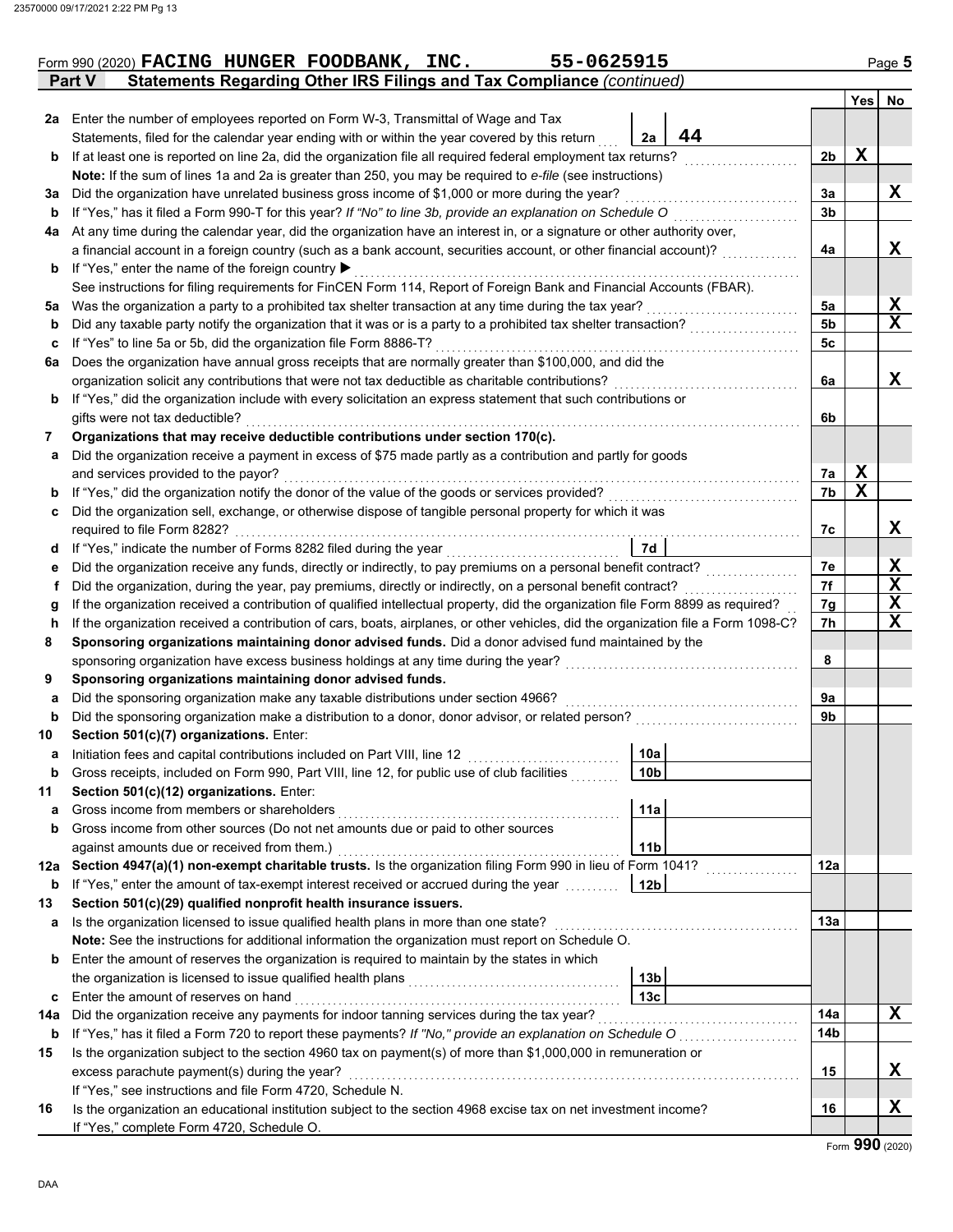### Form 990 (2020) Page **6 FACING HUNGER FOODBANK, INC. 55-0625915**

**Part VI Governance, Management, and Disclosure** *For each "Yes" response to lines 2 through 7b below, and for a "No" response to line 8a, 8b, or 10b below, describe the circumstances, processes, or changes on Schedule O. See instructions.* Check if Schedule O contains a response or note to any line in this Part VI **X**

|              | <b>Section A. Governing Body and Management</b>                                                                                     |    |    |                 |     |             |
|--------------|-------------------------------------------------------------------------------------------------------------------------------------|----|----|-----------------|-----|-------------|
|              |                                                                                                                                     |    |    |                 | Yes | No.         |
| 1а           | Enter the number of voting members of the governing body at the end of the tax year                                                 | 1a | 21 |                 |     |             |
|              | If there are material differences in voting rights among members of the governing body, or                                          |    |    |                 |     |             |
|              | if the governing body delegated broad authority to an executive committee or similar                                                |    |    |                 |     |             |
|              | committee, explain on Schedule O.                                                                                                   |    |    |                 |     |             |
| b            | Enter the number of voting members included on line 1a, above, who are independent                                                  | 1b | 21 |                 |     |             |
| $\mathbf{2}$ | Did any officer, director, trustee, or key employee have a family relationship or a business relationship with                      |    |    |                 |     |             |
|              | any other officer, director, trustee, or key employee?                                                                              |    |    | 2               |     | x           |
| 3            | Did the organization delegate control over management duties customarily performed by or under the direct                           |    |    |                 |     |             |
|              | supervision of officers, directors, trustees, or key employees to a management company or other person?                             |    |    | 3               |     | X           |
| 4            | Did the organization make any significant changes to its governing documents since the prior Form 990 was filed?                    |    |    | 4               |     | $\mathbf X$ |
| 5            | Did the organization become aware during the year of a significant diversion of the organization's assets?                          |    |    | 5               |     | $\mathbf X$ |
| 6            | Did the organization have members or stockholders?                                                                                  |    |    | 6               |     | $\mathbf X$ |
| 7a           | Did the organization have members, stockholders, or other persons who had the power to elect or appoint                             |    |    |                 |     |             |
|              | one or more members of the governing body?                                                                                          |    |    | 7a              |     | x           |
| $\mathbf{p}$ | Are any governance decisions of the organization reserved to (or subject to approval by) members,                                   |    |    |                 |     |             |
|              | stockholders, or persons other than the governing body?                                                                             |    |    | 7b              |     | x           |
| 8            | Did the organization contemporaneously document the meetings held or written actions undertaken during the year by the following:   |    |    |                 |     |             |
| а            | The governing body?                                                                                                                 |    |    | 8a              | Х   |             |
| b            | Each committee with authority to act on behalf of the governing body?                                                               |    |    | 8b              | X   |             |
| 9            | Is there any officer, director, trustee, or key employee listed in Part VII, Section A, who cannot be reached at                    |    |    |                 |     |             |
|              | the organization's mailing address? If "Yes," provide the names and addresses on Schedule O                                         |    |    | 9               |     | X           |
|              | Section B. Policies (This Section B requests information about policies not required by the Internal Revenue Code.                  |    |    |                 |     |             |
|              |                                                                                                                                     |    |    |                 | Yes | <b>No</b>   |
| 10a          | Did the organization have local chapters, branches, or affiliates?                                                                  |    |    | 10a             |     | X           |
| b            | If "Yes," did the organization have written policies and procedures governing the activities of such chapters,                      |    |    |                 |     |             |
|              | affiliates, and branches to ensure their operations are consistent with the organization's exempt purposes?                         |    |    | 10 <sub>b</sub> |     |             |
| 11a          | Has the organization provided a complete copy of this Form 990 to all members of its governing body before filing the form?         |    |    | 11a             | X   |             |
| b            | Describe in Schedule O the process, if any, used by the organization to review this Form 990.                                       |    |    |                 |     |             |
| 12a          | Did the organization have a written conflict of interest policy? If "No," go to line 13                                             |    |    | 12a             | X   |             |
| b            | Were officers, directors, or trustees, and key employees required to disclose annually interests that could give rise to conflicts? |    |    | 12 <sub>b</sub> | X   |             |
| C            | Did the organization regularly and consistently monitor and enforce compliance with the policy? If "Yes,"                           |    |    |                 |     |             |
|              | describe in Schedule O how this was done                                                                                            |    |    | 12c             | Х   |             |
| 13           | Did the organization have a written whistleblower policy?                                                                           |    |    | 13              | Х   |             |
| 14           | Did the organization have a written document retention and destruction policy?                                                      |    |    | 14              | X   |             |
| 15           | Did the process for determining compensation of the following persons include a review and approval by                              |    |    |                 |     |             |
|              | independent persons, comparability data, and contemporaneous substantiation of the deliberation and decision?                       |    |    |                 |     |             |
|              | The organization's CEO, Executive Director, or top management official                                                              |    |    | 15a             | Х   |             |
| b            | Other officers or key employees of the organization                                                                                 |    |    | 15 <sub>b</sub> | X   |             |
|              | If "Yes" to line 15a or 15b, describe the process in Schedule O (see instructions).                                                 |    |    |                 |     |             |
|              | 16a Did the organization invest in, contribute assets to, or participate in a joint venture or similar arrangement                  |    |    |                 |     |             |
|              | with a taxable entity during the year?                                                                                              |    |    | 16a             |     | X           |
|              | <b>b</b> If "Yes," did the organization follow a written policy or procedure requiring the organization to evaluate its             |    |    |                 |     |             |
|              | participation in joint venture arrangements under applicable federal tax law, and take steps to safeguard the                       |    |    |                 |     |             |
|              |                                                                                                                                     |    |    | 16b             |     |             |
|              | <b>Section C. Disclosure</b>                                                                                                        |    |    |                 |     |             |
| 17           | List the states with which a copy of this Form 990 is required to be filed $\triangleright$ KY, OH, WV                              |    |    |                 |     |             |
| 40           | Soction 6104 requires an erganization to make its Eerms 1022 (1024 or 1024 A if applicable), 000, and 000 T (Soction 501(e)         |    |    |                 |     |             |

|  |  | 18 Section 6104 requires an organization to make its Forms 1023 (1024 or 1024-A, if applicable), 990, and 990-T (Section 501(c) |  |  |  |  |  |
|--|--|---------------------------------------------------------------------------------------------------------------------------------|--|--|--|--|--|
|--|--|---------------------------------------------------------------------------------------------------------------------------------|--|--|--|--|--|

(3)s only) available for public inspection. Indicate how you made these available. Check all that apply.

 $\overline{\textbf{X}}$  Own website  $\quad \Box$  Another's website  $\overline{\textbf{X}}$  Upon request  $\quad \Box$  Other *(explain on Schedule O)* 

| 19 Describe on Schedule O whether (and if so, how) the organization made its governing documents, conflict of interest policy, and |  |
|------------------------------------------------------------------------------------------------------------------------------------|--|
| financial statements available to the public during the tax year.                                                                  |  |

|  |  |  |  |  | 20 State the name, address, and telephone number of the person who possesses the organization's books and records $\blacktriangleright$ |  |
|--|--|--|--|--|-----------------------------------------------------------------------------------------------------------------------------------------|--|
|--|--|--|--|--|-----------------------------------------------------------------------------------------------------------------------------------------|--|

### **CYNTHIA KIRKHART 1327 7TH AVE**

DAA Form **990** (2020)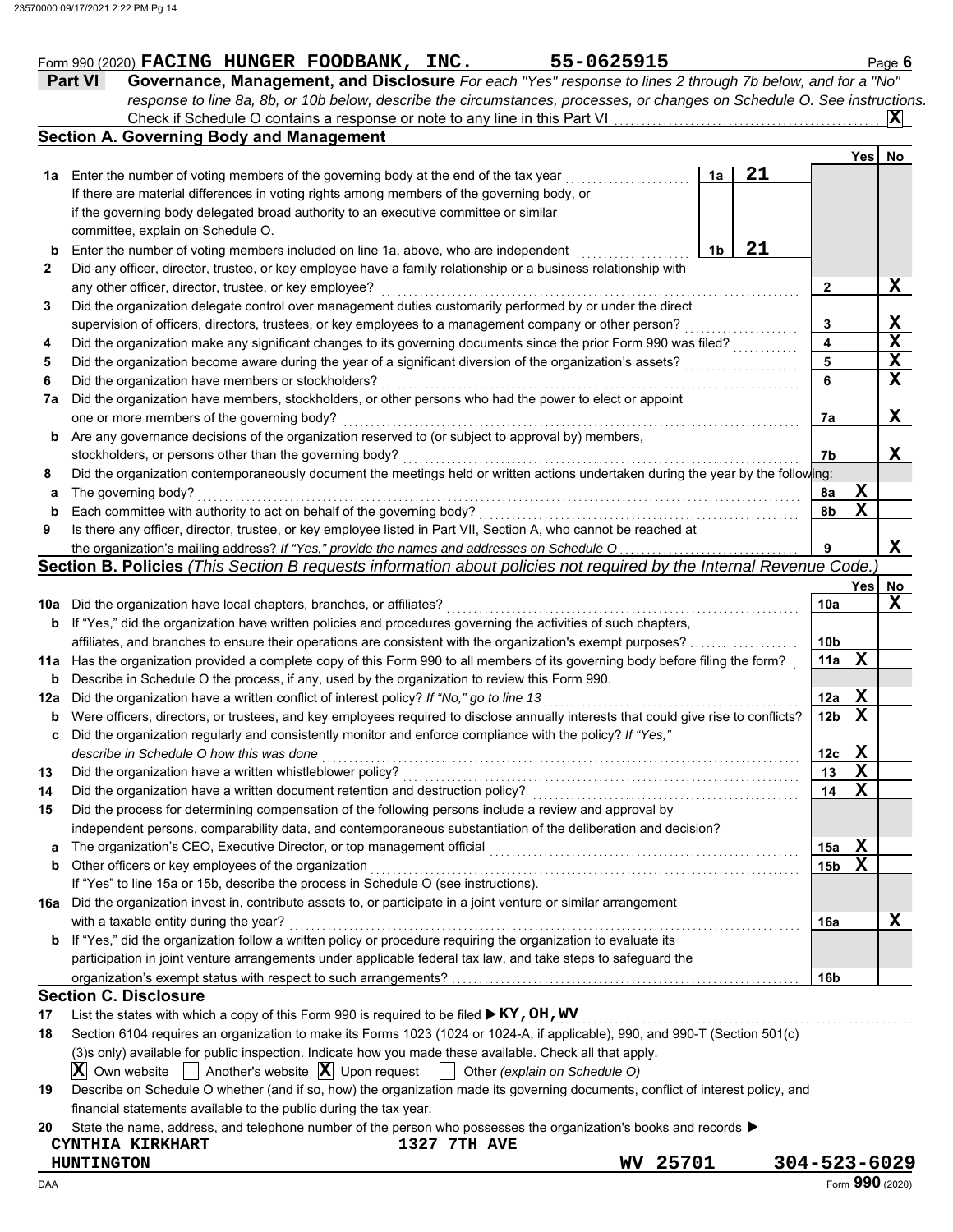|  |  | Form 990 (2020) FACING HUNGER FOODBANK, INC. |                                                                                                           | 55-0625915 | Page 7 |
|--|--|----------------------------------------------|-----------------------------------------------------------------------------------------------------------|------------|--------|
|  |  |                                              | Part VII Compensation of Officers, Directors, Trustees, Key Employees, Highest Compensated Employees, and |            |        |

### **Independent Contractors**

Check if Schedule O contains a response or note to any line in this Part VII

#### **Section A. Officers, Directors, Trustees, Key Employees, and Highest Compensated Employees**

**1a** Complete this table for all persons required to be listed. Report compensation for the calendar year ending with or within the organization's tax year.

■ List all of the organization's **current** officers, directors, trustees (whether individuals or organizations), regardless of amount of compensation. Enter -0- in columns (D), (E), and (F) if no compensation was paid.

List all of the organization's **current** key employees, if any. See instructions for definition of "key employee."

■ List all of the organization's **current** key employees, if any. See instructions for definition of "key employee."<br>■ List the organization's five **current** highest compensated employees (other than an officer, director,

who received reportable compensation (Box 5 of Form W-2 and/or Box 7 of Form 1099-MISC) of more than \$100,000 from the organization and any related organizations.

• List all of the organization's **former** officers, key employees, and highest compensated employees who received more than<br>00,000 of reportable compensation from the organization and any related erganizations. \$100,000 of reportable compensation from the organization and any related organizations.

• List all of the organization's **former directors or trustees** that received, in the capacity as a former director or trustee of the anization more than \$10,000 of reportable compensation from the organization and any rel organization, more than \$10,000 of reportable compensation from the organization and any related organizations. See instructions for the order in which to list the persons above.

 $\Box$ Check this box if neither the organization nor any related organization compensated any current officer, director, or trustee.

| (A)<br>Name and title     | (B)<br>Average<br>hours<br>per week<br>(list any<br>hours for |                                   |                       | (C)<br>Position |              | (do not check more than one<br>box, unless person is both an<br>officer and a director/trustee) |        | (D)<br>Reportable<br>compensation<br>from the<br>organization<br>(W-2/1099-MISC) | (E)<br>Reportable<br>compensation<br>from related<br>organizations<br>(W-2/1099-MISC) | (F)<br>Estimated amount<br>of other<br>compensation<br>from the<br>organization and |
|---------------------------|---------------------------------------------------------------|-----------------------------------|-----------------------|-----------------|--------------|-------------------------------------------------------------------------------------------------|--------|----------------------------------------------------------------------------------|---------------------------------------------------------------------------------------|-------------------------------------------------------------------------------------|
|                           | related<br>organizations<br>below<br>dotted line)             | Individual trustee<br>or director | Institutional trustee | Officer         | Key employee | Highest compensated<br>employee                                                                 | Former |                                                                                  |                                                                                       | related organizations                                                               |
| (1) CYNTHIA KIRKHART      |                                                               |                                   |                       |                 |              |                                                                                                 |        |                                                                                  |                                                                                       |                                                                                     |
| <b>EXECUTIVE DIRECTOR</b> | 40.00<br>0.00                                                 |                                   |                       | $\mathbf x$     |              |                                                                                                 |        | 71,450                                                                           | 0                                                                                     | 0                                                                                   |
| (2) WENDI ADAMS           |                                                               |                                   |                       |                 |              |                                                                                                 |        |                                                                                  |                                                                                       |                                                                                     |
|                           | 0.00                                                          |                                   |                       |                 |              |                                                                                                 |        |                                                                                  |                                                                                       |                                                                                     |
| <b>BOARD MEMBER</b>       | 0.00                                                          | $\mathbf x$                       |                       |                 |              |                                                                                                 |        | 0                                                                                | 0                                                                                     | $\mathbf 0$                                                                         |
| (3) BRENDA ARROWOOD       |                                                               |                                   |                       |                 |              |                                                                                                 |        |                                                                                  |                                                                                       |                                                                                     |
| <b>BOARD MEMBER</b>       | 0.00<br>0.00                                                  | $\mathbf x$                       |                       |                 |              |                                                                                                 |        | 0                                                                                | 0                                                                                     | $\mathbf 0$                                                                         |
| (4) JEFFREY BIEDERMAN     |                                                               |                                   |                       |                 |              |                                                                                                 |        |                                                                                  |                                                                                       |                                                                                     |
|                           | 0.00                                                          |                                   |                       |                 |              |                                                                                                 |        |                                                                                  |                                                                                       |                                                                                     |
| <b>BOARD MEMBER</b>       | 0.00                                                          | $\mathbf x$                       |                       |                 |              |                                                                                                 |        | 0                                                                                | 0                                                                                     | $\mathbf 0$                                                                         |
| (5) MARIA BRONOSKY        |                                                               |                                   |                       |                 |              |                                                                                                 |        |                                                                                  |                                                                                       |                                                                                     |
| <b>1ST VICE PRESIDENT</b> | 0.00<br>0.00                                                  | $\mathbf x$                       |                       | $\mathbf x$     |              |                                                                                                 |        | 0                                                                                | 0                                                                                     | $\mathbf 0$                                                                         |
| (6) BILL CARPENTER        |                                                               |                                   |                       |                 |              |                                                                                                 |        |                                                                                  |                                                                                       |                                                                                     |
|                           | 0.00                                                          |                                   |                       |                 |              |                                                                                                 |        |                                                                                  |                                                                                       |                                                                                     |
| <b>BOARD MEMBER</b>       | 0.00                                                          | $\mathbf X$                       |                       |                 |              |                                                                                                 |        | 0                                                                                | 0                                                                                     | $\mathbf 0$                                                                         |
| (7) ALICIA FOX            |                                                               |                                   |                       |                 |              |                                                                                                 |        |                                                                                  |                                                                                       |                                                                                     |
|                           | 0.00                                                          |                                   |                       |                 |              |                                                                                                 |        |                                                                                  |                                                                                       |                                                                                     |
| <b>BOARD MEMBER</b>       | 0.00                                                          | $\mathbf x$                       |                       |                 |              |                                                                                                 |        | 0                                                                                | 0                                                                                     | 0                                                                                   |
| (8) ANGELA HENDERSON      |                                                               |                                   |                       |                 |              |                                                                                                 |        |                                                                                  |                                                                                       |                                                                                     |
| <b>BOARD MEMBER</b>       | 0.00<br>0.00                                                  | $\mathbf x$                       |                       |                 |              |                                                                                                 |        | 0                                                                                | 0                                                                                     | $\mathbf 0$                                                                         |
| (9) KATHERYN HETTLINGER   |                                                               |                                   |                       |                 |              |                                                                                                 |        |                                                                                  |                                                                                       |                                                                                     |
|                           | 0.00                                                          |                                   |                       |                 |              |                                                                                                 |        |                                                                                  |                                                                                       |                                                                                     |
| <b>BOARD MEMBER</b>       | 0.00                                                          | X                                 |                       |                 |              |                                                                                                 |        | 0                                                                                | 0                                                                                     | $\mathbf 0$                                                                         |
| (10) DAVID JEWELL         |                                                               |                                   |                       |                 |              |                                                                                                 |        |                                                                                  |                                                                                       |                                                                                     |
|                           | 0.00                                                          |                                   |                       |                 |              |                                                                                                 |        |                                                                                  |                                                                                       |                                                                                     |
| <b>BOARD MEMBER</b>       | 0.00                                                          | $\mathbf x$                       |                       |                 |              |                                                                                                 |        | 0                                                                                | 0                                                                                     | 0                                                                                   |
| (11) ANNETTE JOHNSON      |                                                               |                                   |                       |                 |              |                                                                                                 |        |                                                                                  |                                                                                       |                                                                                     |
|                           | 0.00                                                          |                                   |                       |                 |              |                                                                                                 |        |                                                                                  |                                                                                       |                                                                                     |
| <b>BOARD MEMBER</b>       | 0.00                                                          | $\mathbf x$                       |                       |                 |              |                                                                                                 |        | 0                                                                                | 0                                                                                     | $\mathbf 0$                                                                         |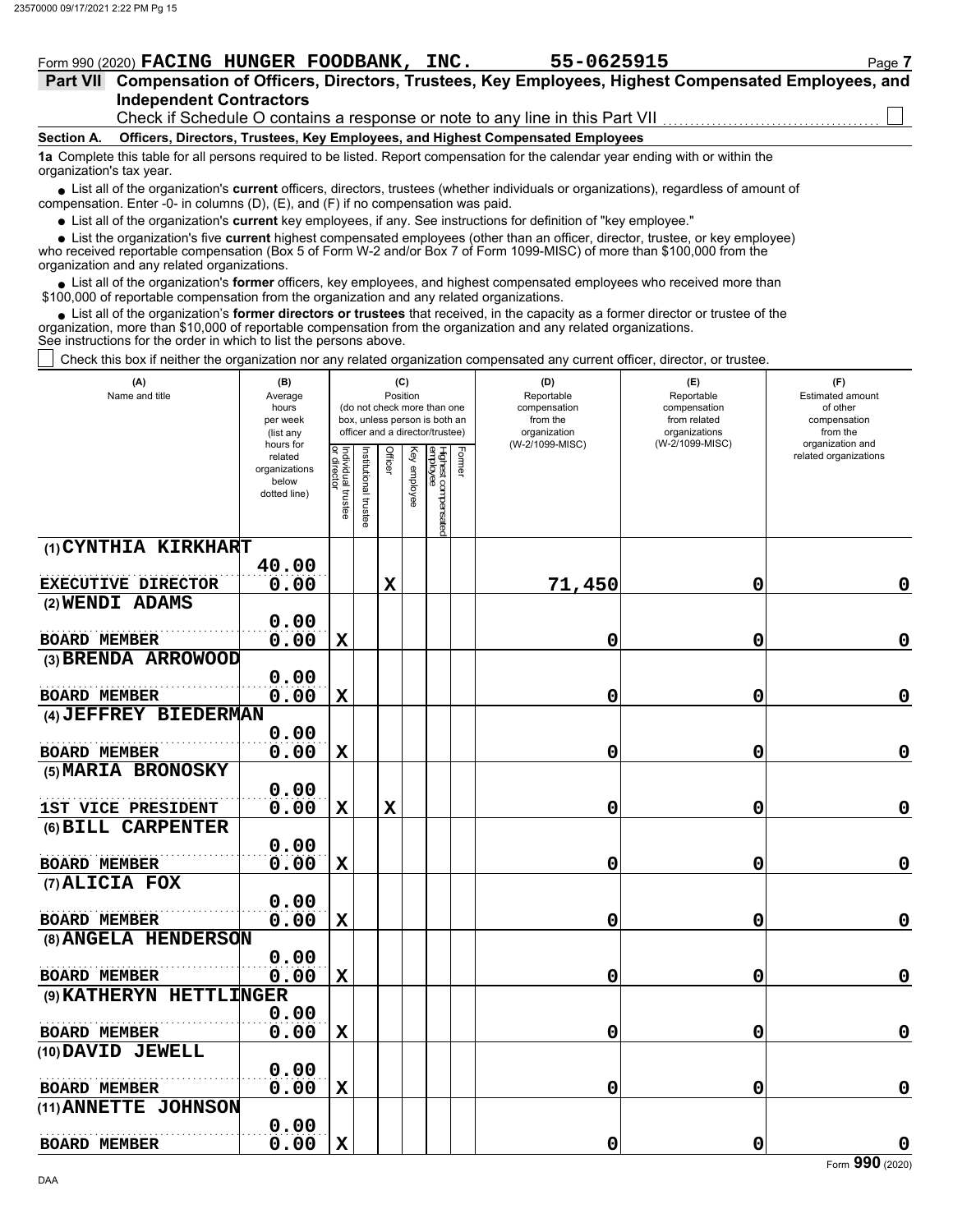23570000 09/17/2021 2:22 PM Pg 16

| Form 990 (2020) FACING HUNGER FOODBANK, INC.<br><b>Part VII</b>                                                                                                                                                                                             |                                                                |                                   |                       |         |                 |                                                                                                 |        | 55-0625915<br>Section A. Officers, Directors, Trustees, Key Employees, and Highest Compensated Employees (continued) |                                                                    | Page 8                                                                 |
|-------------------------------------------------------------------------------------------------------------------------------------------------------------------------------------------------------------------------------------------------------------|----------------------------------------------------------------|-----------------------------------|-----------------------|---------|-----------------|-------------------------------------------------------------------------------------------------|--------|----------------------------------------------------------------------------------------------------------------------|--------------------------------------------------------------------|------------------------------------------------------------------------|
| (A)<br>Name and title                                                                                                                                                                                                                                       | (B)<br>Average<br>hours<br>per week<br>(list any               |                                   |                       |         | (C)<br>Position | (do not check more than one<br>box, unless person is both an<br>officer and a director/trustee) |        | (D)<br>Reportable<br>compensation<br>from the<br>organization                                                        | (E)<br>Reportable<br>compensation<br>from related<br>organizations | (F)<br><b>Estimated amount</b><br>of other<br>compensation<br>from the |
|                                                                                                                                                                                                                                                             | hours for<br>related<br>organizations<br>below<br>dotted line) | Individual trustee<br>or director | Institutional trustee | Officer | Key employee    | Highest compensated<br>employee                                                                 | Former | (W-2/1099-MISC)                                                                                                      | (W-2/1099-MISC)                                                    | organization and<br>related organizations                              |
| (12)<br><b>ANDREA KELLEY</b>                                                                                                                                                                                                                                |                                                                |                                   |                       |         |                 |                                                                                                 |        |                                                                                                                      |                                                                    |                                                                        |
| <b>BOARD MEMBER</b><br>(13)<br><b>MAGGIE LANE</b>                                                                                                                                                                                                           | 0.00<br>0.00                                                   | $\mathbf X$                       |                       |         |                 |                                                                                                 |        | 0                                                                                                                    | 0                                                                  | 0                                                                      |
| <b>BOARD MEMBER</b>                                                                                                                                                                                                                                         | 0.00<br>0.00                                                   | $\mathbf x$                       |                       |         |                 |                                                                                                 |        | 0                                                                                                                    | 0                                                                  | 0                                                                      |
| <b>JULIE MIDKIFF</b><br>(14)<br><b>SECRETARY</b>                                                                                                                                                                                                            | 0.00<br>0.00                                                   | X                                 |                       | X       |                 |                                                                                                 |        | 0                                                                                                                    | 0                                                                  | 0                                                                      |
| (15)<br><b>REVEREND</b>                                                                                                                                                                                                                                     | <b>SAMUEL MOORE</b><br>0.00                                    |                                   |                       |         |                 |                                                                                                 |        |                                                                                                                      |                                                                    |                                                                        |
| <b>BOARD MEMBER</b><br><b>CHARLOTTE</b><br>(16)                                                                                                                                                                                                             | 0.00<br>HOFFMAN NORRIS<br>0.00                                 | $\mathbf X$                       |                       |         |                 |                                                                                                 |        | 0                                                                                                                    | 0                                                                  | 0                                                                      |
| PAST PRESIDENT                                                                                                                                                                                                                                              | 0.00                                                           | X                                 |                       | X       |                 |                                                                                                 |        | 0                                                                                                                    | 0                                                                  | 0                                                                      |
| <b>TENNYSON</b><br>(17)<br>2ND VICE PRESIDENT                                                                                                                                                                                                               | <b>THORNBERRY</b><br>0.00<br>0.00                              | $\mathbf x$                       |                       | X       |                 |                                                                                                 |        | 0                                                                                                                    | 0                                                                  | 0                                                                      |
| ELIJAH UNDERWOOD<br>(18)                                                                                                                                                                                                                                    | 0.00                                                           |                                   |                       |         |                 |                                                                                                 |        |                                                                                                                      |                                                                    |                                                                        |
| <b>BOARD MEMBER</b><br><b>SARAH WALLING</b><br>(19)                                                                                                                                                                                                         | 0.00                                                           | $\mathbf x$                       |                       |         |                 |                                                                                                 |        | 0                                                                                                                    | 0                                                                  | 0                                                                      |
| PRESIDENT                                                                                                                                                                                                                                                   | 0.00<br>0.00                                                   | X                                 |                       | X       |                 |                                                                                                 |        | O                                                                                                                    | 0                                                                  | 0                                                                      |
| 1b Subtotal<br>Total from continuation sheets to Part VII, Section A                                                                                                                                                                                        |                                                                |                                   |                       |         |                 |                                                                                                 |        | 71,450                                                                                                               |                                                                    |                                                                        |
| Total (add lines 1b and 1c)<br>d<br>Total number of individuals (including but not limited to those listed above) who received more than \$100,000 of<br>$\mathbf{2}$                                                                                       |                                                                |                                   |                       |         |                 |                                                                                                 |        | 71,450                                                                                                               |                                                                    |                                                                        |
| reportable compensation from the organization $\bigtriangledown 0$<br>Did the organization list any former officer, director, trustee, key employee, or highest compensated<br>3<br>employee on line 1a? If "Yes," complete Schedule J for such individual  |                                                                |                                   |                       |         |                 |                                                                                                 |        |                                                                                                                      |                                                                    | Yes<br>No.<br>X<br>3                                                   |
| For any individual listed on line 1a, is the sum of reportable compensation and other compensation from the<br>4<br>organization and related organizations greater than \$150,000? If "Yes," complete Schedule J for such<br>individual                     |                                                                |                                   |                       |         |                 |                                                                                                 |        |                                                                                                                      |                                                                    | X<br>4                                                                 |
| 5                                                                                                                                                                                                                                                           |                                                                |                                   |                       |         |                 |                                                                                                 |        |                                                                                                                      |                                                                    | X<br>5                                                                 |
| <b>Section B. Independent Contractors</b>                                                                                                                                                                                                                   |                                                                |                                   |                       |         |                 |                                                                                                 |        |                                                                                                                      |                                                                    |                                                                        |
| Complete this table for your five highest compensated independent contractors that received more than \$100,000 of<br>1<br>compensation from the organization. Report compensation for the calendar year ending with or within the organization's tax year. |                                                                |                                   |                       |         |                 |                                                                                                 |        |                                                                                                                      |                                                                    |                                                                        |
|                                                                                                                                                                                                                                                             | (A)<br>Name and business address                               |                                   |                       |         |                 |                                                                                                 |        |                                                                                                                      | (B)<br>Description of services                                     | (C)<br>Compensation                                                    |
|                                                                                                                                                                                                                                                             |                                                                |                                   |                       |         |                 |                                                                                                 |        |                                                                                                                      |                                                                    |                                                                        |
|                                                                                                                                                                                                                                                             |                                                                |                                   |                       |         |                 |                                                                                                 |        |                                                                                                                      |                                                                    |                                                                        |
|                                                                                                                                                                                                                                                             |                                                                |                                   |                       |         |                 |                                                                                                 |        |                                                                                                                      |                                                                    |                                                                        |
| Total number of independent contractors (including but not limited to those listed above) who<br>2                                                                                                                                                          |                                                                |                                   |                       |         |                 |                                                                                                 |        |                                                                                                                      |                                                                    |                                                                        |
| received more than \$100,000 of compensation from the organization ▶                                                                                                                                                                                        |                                                                |                                   |                       |         |                 |                                                                                                 |        |                                                                                                                      | 0                                                                  |                                                                        |

DAA Form **990** (2020) received more than \$100,000 of compensation from the organization  $\blacktriangleright$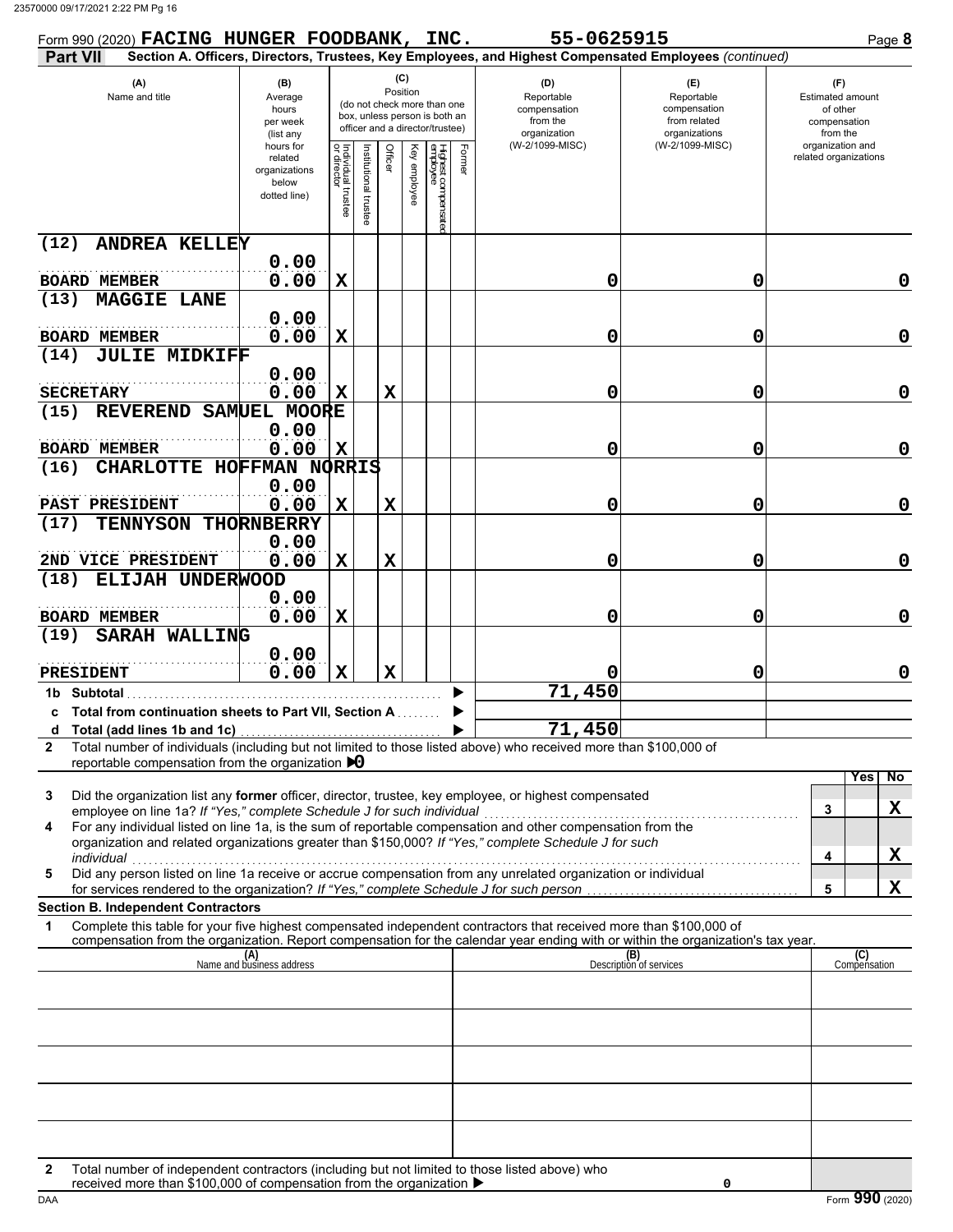### Form 990 (2020) Page **9 FACING HUNGER FOODBANK, INC. 55-0625915 Part VIII Statement of Revenue**  $\Box$ Check if Schedule O contains a response or note to any line in this Part VIII ................................

|                                                                  |                                                |                                                        |    |                |                  |   |                       | (A)<br>Total revenue | (B)<br>Related or exempt<br>function revenue | (C)<br>Unrelated<br>business revenue | (D)<br>Revenue excluded<br>from tax under<br>sections 512-514 |
|------------------------------------------------------------------|------------------------------------------------|--------------------------------------------------------|----|----------------|------------------|---|-----------------------|----------------------|----------------------------------------------|--------------------------------------|---------------------------------------------------------------|
|                                                                  |                                                |                                                        |    |                |                  |   |                       |                      |                                              |                                      |                                                               |
|                                                                  |                                                |                                                        |    |                | 1a               |   |                       |                      |                                              |                                      |                                                               |
|                                                                  |                                                | <b>b</b> Membership dues                               |    | .              | 1 <sub>b</sub>   |   |                       |                      |                                              |                                      |                                                               |
|                                                                  |                                                | c Fundraising events                                   |    |                | 1 <sub>c</sub>   |   |                       |                      |                                              |                                      |                                                               |
| <b>Contributions, Gifts, Grants</b><br>and Other Similar Amounts |                                                | d Related organizations                                |    |                | 1 <sub>d</sub>   |   |                       |                      |                                              |                                      |                                                               |
|                                                                  |                                                | e Government grants (contributions)                    |    |                | 1e               |   | 12,626,356            |                      |                                              |                                      |                                                               |
|                                                                  |                                                | f All other contributions, gifts, grants,              |    |                |                  |   |                       |                      |                                              |                                      |                                                               |
|                                                                  |                                                | and similar amounts not included above                 |    |                | 1f               |   | 4,269,153             |                      |                                              |                                      |                                                               |
|                                                                  |                                                | <b>q</b> Noncash contributions included in lines 1a-1f |    |                | 1g $\frac{1}{3}$ |   | 9,385,438             |                      |                                              |                                      |                                                               |
|                                                                  |                                                |                                                        |    |                |                  |   |                       | 16,895,509           |                                              |                                      |                                                               |
|                                                                  |                                                |                                                        |    |                |                  |   | <b>Business Code</b>  |                      |                                              |                                      |                                                               |
|                                                                  | 2a                                             | PROGRAM SERVICE FEE                                    |    |                |                  |   |                       | 88,431               | 88,431                                       |                                      |                                                               |
| Program Service<br>Revenue                                       | b                                              | FOOD DISTRIBUTION                                      |    |                |                  |   |                       | 63,306               | 63,306                                       |                                      |                                                               |
|                                                                  | c                                              | MEMBERSHIP DUES                                        |    |                |                  |   |                       | 650                  | 650                                          |                                      |                                                               |
|                                                                  | d                                              |                                                        |    |                |                  |   |                       |                      |                                              |                                      |                                                               |
|                                                                  |                                                |                                                        |    |                |                  |   |                       |                      |                                              |                                      |                                                               |
|                                                                  |                                                | f All other program service revenue                    |    |                |                  |   |                       |                      |                                              |                                      |                                                               |
|                                                                  |                                                |                                                        |    |                |                  |   | ▶                     | 152,387              |                                              |                                      |                                                               |
|                                                                  | 3                                              | Investment income (including dividends, interest, and  |    |                |                  |   |                       |                      |                                              |                                      |                                                               |
|                                                                  |                                                | other similar amounts)                                 |    |                |                  |   |                       |                      |                                              |                                      |                                                               |
|                                                                  | 4                                              | Income from investment of tax-exempt bond proceeds     |    |                |                  |   |                       |                      |                                              |                                      |                                                               |
|                                                                  | 5                                              |                                                        |    |                |                  |   |                       |                      |                                              |                                      |                                                               |
|                                                                  |                                                |                                                        |    | (i) Real       |                  |   | (ii) Personal         |                      |                                              |                                      |                                                               |
|                                                                  |                                                | <b>6a</b> Gross rents                                  | 6a |                |                  |   |                       |                      |                                              |                                      |                                                               |
|                                                                  |                                                | <b>b</b> Less: rental expenses                         | 6b |                |                  |   |                       |                      |                                              |                                      |                                                               |
|                                                                  |                                                | <b>c</b> Rental inc. or (loss)                         | 6c |                |                  |   |                       |                      |                                              |                                      |                                                               |
|                                                                  |                                                | <b>d</b> Net rental income or (loss)                   |    |                |                  |   |                       |                      |                                              |                                      |                                                               |
|                                                                  | <b>7a</b> Gross amount from<br>sales of assets |                                                        |    | (i) Securities |                  |   | (ii) Other            |                      |                                              |                                      |                                                               |
|                                                                  |                                                | 7а<br>other than inventory                             |    |                |                  |   |                       |                      |                                              |                                      |                                                               |
|                                                                  |                                                | <b>b</b> Less: cost or other                           |    |                |                  |   |                       |                      |                                              |                                      |                                                               |
|                                                                  |                                                | basis and sales exps.                                  | 7b |                |                  |   |                       |                      |                                              |                                      |                                                               |
|                                                                  |                                                | c Gain or (loss)                                       | 7c |                |                  |   |                       |                      |                                              |                                      |                                                               |
| Other Revenue                                                    |                                                |                                                        |    |                |                  |   |                       |                      |                                              |                                      |                                                               |
|                                                                  |                                                | 8a Gross income from fundraising events                |    |                |                  |   |                       |                      |                                              |                                      |                                                               |
|                                                                  |                                                | (not including \$                                      |    |                |                  |   |                       |                      |                                              |                                      |                                                               |
|                                                                  |                                                | of contributions reported on line 1c).                 |    |                |                  |   |                       |                      |                                              |                                      |                                                               |
|                                                                  |                                                | See Part IV, line 18                                   |    |                | 8a               |   | 15,559                |                      |                                              |                                      |                                                               |
|                                                                  |                                                | <b>b</b> Less: direct expenses                         |    |                | 8b               |   | 3,748                 |                      |                                              |                                      |                                                               |
|                                                                  |                                                | c Net income or (loss) from fundraising events         |    |                |                  |   |                       | 11,811               |                                              |                                      |                                                               |
|                                                                  |                                                | 9a Gross income from gaming activities.                |    |                |                  |   |                       |                      |                                              |                                      |                                                               |
|                                                                  |                                                | See Part IV, line 19                                   |    | .              | 9a               |   |                       |                      |                                              |                                      |                                                               |
|                                                                  |                                                | <b>b</b> Less: direct expenses                         |    |                | 9 <sub>b</sub>   |   |                       |                      |                                              |                                      |                                                               |
|                                                                  |                                                | c Net income or (loss) from gaming activities          |    |                |                  | . |                       |                      |                                              |                                      |                                                               |
|                                                                  |                                                | 10a Gross sales of inventory, less                     |    |                |                  |   |                       |                      |                                              |                                      |                                                               |
|                                                                  |                                                | returns and allowances                                 |    |                | 10a              |   |                       |                      |                                              |                                      |                                                               |
|                                                                  |                                                | <b>b</b> Less: cost of goods sold                      |    |                | 10 <sub>b</sub>  |   |                       |                      |                                              |                                      |                                                               |
|                                                                  |                                                | c Net income or (loss) from sales of inventory         |    |                |                  |   |                       |                      |                                              |                                      |                                                               |
|                                                                  |                                                |                                                        |    |                |                  |   | <b>Business Code</b>  |                      |                                              |                                      |                                                               |
| Miscellaneous<br>Revenue                                         | 11a                                            | OTHER REVENUE                                          |    |                |                  |   |                       | 6,898                | 6,898                                        |                                      |                                                               |
|                                                                  | $\mathbf b$                                    |                                                        |    |                |                  |   |                       |                      |                                              |                                      |                                                               |
|                                                                  |                                                |                                                        |    |                |                  |   |                       |                      |                                              |                                      |                                                               |
|                                                                  |                                                |                                                        |    |                |                  |   |                       |                      |                                              |                                      |                                                               |
|                                                                  |                                                |                                                        |    |                |                  |   | $\blacktriangleright$ | 6,898                |                                              |                                      |                                                               |
|                                                                  |                                                |                                                        |    |                |                  |   |                       | 17,066,605           | 159,285                                      | 0                                    | 0                                                             |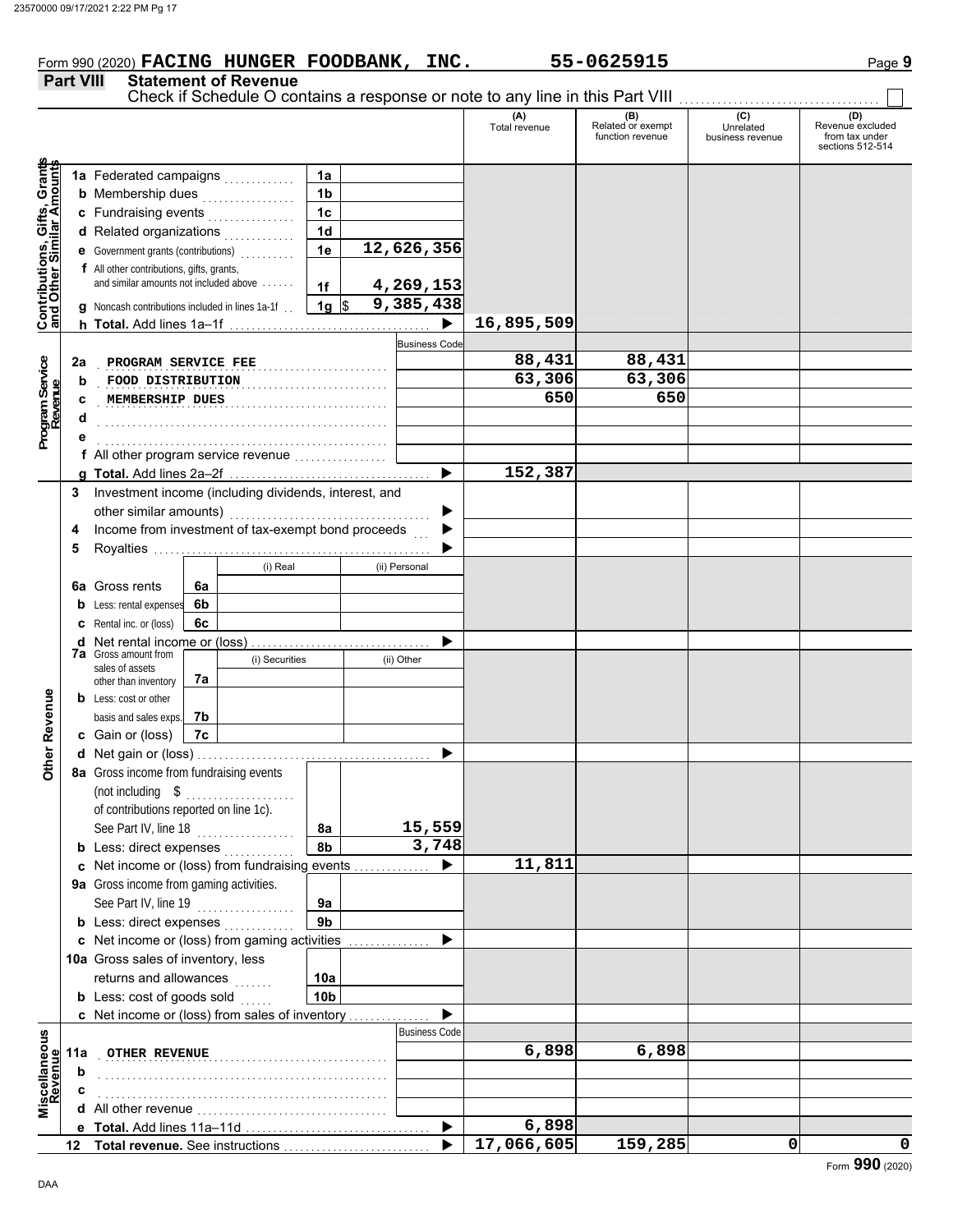### **Part IX Statement of Functional Expenses** Form 990 (2020) Page **10 FACING HUNGER FOODBANK, INC. 55-0625915**

|    | Section 501(c)(3) and 501(c)(4) organizations must complete all columns. All other organizations must complete column (A).<br>Check if Schedule O contains a response or note to any line in this Part IX |                         |                             |                                    |                         |
|----|-----------------------------------------------------------------------------------------------------------------------------------------------------------------------------------------------------------|-------------------------|-----------------------------|------------------------------------|-------------------------|
|    | Do not include amounts reported on lines 6b,                                                                                                                                                              | (A)                     | (B)                         | (C)                                | (D)                     |
|    | 7b, 8b, 9b, and 10b of Part VIII.                                                                                                                                                                         | <b>Total expenses</b>   | Program service<br>expenses | Management and<br>general expenses | Fundraising<br>expenses |
| 1. | Grants and other assistance to domestic organizations                                                                                                                                                     |                         |                             |                                    |                         |
|    | and domestic governments. See Part IV, line 21                                                                                                                                                            |                         |                             |                                    |                         |
| 2  | Grants and other assistance to domestic                                                                                                                                                                   |                         |                             |                                    |                         |
|    | individuals. See Part IV, line 22                                                                                                                                                                         |                         |                             |                                    |                         |
| 3. | Grants and other assistance to foreign                                                                                                                                                                    |                         |                             |                                    |                         |
|    | organizations, foreign governments, and foreign                                                                                                                                                           |                         |                             |                                    |                         |
|    | individuals. See Part IV, lines 15 and 16                                                                                                                                                                 |                         |                             |                                    |                         |
| 4  | Benefits paid to or for members                                                                                                                                                                           |                         |                             |                                    |                         |
| 5  | Compensation of current officers, directors,                                                                                                                                                              |                         |                             |                                    |                         |
|    | trustees, and key employees                                                                                                                                                                               |                         |                             |                                    |                         |
| 6  | Compensation not included above to disqualified                                                                                                                                                           |                         |                             |                                    |                         |
|    | persons (as defined under section 4958(f)(1)) and                                                                                                                                                         |                         |                             |                                    |                         |
|    | persons described in section 4958(c)(3)(B)                                                                                                                                                                |                         |                             |                                    |                         |
| 7  | Other salaries and wages                                                                                                                                                                                  | 750,752                 | 491,256                     | 211,469                            | 48,027                  |
| 8  | Pension plan accruals and contributions (include                                                                                                                                                          |                         |                             |                                    |                         |
|    | section 401(k) and 403(b) employer contributions)                                                                                                                                                         |                         |                             |                                    |                         |
| 9  |                                                                                                                                                                                                           | $\frac{92,236}{68,461}$ | 61,491                      | $\frac{27,329}{17,608}$            | $\frac{3,416}{3,999}$   |
| 10 | Payroll taxes                                                                                                                                                                                             |                         | 46,854                      |                                    |                         |
| 11 | Fees for services (nonemployees):                                                                                                                                                                         |                         |                             |                                    |                         |
| а  | Management                                                                                                                                                                                                |                         |                             |                                    |                         |
| b  | Legal                                                                                                                                                                                                     | 5,375                   |                             | $\frac{5,375}{29,329}$             |                         |
| c  | Accounting                                                                                                                                                                                                | $\overline{29,329}$     |                             |                                    |                         |
| d  | Lobbying                                                                                                                                                                                                  |                         |                             |                                    |                         |
|    | Professional fundraising services. See Part IV, line                                                                                                                                                      | 118,191                 |                             |                                    | 118, 191                |
| f  | Investment management fees                                                                                                                                                                                |                         |                             |                                    |                         |
| g  | Other. (If line 11g amount exceeds 10% of line 25, column                                                                                                                                                 |                         |                             |                                    |                         |
|    | (A) amount, list line 11g expenses on Schedule O.)                                                                                                                                                        | 11,194                  | <u>4,215</u>                | 6,979                              |                         |
| 12 | Advertising and promotion<br>                                                                                                                                                                             | $\overline{4,185}$      | $\overline{4,055}$          | $\overline{80}$                    | 50                      |
| 13 | Office expenses                                                                                                                                                                                           | 54,989                  | 33,780                      | 16,331                             | 4,878                   |
| 14 |                                                                                                                                                                                                           | 39,524                  | 26,349                      | 11,711                             | 1,464                   |
| 15 | Royalties                                                                                                                                                                                                 |                         |                             |                                    |                         |
| 16 |                                                                                                                                                                                                           |                         |                             |                                    |                         |
| 17 | Travel                                                                                                                                                                                                    | 2,783                   | 2,668                       | 90                                 | 25                      |
|    |                                                                                                                                                                                                           |                         |                             |                                    |                         |
|    | for any federal, state, or local public officials                                                                                                                                                         |                         |                             |                                    |                         |
| 19 | Conferences, conventions, and meetings                                                                                                                                                                    |                         |                             |                                    |                         |
| 20 | Interest                                                                                                                                                                                                  |                         |                             |                                    |                         |
| 21 | Payments to affiliates                                                                                                                                                                                    |                         |                             |                                    |                         |
| 22 | Depreciation, depletion, and amortization                                                                                                                                                                 | 88,680                  | 86,259                      | <u>2,277</u>                       | 144                     |
| 23 | Insurance                                                                                                                                                                                                 | 37,907                  | 35,258                      | 2,365                              | 284                     |
| 24 | Other expenses. Itemize expenses not covered                                                                                                                                                              |                         |                             |                                    |                         |
|    | above (List miscellaneous expenses on line 24e. If                                                                                                                                                        |                         |                             |                                    |                         |
|    | line 24e amount exceeds 10% of line 25, column                                                                                                                                                            |                         |                             |                                    |                         |
|    | (A) amount, list line 24e expenses on Schedule O.)                                                                                                                                                        |                         |                             |                                    |                         |
| a  | FOOD AND COMMODITIES                                                                                                                                                                                      | 12,770,357              | 12,770,357                  |                                    |                         |
| b  | <b>OTHER</b>                                                                                                                                                                                              | 292,705                 | 276,263                     | 5,970                              | 10,472                  |
| C  | VEHICLE AND FREIGHT                                                                                                                                                                                       | 127,823                 | 127,823                     |                                    |                         |
| d  | UTILITIES MAINTENANCE REP                                                                                                                                                                                 | 82,623                  | 77,984                      | 4,498                              | 141                     |
| е  | All other expenses                                                                                                                                                                                        | 80,664                  | 78,937                      | 59                                 | 1,668                   |
| 25 | Total functional expenses. Add lines 1 through 24e                                                                                                                                                        | 14,657,778              | 14, 123, 549                | 341,470                            | 192,759                 |
| 26 | Joint costs. Complete this line only if the<br>organization reported in column (B) joint costs                                                                                                            |                         |                             |                                    |                         |
|    | from a combined educational campaign and                                                                                                                                                                  |                         |                             |                                    |                         |
|    | fundraising solicitation. Check here $\blacktriangleright$                                                                                                                                                |                         |                             |                                    |                         |
|    | following SOP 98-2 (ASC 958-720)                                                                                                                                                                          |                         |                             |                                    |                         |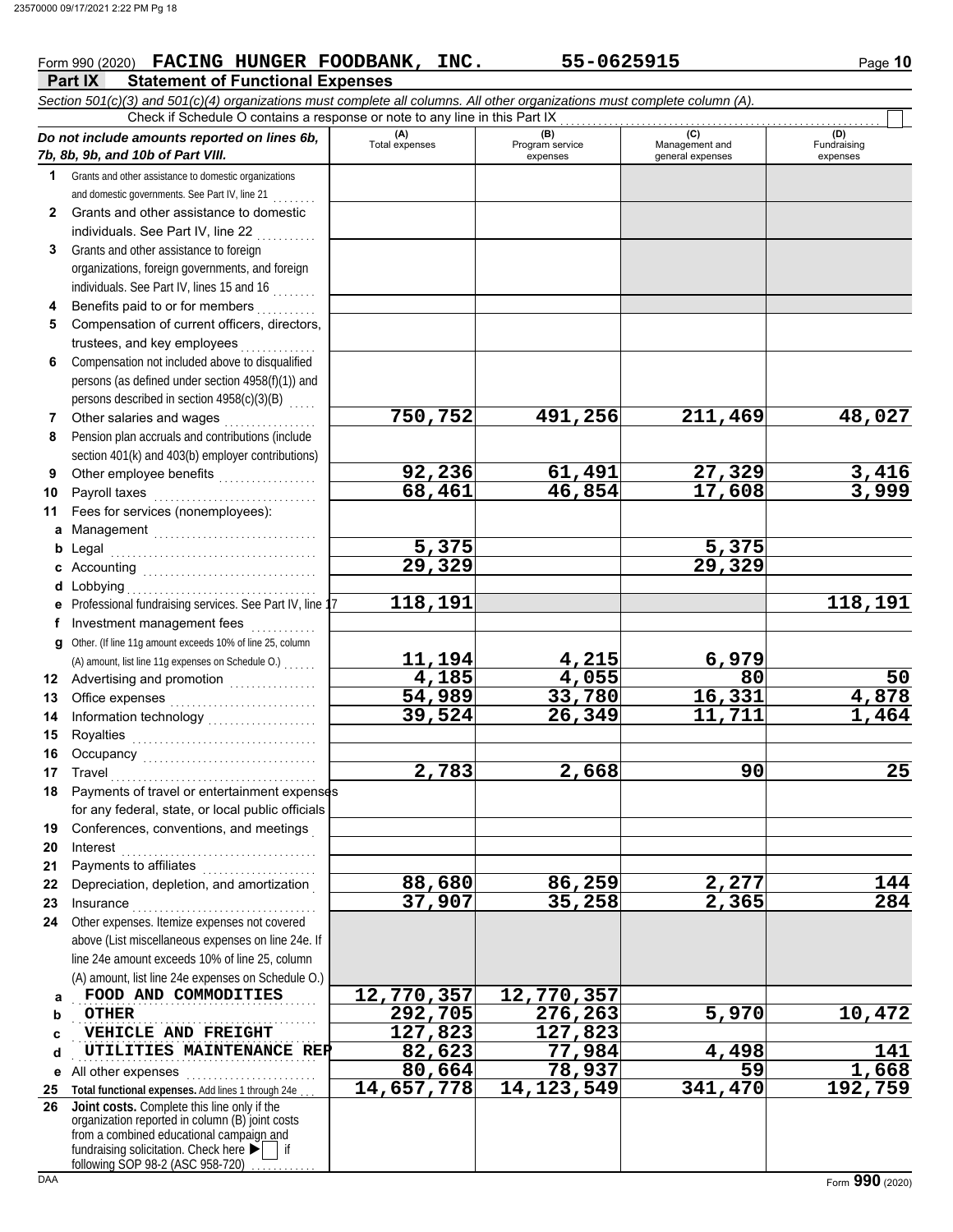#### Form 990 (2020) FACING HUNGER FOODBANK, INC.  $55-0625915$  Page 11 **FACING HUNGER FOODBANK, INC. 55-0625915**

|                             | Part X | <b>Balance Sheet</b>                                                                   |                                                                         |                                                                                                                           |                                 |                 |                           |  |  |  |  |  |
|-----------------------------|--------|----------------------------------------------------------------------------------------|-------------------------------------------------------------------------|---------------------------------------------------------------------------------------------------------------------------|---------------------------------|-----------------|---------------------------|--|--|--|--|--|
|                             |        | Check if Schedule O contains a response or note to any line in this Part X             |                                                                         |                                                                                                                           |                                 |                 |                           |  |  |  |  |  |
|                             |        |                                                                                        |                                                                         |                                                                                                                           | (A)                             |                 | (B)                       |  |  |  |  |  |
|                             |        |                                                                                        |                                                                         |                                                                                                                           | Beginning of year               |                 | End of year               |  |  |  |  |  |
|                             | 1      | Cash-non-interest-bearing                                                              |                                                                         |                                                                                                                           | 922,521                         | $\mathbf{1}$    | 2,875,259                 |  |  |  |  |  |
|                             | 2      |                                                                                        |                                                                         |                                                                                                                           | 86,992                          | $\overline{2}$  | 94,975                    |  |  |  |  |  |
|                             | 3      |                                                                                        |                                                                         |                                                                                                                           | 9,602                           | $\mathbf{3}$    | 10,300                    |  |  |  |  |  |
|                             | 4      | Accounts receivable, net                                                               |                                                                         |                                                                                                                           | 1,805                           | 4               | 5,366                     |  |  |  |  |  |
|                             | 5      | Loans and other receivables from any current or former officer, director,              |                                                                         |                                                                                                                           |                                 |                 |                           |  |  |  |  |  |
|                             |        | trustee, key employee, creator or founder, substantial contributor, or 35%             |                                                                         |                                                                                                                           |                                 | 5               |                           |  |  |  |  |  |
|                             |        | controlled entity or family member of any of these persons                             | Loans and other receivables from other disqualified persons (as defined |                                                                                                                           |                                 |                 |                           |  |  |  |  |  |
|                             | 6      |                                                                                        |                                                                         |                                                                                                                           |                                 |                 |                           |  |  |  |  |  |
|                             |        | under section 4958(f)(1)), and persons described in section 4958(c)(3)(B)              |                                                                         | 6<br>$\overline{7}$                                                                                                       |                                 |                 |                           |  |  |  |  |  |
| Assets                      | 7      | Notes and loans receivable, net<br>Inventories for sale or use                         |                                                                         | 186,267                                                                                                                   | 8                               | 819,966         |                           |  |  |  |  |  |
|                             | 8<br>9 | Prepaid expenses and deferred charges                                                  |                                                                         |                                                                                                                           | 13,628                          | 9               | 13,223                    |  |  |  |  |  |
|                             |        | 10a Land, buildings, and equipment: cost or other                                      |                                                                         |                                                                                                                           |                                 |                 |                           |  |  |  |  |  |
|                             |        | basis. Complete Part VI of Schedule D                                                  | 10a                                                                     |                                                                                                                           |                                 |                 |                           |  |  |  |  |  |
|                             |        | <b>b</b> Less: accumulated depreciation                                                | 10 <sub>b</sub>                                                         | 2,239,586<br>918,116                                                                                                      | 857,508                         | 10 <sub>c</sub> | 1,321,470                 |  |  |  |  |  |
|                             | 11     | .<br>Investments-publicly traded securities                                            |                                                                         |                                                                                                                           |                                 | 11              |                           |  |  |  |  |  |
|                             | 12     | Investments-other securities. See Part IV, line 11                                     |                                                                         |                                                                                                                           |                                 | 12              |                           |  |  |  |  |  |
|                             | 13     | Investments-program-related. See Part IV, line 11                                      |                                                                         |                                                                                                                           |                                 | 13              |                           |  |  |  |  |  |
|                             | 14     | Intangible assets                                                                      |                                                                         |                                                                                                                           |                                 | 14              |                           |  |  |  |  |  |
|                             | 15     | Other assets. See Part IV, line 11                                                     |                                                                         |                                                                                                                           | 147,985                         | 15              | 153,512                   |  |  |  |  |  |
|                             | 16     | <b>Total assets.</b> Add lines 1 through 15 (must equal line 33)                       |                                                                         |                                                                                                                           | 2,226,308                       | 16              | 5,294,071                 |  |  |  |  |  |
|                             | 17     | Accounts payable and accrued expenses                                                  |                                                                         | 95,061                                                                                                                    | 17                              | 149,828         |                           |  |  |  |  |  |
|                             | 18     | Grants payable                                                                         |                                                                         | 18                                                                                                                        |                                 |                 |                           |  |  |  |  |  |
|                             | 19     | Deferred revenue                                                                       |                                                                         |                                                                                                                           | 407,760                         | 19              | 867,050                   |  |  |  |  |  |
|                             | 20     | Tax-exempt bond liabilities                                                            |                                                                         |                                                                                                                           |                                 | 20              |                           |  |  |  |  |  |
|                             | 21     | Escrow or custodial account liability. Complete Part IV of Schedule D                  |                                                                         |                                                                                                                           |                                 | 21              |                           |  |  |  |  |  |
|                             | 22     | Loans and other payables to any current or former officer, director,                   |                                                                         |                                                                                                                           |                                 |                 |                           |  |  |  |  |  |
|                             |        | trustee, key employee, creator or founder, substantial contributor, or 35%             |                                                                         |                                                                                                                           |                                 |                 |                           |  |  |  |  |  |
| Liabilities                 |        | controlled entity or family member of any of these persons                             |                                                                         |                                                                                                                           |                                 | 22              |                           |  |  |  |  |  |
|                             | 23     | Secured mortgages and notes payable to unrelated third parties                         |                                                                         | <u> 1999 - Johann Stoff, martin Stoff, martin Stoff, martin Stoff, martin Stoff, martin Stoff, martin Stoff, martin S</u> |                                 | 23              |                           |  |  |  |  |  |
|                             | 24     | Unsecured notes and loans payable to unrelated third parties                           |                                                                         |                                                                                                                           |                                 | 24              | 129,100                   |  |  |  |  |  |
|                             | 25     | Other liabilities (including federal income tax, payables to related third             |                                                                         |                                                                                                                           |                                 |                 |                           |  |  |  |  |  |
|                             |        | parties, and other liabilities not included on lines 17-24). Complete Part X           |                                                                         |                                                                                                                           |                                 |                 |                           |  |  |  |  |  |
|                             |        | of Schedule D                                                                          |                                                                         |                                                                                                                           | <u>11,584 </u><br>$514, 405$ 26 | ${\bf 25}$      | 21,910<br>1,167,888       |  |  |  |  |  |
|                             | 26     | Organizations that follow FASB ASC 958, check here $\vert \overline{\mathrm{X}} \vert$ |                                                                         |                                                                                                                           |                                 |                 |                           |  |  |  |  |  |
|                             |        | and complete lines 27, 28, 32, and 33.                                                 |                                                                         |                                                                                                                           |                                 |                 |                           |  |  |  |  |  |
|                             | 27     | Net assets without donor restrictions                                                  |                                                                         |                                                                                                                           | 1,533,922                       | 27              | 4,000,454                 |  |  |  |  |  |
|                             | 28     | Net assets with donor restrictions                                                     |                                                                         |                                                                                                                           | 177,981                         | 28              | 125,729                   |  |  |  |  |  |
|                             |        | Organizations that do not follow FASB ASC 958, check here                              |                                                                         |                                                                                                                           |                                 |                 |                           |  |  |  |  |  |
|                             |        | and complete lines 29 through 33.                                                      |                                                                         |                                                                                                                           |                                 |                 |                           |  |  |  |  |  |
|                             | 29     | Capital stock or trust principal, or current funds                                     |                                                                         |                                                                                                                           |                                 | 29              |                           |  |  |  |  |  |
|                             | 30     | Paid-in or capital surplus, or land, building, or equipment fund                       |                                                                         |                                                                                                                           |                                 | 30              |                           |  |  |  |  |  |
|                             | 31     | Retained earnings, endowment, accumulated income, or other funds                       |                                                                         | and a complete the second service of                                                                                      |                                 | 31              |                           |  |  |  |  |  |
| Net Assets or Fund Balances | 32     | Total net assets or fund balances                                                      |                                                                         |                                                                                                                           | $\overline{1,711,903}$          | 32              | $\overline{4}$ , 126, 183 |  |  |  |  |  |
|                             | 33     |                                                                                        |                                                                         |                                                                                                                           | 2,226,308                       | 33              | 5,294,071                 |  |  |  |  |  |

Form **990** (2020)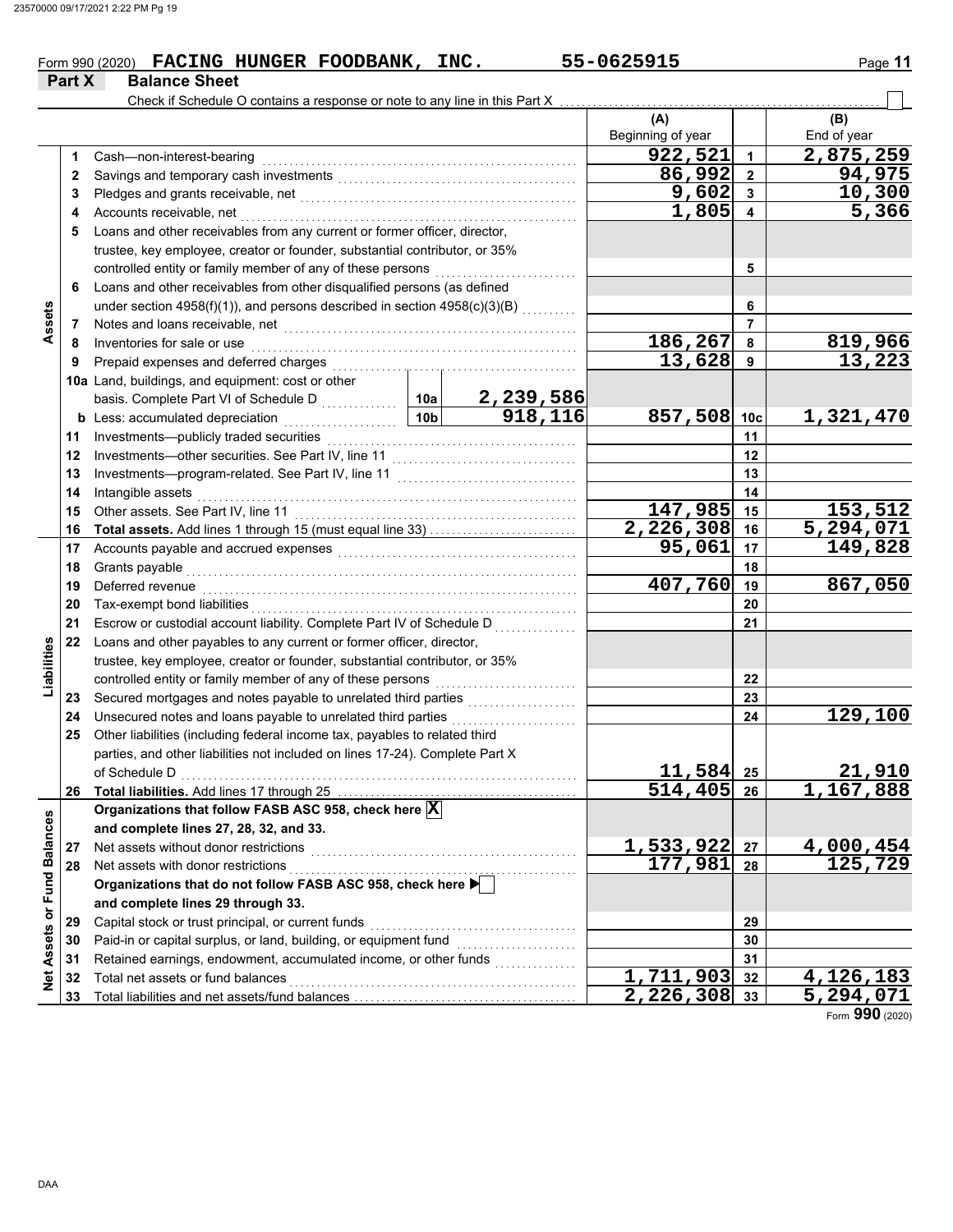|              | 55-0625915<br>Form 990 (2020) FACING HUNGER FOODBANK, INC.                                                                                                                                                                    |                         |                         |                 | Page 12 |
|--------------|-------------------------------------------------------------------------------------------------------------------------------------------------------------------------------------------------------------------------------|-------------------------|-------------------------|-----------------|---------|
|              | <b>Reconciliation of Net Assets</b><br><b>Part XI</b>                                                                                                                                                                         |                         |                         |                 |         |
|              | Check if Schedule O contains a response or note to any line in this Part XI                                                                                                                                                   |                         |                         |                 | x       |
| 1            | Total revenue (must equal Part VIII, column (A), line 12)                                                                                                                                                                     | $\mathbf{1}$            | 17,066,605              |                 |         |
| $\mathbf{2}$ |                                                                                                                                                                                                                               | $\overline{2}$          | 14,657,778              |                 |         |
| 3            | Revenue less expenses. Subtract line 2 from line 1                                                                                                                                                                            | $\overline{3}$          | $\overline{2,}$ 408,827 |                 |         |
| 4            | Net assets or fund balances at beginning of year (must equal Part X, line 32, column (A)) [[[[[[[[[[[[[[[[[[[                                                                                                                 | $\overline{\mathbf{4}}$ | 1,711,903               |                 |         |
| 5            | Net unrealized gains (losses) on investments [11] with the content of the content of the state of the content of the content of the content of the content of the content of the content of the content of the content of the | 5                       |                         |                 | 5,453   |
| 6            | Donated services and use of facilities <b>constructs</b> and the construction of the service of facilities <b>constructs</b>                                                                                                  | 6                       |                         |                 |         |
| 7            | Investment expenses                                                                                                                                                                                                           | $\overline{7}$          |                         |                 |         |
| 8            | Prior period adjustments                                                                                                                                                                                                      | 8                       |                         |                 |         |
| 9            | Other changes in net assets or fund balances (explain on Schedule O)                                                                                                                                                          | 9                       |                         |                 |         |
| 10           | Net assets or fund balances at end of year. Combine lines 3 through 9 (must equal Part X, line                                                                                                                                |                         |                         |                 |         |
|              | 32, column (B))                                                                                                                                                                                                               | 10                      | 4,126,183               |                 |         |
|              | <b>Financial Statements and Reporting</b><br><b>Part XII</b>                                                                                                                                                                  |                         |                         |                 |         |
|              |                                                                                                                                                                                                                               |                         |                         |                 |         |
|              |                                                                                                                                                                                                                               |                         |                         | Yes             | No      |
| 1.           | $\mathbf{X}$ Accrual<br>Accounting method used to prepare the Form 990:  <br>Cash<br>Other                                                                                                                                    |                         |                         |                 |         |
|              | If the organization changed its method of accounting from a prior year or checked "Other," explain in                                                                                                                         |                         |                         |                 |         |
|              | Schedule O.                                                                                                                                                                                                                   |                         |                         |                 |         |
|              | 2a Were the organization's financial statements compiled or reviewed by an independent accountant?                                                                                                                            |                         | 2a                      |                 | Х       |
|              | If "Yes," check a box below to indicate whether the financial statements for the year were compiled or                                                                                                                        |                         |                         |                 |         |
|              | reviewed on a separate basis, consolidated basis, or both:                                                                                                                                                                    |                         |                         |                 |         |
|              | Separate basis<br><b>Consolidated basis</b><br>Both consolidated and separate basis                                                                                                                                           |                         |                         |                 |         |
|              | b Were the organization's financial statements audited by an independent accountant?                                                                                                                                          |                         | 2 <sub>b</sub>          | Х               |         |
|              | If "Yes," check a box below to indicate whether the financial statements for the year were audited on a                                                                                                                       |                         |                         |                 |         |
|              | separate basis, consolidated basis, or both:                                                                                                                                                                                  |                         |                         |                 |         |
|              | $ \mathbf{X} $<br>Separate basis<br><b>Consolidated basis</b><br>Both consolidated and separate basis                                                                                                                         |                         |                         |                 |         |
|              | c If "Yes" to line 2a or 2b, does the organization have a committee that assumes responsibility for oversight of                                                                                                              |                         |                         |                 |         |
|              | the audit, review, or compilation of its financial statements and selection of an independent accountant?                                                                                                                     |                         | 2 <sub>c</sub>          | $\mathbf X$     |         |
|              | If the organization changed either its oversight process or selection process during the tax year, explain on                                                                                                                 |                         |                         |                 |         |
|              | Schedule O.                                                                                                                                                                                                                   |                         |                         |                 |         |
|              | 3a As a result of a federal award, was the organization required to undergo an audit or audits as set forth in the                                                                                                            |                         |                         |                 |         |
|              | Single Audit Act and OMB Circular A-133?                                                                                                                                                                                      |                         | 3a                      | $\mathbf X$     |         |
|              | <b>b</b> If "Yes," did the organization undergo the required audit or audits? If the organization did not undergo the                                                                                                         |                         |                         |                 |         |
|              |                                                                                                                                                                                                                               |                         | 3 <sub>b</sub>          | Х               |         |
|              |                                                                                                                                                                                                                               |                         |                         | Form 990 (2020) |         |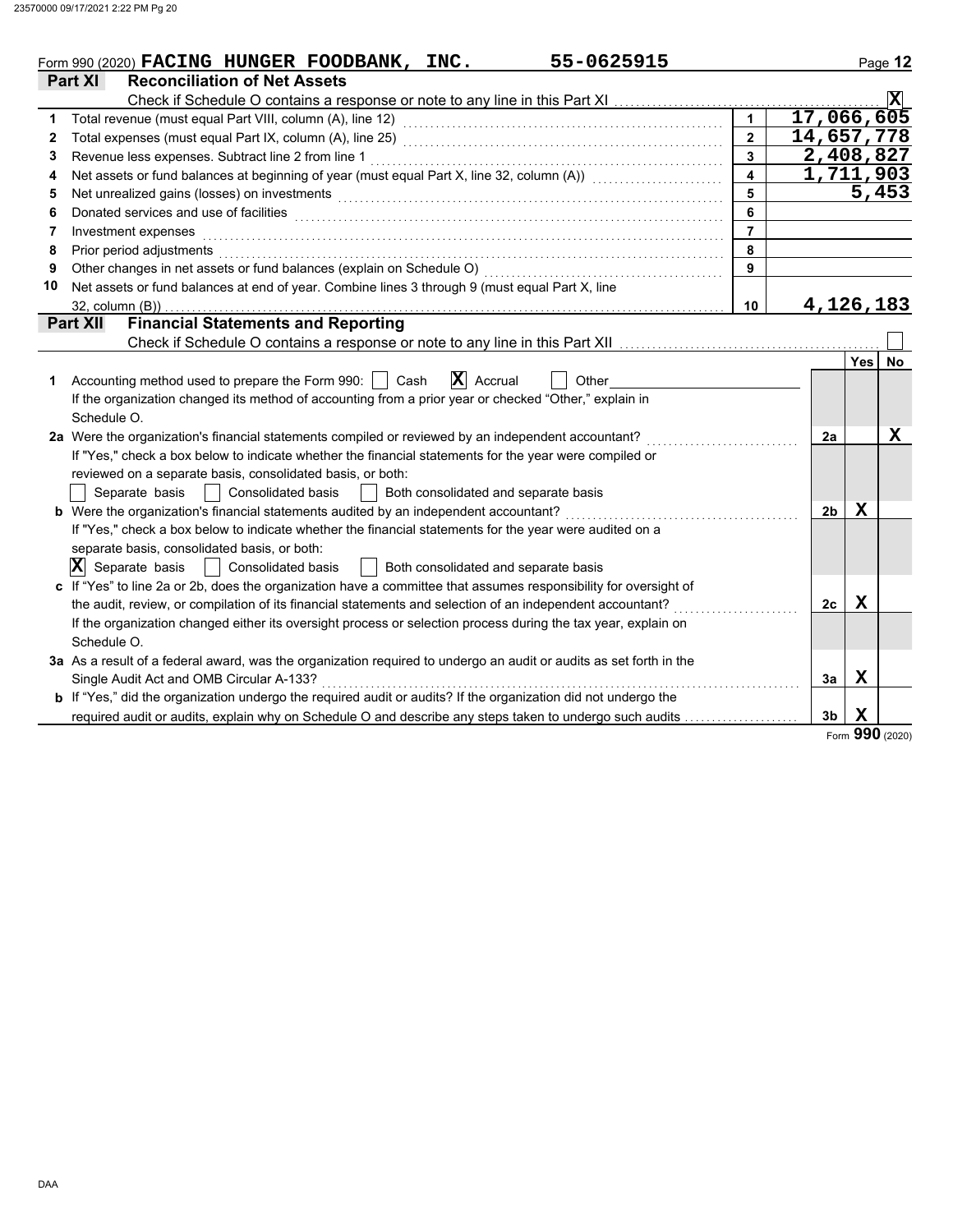23570000 09/17/2021 2:22 PM Pg 21

|        | Form 990 (2020) FACING HUNGER FOODBANK, INC.<br><b>Part VII</b>                                                                                                                                                                                                                                              |                                                                |                                   |                       |         |                 |                                                                                                 |        | 55-0625915<br>Section A. Officers, Directors, Trustees, Key Employees, and Highest Compensated Employees (continued) |                                                                    | Page 8                                                          |
|--------|--------------------------------------------------------------------------------------------------------------------------------------------------------------------------------------------------------------------------------------------------------------------------------------------------------------|----------------------------------------------------------------|-----------------------------------|-----------------------|---------|-----------------|-------------------------------------------------------------------------------------------------|--------|----------------------------------------------------------------------------------------------------------------------|--------------------------------------------------------------------|-----------------------------------------------------------------|
|        | (A)<br>Name and title                                                                                                                                                                                                                                                                                        | (B)<br>Average<br>hours<br>per week<br>(list any               |                                   |                       |         | (C)<br>Position | (do not check more than one<br>box, unless person is both an<br>officer and a director/trustee) |        | (D)<br>Reportable<br>compensation<br>from the<br>organization                                                        | (E)<br>Reportable<br>compensation<br>from related<br>organizations | (F)<br>Estimated amount<br>of other<br>compensation<br>from the |
|        |                                                                                                                                                                                                                                                                                                              | hours for<br>related<br>organizations<br>below<br>dotted line) | Individual trustee<br>or director | institutional trustee | Officer | Key employee    | Highest compensate<br>employee                                                                  | Former | (W-2/1099-MISC)                                                                                                      | (W-2/1099-MISC)                                                    | organization and<br>related organizations                       |
| (20)   | DAN WARE                                                                                                                                                                                                                                                                                                     |                                                                |                                   |                       |         |                 |                                                                                                 |        |                                                                                                                      |                                                                    |                                                                 |
|        | <b>TREASURER</b>                                                                                                                                                                                                                                                                                             | 0.00<br>0.00                                                   | $\mathbf x$                       |                       | X       |                 |                                                                                                 |        | 0                                                                                                                    | 0                                                                  | 0                                                               |
| (21)   | CYNTHIA WISEMAN                                                                                                                                                                                                                                                                                              |                                                                |                                   |                       |         |                 |                                                                                                 |        |                                                                                                                      |                                                                    |                                                                 |
|        |                                                                                                                                                                                                                                                                                                              | 0.00                                                           |                                   |                       |         |                 |                                                                                                 |        |                                                                                                                      |                                                                    |                                                                 |
| (22)   | <b>BOARD MEMBER</b><br><b>SETH YOUNG</b>                                                                                                                                                                                                                                                                     | 0.00                                                           | X                                 |                       |         |                 |                                                                                                 |        | 0                                                                                                                    | 0                                                                  | 0                                                               |
|        | <b>BOARD MEMBER</b>                                                                                                                                                                                                                                                                                          | 0.00<br>0.00                                                   | X                                 |                       |         |                 |                                                                                                 |        | 0                                                                                                                    | 0                                                                  | 0                                                               |
|        |                                                                                                                                                                                                                                                                                                              |                                                                |                                   |                       |         |                 |                                                                                                 |        |                                                                                                                      |                                                                    |                                                                 |
|        |                                                                                                                                                                                                                                                                                                              |                                                                |                                   |                       |         |                 |                                                                                                 |        |                                                                                                                      |                                                                    |                                                                 |
|        |                                                                                                                                                                                                                                                                                                              |                                                                |                                   |                       |         |                 |                                                                                                 |        |                                                                                                                      |                                                                    |                                                                 |
|        |                                                                                                                                                                                                                                                                                                              |                                                                |                                   |                       |         |                 |                                                                                                 |        |                                                                                                                      |                                                                    |                                                                 |
|        |                                                                                                                                                                                                                                                                                                              |                                                                |                                   |                       |         |                 |                                                                                                 |        |                                                                                                                      |                                                                    |                                                                 |
|        |                                                                                                                                                                                                                                                                                                              |                                                                |                                   |                       |         |                 |                                                                                                 |        |                                                                                                                      |                                                                    |                                                                 |
|        | c Total from continuation sheets to Part VII, Section A                                                                                                                                                                                                                                                      |                                                                |                                   |                       |         |                 |                                                                                                 |        |                                                                                                                      |                                                                    |                                                                 |
| d<br>2 | Total (add lines 1b and 1c)<br>Total number of individuals (including but not limited to those listed above) who received more than \$100,000 of                                                                                                                                                             |                                                                |                                   |                       |         |                 |                                                                                                 |        |                                                                                                                      |                                                                    |                                                                 |
|        | reportable compensation from the organization ▶                                                                                                                                                                                                                                                              |                                                                |                                   |                       |         |                 |                                                                                                 |        |                                                                                                                      |                                                                    | Yes<br>No.                                                      |
| 3      | Did the organization list any former officer, director, trustee, key employee, or highest compensated                                                                                                                                                                                                        |                                                                |                                   |                       |         |                 |                                                                                                 |        |                                                                                                                      |                                                                    |                                                                 |
| 4      | employee on line 1a? If "Yes," complete Schedule J for such individual<br>For any individual listed on line 1a, is the sum of reportable compensation and other compensation from the<br>organization and related organizations greater than \$150,000? If "Yes," complete Schedule J for such<br>individual |                                                                |                                   |                       |         |                 |                                                                                                 |        |                                                                                                                      |                                                                    | 3<br>4                                                          |
| 5      | Did any person listed on line 1a receive or accrue compensation from any unrelated organization or individual<br>for services rendered to the organization? If "Yes," complete Schedule J for such person                                                                                                    |                                                                |                                   |                       |         |                 |                                                                                                 |        |                                                                                                                      |                                                                    | 5                                                               |
|        | <b>Section B. Independent Contractors</b>                                                                                                                                                                                                                                                                    |                                                                |                                   |                       |         |                 |                                                                                                 |        |                                                                                                                      |                                                                    |                                                                 |
| 1      | Complete this table for your five highest compensated independent contractors that received more than \$100,000 of<br>compensation from the organization. Report compensation for the calendar year ending with or within the organization's tax year.                                                       |                                                                |                                   |                       |         |                 |                                                                                                 |        |                                                                                                                      |                                                                    |                                                                 |
|        |                                                                                                                                                                                                                                                                                                              | (A)<br>Name and business address                               |                                   |                       |         |                 |                                                                                                 |        |                                                                                                                      | (B)<br>Description of services                                     | (C)<br>Compensation                                             |
|        |                                                                                                                                                                                                                                                                                                              |                                                                |                                   |                       |         |                 |                                                                                                 |        |                                                                                                                      |                                                                    |                                                                 |
|        |                                                                                                                                                                                                                                                                                                              |                                                                |                                   |                       |         |                 |                                                                                                 |        |                                                                                                                      |                                                                    |                                                                 |
|        |                                                                                                                                                                                                                                                                                                              |                                                                |                                   |                       |         |                 |                                                                                                 |        |                                                                                                                      |                                                                    |                                                                 |
|        |                                                                                                                                                                                                                                                                                                              |                                                                |                                   |                       |         |                 |                                                                                                 |        |                                                                                                                      |                                                                    |                                                                 |
| 2      | Total number of independent contractors (including but not limited to those listed above) who                                                                                                                                                                                                                |                                                                |                                   |                       |         |                 |                                                                                                 |        |                                                                                                                      |                                                                    |                                                                 |

DAA Form **990** (2020) received more than \$100,000 of compensation from the organization  $\blacktriangleright$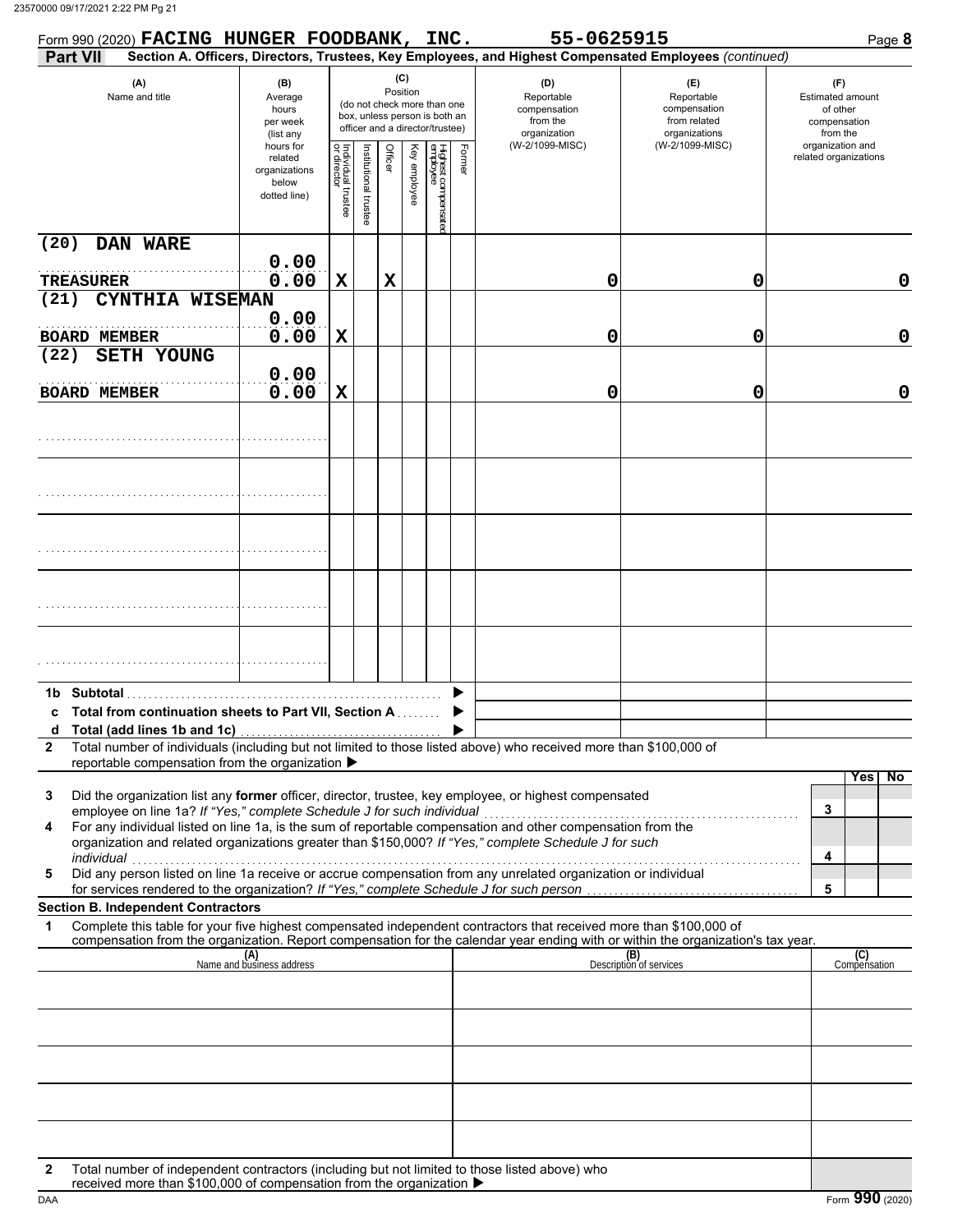| <b>SCHEDULE A</b>               |                                                                                                                                                                                                                                                                 | <b>Public Charity Status and Public Support</b>                                                                                                                                                                                                                |                          |                        | OMB No. 1545-0047                     |  |  |  |  |  |  |  |
|---------------------------------|-----------------------------------------------------------------------------------------------------------------------------------------------------------------------------------------------------------------------------------------------------------------|----------------------------------------------------------------------------------------------------------------------------------------------------------------------------------------------------------------------------------------------------------------|--------------------------|------------------------|---------------------------------------|--|--|--|--|--|--|--|
| (Form 990 or 990-EZ)            |                                                                                                                                                                                                                                                                 | Complete if the organization is a section 501(c)(3) organization or a section 4947(a)(1) nonexempt charitable trust.                                                                                                                                           |                          |                        | 2020                                  |  |  |  |  |  |  |  |
| Department of the Treasury      |                                                                                                                                                                                                                                                                 | Attach to Form 990 or Form 990-EZ.                                                                                                                                                                                                                             |                          |                        |                                       |  |  |  |  |  |  |  |
| <b>Internal Revenue Service</b> |                                                                                                                                                                                                                                                                 | Go to www.irs.gov/Form990 for instructions and the latest information.                                                                                                                                                                                         |                          |                        | <b>Open to Public</b><br>Inspection   |  |  |  |  |  |  |  |
| Name of the organization        |                                                                                                                                                                                                                                                                 |                                                                                                                                                                                                                                                                |                          |                        | <b>Employer identification number</b> |  |  |  |  |  |  |  |
|                                 |                                                                                                                                                                                                                                                                 | FACING HUNGER FOODBANK, INC.                                                                                                                                                                                                                                   |                          | 55-0625915             |                                       |  |  |  |  |  |  |  |
| Part I                          |                                                                                                                                                                                                                                                                 | Reason for Public Charity Status. (All organizations must complete this part.) See instructions.                                                                                                                                                               |                          |                        |                                       |  |  |  |  |  |  |  |
|                                 |                                                                                                                                                                                                                                                                 | The organization is not a private foundation because it is: (For lines 1 through 12, check only one box.)                                                                                                                                                      |                          |                        |                                       |  |  |  |  |  |  |  |
| 1                               |                                                                                                                                                                                                                                                                 | A church, convention of churches, or association of churches described in section 170(b)(1)(A)(i).                                                                                                                                                             |                          |                        |                                       |  |  |  |  |  |  |  |
| $\mathbf 2$                     |                                                                                                                                                                                                                                                                 | A school described in section 170(b)(1)(A)(ii). (Attach Schedule E (Form 990 or 990-EZ).)                                                                                                                                                                      |                          |                        |                                       |  |  |  |  |  |  |  |
| 3                               |                                                                                                                                                                                                                                                                 | A hospital or a cooperative hospital service organization described in section 170(b)(1)(A)(iii).                                                                                                                                                              |                          |                        |                                       |  |  |  |  |  |  |  |
| 4<br>city, and state:           |                                                                                                                                                                                                                                                                 | A medical research organization operated in conjunction with a hospital described in section 170(b)(1)(A)(iii). Enter the hospital's name,                                                                                                                     |                          |                        |                                       |  |  |  |  |  |  |  |
| 5                               |                                                                                                                                                                                                                                                                 | An organization operated for the benefit of a college or university owned or operated by a governmental unit described in                                                                                                                                      |                          |                        |                                       |  |  |  |  |  |  |  |
|                                 | section 170(b)(1)(A)(iv). (Complete Part II.)                                                                                                                                                                                                                   |                                                                                                                                                                                                                                                                |                          |                        |                                       |  |  |  |  |  |  |  |
| 6                               |                                                                                                                                                                                                                                                                 | A federal, state, or local government or governmental unit described in section 170(b)(1)(A)(v).                                                                                                                                                               |                          |                        |                                       |  |  |  |  |  |  |  |
| $ \mathbf{X} $<br>7             |                                                                                                                                                                                                                                                                 | An organization that normally receives a substantial part of its support from a governmental unit or from the general public                                                                                                                                   |                          |                        |                                       |  |  |  |  |  |  |  |
|                                 | described in section 170(b)(1)(A)(vi). (Complete Part II.)                                                                                                                                                                                                      |                                                                                                                                                                                                                                                                |                          |                        |                                       |  |  |  |  |  |  |  |
| 8<br>9                          |                                                                                                                                                                                                                                                                 | A community trust described in section 170(b)(1)(A)(vi). (Complete Part II.)                                                                                                                                                                                   |                          |                        |                                       |  |  |  |  |  |  |  |
| university:                     | An agricultural research organization described in section 170(b)(1)(A)(ix) operated in conjunction with a land-grant college<br>or university or a non-land-grant college of agriculture (see instructions). Enter the name, city, and state of the college or |                                                                                                                                                                                                                                                                |                          |                        |                                       |  |  |  |  |  |  |  |
| 10                              |                                                                                                                                                                                                                                                                 | An organization that normally receives: (1) more than 33 1/3% of its support from contributions, membership fees, and gross                                                                                                                                    |                          |                        |                                       |  |  |  |  |  |  |  |
|                                 |                                                                                                                                                                                                                                                                 | receipts from activities related to its exempt functions, subject to certain exceptions; and (2) no more than 331/3% of its<br>support from gross investment income and unrelated business taxable income (less section 511 tax) from businesses               |                          |                        |                                       |  |  |  |  |  |  |  |
|                                 |                                                                                                                                                                                                                                                                 | acquired by the organization after June 30, 1975. See section 509(a)(2). (Complete Part III.)                                                                                                                                                                  |                          |                        |                                       |  |  |  |  |  |  |  |
| 11                              |                                                                                                                                                                                                                                                                 | An organization organized and operated exclusively to test for public safety. See section 509(a)(4).                                                                                                                                                           |                          |                        |                                       |  |  |  |  |  |  |  |
| 12                              |                                                                                                                                                                                                                                                                 | An organization organized and operated exclusively for the benefit of, to perform the functions of, or to carry out the purposes                                                                                                                               |                          |                        |                                       |  |  |  |  |  |  |  |
|                                 |                                                                                                                                                                                                                                                                 | of one or more publicly supported organizations described in section 509(a)(1) or section 509(a)(2). See section 509(a)(3).<br>Check the box in lines 12a through 12d that describes the type of supporting organization and complete lines 12e, 12f, and 12g. |                          |                        |                                       |  |  |  |  |  |  |  |
| а                               |                                                                                                                                                                                                                                                                 | Type I. A supporting organization operated, supervised, or controlled by its supported organization(s), typically by giving                                                                                                                                    |                          |                        |                                       |  |  |  |  |  |  |  |
|                                 |                                                                                                                                                                                                                                                                 | the supported organization(s) the power to regularly appoint or elect a majority of the directors or trustees of the                                                                                                                                           |                          |                        |                                       |  |  |  |  |  |  |  |
|                                 |                                                                                                                                                                                                                                                                 | supporting organization. You must complete Part IV, Sections A and B.                                                                                                                                                                                          |                          |                        |                                       |  |  |  |  |  |  |  |
| b                               |                                                                                                                                                                                                                                                                 | Type II. A supporting organization supervised or controlled in connection with its supported organization(s), by having                                                                                                                                        |                          |                        |                                       |  |  |  |  |  |  |  |
|                                 |                                                                                                                                                                                                                                                                 | control or management of the supporting organization vested in the same persons that control or manage the supported<br>organization(s). You must complete Part IV, Sections A and C.                                                                          |                          |                        |                                       |  |  |  |  |  |  |  |
| c                               |                                                                                                                                                                                                                                                                 | Type III functionally integrated. A supporting organization operated in connection with, and functionally integrated with,                                                                                                                                     |                          |                        |                                       |  |  |  |  |  |  |  |
|                                 |                                                                                                                                                                                                                                                                 | its supported organization(s) (see instructions). You must complete Part IV, Sections A, D, and E.                                                                                                                                                             |                          |                        |                                       |  |  |  |  |  |  |  |
| d                               |                                                                                                                                                                                                                                                                 | Type III non-functionally integrated. A supporting organization operated in connection with its supported organization(s)                                                                                                                                      |                          |                        |                                       |  |  |  |  |  |  |  |
|                                 |                                                                                                                                                                                                                                                                 | that is not functionally integrated. The organization generally must satisfy a distribution requirement and an attentiveness<br>requirement (see instructions). You must complete Part IV, Sections A and D, and Part V.                                       |                          |                        |                                       |  |  |  |  |  |  |  |
| е                               |                                                                                                                                                                                                                                                                 | Check this box if the organization received a written determination from the IRS that it is a Type I, Type II, Type III                                                                                                                                        |                          |                        |                                       |  |  |  |  |  |  |  |
|                                 |                                                                                                                                                                                                                                                                 | functionally integrated, or Type III non-functionally integrated supporting organization.                                                                                                                                                                      |                          |                        |                                       |  |  |  |  |  |  |  |
| f                               | Enter the number of supported organizations                                                                                                                                                                                                                     |                                                                                                                                                                                                                                                                |                          |                        |                                       |  |  |  |  |  |  |  |
| g<br>(i) Name of supported      | (ii) EIN                                                                                                                                                                                                                                                        | Provide the following information about the supported organization(s).                                                                                                                                                                                         | (iv) Is the organization | (v) Amount of monetary | (vi) Amount of                        |  |  |  |  |  |  |  |
| organization                    |                                                                                                                                                                                                                                                                 | (iii) Type of organization<br>(described on lines 1-10                                                                                                                                                                                                         | listed in your governing | support (see           | other support (see                    |  |  |  |  |  |  |  |
|                                 |                                                                                                                                                                                                                                                                 | above (see instructions))                                                                                                                                                                                                                                      | document?                | instructions)          | instructions)                         |  |  |  |  |  |  |  |
|                                 |                                                                                                                                                                                                                                                                 |                                                                                                                                                                                                                                                                | Yes<br>No                |                        |                                       |  |  |  |  |  |  |  |
| (A)                             |                                                                                                                                                                                                                                                                 |                                                                                                                                                                                                                                                                |                          |                        |                                       |  |  |  |  |  |  |  |
| (B)                             |                                                                                                                                                                                                                                                                 |                                                                                                                                                                                                                                                                |                          |                        |                                       |  |  |  |  |  |  |  |
|                                 |                                                                                                                                                                                                                                                                 |                                                                                                                                                                                                                                                                |                          |                        |                                       |  |  |  |  |  |  |  |
| (C)                             |                                                                                                                                                                                                                                                                 |                                                                                                                                                                                                                                                                |                          |                        |                                       |  |  |  |  |  |  |  |
|                                 |                                                                                                                                                                                                                                                                 |                                                                                                                                                                                                                                                                |                          |                        |                                       |  |  |  |  |  |  |  |
| (D)                             |                                                                                                                                                                                                                                                                 |                                                                                                                                                                                                                                                                |                          |                        |                                       |  |  |  |  |  |  |  |
|                                 |                                                                                                                                                                                                                                                                 |                                                                                                                                                                                                                                                                |                          |                        |                                       |  |  |  |  |  |  |  |
| (E)                             |                                                                                                                                                                                                                                                                 |                                                                                                                                                                                                                                                                |                          |                        |                                       |  |  |  |  |  |  |  |
| <b>Total</b>                    |                                                                                                                                                                                                                                                                 |                                                                                                                                                                                                                                                                |                          |                        |                                       |  |  |  |  |  |  |  |

**For Paperwork Reduction Act Notice, see the Instructions for Form 990 or 990-EZ.**

**Schedule A (Form 990 or 990-EZ) 2020**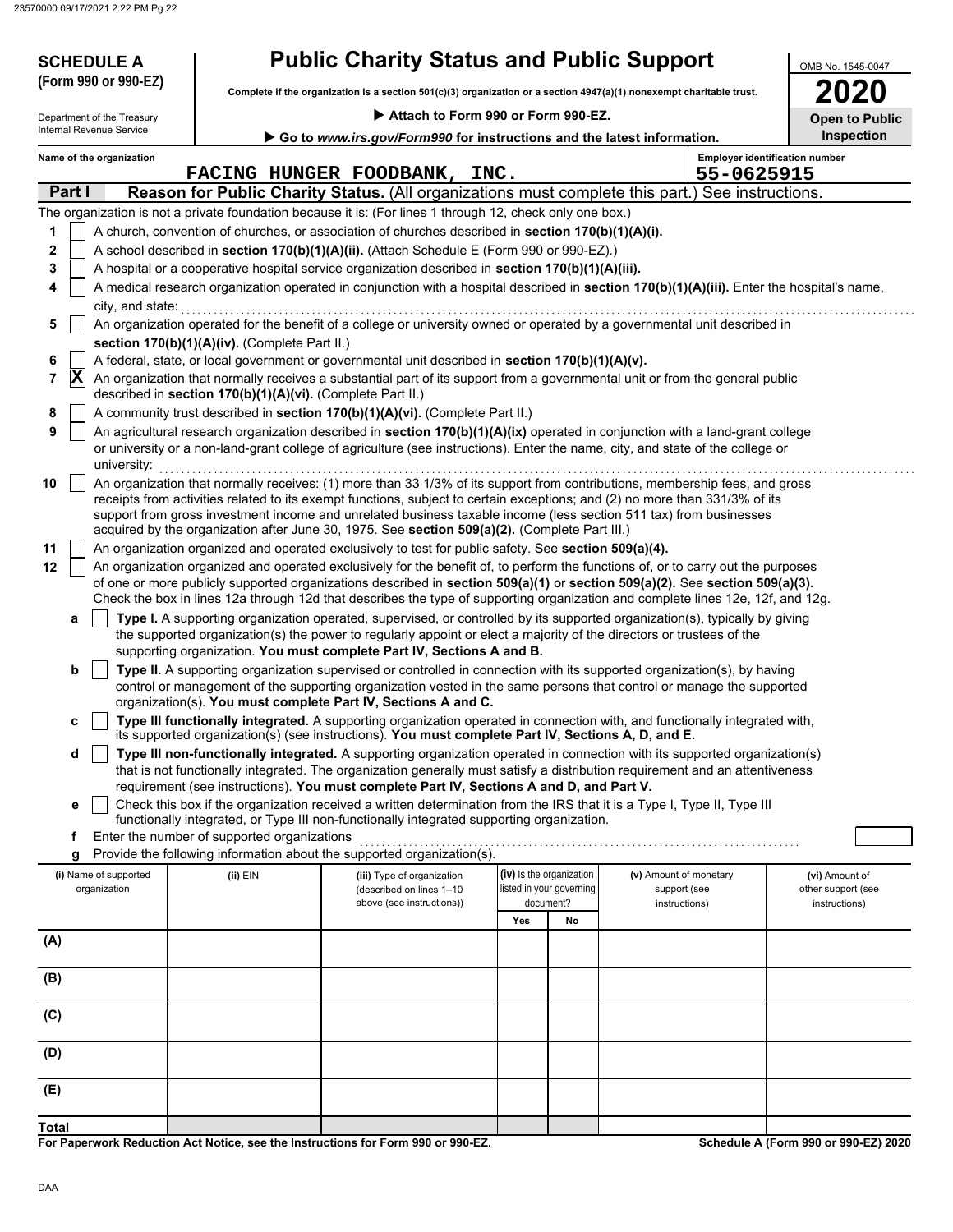|              | Schedule A (Form 990 or 990-EZ) 2020                                                                                                                                                                                  | FACING HUNGER FOODBANK, INC. |           |            |            | 55-0625915 | Page 2                                        |  |  |  |  |  |
|--------------|-----------------------------------------------------------------------------------------------------------------------------------------------------------------------------------------------------------------------|------------------------------|-----------|------------|------------|------------|-----------------------------------------------|--|--|--|--|--|
|              | Support Schedule for Organizations Described in Sections 170(b)(1)(A)(iv) and 170(b)(1)(A)(vi)<br>Part II                                                                                                             |                              |           |            |            |            |                                               |  |  |  |  |  |
|              | (Complete only if you checked the box on line 5, 7, or 8 of Part I or if the organization failed to qualify under                                                                                                     |                              |           |            |            |            |                                               |  |  |  |  |  |
|              | Part III. If the organization fails to qualify under the tests listed below, please complete Part III.)                                                                                                               |                              |           |            |            |            |                                               |  |  |  |  |  |
|              | <b>Section A. Public Support</b>                                                                                                                                                                                      |                              |           |            |            |            |                                               |  |  |  |  |  |
|              | Calendar year (or fiscal year beginning in) $\blacktriangleright$                                                                                                                                                     | (a) 2016                     | (b) 2017  | $(c)$ 2018 | $(d)$ 2019 | (e) 2020   | (f) Total                                     |  |  |  |  |  |
| 1            | Gifts, grants, contributions, and                                                                                                                                                                                     |                              |           |            |            |            |                                               |  |  |  |  |  |
|              | membership fees received. (Do not                                                                                                                                                                                     |                              |           |            |            |            |                                               |  |  |  |  |  |
|              | include any "unusual grants.")                                                                                                                                                                                        | 7,129,461                    | 6,468,464 | 7,723,198  | 13,335,966 | 16,891,761 | 51,548,850                                    |  |  |  |  |  |
| $\mathbf{2}$ | Tax revenues levied for the                                                                                                                                                                                           |                              |           |            |            |            |                                               |  |  |  |  |  |
|              | organization's benefit and either paid                                                                                                                                                                                |                              |           |            |            |            |                                               |  |  |  |  |  |
|              | to or expended on its behalf                                                                                                                                                                                          |                              |           |            |            |            |                                               |  |  |  |  |  |
| 3            | The value of services or facilities                                                                                                                                                                                   |                              |           |            |            |            |                                               |  |  |  |  |  |
|              | furnished by a governmental unit to the                                                                                                                                                                               |                              |           |            |            |            |                                               |  |  |  |  |  |
|              | organization without charge                                                                                                                                                                                           |                              |           |            |            |            |                                               |  |  |  |  |  |
| 4<br>5       | Total. Add lines 1 through 3                                                                                                                                                                                          | 7,129,461                    | 6,468,464 | 7,723,198  | 13,335,966 | 16,891,761 | 51,548,850                                    |  |  |  |  |  |
|              | The portion of total contributions by<br>each person (other than a                                                                                                                                                    |                              |           |            |            |            |                                               |  |  |  |  |  |
|              | governmental unit or publicly                                                                                                                                                                                         |                              |           |            |            |            |                                               |  |  |  |  |  |
|              | supported organization) included on                                                                                                                                                                                   |                              |           |            |            |            |                                               |  |  |  |  |  |
|              | line 1 that exceeds 2% of the amount<br>shown on line 11, column (f)                                                                                                                                                  |                              |           |            |            |            |                                               |  |  |  |  |  |
| 6            | Public support. Subtract line 5 from line 4                                                                                                                                                                           |                              |           |            |            |            | 51,548,850                                    |  |  |  |  |  |
|              | <b>Section B. Total Support</b>                                                                                                                                                                                       |                              |           |            |            |            |                                               |  |  |  |  |  |
|              | Calendar year (or fiscal year beginning in)                                                                                                                                                                           | (a) 2016                     | (b) 2017  | $(c)$ 2018 | $(d)$ 2019 | (e) 2020   | (f) Total                                     |  |  |  |  |  |
| 7            | Amounts from line 4                                                                                                                                                                                                   | 7,129,461                    | 6,468,464 | 7,723,198  | 13,335,966 | 16,891,761 | 51,548,850                                    |  |  |  |  |  |
| 8            | Gross income from interest, dividends,                                                                                                                                                                                |                              |           |            |            |            |                                               |  |  |  |  |  |
|              | payments received on securities loans,                                                                                                                                                                                |                              |           |            |            |            |                                               |  |  |  |  |  |
|              | rents, royalties, and income from<br>similar sources                                                                                                                                                                  |                              |           |            |            |            |                                               |  |  |  |  |  |
|              | Net income from unrelated business                                                                                                                                                                                    |                              |           |            |            |            |                                               |  |  |  |  |  |
| 9            | activities, whether or not the business                                                                                                                                                                               |                              |           |            |            |            |                                               |  |  |  |  |  |
|              | is regularly carried on                                                                                                                                                                                               |                              |           |            |            |            |                                               |  |  |  |  |  |
| 10           | Other income. Do not include gain or                                                                                                                                                                                  |                              |           |            |            |            |                                               |  |  |  |  |  |
|              | loss from the sale of capital assets                                                                                                                                                                                  |                              |           |            |            |            |                                               |  |  |  |  |  |
|              | (Explain in Part VI.)                                                                                                                                                                                                 | 263,087                      | 313,597   | 279,303    | 202,906    | 159,285    | 1,218,178                                     |  |  |  |  |  |
| 11           | Total support. Add lines 7 through 10                                                                                                                                                                                 |                              |           |            |            |            | 52,767,028                                    |  |  |  |  |  |
| 12           | Gross receipts from related activities, etc. (see instructions)                                                                                                                                                       |                              |           |            |            | 12         | 1,300,099                                     |  |  |  |  |  |
| 13           | First 5 years. If the Form 990 is for the organization's first, second, third, fourth, or fifth tax year as a section 501(c)(3)                                                                                       |                              |           |            |            |            |                                               |  |  |  |  |  |
|              | organization, check this box and stop here <b>construction and an intervention of the construction</b> of the construction of                                                                                         |                              |           |            |            |            |                                               |  |  |  |  |  |
|              | <b>Section C. Computation of Public Support Percentage</b>                                                                                                                                                            |                              |           |            |            |            |                                               |  |  |  |  |  |
| 14           | Public support percentage for 2020 (line 6, column (f) divided by line 11, column (f)) [[[[[[[[[[[[[[[[[[[[[[                                                                                                         |                              |           |            |            | 14         | 97.69%                                        |  |  |  |  |  |
| 15           | Public support percentage from 2019 Schedule A, Part II, line 14                                                                                                                                                      |                              |           |            |            | 15         | 96.91%                                        |  |  |  |  |  |
| 16a          | 33 1/3% support test-2020. If the organization did not check the box on line 13, and line 14 is 33 1/3% or more, check this                                                                                           |                              |           |            |            |            |                                               |  |  |  |  |  |
|              | box and stop here. The organization qualifies as a publicly supported organization                                                                                                                                    |                              |           |            |            |            | $\blacktriangleright$ $\overline{\mathbf{X}}$ |  |  |  |  |  |
| b            | 33 1/3% support test-2019. If the organization did not check a box on line 13 or 16a, and line 15 is 33 1/3% or more, check                                                                                           |                              |           |            |            |            |                                               |  |  |  |  |  |
|              | this box and stop here. The organization qualifies as a publicly supported organization<br>17a 10%-facts-and-circumstances test-2020. If the organization did not check a box on line 13, 16a, or 16b, and line 14 is |                              |           |            |            |            |                                               |  |  |  |  |  |
|              | 10% or more, and if the organization meets the "facts-and-circumstances" test, check this box and stop here. Explain in                                                                                               |                              |           |            |            |            |                                               |  |  |  |  |  |
|              |                                                                                                                                                                                                                       |                              |           |            |            |            |                                               |  |  |  |  |  |
|              | Part VI how the organization meets the "facts-and-circumstances" test. The organization qualifies as a publicly supported<br>organization                                                                             |                              |           |            |            |            |                                               |  |  |  |  |  |
| b            | 10%-facts-and-circumstances test-2019. If the organization did not check a box on line 13, 16a, 16b, or 17a, and line                                                                                                 |                              |           |            |            |            |                                               |  |  |  |  |  |
|              | 15 is 10% or more, and if the organization meets the "facts-and-circumstances" test, check this box and stop here. Explain                                                                                            |                              |           |            |            |            |                                               |  |  |  |  |  |
|              | in Part VI how the organization meets the "facts-and-circumstances" test. The organization qualifies as a publicly supported                                                                                          |                              |           |            |            |            |                                               |  |  |  |  |  |
|              | organization                                                                                                                                                                                                          |                              |           |            |            |            |                                               |  |  |  |  |  |
| 18           | Private foundation. If the organization did not check a box on line 13, 16a, 16b, 17a, or 17b, check this box and see                                                                                                 |                              |           |            |            |            |                                               |  |  |  |  |  |
|              | instructions                                                                                                                                                                                                          |                              |           |            |            |            |                                               |  |  |  |  |  |
|              |                                                                                                                                                                                                                       |                              |           |            |            |            |                                               |  |  |  |  |  |

**Schedule A (Form 990 or 990-EZ) 2020**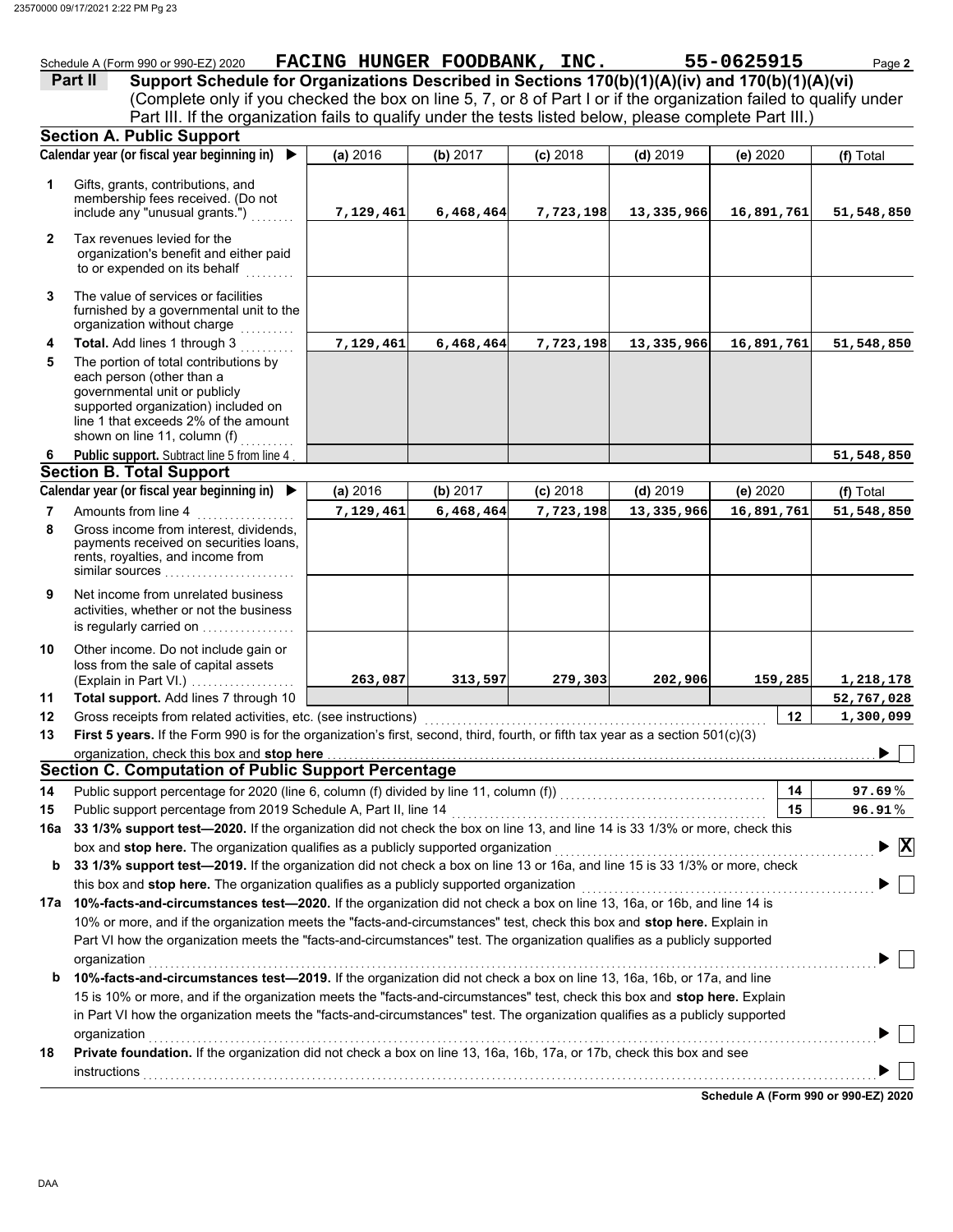| Schedule A (Form 990 or 990-EZ) 2020 |  |  | <b>FACING</b> | HUNGER FOODBANK, |  |  | INC. | 55-0625915 | Page 3 |
|--------------------------------------|--|--|---------------|------------------|--|--|------|------------|--------|
|                                      |  |  |               |                  |  |  |      |            |        |

|              | Part III<br>Support Schedule for Organizations Described in Section 509(a)(2)<br>(Complete only if you checked the box on line 10 of Part I or if the organization failed to qualify under Part II. |          |          |            |            |          |           |
|--------------|-----------------------------------------------------------------------------------------------------------------------------------------------------------------------------------------------------|----------|----------|------------|------------|----------|-----------|
|              | If the organization fails to qualify under the tests listed below, please complete Part II.)                                                                                                        |          |          |            |            |          |           |
|              | <b>Section A. Public Support</b>                                                                                                                                                                    |          |          |            |            |          |           |
|              | Calendar year (or fiscal year beginning in)<br>$\blacktriangleright$                                                                                                                                | (a) 2016 | (b) 2017 | $(c)$ 2018 | $(d)$ 2019 | (e) 2020 | (f) Total |
| 1            | Gifts, grants, contributions, and membership fees<br>received. (Do not include any "unusual grants.")                                                                                               |          |          |            |            |          |           |
| $\mathbf{2}$ | Gross receipts from admissions, merchandise<br>sold or services performed, or facilities<br>furnished in any activity that is related to the<br>organization's tax-exempt purpose                   |          |          |            |            |          |           |
| 3            | Gross receipts from activities that are not an<br>unrelated trade or business under section 513                                                                                                     |          |          |            |            |          |           |
| 4            | Tax revenues levied for the<br>organization's benefit and either paid<br>to or expended on its behalf                                                                                               |          |          |            |            |          |           |
| 5            | The value of services or facilities<br>furnished by a governmental unit to the<br>organization without charge                                                                                       |          |          |            |            |          |           |
| 6            | Total. Add lines 1 through 5                                                                                                                                                                        |          |          |            |            |          |           |
|              | 7a Amounts included on lines 1, 2, and 3<br>received from disqualified persons                                                                                                                      |          |          |            |            |          |           |
| b            | Amounts included on lines 2 and 3<br>received from other than disqualified<br>persons that exceed the greater of \$5,000<br>or 1% of the amount on line 13 for the year                             |          |          |            |            |          |           |
| c<br>8       | Add lines 7a and 7b<br>.<br>Public support. (Subtract line 7c from                                                                                                                                  |          |          |            |            |          |           |
|              | line $6.$ )                                                                                                                                                                                         |          |          |            |            |          |           |
|              | <b>Section B. Total Support</b>                                                                                                                                                                     |          |          |            |            |          |           |
|              | Calendar year (or fiscal year beginning in) $\blacktriangleright$                                                                                                                                   | (a) 2016 | (b) 2017 | $(c)$ 2018 | $(d)$ 2019 | (e) 2020 | (f) Total |
| 9            | Amounts from line 6<br>.                                                                                                                                                                            |          |          |            |            |          |           |
| 10a          | Gross income from interest, dividends,<br>payments received on securities loans, rents,<br>royalties, and income from similar sources.                                                              |          |          |            |            |          |           |
| b            | Unrelated business taxable income (less<br>section 511 taxes) from businesses<br>acquired after June 30, 1975                                                                                       |          |          |            |            |          |           |
| c            | Add lines 10a and 10b                                                                                                                                                                               |          |          |            |            |          |           |
| 11           | Net income from unrelated business<br>activities not included in line 10b, whether<br>or not the business is regularly carried on                                                                   |          |          |            |            |          |           |
| 12           | Other income. Do not include gain or<br>loss from the sale of capital assets<br>(Explain in Part VI.)                                                                                               |          |          |            |            |          |           |
| 13           | Total support. (Add lines 9, 10c, 11,<br>and 12.)                                                                                                                                                   |          |          |            |            |          |           |
| 14           | First 5 years. If the Form 990 is for the organization's first, second, third, fourth, or fifth tax year as a section 501(c)(3)                                                                     |          |          |            |            |          |           |
|              | organization, check this box and stop here                                                                                                                                                          |          |          |            |            |          |           |
|              | <b>Section C. Computation of Public Support Percentage</b>                                                                                                                                          |          |          |            |            |          |           |
| 15           |                                                                                                                                                                                                     |          |          |            |            | 15       | %         |
| 16           |                                                                                                                                                                                                     |          |          |            |            | 16       | %         |
|              | Section D. Computation of Investment Income Percentage                                                                                                                                              |          |          |            |            |          |           |
| 17           | Investment income percentage for 2020 (line 10c, column (f), divided by line 13, column (f)) [[[[[[[[[[[[[[[[                                                                                       |          |          |            |            | 17       | %         |
|              | 18 Investment income percentage from 2019 Schedule A, Part III, line 17                                                                                                                             |          |          |            |            | 18       | %         |
|              | 19a 33 1/3% support tests-2020. If the organization did not check the box on line 14, and line 15 is more than 33 1/3%, and line                                                                    |          |          |            |            |          |           |
|              | 17 is not more than 33 1/3%, check this box and stop here. The organization qualifies as a publicly supported organization                                                                          |          |          |            |            |          |           |
|              | b 33 1/3% support tests-2019. If the organization did not check a box on line 14 or line 19a, and line 16 is more than 33 1/3%, and                                                                 |          |          |            |            |          |           |

line 18 is not more than 33 1/3%, check this box and **stop here.** The organization qualifies as a publicly supported organization . . . . . . . . . .

**20 Private foundation.** If the organization did not check a box on line 14, 19a, or 19b, check this box and see instructions . . . . . . . . . . . . . . . . . . .

**Schedule A (Form 990 or 990-EZ) 2020**

Þ  $\blacktriangleright$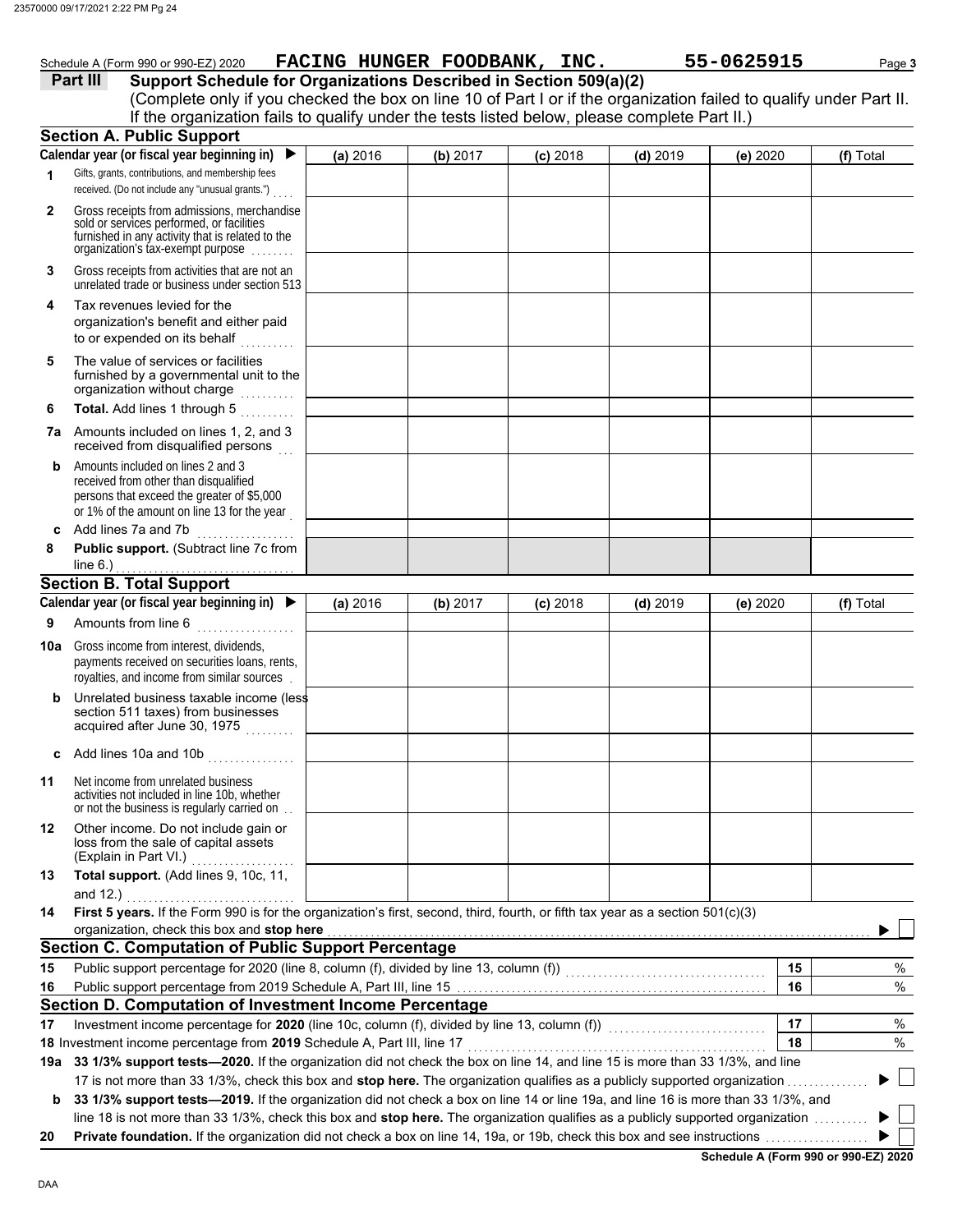|              | 55-0625915<br>Schedule A (Form 990 or 990-EZ) 2020 FACING HUNGER FOODBANK, INC.                                                                                                                                    |                 |            | Page 4 |
|--------------|--------------------------------------------------------------------------------------------------------------------------------------------------------------------------------------------------------------------|-----------------|------------|--------|
|              | <b>Supporting Organizations</b><br><b>Part IV</b>                                                                                                                                                                  |                 |            |        |
|              | (Complete only if you checked a box in line 12 on Part I. If you checked box 12a, Part I, complete Sections A                                                                                                      |                 |            |        |
|              | and B. If you checked box 12b, Part I, complete Sections A and C. If you checked box 12c, Part I, complete                                                                                                         |                 |            |        |
|              | Sections A, D, and E. If you checked box 12d, Part I, complete Sections A and D, and complete Part V.)                                                                                                             |                 |            |        |
|              | <b>Section A. All Supporting Organizations</b>                                                                                                                                                                     |                 |            |        |
|              |                                                                                                                                                                                                                    |                 | <b>Yes</b> | No     |
| 1            | Are all of the organization's supported organizations listed by name in the organization's governing                                                                                                               |                 |            |        |
|              | documents? If "No," describe in Part VI how the supported organizations are designated. If designated by                                                                                                           |                 |            |        |
|              | class or purpose, describe the designation. If historic and continuing relationship, explain.                                                                                                                      | 1               |            |        |
| $\mathbf{2}$ | Did the organization have any supported organization that does not have an IRS determination of status                                                                                                             |                 |            |        |
|              | under section 509(a)(1) or (2)? If "Yes," explain in Part VI how the organization determined that the supported                                                                                                    |                 |            |        |
|              | organization was described in section 509(a)(1) or (2).                                                                                                                                                            | $\mathbf{2}$    |            |        |
| За           | Did the organization have a supported organization described in section 501(c)(4), (5), or (6)? If "Yes," answer                                                                                                   |                 |            |        |
|              | lines 3b and 3c below.                                                                                                                                                                                             | За              |            |        |
| b            | Did the organization confirm that each supported organization qualified under section 501(c)(4), (5), or (6) and                                                                                                   |                 |            |        |
|              | satisfied the public support tests under section $509(a)(2)$ ? If "Yes," describe in Part VI when and how the                                                                                                      |                 |            |        |
|              | organization made the determination.                                                                                                                                                                               | 3 <sub>b</sub>  |            |        |
| c            | Did the organization ensure that all support to such organizations was used exclusively for section $170(c)(2)(B)$                                                                                                 |                 |            |        |
| 4a           | purposes? If "Yes," explain in Part VI what controls the organization put in place to ensure such use.<br>Was any supported organization not organized in the United States ("foreign supported organization")? If | 3 <sub>c</sub>  |            |        |
|              | "Yes," and if you checked 12a or 12b in Part I, answer (b) and (c) below.                                                                                                                                          | 4a              |            |        |
| b            | Did the organization have ultimate control and discretion in deciding whether to make grants to the foreign                                                                                                        |                 |            |        |
|              | supported organization? If "Yes," describe in Part VI how the organization had such control and discretion                                                                                                         |                 |            |        |
|              | despite being controlled or supervised by or in connection with its supported organizations.                                                                                                                       | 4b              |            |        |
| c            | Did the organization support any foreign supported organization that does not have an IRS determination                                                                                                            |                 |            |        |
|              | under sections 501(c)(3) and 509(a)(1) or (2)? If "Yes," explain in Part VI what controls the organization used                                                                                                    |                 |            |        |
|              | to ensure that all support to the foreign supported organization was used exclusively for section $170(c)(2)(B)$                                                                                                   |                 |            |        |
|              | purposes.                                                                                                                                                                                                          | 4с              |            |        |
| 5a           | Did the organization add, substitute, or remove any supported organizations during the tax year? If "Yes,"                                                                                                         |                 |            |        |
|              | answer lines 5b and 5c below (if applicable). Also, provide detail in Part VI, including (i) the names and EIN                                                                                                     |                 |            |        |
|              | numbers of the supported organizations added, substituted, or removed; (ii) the reasons for each such action;                                                                                                      |                 |            |        |
|              | (iii) the authority under the organization's organizing document authorizing such action; and (iv) how the action                                                                                                  |                 |            |        |
|              | was accomplished (such as by amendment to the organizing document).                                                                                                                                                | 5a              |            |        |
| b            | Type I or Type II only. Was any added or substituted supported organization part of a class already                                                                                                                |                 |            |        |
|              | designated in the organization's organizing document?                                                                                                                                                              | 5b              |            |        |
|              | Substitutions only. Was the substitution the result of an event beyond the organization's control?                                                                                                                 | 5c              |            |        |
|              | Did the organization provide support (whether in the form of grants or the provision of services or facilities) to                                                                                                 |                 |            |        |
|              | anyone other than (i) its supported organizations, (ii) individuals that are part of the charitable class benefited                                                                                                |                 |            |        |
|              | by one or more of its supported organizations, or (iii) other supporting organizations that also support or                                                                                                        |                 |            |        |
|              | benefit one or more of the filing organization's supported organizations? If "Yes," provide detail in Part VI.                                                                                                     | 6               |            |        |
| 7            | Did the organization provide a grant, loan, compensation, or other similar payment to a substantial contributor                                                                                                    |                 |            |        |
|              | (as defined in section $4958(c)(3)(C)$ ), a family member of a substantial contributor, or a 35% controlled entity                                                                                                 |                 |            |        |
|              | with regard to a substantial contributor? If "Yes," complete Part I of Schedule L (Form 990 or 990-EZ).                                                                                                            | 7               |            |        |
| 8            | Did the organization make a loan to a disqualified person (as defined in section 4958) not described in line 7?                                                                                                    |                 |            |        |
|              | If "Yes," complete Part I of Schedule L (Form 990 or 990-EZ).                                                                                                                                                      | 8               |            |        |
| 9а           | Was the organization controlled directly or indirectly at any time during the tax year by one or more                                                                                                              |                 |            |        |
|              | disqualified persons, as defined in section 4946 (other than foundation managers and organizations                                                                                                                 |                 |            |        |
|              | described in section 509(a)(1) or (2))? If "Yes," provide detail in Part VI.                                                                                                                                       | 9а              |            |        |
| b            | Did one or more disqualified persons (as defined in line 9a) hold a controlling interest in any entity in which                                                                                                    |                 |            |        |
|              | the supporting organization had an interest? If "Yes," provide detail in Part VI.                                                                                                                                  | 9b              |            |        |
| c            | Did a disqualified person (as defined in line 9a) have an ownership interest in, or derive any personal benefit                                                                                                    |                 |            |        |
|              | from, assets in which the supporting organization also had an interest? If "Yes," provide detail in Part VI.                                                                                                       | 9c              |            |        |
| 10a          | Was the organization subject to the excess business holdings rules of section 4943 because of section                                                                                                              |                 |            |        |
|              | 4943(f) (regarding certain Type II supporting organizations, and all Type III non-functionally integrated                                                                                                          |                 |            |        |
|              | supporting organizations)? If "Yes," answer line 10b below.                                                                                                                                                        | 10a             |            |        |
| b            | Did the organization have any excess business holdings in the tax year? (Use Schedule C, Form 4720, to                                                                                                             |                 |            |        |
|              | determine whether the organization had excess business holdings.)                                                                                                                                                  | 10 <sub>b</sub> |            |        |

**Schedule A (Form 990 or 990-EZ) 2020**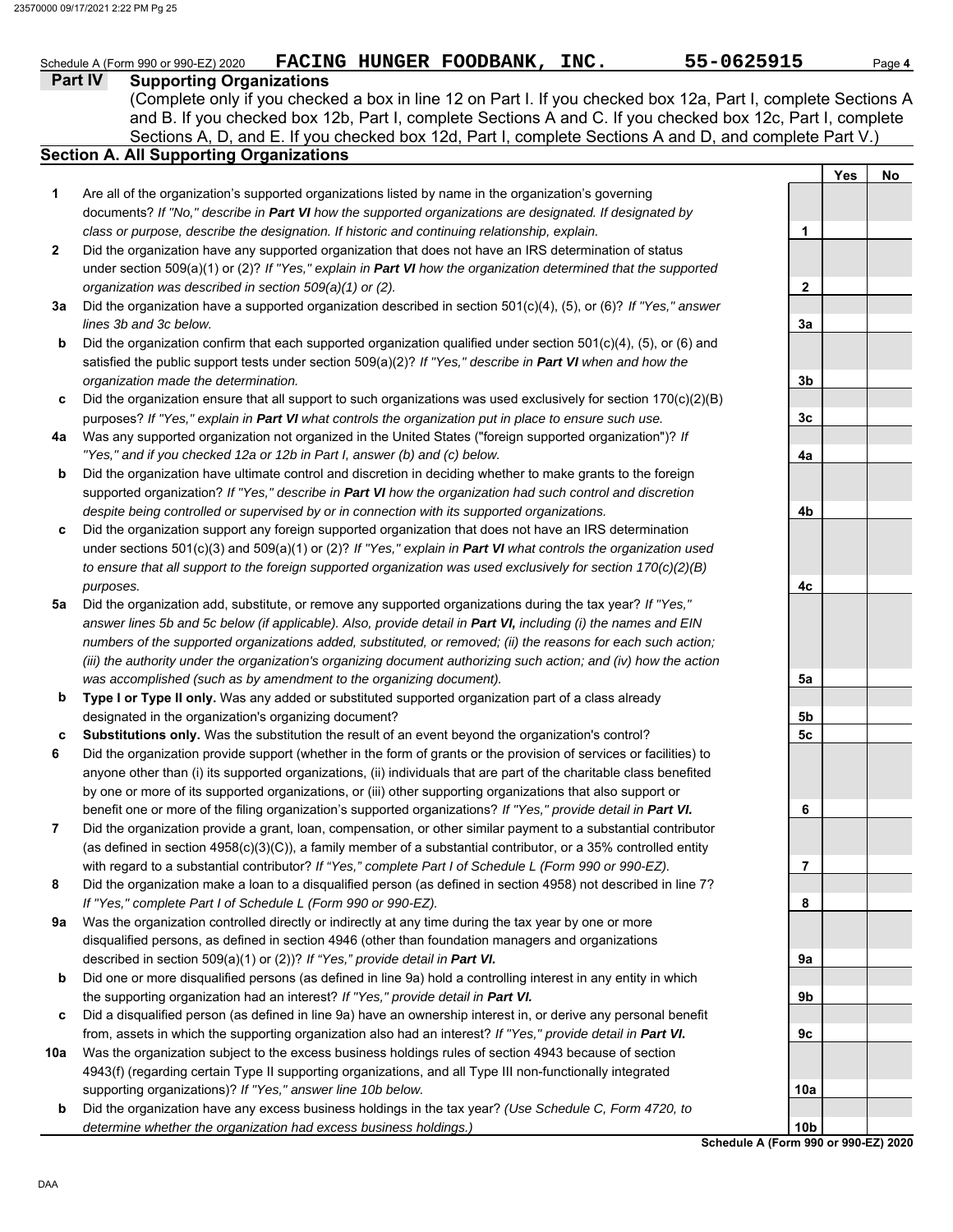|              | 55-0625915<br>FACING HUNGER FOODBANK,<br>INC.<br>Schedule A (Form 990 or 990-EZ) 2020<br><b>Supporting Organizations (continued)</b><br><b>Part IV</b> |                 |     | Page 5    |
|--------------|--------------------------------------------------------------------------------------------------------------------------------------------------------|-----------------|-----|-----------|
|              |                                                                                                                                                        |                 | Yes | <b>No</b> |
| 11           | Has the organization accepted a gift or contribution from any of the following persons?                                                                |                 |     |           |
| а            | A person who directly or indirectly controls, either alone or together with persons described in lines 11b and                                         |                 |     |           |
|              | 11c below, the governing body of a supported organization?                                                                                             | 11a             |     |           |
| b            | A family member of a person described in line 11a above?                                                                                               | 11 <sub>b</sub> |     |           |
| c            | A 35% controlled entity of a person described in line 11a or 11b above? If "Yes" to line 11a, 11b, or 11c, provide                                     |                 |     |           |
|              | detail in Part VI.                                                                                                                                     | 11c             |     |           |
|              | <b>Section B. Type I Supporting Organizations</b>                                                                                                      |                 |     |           |
|              |                                                                                                                                                        |                 | Yes | <b>No</b> |
| 1            | Did the governing body, members of the governing body, officers acting in their official capacity, or membership of one or                             |                 |     |           |
|              | more supported organizations have the power to regularly appoint or elect at least a majority of the organization's officers,                          |                 |     |           |
|              | directors, or trustees at all times during the tax year? If "No," describe in Part VI how the supported organization(s)                                |                 |     |           |
|              | effectively operated, supervised, or controlled the organization's activities. If the organization had more than one supported                         |                 |     |           |
|              |                                                                                                                                                        |                 |     |           |
|              | organization, describe how the powers to appoint and/or remove officers, directors, or trustees were allocated among the                               |                 |     |           |
|              | supported organizations and what conditions or restrictions, if any, applied to such powers during the tax year.                                       | 1               |     |           |
| $\mathbf{2}$ | Did the organization operate for the benefit of any supported organization other than the supported                                                    |                 |     |           |
|              | organization(s) that operated, supervised, or controlled the supporting organization? If "Yes," explain in Part                                        |                 |     |           |
|              | VI how providing such benefit carried out the purposes of the supported organization(s) that operated,                                                 |                 |     |           |
|              | supervised, or controlled the supporting organization.                                                                                                 | 2               |     |           |
|              | <b>Section C. Type II Supporting Organizations</b>                                                                                                     |                 |     |           |
|              |                                                                                                                                                        |                 | Yes | No        |
| 1            | Were a majority of the organization's directors or trustees during the tax year also a majority of the directors                                       |                 |     |           |
|              | or trustees of each of the organization's supported organization(s)? If "No," describe in Part VI how control                                          |                 |     |           |
|              | or management of the supporting organization was vested in the same persons that controlled or managed                                                 |                 |     |           |
|              | the supported organization(s).                                                                                                                         | 1               |     |           |
|              | <b>Section D. All Type III Supporting Organizations</b>                                                                                                |                 |     |           |
|              |                                                                                                                                                        |                 | Yes | No        |
| 1            | Did the organization provide to each of its supported organizations, by the last day of the fifth month of the                                         |                 |     |           |
|              | organization's tax year, (i) a written notice describing the type and amount of support provided during the prior tax                                  |                 |     |           |

|                | Did the organization provide to each of its supported organizations, by the last day of the fifth month of the         |   |  |
|----------------|------------------------------------------------------------------------------------------------------------------------|---|--|
|                | organization's tax year, (i) a written notice describing the type and amount of support provided during the prior tax  |   |  |
|                | year, (ii) a copy of the Form 990 that was most recently filed as of the date of notification, and (iii) copies of the |   |  |
|                | organization's governing documents in effect on the date of notification, to the extent not previously provided?       |   |  |
| $\overline{2}$ | Were any of the organization's officers, directors, or trustees either (i) appointed or elected by the supported       |   |  |
|                | organization(s) or (ii) serving on the governing body of a supported organization? If "No," explain in Part VI how     |   |  |
|                | the organization maintained a close and continuous working relationship with the supported organization(s).            | ົ |  |
| 3              | By reason of the relationship described in line 2, above, did the organization's supported organizations have          |   |  |
|                | a significant voice in the organization's investment policies and in directing the use of the organization's           |   |  |
|                | income or assets at all times during the tax year? If "Yes," describe in Part VI the role the organization's           |   |  |
|                | supported organizations played in this regard.                                                                         | 3 |  |

#### **Section E. Type III Functionally-Integrated Supporting Organizations**

| Check the box next to the method that the organization used to satisfy the Integral Part Test during the year (see instructions). |  |
|-----------------------------------------------------------------------------------------------------------------------------------|--|
|-----------------------------------------------------------------------------------------------------------------------------------|--|

- The organization satisfied the Activities Test. *Complete line 2 below.* **a**
- The organization is the parent of each of its supported organizations. *Complete line 3 below.* **b**

| $c$   The organization supported a governmental entity. Describe in Part VI how you supported a governmental entity (see instructions). |
|-----------------------------------------------------------------------------------------------------------------------------------------|
|-----------------------------------------------------------------------------------------------------------------------------------------|

- **2** Activities Test. *Answer lines 2a and 2b below.*
- **a** Did substantially all of the organization's activities during the tax year directly further the exempt purposes of the supported organization(s) to which the organization was responsive? *If "Yes," then in Part VI identify those supported organizations and explain how these activities directly furthered their exempt purposes, how the organization was responsive to those supported organizations, and how the organization determined that these activities constituted substantially all of its activities.*
- **b** Did the activities described in line 2a, above, constitute activities that, but for the organization's involvement, one or more of the organization's supported organization(s) would have been engaged in? If "Yes," explain in *Part VI the reasons for the organization's position that its supported organization(s) would have engaged in these activities but for the organization's involvement.*
- **3** Parent of Supported Organizations. *Answer lines 3a and 3b below.*
	- **a** Did the organization have the power to regularly appoint or elect a majority of the officers, directors, or trustees of each of the supported organizations? *If "Yes" or "No," provide details in Part VI.*
	- **b** Did the organization exercise a substantial degree of direction over the policies, programs, and activities of each of its supported organizations? *If "Yes," describe in Part VI the role played by the organization in this regard.*

**2a**

**2b**

**3a**

**Yes No**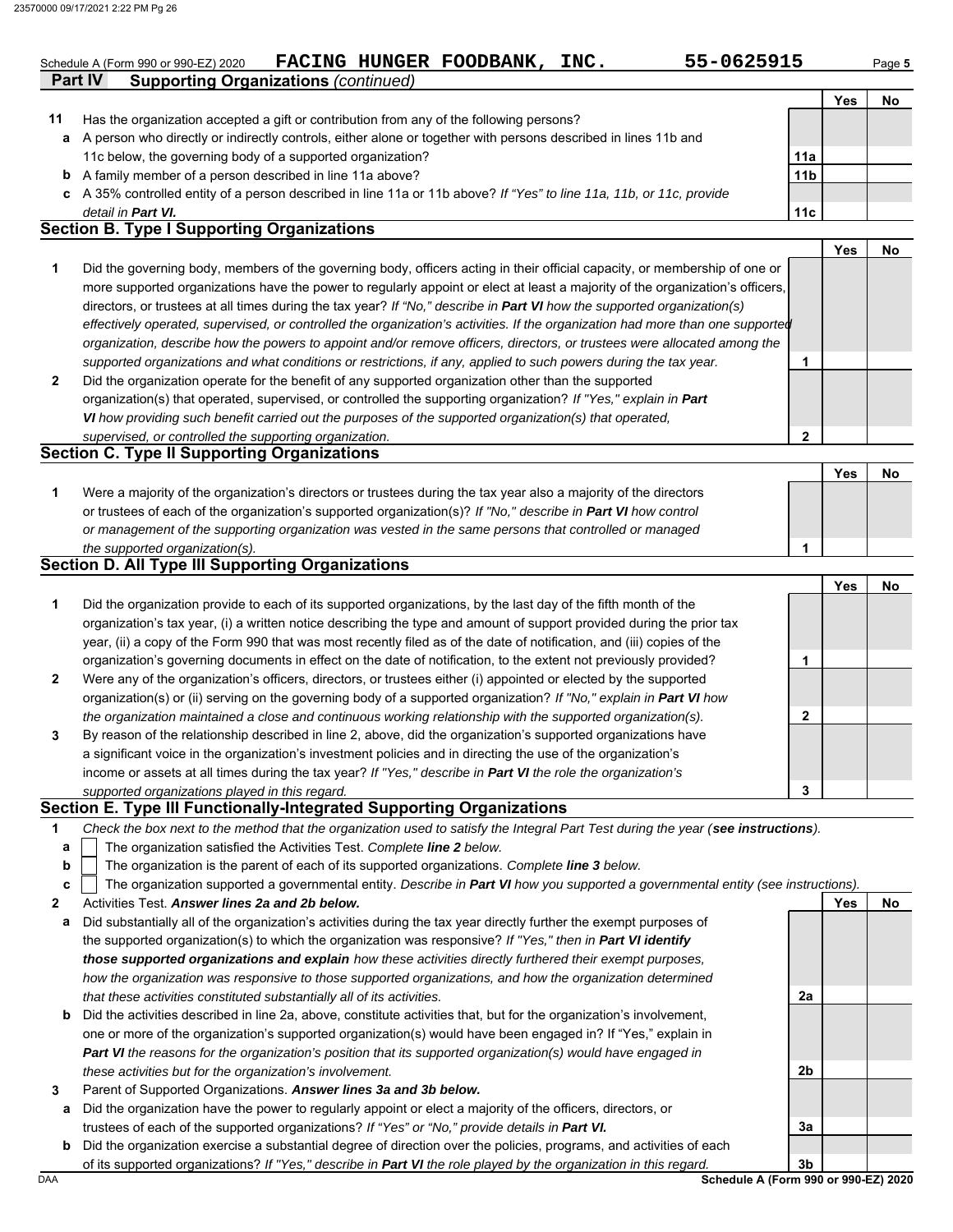|                | FACING HUNGER FOODBANK, INC.<br>Schedule A (Form 990 or 990-EZ) 2020                                                             |                | 55-0625915     | Page 6                         |
|----------------|----------------------------------------------------------------------------------------------------------------------------------|----------------|----------------|--------------------------------|
| <b>Part V</b>  | Type III Non-Functionally Integrated 509(a)(3) Supporting Organizations                                                          |                |                |                                |
| 1              | Check here if the organization satisfied the Integral Part Test as a qualifying trust on Nov. 20, 1970 (explain in Part VI). See |                |                |                                |
|                | instructions. All other Type III non-functionally integrated supporting organizations must complete Sections A through E.        |                |                |                                |
|                | Section A - Adjusted Net Income                                                                                                  |                | (A) Prior Year | (B) Current Year<br>(optional) |
| 1.             | Net short-term capital gain                                                                                                      | 1              |                |                                |
| $\mathbf{2}$   | Recoveries of prior-year distributions                                                                                           | $\mathbf{2}$   |                |                                |
| 3              | Other gross income (see instructions)                                                                                            | 3              |                |                                |
| 4              | Add lines 1 through 3.                                                                                                           | 4              |                |                                |
| 5              | Depreciation and depletion                                                                                                       | 5              |                |                                |
| 6              | Portion of operating expenses paid or incurred for production or collection of                                                   |                |                |                                |
|                | gross income or for management, conservation, or maintenance of property                                                         |                |                |                                |
|                | held for production of income (see instructions)                                                                                 | 6              |                |                                |
| 7              | Other expenses (see instructions)                                                                                                | $\overline{7}$ |                |                                |
| 8              | Adjusted Net Income (subtract lines 5, 6, and 7 from line 4)                                                                     | 8              |                |                                |
|                | <b>Section B - Minimum Asset Amount</b>                                                                                          |                | (A) Prior Year | (B) Current Year<br>(optional) |
| 1.             | Aggregate fair market value of all non-exempt-use assets (see                                                                    |                |                |                                |
|                | instructions for short tax year or assets held for part of year):                                                                |                |                |                                |
|                | a Average monthly value of securities                                                                                            | 1a             |                |                                |
|                | <b>b</b> Average monthly cash balances                                                                                           | 1 <sub>b</sub> |                |                                |
|                | c Fair market value of other non-exempt-use assets                                                                               | 1 <sub>c</sub> |                |                                |
|                | d Total (add lines 1a, 1b, and 1c)                                                                                               | 1d             |                |                                |
|                | e Discount claimed for blockage or other factors                                                                                 |                |                |                                |
|                | (explain in detail in Part VI):                                                                                                  |                |                |                                |
|                | 2 Acquisition indebtedness applicable to non-exempt-use assets                                                                   | $\mathbf{2}$   |                |                                |
| 3              | Subtract line 2 from line 1d.                                                                                                    | 3              |                |                                |
| 4              | Cash deemed held for exempt use. Enter 0.015 of line 3 (for greater amount,                                                      |                |                |                                |
|                | see instructions).                                                                                                               | 4              |                |                                |
| 5.             | Net value of non-exempt-use assets (subtract line 4 from line 3)                                                                 | 5              |                |                                |
| 6              | Multiply line 5 by 0.035.                                                                                                        | 6              |                |                                |
| 7              | Recoveries of prior-year distributions                                                                                           | $\overline{7}$ |                |                                |
| 8              | Minimum Asset Amount (add line 7 to line 6)                                                                                      | 8              |                |                                |
|                | Section C - Distributable Amount                                                                                                 |                |                | <b>Current Year</b>            |
| 1.             | Adjusted net income for prior year (from Section A, line 8, column A)                                                            | 1              |                |                                |
| $\mathbf{2}$   | Enter 0.85 of line 1.                                                                                                            | $\mathbf 2$    |                |                                |
| 3              | Minimum asset amount for prior year (from Section B, line 8, column A)                                                           | 3              |                |                                |
| 4              | Enter greater of line 2 or line 3.                                                                                               | 4              |                |                                |
| 5              | Income tax imposed in prior year                                                                                                 | 5              |                |                                |
| 6              | Distributable Amount. Subtract line 5 from line 4, unless subject to                                                             |                |                |                                |
|                | emergency temporary reduction (see instructions)                                                                                 | 6              |                |                                |
| $\overline{7}$ | Check here if the current year is the organization's first as a non-functionally integrated Type III supporting organization     |                |                |                                |

(see instructions).

**Schedule A (Form 990 or 990-EZ) 2020**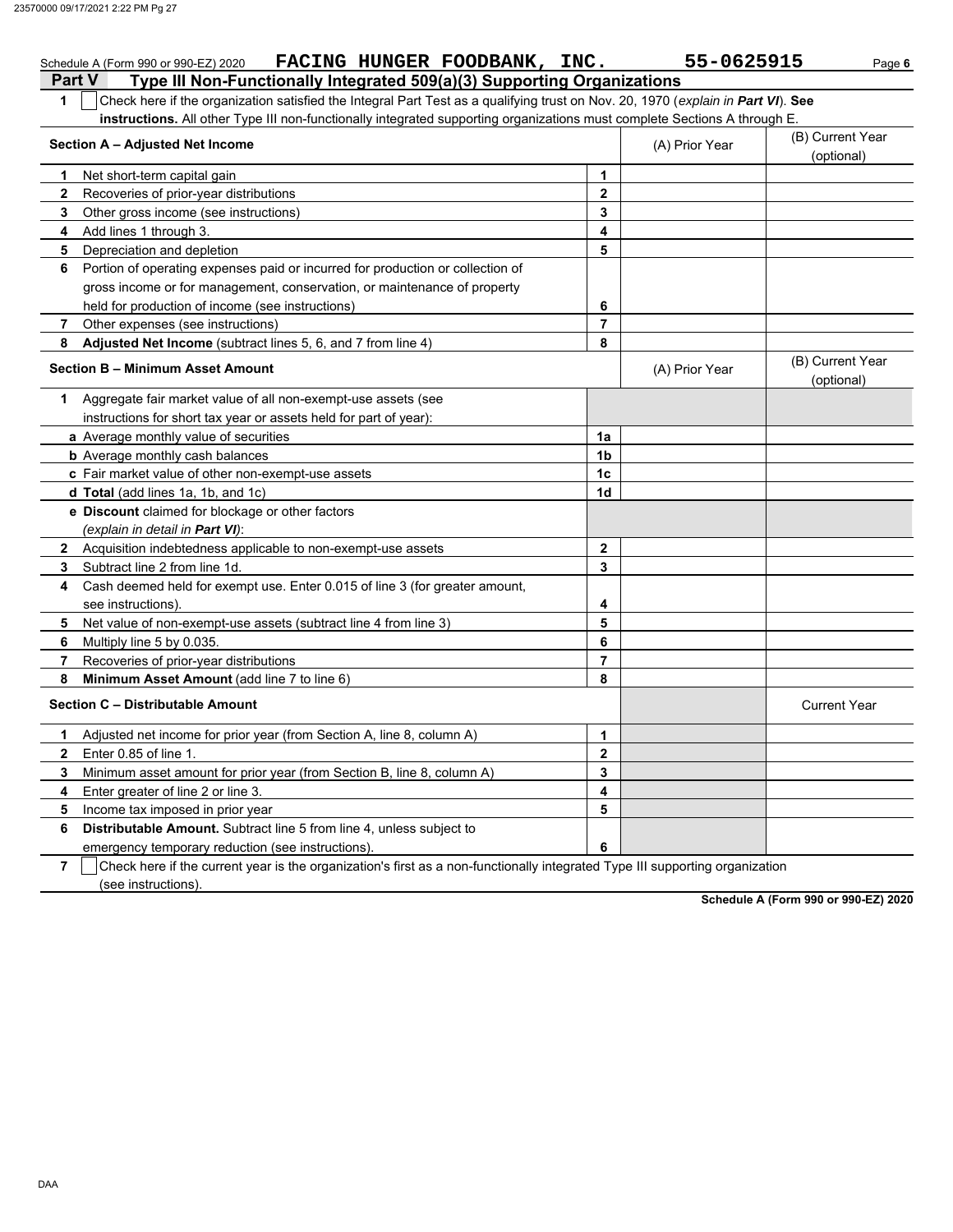|               | FACING HUNGER FOODBANK, INC.<br>Schedule A (Form 990 or 990-EZ) 2020                       |                                    | 55-0625915                                    | Page 7                                           |
|---------------|--------------------------------------------------------------------------------------------|------------------------------------|-----------------------------------------------|--------------------------------------------------|
| <b>Part V</b> | Type III Non-Functionally Integrated 509(a)(3) Supporting Organizations (continued)        |                                    |                                               |                                                  |
|               | <b>Section D - Distributions</b>                                                           |                                    |                                               | <b>Current Year</b>                              |
| 1             | Amounts paid to supported organizations to accomplish exempt purposes                      |                                    |                                               |                                                  |
| $\mathbf{2}$  | Amounts paid to perform activity that directly furthers exempt purposes of supported       |                                    |                                               |                                                  |
|               | organizations, in excess of income from activity                                           |                                    |                                               |                                                  |
| 3             | Administrative expenses paid to accomplish exempt purposes of supported organizations      |                                    |                                               |                                                  |
| 4             | Amounts paid to acquire exempt-use assets                                                  |                                    |                                               |                                                  |
| 5             | Qualified set-aside amounts (prior IRS approval required-provide details in Part VI)       |                                    |                                               |                                                  |
| 6             | Other distributions (describe in Part VI). See instructions.                               |                                    |                                               |                                                  |
| 7             | Total annual distributions. Add lines 1 through 6.                                         |                                    |                                               |                                                  |
| 8             | Distributions to attentive supported organizations to which the organization is responsive |                                    |                                               |                                                  |
|               | (provide details in Part VI). See instructions.                                            |                                    |                                               |                                                  |
| 9             | Distributable amount for 2020 from Section C, line 6                                       |                                    |                                               |                                                  |
| 10            | Line 8 amount divided by line 9 amount                                                     |                                    |                                               |                                                  |
|               | <b>Section E - Distribution Allocations (see instructions)</b>                             | (i)<br><b>Excess Distributions</b> | (ii)<br><b>Underdistributions</b><br>Pre-2020 | (iii)<br><b>Distributable</b><br>Amount for 2020 |
| 1             | Distributable amount for 2020 from Section C, line 6                                       |                                    |                                               |                                                  |
| 2             | Underdistributions, if any, for years prior to 2020                                        |                                    |                                               |                                                  |
|               | (reasonable cause required-explain in Part VI). See                                        |                                    |                                               |                                                  |
|               | instructions.                                                                              |                                    |                                               |                                                  |
| 3.            | Excess distributions carryover, if any, to 2020                                            |                                    |                                               |                                                  |
|               | <b>a</b> From 2015                                                                         |                                    |                                               |                                                  |
|               | $b$ From 2016                                                                              |                                    |                                               |                                                  |
|               | c From 2017                                                                                |                                    |                                               |                                                  |
|               | <b>d</b> From 2018                                                                         |                                    |                                               |                                                  |
|               | e From 2019                                                                                |                                    |                                               |                                                  |
|               | f Total of lines 3a through 3e                                                             |                                    |                                               |                                                  |
|               | g Applied to underdistributions of prior years                                             |                                    |                                               |                                                  |
|               | h Applied to 2020 distributable amount                                                     |                                    |                                               |                                                  |
| Ī.            | Carryover from 2015 not applied (see instructions)                                         |                                    |                                               |                                                  |
|               | Remainder. Subtract lines 3g, 3h, and 3i from line 3f.                                     |                                    |                                               |                                                  |
| 4             | Distributions for 2020 from                                                                |                                    |                                               |                                                  |
|               | \$<br>Section D. line 7:                                                                   |                                    |                                               |                                                  |
|               | a Applied to underdistributions of prior years                                             |                                    |                                               |                                                  |
|               | <b>b</b> Applied to 2020 distributable amount                                              |                                    |                                               |                                                  |
|               | c Remainder. Subtract lines 4a and 4b from line 4.                                         |                                    |                                               |                                                  |
| 5             | Remaining underdistributions for years prior to 2020, if                                   |                                    |                                               |                                                  |
|               | any. Subtract lines 3g and 4a from line 2. For result                                      |                                    |                                               |                                                  |
|               | greater than zero, explain in Part VI. See instructions.                                   |                                    |                                               |                                                  |
| 6             | Remaining underdistributions for 2020 Subtract lines 3h                                    |                                    |                                               |                                                  |
|               | and 4b from line 1. For result greater than zero, explain in                               |                                    |                                               |                                                  |
|               | Part VI. See instructions.                                                                 |                                    |                                               |                                                  |
| 7             | Excess distributions carryover to 2021. Add lines 3j                                       |                                    |                                               |                                                  |
|               | and 4c.                                                                                    |                                    |                                               |                                                  |
| 8             | Breakdown of line 7:                                                                       |                                    |                                               |                                                  |
|               | a Excess from 2016<br>.                                                                    |                                    |                                               |                                                  |
|               | <b>b</b> Excess from 2017                                                                  |                                    |                                               |                                                  |
|               | c Excess from 2018<br>.                                                                    |                                    |                                               |                                                  |
|               | d Excess from 2019                                                                         |                                    |                                               |                                                  |
|               | e Excess from 2020                                                                         |                                    |                                               |                                                  |
|               |                                                                                            |                                    |                                               | .000E2000<br>$\sim$                              |

**Schedule A (Form 990 or 990-EZ) 2020**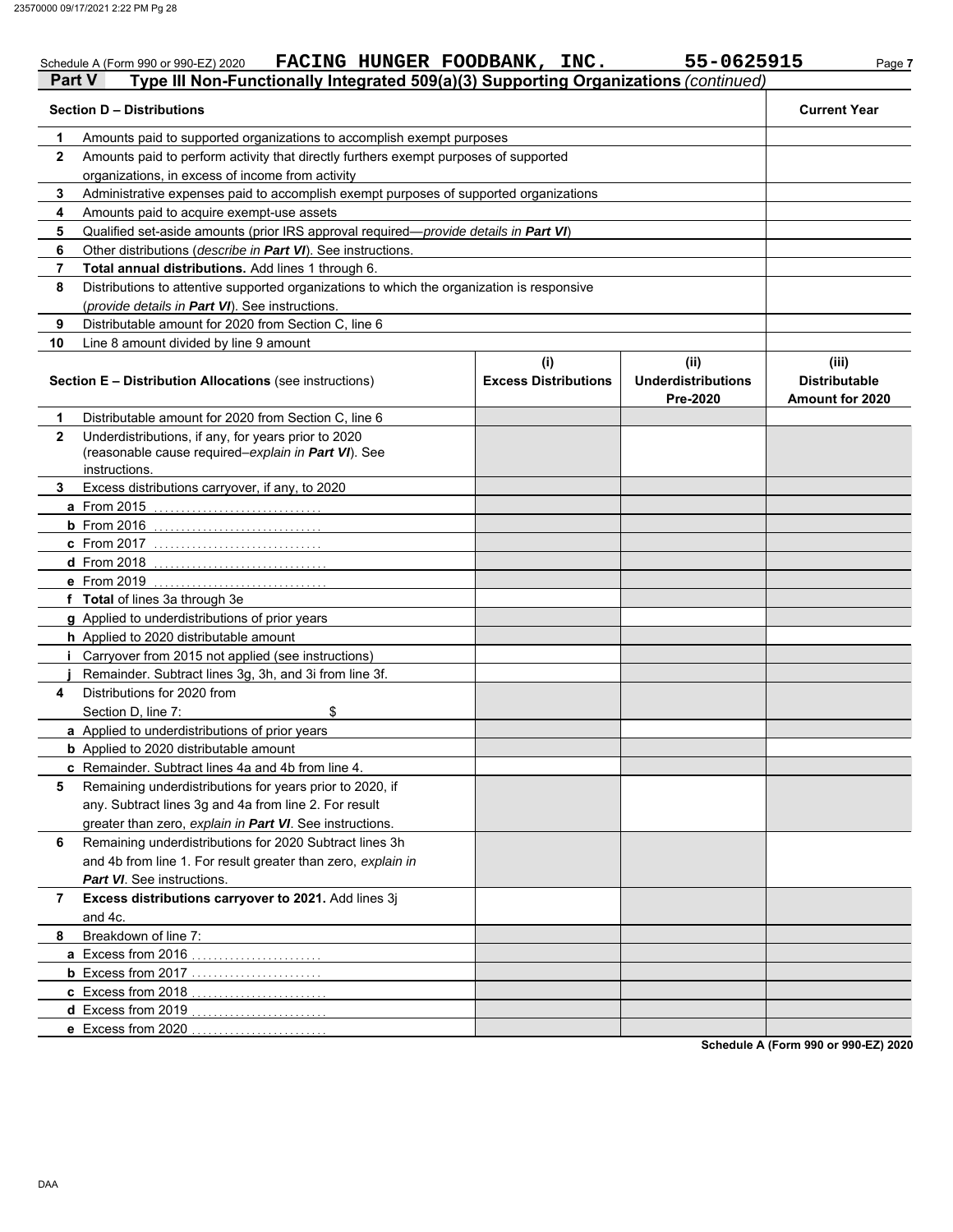| Schedule A (Form 990 or 990-EZ) 2020<br><b>Part VI</b> |  | FACING HUNGER FOODBANK, INC.           |    |           | 55-0625915<br>Supplemental Information. Provide the explanations required by Part II, line 10; Part II, line 17a or 17b; Part                                                                                                                                                                                                                                                                                                                                            | Page 8 |
|--------------------------------------------------------|--|----------------------------------------|----|-----------|--------------------------------------------------------------------------------------------------------------------------------------------------------------------------------------------------------------------------------------------------------------------------------------------------------------------------------------------------------------------------------------------------------------------------------------------------------------------------|--------|
|                                                        |  |                                        |    |           | III, line 12; Part IV, Section A, lines 1, 2, 3b, 3c, 4b, 4c, 5a, 6, 9a, 9b, 9c, 11a, 11b, and 11c; Part IV, Section<br>B, lines 1 and 2; Part IV, Section C, line 1; Part IV, Section D, lines 2 and 3; Part IV, Section E, lines 1c, 2a, 2b,<br>3a, and 3b; Part V, line 1; Part V, Section B, line 1e; Part V, Section D, lines 5, 6, and 8; and Part V, Section E,<br>lines 2, 5, and 6. Also complete this part for any additional information. (See instructions.) |        |
|                                                        |  | PART II, LINE 10 - OTHER INCOME DETAIL |    |           |                                                                                                                                                                                                                                                                                                                                                                                                                                                                          |        |
|                                                        |  |                                        | \$ | 1,218,178 |                                                                                                                                                                                                                                                                                                                                                                                                                                                                          |        |
|                                                        |  |                                        |    |           |                                                                                                                                                                                                                                                                                                                                                                                                                                                                          |        |
|                                                        |  |                                        |    |           |                                                                                                                                                                                                                                                                                                                                                                                                                                                                          |        |
|                                                        |  |                                        |    |           |                                                                                                                                                                                                                                                                                                                                                                                                                                                                          |        |
|                                                        |  |                                        |    |           |                                                                                                                                                                                                                                                                                                                                                                                                                                                                          |        |
|                                                        |  |                                        |    |           |                                                                                                                                                                                                                                                                                                                                                                                                                                                                          |        |
|                                                        |  |                                        |    |           |                                                                                                                                                                                                                                                                                                                                                                                                                                                                          |        |
|                                                        |  |                                        |    |           |                                                                                                                                                                                                                                                                                                                                                                                                                                                                          |        |
|                                                        |  |                                        |    |           |                                                                                                                                                                                                                                                                                                                                                                                                                                                                          |        |
|                                                        |  |                                        |    |           |                                                                                                                                                                                                                                                                                                                                                                                                                                                                          |        |
|                                                        |  |                                        |    |           |                                                                                                                                                                                                                                                                                                                                                                                                                                                                          |        |
|                                                        |  |                                        |    |           |                                                                                                                                                                                                                                                                                                                                                                                                                                                                          |        |
|                                                        |  |                                        |    |           |                                                                                                                                                                                                                                                                                                                                                                                                                                                                          |        |
|                                                        |  |                                        |    |           |                                                                                                                                                                                                                                                                                                                                                                                                                                                                          |        |
|                                                        |  |                                        |    |           |                                                                                                                                                                                                                                                                                                                                                                                                                                                                          |        |
|                                                        |  |                                        |    |           |                                                                                                                                                                                                                                                                                                                                                                                                                                                                          |        |
|                                                        |  |                                        |    |           |                                                                                                                                                                                                                                                                                                                                                                                                                                                                          |        |
|                                                        |  |                                        |    |           |                                                                                                                                                                                                                                                                                                                                                                                                                                                                          |        |
|                                                        |  |                                        |    |           |                                                                                                                                                                                                                                                                                                                                                                                                                                                                          |        |
|                                                        |  |                                        |    |           |                                                                                                                                                                                                                                                                                                                                                                                                                                                                          |        |
|                                                        |  |                                        |    |           |                                                                                                                                                                                                                                                                                                                                                                                                                                                                          |        |
|                                                        |  |                                        |    |           |                                                                                                                                                                                                                                                                                                                                                                                                                                                                          |        |
|                                                        |  |                                        |    |           |                                                                                                                                                                                                                                                                                                                                                                                                                                                                          |        |
|                                                        |  |                                        |    |           |                                                                                                                                                                                                                                                                                                                                                                                                                                                                          |        |
|                                                        |  |                                        |    |           |                                                                                                                                                                                                                                                                                                                                                                                                                                                                          |        |
|                                                        |  |                                        |    |           |                                                                                                                                                                                                                                                                                                                                                                                                                                                                          |        |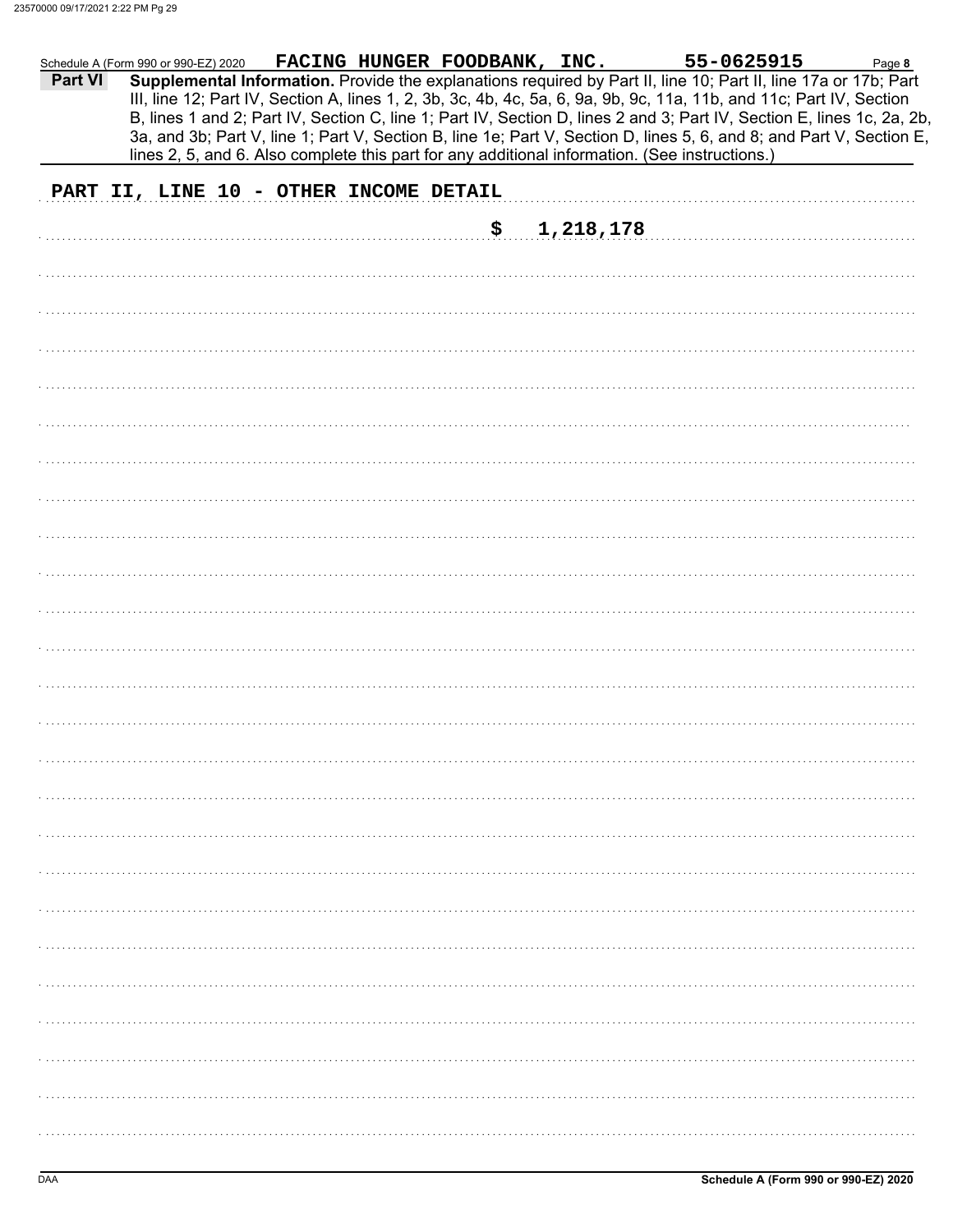#### OMB No. 1545-0047 Department of the Treasury Internal Revenue Service Name of the organization **2020 Schedule B**  $\overline{\phantom{a}}$  **Schedule of Contributors (Form 990, 990-EZ, or 990-PF) Attach to Form 990, Form 990-EZ, or Form 990-PF. Employer identification number Organization type** (check one):  **Go to** *www.irs.gov/Form990* **for the latest information.** FACING HUNGER FOODBANK, INC. **55-0625915**

| Filers of:         | Section:                                                                           |  |  |  |  |
|--------------------|------------------------------------------------------------------------------------|--|--|--|--|
| Form 990 or 990-EZ | $ \mathbf{X} $ 501(c)( <b>3</b> ) (enter number) organization                      |  |  |  |  |
|                    | $4947(a)(1)$ nonexempt charitable trust <b>not</b> treated as a private foundation |  |  |  |  |
|                    | 527 political organization                                                         |  |  |  |  |
| Form 990-PF        | $501(c)(3)$ exempt private foundation                                              |  |  |  |  |
|                    | $4947(a)(1)$ nonexempt charitable trust treated as a private foundation            |  |  |  |  |
|                    | $501(c)(3)$ taxable private foundation                                             |  |  |  |  |

Check if your organization is covered by the **General Rule** or a **Special Rule. Note:** Only a section 501(c)(7), (8), or (10) organization can check boxes for both the General Rule and a Special Rule. See instructions.

#### **General Rule**

For an organization filing Form 990, 990-EZ, or 990-PF that received, during the year, contributions totaling \$5,000 or more (in money or property) from any one contributor. Complete Parts I and II. See instructions for determining a contributor's total contributions.

#### **Special Rules**

| $\overline{X}$ For an organization described in section 501(c)(3) filing Form 990 or 990-EZ that met the 33 <sup>1</sup> /3% support test of the |
|--------------------------------------------------------------------------------------------------------------------------------------------------|
| regulations under sections 509(a)(1) and 170(b)(1)(A)(vi), that checked Schedule A (Form 990 or 990-EZ), Part II, line                           |
| 13, 16a, or 16b, and that received from any one contributor, during the year, total contributions of the greater of (1)                          |
| \$5,000; or (2) 2% of the amount on (i) Form 990, Part VIII, line 1h; or (ii) Form 990-EZ, line 1. Complete Parts I and II.                      |

literary, or educational purposes, or for the prevention of cruelty to children or animals. Complete Parts I (entering For an organization described in section 501(c)(7), (8), or (10) filing Form 990 or 990-EZ that received from any one contributor, during the year, total contributions of more than \$1,000 *exclusively* for religious, charitable, scientific, "N/A" in column (b) instead of the contributor name and address), II, and III.

For an organization described in section 501(c)(7), (8), or (10) filing Form 990 or 990-EZ that received from any one contributor, during the year, contributions *exclusively* for religious, charitable, etc., purposes, but no such contributions totaled more than \$1,000. If this box is checked, enter here the total contributions that were received during the year for an *exclusively* religious, charitable, etc., purpose. Don't complete any of the parts unless the **General Rule** applies to this organization because it received *nonexclusively* religious, charitable, etc., contributions totaling \$5,000 or more during the year . . . . . . . . . . . . . . . . . . . . . . . . . . . . . . . . . . . . . . . . . . . . . . . . . . . . . . . . . . . . . . . . . . . . . . . . . . . . \$ . . . . . . . . . . . . . . . . . . . . . . . . . . .

990-EZ, or 990-PF), but it **must** answer "No" on Part IV, line 2, of its Form 990; or check the box on line H of its Form 990-EZ or on its Form 990-PF, Part I, line 2, to certify that it doesn't meet the filing requirements of Schedule B (Form 990, 990-EZ, or 990-PF). **Caution:** An organization that isn't covered by the General Rule and/or the Special Rules doesn't file Schedule B (Form 990,

**For Paperwork Reduction Act Notice, see the instructions for Form 990, 990-EZ, or 990-PF.**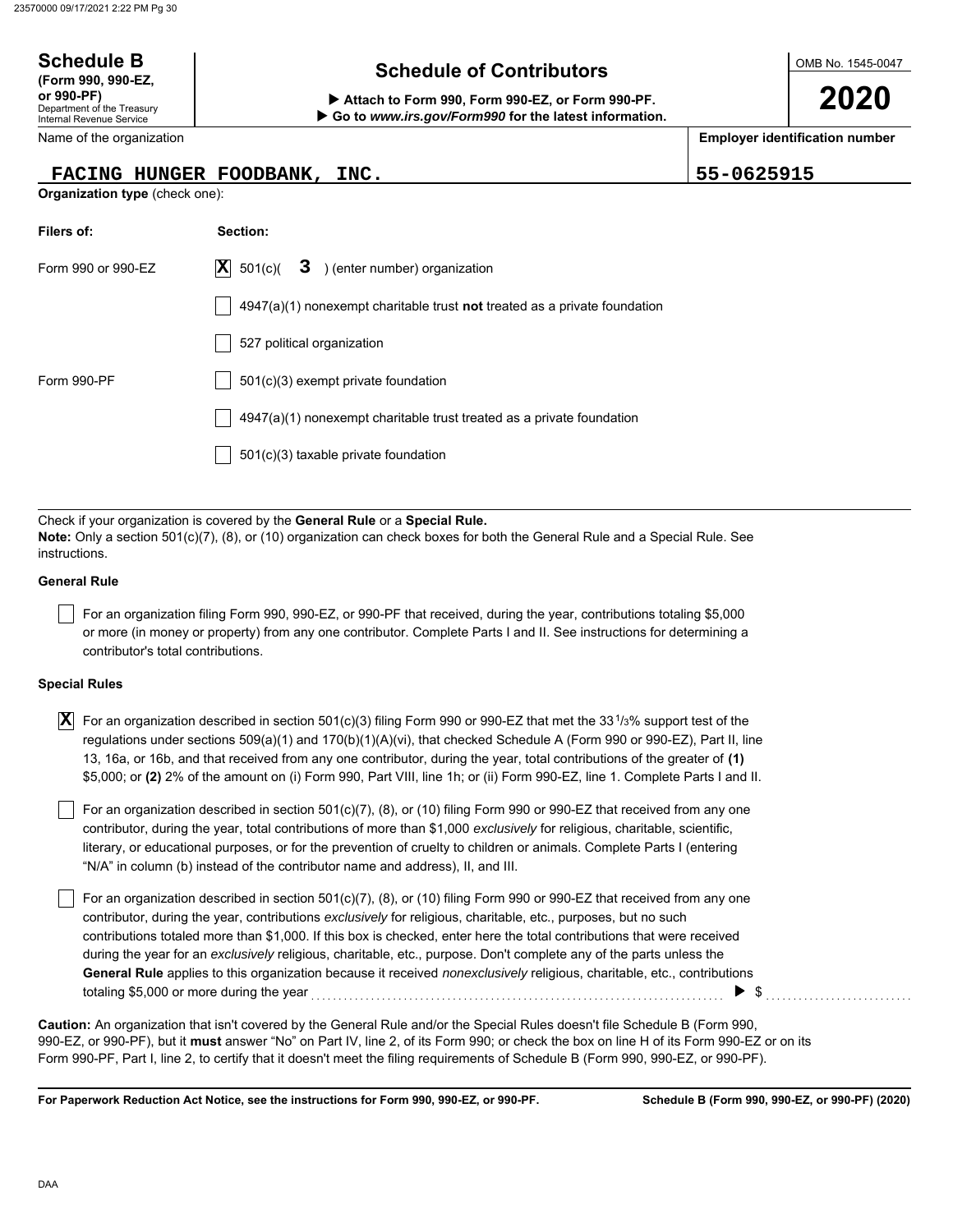|                | Schedule B (Form 990, 990-EZ, or 990-PF) (2020)                                                    |                                   | PAGE 1 OF 1<br>Page 2                                                                                           |
|----------------|----------------------------------------------------------------------------------------------------|-----------------------------------|-----------------------------------------------------------------------------------------------------------------|
|                | Name of organization<br>FACING HUNGER FOODBANK, INC.                                               |                                   | <b>Employer identification number</b><br>55-0625915                                                             |
| Part I         | Contributors (see instructions). Use duplicate copies of Part I if additional space is needed.     |                                   |                                                                                                                 |
| (a)<br>No.     | (b)<br>Name, address, and ZIP + 4                                                                  | (c)<br><b>Total contributions</b> | (d)<br>Type of contribution                                                                                     |
| $1$            | <b>FEEDING AMERICA</b><br><b>35 EAST WACKER DRIVE</b><br><b>CHICAGO</b><br>IL 60601                | 2,634,940<br>\$                   | x<br>Person<br>Payroll<br>Noncash<br>(Complete Part II for<br>noncash contributions.)                           |
| (a)<br>No.     | (b)<br>Name, address, and ZIP + 4                                                                  | (c)<br><b>Total contributions</b> | (d)<br>Type of contribution                                                                                     |
| 2 <sub>1</sub> | USDA PASS-THRU WV DEPT AGRICULTURE<br>1900 KANAWHA BLVD EAST<br>WV 25305-0170<br><b>CHARLESTON</b> | 9,382,758<br>\$                   | Person<br>Payroll<br>$ \mathbf{X} $<br>Noncash<br>(Complete Part II for<br>noncash contributions.)              |
| (a)<br>No.     | (b)<br>Name, address, and ZIP + 4                                                                  | (c)<br><b>Total contributions</b> | (d)<br>Type of contribution                                                                                     |
|                |                                                                                                    | \$                                | Person<br>Payroll<br>Noncash<br>(Complete Part II for<br>noncash contributions.)                                |
| (a)            | (b)                                                                                                | (c)                               | (d)                                                                                                             |
| No.            | Name, address, and ZIP + 4                                                                         | <b>Total contributions</b><br>P,  | Type of contribution<br>Person<br>Payroll<br><b>Noncash</b><br>(Complete Part II for<br>noncash contributions.) |
| (a)<br>No.     | (b)<br>Name, address, and ZIP + 4                                                                  | (c)<br><b>Total contributions</b> | (d)<br>Type of contribution                                                                                     |
|                |                                                                                                    | \$                                | Person<br>Payroll<br><b>Noncash</b><br>(Complete Part II for<br>noncash contributions.)                         |
| (a)<br>No.     | (b)<br>Name, address, and ZIP + 4                                                                  | (c)<br><b>Total contributions</b> | (d)<br>Type of contribution                                                                                     |
|                |                                                                                                    | \$                                | Person<br>Payroll<br><b>Noncash</b><br>(Complete Part II for<br>noncash contributions.)                         |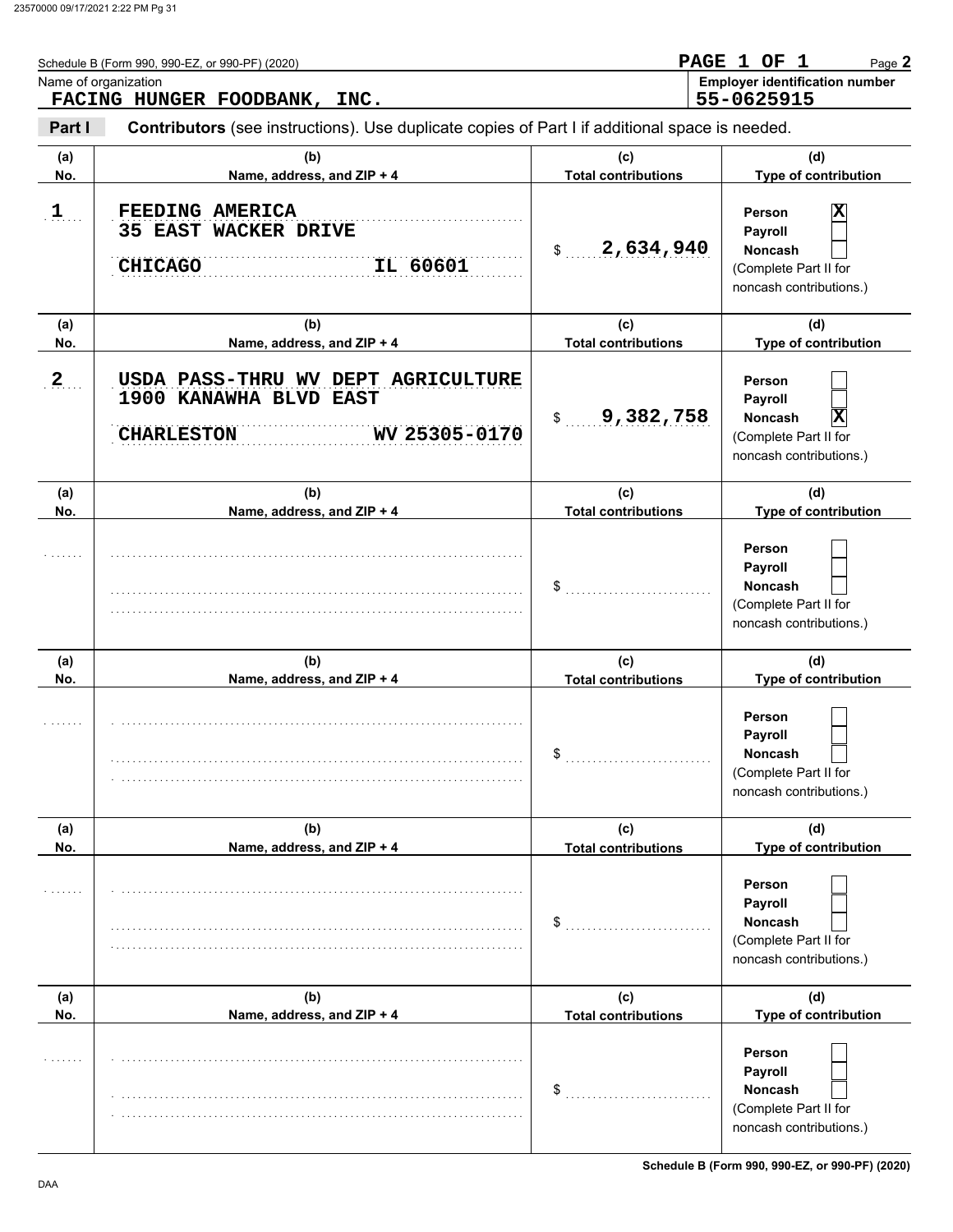|                           | Schedule B (Form 990, 990-EZ, or 990-PF) (2020)<br>Name of organization<br>FACING HUNGER FOODBANK, INC. |                                                 | PAGE 1 OF 1<br>Page 3<br><b>Employer identification number</b><br>55-0625915 |
|---------------------------|---------------------------------------------------------------------------------------------------------|-------------------------------------------------|------------------------------------------------------------------------------|
| Part II                   | Noncash Property (see instructions). Use duplicate copies of Part II if additional space is needed.     |                                                 |                                                                              |
| (a) No.<br>from<br>Part I | (b)<br>Description of noncash property given                                                            | (c)<br>FMV (or estimate)<br>(See instructions.) | (d)<br>Date received                                                         |
| $2_{\ldots}$              | DONATED FOOD COMMODITIES                                                                                | \$9,382,758                                     |                                                                              |
| (a) No.<br>from<br>Part I | (b)<br>Description of noncash property given                                                            | (c)<br>FMV (or estimate)<br>(See instructions.) | .<br>(d)<br>Date received                                                    |
| .                         |                                                                                                         | \$                                              |                                                                              |
| (a) No.<br>from<br>Part I | (b)<br>Description of noncash property given                                                            | (c)<br>FMV (or estimate)<br>(See instructions.) | (d)<br>Date received                                                         |
| .                         |                                                                                                         | \$                                              |                                                                              |
| (a) No.<br>from<br>Part I | (b)<br>Description of noncash property given                                                            | (c)<br>FMV (or estimate)<br>(See instructions.) | (d)<br>Date received                                                         |
| .                         |                                                                                                         | \$                                              |                                                                              |
| (a) No.<br>from<br>Part I | (b)<br>Description of noncash property given                                                            | (c)<br>FMV (or estimate)<br>(See instructions.) | (d)<br>Date received                                                         |
| .                         |                                                                                                         | \$                                              | .                                                                            |
| (a) No.<br>from<br>Part I | (b)<br>Description of noncash property given                                                            | (c)<br>FMV (or estimate)<br>(See instructions.) | (d)<br>Date received                                                         |
| .                         |                                                                                                         | \$                                              | .                                                                            |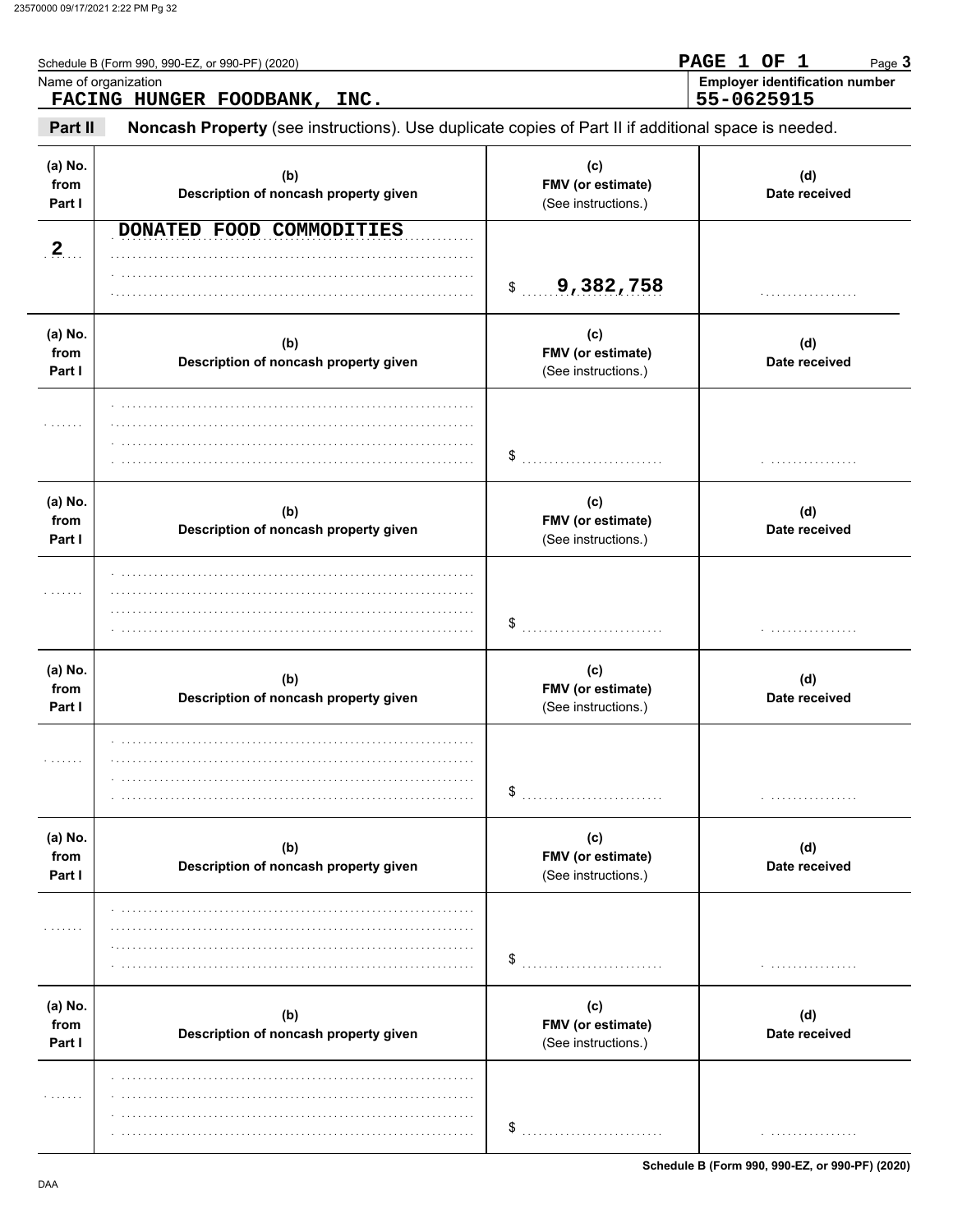Department of the Treasury Internal Revenue Service

## **SCHEDULE D Supplemental Financial Statements**

 **Attach to Form 990. (Form 990) Part IV, line 6, 7, 8, 9, 10, 11a, 11b, 11c, 11d, 11e, 11f, 12a, or 12b. Complete if the organization answered "Yes" on Form 990,**

**2020 Open to Public Inspection**

OMB No. 1545-0047

|   | Name of the organization                                                                                                                                                              |                                                    | <b>Employer identification number</b> |  |  |  |  |
|---|---------------------------------------------------------------------------------------------------------------------------------------------------------------------------------------|----------------------------------------------------|---------------------------------------|--|--|--|--|
|   | FACING HUNGER FOODBANK, INC.                                                                                                                                                          |                                                    | 55-0625915                            |  |  |  |  |
|   | Organizations Maintaining Donor Advised Funds or Other Similar Funds or Accounts.<br>Part I<br>Complete if the organization answered "Yes" on Form 990, Part IV, line 6.              |                                                    |                                       |  |  |  |  |
|   |                                                                                                                                                                                       | (a) Donor advised funds                            | (b) Funds and other accounts          |  |  |  |  |
| 1 | Total number at end of year                                                                                                                                                           |                                                    |                                       |  |  |  |  |
| 2 |                                                                                                                                                                                       |                                                    |                                       |  |  |  |  |
| З |                                                                                                                                                                                       |                                                    |                                       |  |  |  |  |
| 4 | Aggregate value at end of year                                                                                                                                                        |                                                    |                                       |  |  |  |  |
| 5 | Did the organization inform all donors and donor advisors in writing that the assets held in donor advised                                                                            |                                                    |                                       |  |  |  |  |
|   | funds are the organization's property, subject to the organization's exclusive legal control?                                                                                         |                                                    | <b>Yes</b><br><b>No</b>               |  |  |  |  |
| 6 | Did the organization inform all grantees, donors, and donor advisors in writing that grant funds can be used                                                                          |                                                    |                                       |  |  |  |  |
|   | only for charitable purposes and not for the benefit of the donor or donor advisor, or for any other purpose                                                                          |                                                    |                                       |  |  |  |  |
|   | conferring impermissible private benefit?                                                                                                                                             |                                                    | <b>Yes</b><br>No                      |  |  |  |  |
|   | <b>Conservation Easements.</b><br>Part II                                                                                                                                             |                                                    |                                       |  |  |  |  |
|   | Complete if the organization answered "Yes" on Form 990, Part IV, line 7.                                                                                                             |                                                    |                                       |  |  |  |  |
|   | Purpose(s) of conservation easements held by the organization (check all that apply).                                                                                                 |                                                    |                                       |  |  |  |  |
|   | Preservation of land for public use (for example, recreation or education                                                                                                             | Preservation of a historically important land area |                                       |  |  |  |  |
|   | Protection of natural habitat                                                                                                                                                         | Preservation of a certified historic structure     |                                       |  |  |  |  |
|   | Preservation of open space                                                                                                                                                            |                                                    |                                       |  |  |  |  |
| 2 | Complete lines 2a through 2d if the organization held a qualified conservation contribution in the form of a conservation                                                             |                                                    |                                       |  |  |  |  |
|   | easement on the last day of the tax year.                                                                                                                                             |                                                    | Held at the End of the Tax Year       |  |  |  |  |
| a | Total number of conservation easements                                                                                                                                                |                                                    | 2a                                    |  |  |  |  |
|   |                                                                                                                                                                                       |                                                    | 2 <sub>b</sub>                        |  |  |  |  |
|   | Number of conservation easements on a certified historic structure included in (a) [11] Number of conservation                                                                        |                                                    | 2c                                    |  |  |  |  |
|   | Number of conservation easements included in (c) acquired after 7/25/06, and not on a                                                                                                 |                                                    |                                       |  |  |  |  |
|   | historic structure listed in the National Register                                                                                                                                    |                                                    | 2d                                    |  |  |  |  |
| 3 | Number of conservation easements modified, transferred, released, extinguished, or terminated by the organization during the                                                          |                                                    |                                       |  |  |  |  |
|   | tax year $\blacktriangleright$                                                                                                                                                        |                                                    |                                       |  |  |  |  |
|   | Number of states where property subject to conservation easement is located ▶                                                                                                         |                                                    |                                       |  |  |  |  |
| 5 | Does the organization have a written policy regarding the periodic monitoring, inspection, handling of                                                                                |                                                    |                                       |  |  |  |  |
|   | violations, and enforcement of the conservation easements it holds?                                                                                                                   |                                                    | No<br><b>Yes</b>                      |  |  |  |  |
| 6 | Staff and volunteer hours devoted to monitoring, inspecting, handling of violations, and enforcing conservation easements during the year                                             |                                                    |                                       |  |  |  |  |
|   |                                                                                                                                                                                       |                                                    |                                       |  |  |  |  |
| 7 | Amount of expenses incurred in monitoring, inspecting, handling of violations, and enforcing conservation easements during the year                                                   |                                                    |                                       |  |  |  |  |
|   | ▶ \$                                                                                                                                                                                  |                                                    |                                       |  |  |  |  |
|   | Does each conservation easement reported on line 2(d) above satisfy the requirements of section 170(h)(4)(B)(i)                                                                       |                                                    |                                       |  |  |  |  |
|   | and section $170(h)(4)(B)(ii)$ ?                                                                                                                                                      |                                                    | Yes<br><b>No</b>                      |  |  |  |  |
| 9 | In Part XIII, describe how the organization reports conservation easements in its revenue and expense statement and                                                                   |                                                    |                                       |  |  |  |  |
|   | balance sheet, and include, if applicable, the text of the footnote to the organization's financial statements that describes the                                                     |                                                    |                                       |  |  |  |  |
|   | organization's accounting for conservation easements.                                                                                                                                 |                                                    |                                       |  |  |  |  |
|   | Organizations Maintaining Collections of Art, Historical Treasures, or Other Similar Assets.<br>Part III<br>Complete if the organization answered "Yes" on Form 990, Part IV, line 8. |                                                    |                                       |  |  |  |  |
|   |                                                                                                                                                                                       |                                                    |                                       |  |  |  |  |
|   | 1a If the organization elected, as permitted under FASB ASC 958, not to report in its revenue statement and balance sheet works                                                       |                                                    |                                       |  |  |  |  |
|   | of art, historical treasures, or other similar assets held for public exhibition, education, or research in furtherance of public                                                     |                                                    |                                       |  |  |  |  |
|   | service, provide in Part XIII the text of the footnote to its financial statements that describes these items.                                                                        |                                                    |                                       |  |  |  |  |
| b | If the organization elected, as permitted under FASB ASC 958, to report in its revenue statement and balance sheet works of                                                           |                                                    |                                       |  |  |  |  |
|   | art, historical treasures, or other similar assets held for public exhibition, education, or research in furtherance of public service,                                               |                                                    |                                       |  |  |  |  |
|   | provide the following amounts relating to these items:                                                                                                                                |                                                    |                                       |  |  |  |  |
|   | (i) Revenue included on Form 990, Part VIII, line 1                                                                                                                                   |                                                    | \$                                    |  |  |  |  |
|   | (ii) Assets included in Form 990, Part X                                                                                                                                              |                                                    |                                       |  |  |  |  |
| 2 | If the organization received or held works of art, historical treasures, or other similar assets for financial gain, provide the                                                      |                                                    |                                       |  |  |  |  |
|   | following amounts required to be reported under FASB ASC 958 relating to these items:                                                                                                 |                                                    |                                       |  |  |  |  |
|   | Revenue included on Form 990, Part VIII, line 1                                                                                                                                       |                                                    |                                       |  |  |  |  |
|   |                                                                                                                                                                                       |                                                    |                                       |  |  |  |  |

DAA **For Paperwork Reduction Act Notice, see the Instructions for Form 990.**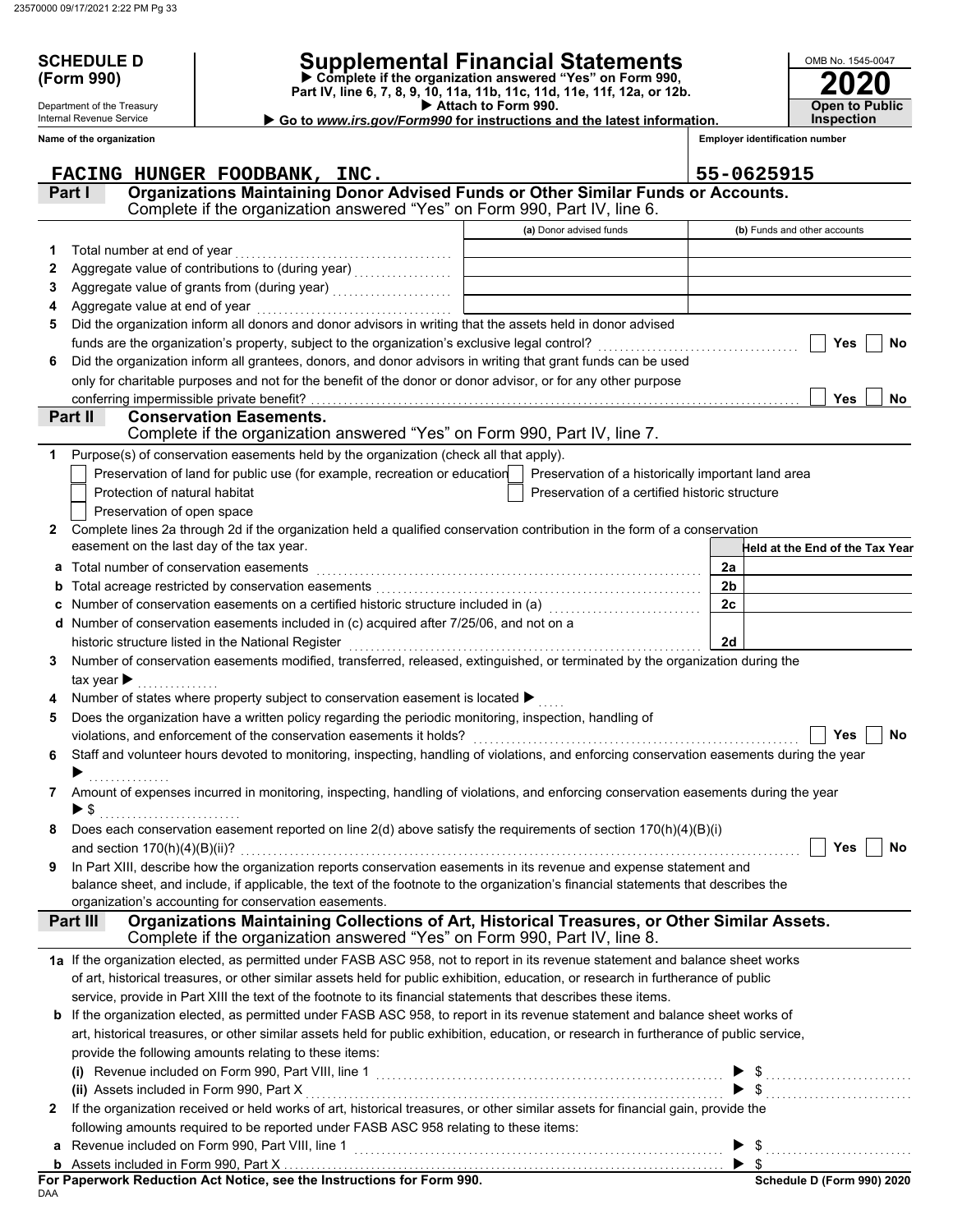|   | Schedule D (Form 990) 2020 FACING HUNGER FOODBANK, INC.                                                                                                                                                                             |                         |                          |                         | 55-0625915      |                      |                     | Page 2    |
|---|-------------------------------------------------------------------------------------------------------------------------------------------------------------------------------------------------------------------------------------|-------------------------|--------------------------|-------------------------|-----------------|----------------------|---------------------|-----------|
|   | Organizations Maintaining Collections of Art, Historical Treasures, or Other Similar Assets (continued)<br>Part III                                                                                                                 |                         |                          |                         |                 |                      |                     |           |
| 3 | Using the organization's acquisition, accession, and other records, check any of the following that make significant use of its<br>collection items (check all that apply):                                                         |                         |                          |                         |                 |                      |                     |           |
| a | Public exhibition                                                                                                                                                                                                                   | d                       | Loan or exchange program |                         |                 |                      |                     |           |
| b | Scholarly research                                                                                                                                                                                                                  | е                       |                          |                         |                 |                      |                     |           |
| c | Preservation for future generations                                                                                                                                                                                                 |                         |                          |                         |                 |                      |                     |           |
|   | Provide a description of the organization's collections and explain how they further the organization's exempt purpose in Part<br>XIII.                                                                                             |                         |                          |                         |                 |                      |                     |           |
| 5 | During the year, did the organization solicit or receive donations of art, historical treasures, or other similar                                                                                                                   |                         |                          |                         |                 |                      |                     |           |
|   |                                                                                                                                                                                                                                     |                         |                          |                         |                 |                      | <b>Yes</b>          | <b>No</b> |
|   | <b>Escrow and Custodial Arrangements.</b><br><b>Part IV</b>                                                                                                                                                                         |                         |                          |                         |                 |                      |                     |           |
|   | Complete if the organization answered "Yes" on Form 990, Part IV, line 9, or reported an amount on Form                                                                                                                             |                         |                          |                         |                 |                      |                     |           |
|   | 990, Part X, line 21.                                                                                                                                                                                                               |                         |                          |                         |                 |                      |                     |           |
|   | 1a Is the organization an agent, trustee, custodian or other intermediary for contributions or other assets not                                                                                                                     |                         |                          |                         |                 |                      |                     |           |
|   | included on Form 990, Part X?                                                                                                                                                                                                       |                         |                          |                         |                 |                      | Yes                 | No        |
|   | b If "Yes," explain the arrangement in Part XIII and complete the following table:                                                                                                                                                  |                         |                          |                         |                 |                      |                     |           |
|   |                                                                                                                                                                                                                                     |                         |                          |                         |                 |                      | Amount              |           |
|   | c Beginning balance                                                                                                                                                                                                                 |                         |                          |                         |                 | 1c                   |                     |           |
|   |                                                                                                                                                                                                                                     |                         |                          |                         |                 | 1d                   |                     |           |
|   |                                                                                                                                                                                                                                     |                         |                          |                         |                 | 1e                   |                     |           |
|   | Ending balance with a construction of the construction of the construction of the construction of the construction of the construction of the construction of the construction of the construction of the construction of the       |                         |                          |                         |                 | 1f                   |                     |           |
|   | 2a Did the organization include an amount on Form 990, Part X, line 21, for escrow or custodial account liability?                                                                                                                  |                         |                          |                         |                 |                      | <b>Yes</b>          | No        |
|   | <b>b</b> If "Yes," explain the arrangement in Part XIII. Check here if the explanation has been provided on Part XIII                                                                                                               |                         |                          |                         |                 | .                    |                     |           |
|   | Part V<br><b>Endowment Funds.</b>                                                                                                                                                                                                   |                         |                          |                         |                 |                      |                     |           |
|   | Complete if the organization answered "Yes" on Form 990, Part IV, line 10.                                                                                                                                                          |                         |                          |                         |                 |                      |                     |           |
|   |                                                                                                                                                                                                                                     | (a) Current year        | (b) Prior year           | (c) Two years back      |                 | (d) Three years back | (e) Four years back |           |
|   | 1a Beginning of year balance <i>minimals</i>                                                                                                                                                                                        |                         |                          |                         |                 |                      |                     |           |
|   | <b>b</b> Contributions <b>contributions</b>                                                                                                                                                                                         |                         |                          |                         |                 |                      |                     |           |
|   | c Net investment earnings, gains, and                                                                                                                                                                                               |                         |                          |                         |                 |                      |                     |           |
|   | d Grants or scholarships                                                                                                                                                                                                            |                         |                          |                         |                 |                      |                     |           |
|   | e Other expenditures for facilities and                                                                                                                                                                                             |                         |                          |                         |                 |                      |                     |           |
|   |                                                                                                                                                                                                                                     |                         |                          |                         |                 |                      |                     |           |
|   |                                                                                                                                                                                                                                     |                         |                          |                         |                 |                      |                     |           |
| g |                                                                                                                                                                                                                                     |                         |                          |                         |                 |                      |                     |           |
|   | 2 Provide the estimated percentage of the current year end balance (line 1g, column (a)) held as:                                                                                                                                   |                         |                          |                         |                 |                      |                     |           |
|   | a Board designated or quasi-endowment >                                                                                                                                                                                             |                         |                          |                         |                 |                      |                     |           |
|   | <b>b</b> Permanent endowment $\blacktriangleright$<br>$\sim$ $\sim$ $\sim$ $\sim$                                                                                                                                                   |                         |                          |                         |                 |                      |                     |           |
|   | c Term endowment $\blacktriangleright$<br>%<br>an<br>Salah Sula                                                                                                                                                                     |                         |                          |                         |                 |                      |                     |           |
|   | The percentages on lines 2a, 2b, and 2c should equal 100%.                                                                                                                                                                          |                         |                          |                         |                 |                      |                     |           |
|   | 3a Are there endowment funds not in the possession of the organization that are held and administered for the                                                                                                                       |                         |                          |                         |                 |                      |                     |           |
|   | organization by:                                                                                                                                                                                                                    |                         |                          |                         |                 |                      | <b>Yes</b>          | No        |
|   | (i) Unrelated organizations <i>communication</i> and the contract of the contract of the contract of the contract of the contract of the contract of the contract of the contract of the contract of the contract of the contract o |                         |                          |                         |                 |                      | 3a(i)               |           |
|   | (ii) Related organizations                                                                                                                                                                                                          |                         |                          |                         |                 |                      | 3a(ii)              |           |
|   | b If "Yes" on line 3a(ii), are the related organizations listed as required on Schedule R? [[[[[[[[[[[[[[[[[[[                                                                                                                      |                         |                          |                         |                 |                      | 3 <sub>b</sub>      |           |
| 4 | Describe in Part XIII the intended uses of the organization's endowment funds.                                                                                                                                                      |                         |                          |                         |                 |                      |                     |           |
|   | Land, Buildings, and Equipment.<br><b>Part VI</b>                                                                                                                                                                                   |                         |                          |                         |                 |                      |                     |           |
|   | Complete if the organization answered "Yes" on Form 990, Part IV, line 11a. See Form 990, Part X, line 10.                                                                                                                          |                         |                          |                         |                 |                      |                     |           |
|   | Description of property                                                                                                                                                                                                             | (a) Cost or other basis |                          | (b) Cost or other basis | (c) Accumulated |                      | (d) Book value      |           |
|   |                                                                                                                                                                                                                                     | (investment)            |                          | (other)                 | depreciation    |                      |                     |           |
|   |                                                                                                                                                                                                                                     |                         |                          | 100,000                 |                 |                      | 100,000             |           |
|   | <b>b</b> Buildings                                                                                                                                                                                                                  |                         |                          | 839,287                 |                 | 253,144              | 586,143             |           |
|   |                                                                                                                                                                                                                                     |                         |                          |                         |                 |                      |                     |           |
|   |                                                                                                                                                                                                                                     |                         |                          | 411,392                 |                 | 232,660              | 178,732             |           |
|   |                                                                                                                                                                                                                                     |                         |                          | 888,907                 |                 | 432,312              | 456,595             |           |
|   | Total. Add lines 1a through 1e. (Column (d) must equal Form 990, Part X, column (B), line 10c.)                                                                                                                                     |                         |                          |                         |                 |                      | 1,321,470           |           |

**Schedule D (Form 990) 2020**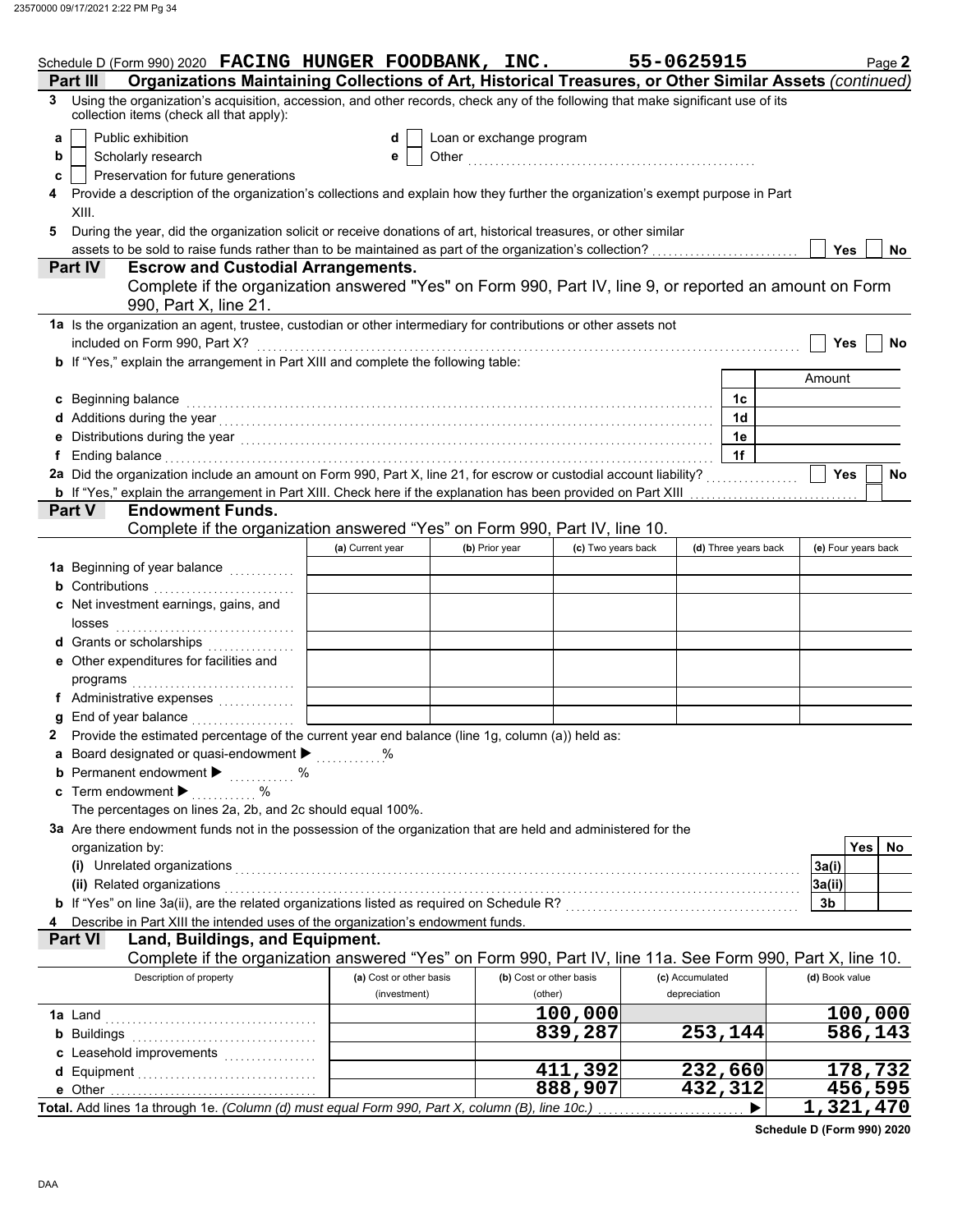| <b>Part VII</b>                        | Schedule D (Form 990) 2020 FACING HUNGER FOODBANK,<br><b>Investments - Other Securities.</b>                                                                                                                                        |                | 55-0625915                       | Page 3         |
|----------------------------------------|-------------------------------------------------------------------------------------------------------------------------------------------------------------------------------------------------------------------------------------|----------------|----------------------------------|----------------|
|                                        | Complete if the organization answered "Yes" on Form 990, Part IV, line 11b. See Form 990, Part X, line 12.                                                                                                                          |                |                                  |                |
|                                        | (a) Description of security or category                                                                                                                                                                                             | (b) Book value | (c) Method of valuation:         |                |
|                                        | (including name of security)                                                                                                                                                                                                        |                | Cost or end-of-year market value |                |
| (1) Financial derivatives              |                                                                                                                                                                                                                                     |                |                                  |                |
|                                        | (2) Closely held equity interests                                                                                                                                                                                                   |                |                                  |                |
|                                        | (3) Other <b>contracts</b> of the contract of the contract of the contract of the contract of the contract of the contract of the contract of the contract of the contract of the contract of the contract of the contract of the c |                |                                  |                |
|                                        |                                                                                                                                                                                                                                     |                |                                  |                |
|                                        |                                                                                                                                                                                                                                     |                |                                  |                |
| (C)                                    |                                                                                                                                                                                                                                     |                |                                  |                |
| (D)                                    |                                                                                                                                                                                                                                     |                |                                  |                |
| (E)                                    |                                                                                                                                                                                                                                     |                |                                  |                |
| (F)                                    |                                                                                                                                                                                                                                     |                |                                  |                |
| (G)                                    |                                                                                                                                                                                                                                     |                |                                  |                |
| (H)                                    |                                                                                                                                                                                                                                     |                |                                  |                |
|                                        | Total. (Column (b) must equal Form 990, Part X, col. (B) line 12.)<br>▶                                                                                                                                                             |                |                                  |                |
| <b>Part VIII</b>                       | <b>Investments - Program Related.</b>                                                                                                                                                                                               |                |                                  |                |
|                                        | Complete if the organization answered "Yes" on Form 990, Part IV, line 11c. See Form 990, Part X, line 13.                                                                                                                          |                |                                  |                |
|                                        | (a) Description of investment                                                                                                                                                                                                       | (b) Book value | (c) Method of valuation:         |                |
|                                        |                                                                                                                                                                                                                                     |                | Cost or end-of-year market value |                |
| (1)                                    |                                                                                                                                                                                                                                     |                |                                  |                |
| (2)                                    |                                                                                                                                                                                                                                     |                |                                  |                |
| (3)                                    |                                                                                                                                                                                                                                     |                |                                  |                |
| (4)                                    |                                                                                                                                                                                                                                     |                |                                  |                |
| (5)                                    |                                                                                                                                                                                                                                     |                |                                  |                |
| (6)                                    |                                                                                                                                                                                                                                     |                |                                  |                |
| (7)                                    |                                                                                                                                                                                                                                     |                |                                  |                |
| (8)                                    |                                                                                                                                                                                                                                     |                |                                  |                |
| (9)                                    |                                                                                                                                                                                                                                     |                |                                  |                |
|                                        | Total. (Column (b) must equal Form 990, Part X, col. (B) line 13.)<br>▶                                                                                                                                                             |                |                                  |                |
| Part IX                                | <b>Other Assets.</b>                                                                                                                                                                                                                |                |                                  |                |
|                                        | Complete if the organization answered "Yes" on Form 990, Part IV, line 11d. See Form 990, Part X, line 15.                                                                                                                          |                |                                  |                |
|                                        | (a) Description                                                                                                                                                                                                                     |                |                                  | (b) Book value |
| (1)                                    |                                                                                                                                                                                                                                     |                |                                  |                |
| (2)                                    |                                                                                                                                                                                                                                     |                |                                  |                |
| (3)                                    |                                                                                                                                                                                                                                     |                |                                  |                |
| (4)                                    |                                                                                                                                                                                                                                     |                |                                  |                |
| (5)                                    |                                                                                                                                                                                                                                     |                |                                  |                |
| (6)                                    |                                                                                                                                                                                                                                     |                |                                  |                |
| (7)                                    |                                                                                                                                                                                                                                     |                |                                  |                |
| (8)                                    |                                                                                                                                                                                                                                     |                |                                  |                |
| (9)                                    |                                                                                                                                                                                                                                     |                |                                  |                |
|                                        | Total. (Column (b) must equal Form 990, Part X, col. (B) line 15.)                                                                                                                                                                  |                |                                  |                |
| Part X                                 | <b>Other Liabilities.</b>                                                                                                                                                                                                           |                |                                  |                |
|                                        | Complete if the organization answered "Yes" on Form 990, Part IV, line 11e or 11f. See Form 990, Part X,                                                                                                                            |                |                                  |                |
|                                        | line 25.                                                                                                                                                                                                                            |                |                                  |                |
|                                        |                                                                                                                                                                                                                                     |                |                                  | (b) Book value |
| 1.                                     | (a) Description of liability                                                                                                                                                                                                        |                |                                  |                |
| (1)                                    | Federal income taxes                                                                                                                                                                                                                |                |                                  |                |
|                                        | DEPOSITS- MEMBER AGENCIES                                                                                                                                                                                                           |                |                                  |                |
|                                        |                                                                                                                                                                                                                                     |                |                                  |                |
| (2)<br>(3)                             |                                                                                                                                                                                                                                     |                |                                  |                |
|                                        |                                                                                                                                                                                                                                     |                |                                  |                |
|                                        |                                                                                                                                                                                                                                     |                |                                  |                |
|                                        |                                                                                                                                                                                                                                     |                |                                  |                |
|                                        |                                                                                                                                                                                                                                     |                |                                  |                |
| (4)<br>(5)<br>(6)<br>(7)<br>(8)<br>(9) |                                                                                                                                                                                                                                     |                |                                  | 21,910         |

organization's liability for uncertain tax positions under FASB ASC 740. Check here if the text of the footnote has been provided in Part XIII

 $\overline{\phantom{a}}$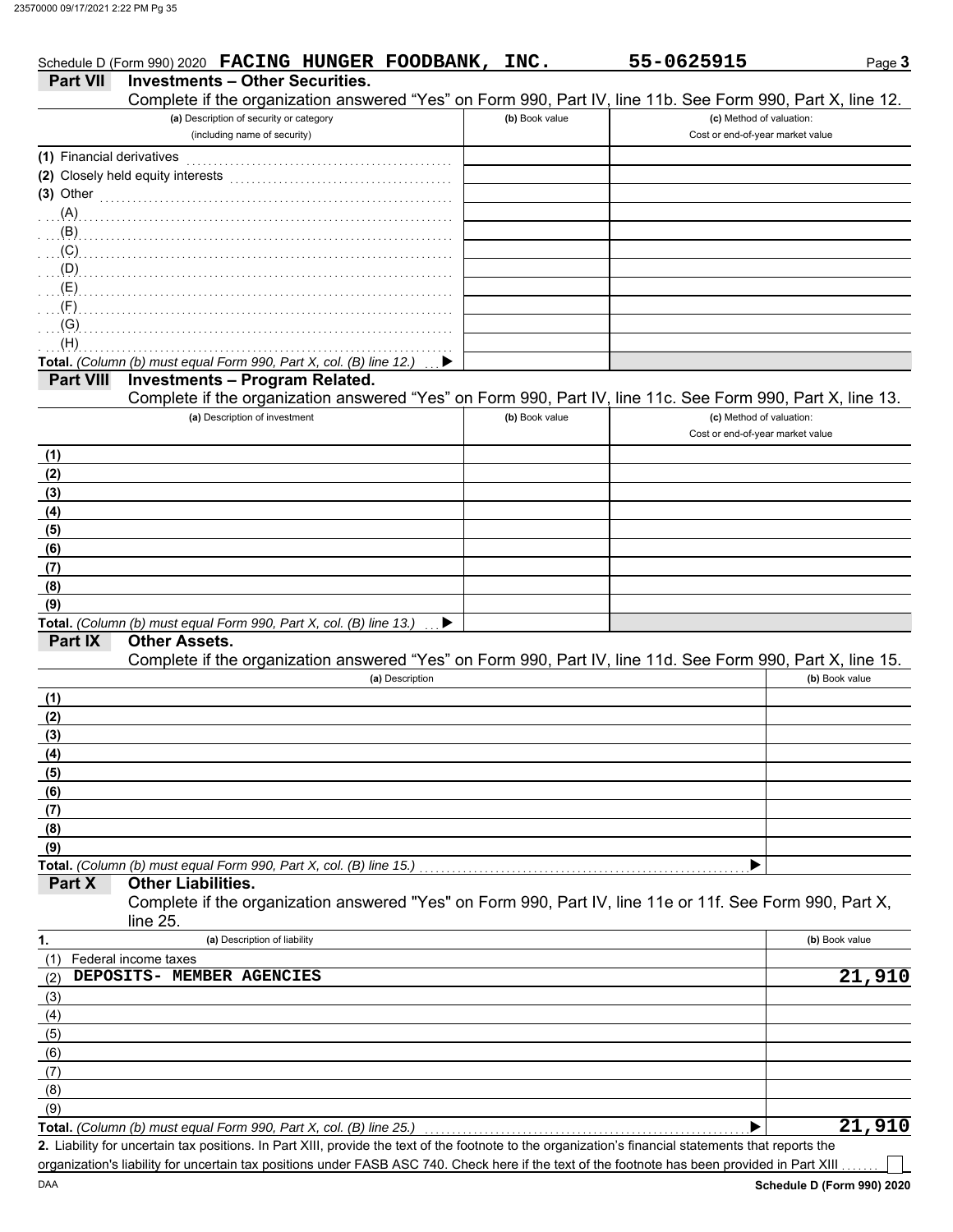|   | Schedule D (Form 990) 2020 <b>FACING HUNGER FOODBANK, INC.</b> 55-0625915                                                                                                                                       |                |       |                      | Page 4                     |
|---|-----------------------------------------------------------------------------------------------------------------------------------------------------------------------------------------------------------------|----------------|-------|----------------------|----------------------------|
|   | Reconciliation of Revenue per Audited Financial Statements With Revenue per Return.<br>Part XI                                                                                                                  |                |       |                      |                            |
|   | Complete if the organization answered "Yes" on Form 990, Part IV, line 12a.                                                                                                                                     |                |       |                      |                            |
|   | Total revenue, gains, and other support per audited financial statements                                                                                                                                        |                |       | 1                    | 17,075,806                 |
| 2 | Amounts included on line 1 but not on Form 990, Part VIII, line 12:                                                                                                                                             |                |       |                      |                            |
|   |                                                                                                                                                                                                                 | 2a             | 5,453 |                      |                            |
|   |                                                                                                                                                                                                                 | 2 <sub>b</sub> |       |                      |                            |
|   | c Recoveries of prior year grants <b>contained a container and property</b> Recoveries of prior year grants                                                                                                     | 2c             |       |                      |                            |
|   | d Other (Describe in Part XIII.) Material and Contact the Contact of Contact (Describe in Part XIII.)                                                                                                           | 2d             | 3,748 |                      |                            |
|   | e Add lines 2a through 2d                                                                                                                                                                                       |                |       | 2e                   | 9,201                      |
| З |                                                                                                                                                                                                                 |                |       | 3                    | 17,066,605                 |
|   | Amounts included on Form 990, Part VIII, line 12, but not on line 1:                                                                                                                                            |                |       |                      |                            |
|   | a Investment expenses not included on Form 990, Part VIII, line 7b<br>.                                                                                                                                         | 4a             |       |                      |                            |
|   |                                                                                                                                                                                                                 | 4b.            |       |                      |                            |
|   | c Add lines 4a and 4b                                                                                                                                                                                           |                |       | 4c                   |                            |
|   |                                                                                                                                                                                                                 |                |       | 5                    | 17,066,605                 |
|   | Reconciliation of Expenses per Audited Financial Statements With Expenses per Return.<br><b>Part XII</b>                                                                                                        |                |       |                      |                            |
|   | Complete if the organization answered "Yes" on Form 990, Part IV, line 12a.                                                                                                                                     |                |       |                      |                            |
|   | Total expenses and losses per audited financial statements                                                                                                                                                      |                |       | $\blacktriangleleft$ | 14,661,526                 |
| 2 | Amounts included on line 1 but not on Form 990, Part IX, line 25:                                                                                                                                               |                |       |                      |                            |
|   |                                                                                                                                                                                                                 | 2a             |       |                      |                            |
|   | b Prior year adjustments <b>contained a container and prior</b> Prior year adjustments                                                                                                                          | 2 <sub>b</sub> |       |                      |                            |
|   | c Other losses                                                                                                                                                                                                  | 2c             |       |                      |                            |
|   |                                                                                                                                                                                                                 | 2d             | 3,748 |                      |                            |
|   | e Add lines 2a through 2d                                                                                                                                                                                       |                |       | 2e                   | $\frac{3,748}{14,657,778}$ |
| З | Subtract line 2e from line 1                                                                                                                                                                                    |                |       | 3                    |                            |
|   | Amounts included on Form 990, Part IX, line 25, but not on line 1:                                                                                                                                              |                |       |                      |                            |
|   | a Investment expenses not included on Form 990, Part VIII, line 7b                                                                                                                                              | 4a             |       |                      |                            |
|   | <b>b</b> Other (Describe in Part XIII.) <b>CONSIDENT DESCRIPTION DESCRIPTION DESCRIPTION DESCRIPTION DESCRIPTION DESCRIPTION DESCRIPTION DESCRIPTION DESCRIPTION DESCRIPTION DESCRIPTION DESCRIPTION DESCRI</b> | 4 <sub>b</sub> |       |                      |                            |
|   | c Add lines 4a and 4b                                                                                                                                                                                           |                |       | 4с                   |                            |
|   |                                                                                                                                                                                                                 |                |       |                      |                            |
|   |                                                                                                                                                                                                                 |                |       | 5                    | 14,657,778                 |
|   | Part XIII Supplemental Information.                                                                                                                                                                             |                |       |                      |                            |
|   | Provide the descriptions required for Part II, lines 3, 5, and 9; Part III, lines 1a and 4; Part IV, lines 1b and 2b; Part V, line 4; Part X, line                                                              |                |       |                      |                            |
|   | 2; Part XI, lines 2d and 4b; and Part XII, lines 2d and 4b. Also complete this part to provide any additional information.                                                                                      |                |       |                      |                            |
|   | PART XI, LINE 2D - REVENUE AMOUNTS INCLUDED IN FINANCIALS - OTHER                                                                                                                                               |                |       |                      |                            |
|   |                                                                                                                                                                                                                 |                |       |                      |                            |
|   | DIRECT EXPENSES- FUNDRAISER                                                                                                                                                                                     |                |       |                      | 3,748<br><u>\$</u>         |
|   |                                                                                                                                                                                                                 |                |       |                      |                            |
|   |                                                                                                                                                                                                                 |                |       |                      |                            |
|   |                                                                                                                                                                                                                 |                |       |                      |                            |
|   | PART XII, LINE 2D - EXPENSE AMOUNTS INCLUDED IN FINANCIALS - OTHER                                                                                                                                              |                |       |                      |                            |
|   |                                                                                                                                                                                                                 |                |       |                      |                            |
|   | DIRECT EXPENSES- FUNDRAISER                                                                                                                                                                                     |                |       |                      | 3,748                      |
|   |                                                                                                                                                                                                                 |                |       |                      |                            |
|   |                                                                                                                                                                                                                 |                |       |                      |                            |
|   |                                                                                                                                                                                                                 |                |       |                      |                            |
|   |                                                                                                                                                                                                                 |                |       |                      |                            |
|   |                                                                                                                                                                                                                 |                |       |                      |                            |
|   |                                                                                                                                                                                                                 |                |       |                      |                            |
|   |                                                                                                                                                                                                                 |                |       |                      |                            |
|   |                                                                                                                                                                                                                 |                |       |                      |                            |
|   |                                                                                                                                                                                                                 |                |       |                      |                            |
|   |                                                                                                                                                                                                                 |                |       |                      |                            |
|   |                                                                                                                                                                                                                 |                |       |                      |                            |
|   |                                                                                                                                                                                                                 |                |       |                      |                            |
|   |                                                                                                                                                                                                                 |                |       |                      |                            |
|   |                                                                                                                                                                                                                 |                |       |                      |                            |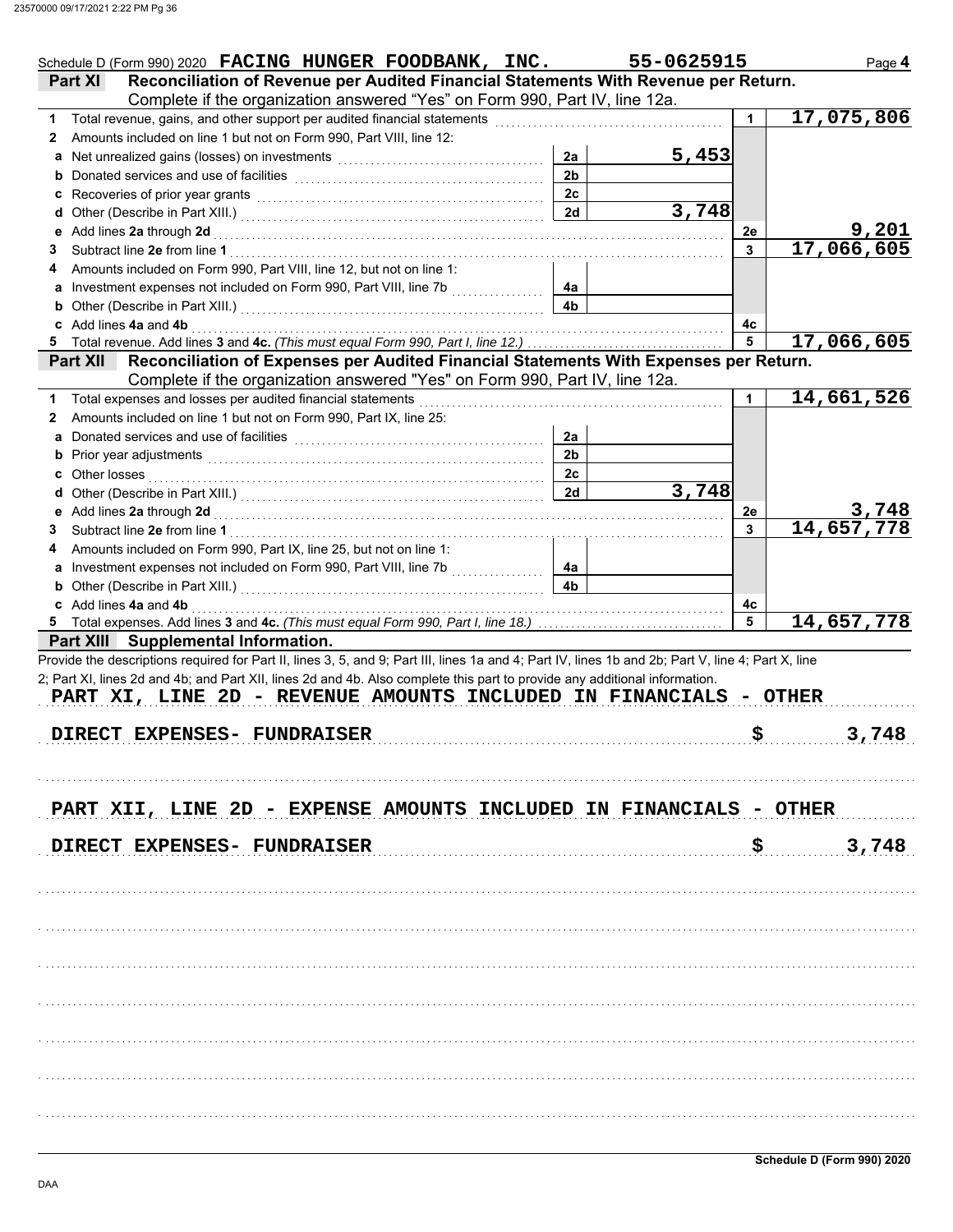| Schedule D (Form 990) 2020 FACING HUNGER FOODBANK, INC.<br>Part XIII Supplemental Information (continued) | 55-0625915 | Page 5 |
|-----------------------------------------------------------------------------------------------------------|------------|--------|
|                                                                                                           |            |        |
|                                                                                                           |            |        |
|                                                                                                           |            |        |
|                                                                                                           |            |        |
|                                                                                                           |            |        |
|                                                                                                           |            |        |
|                                                                                                           |            |        |
|                                                                                                           |            |        |
|                                                                                                           |            |        |
|                                                                                                           |            |        |
|                                                                                                           |            |        |
|                                                                                                           |            |        |
|                                                                                                           |            |        |
|                                                                                                           |            |        |
|                                                                                                           |            |        |
|                                                                                                           |            |        |
|                                                                                                           |            |        |
|                                                                                                           |            |        |
|                                                                                                           |            |        |
|                                                                                                           |            |        |
|                                                                                                           |            |        |
|                                                                                                           |            |        |
|                                                                                                           |            |        |
|                                                                                                           |            |        |
|                                                                                                           |            |        |
|                                                                                                           |            |        |
|                                                                                                           |            |        |
|                                                                                                           |            |        |
|                                                                                                           |            |        |
|                                                                                                           |            |        |
|                                                                                                           |            |        |
|                                                                                                           |            |        |
|                                                                                                           |            |        |
|                                                                                                           |            |        |
|                                                                                                           |            |        |
|                                                                                                           |            |        |
|                                                                                                           |            |        |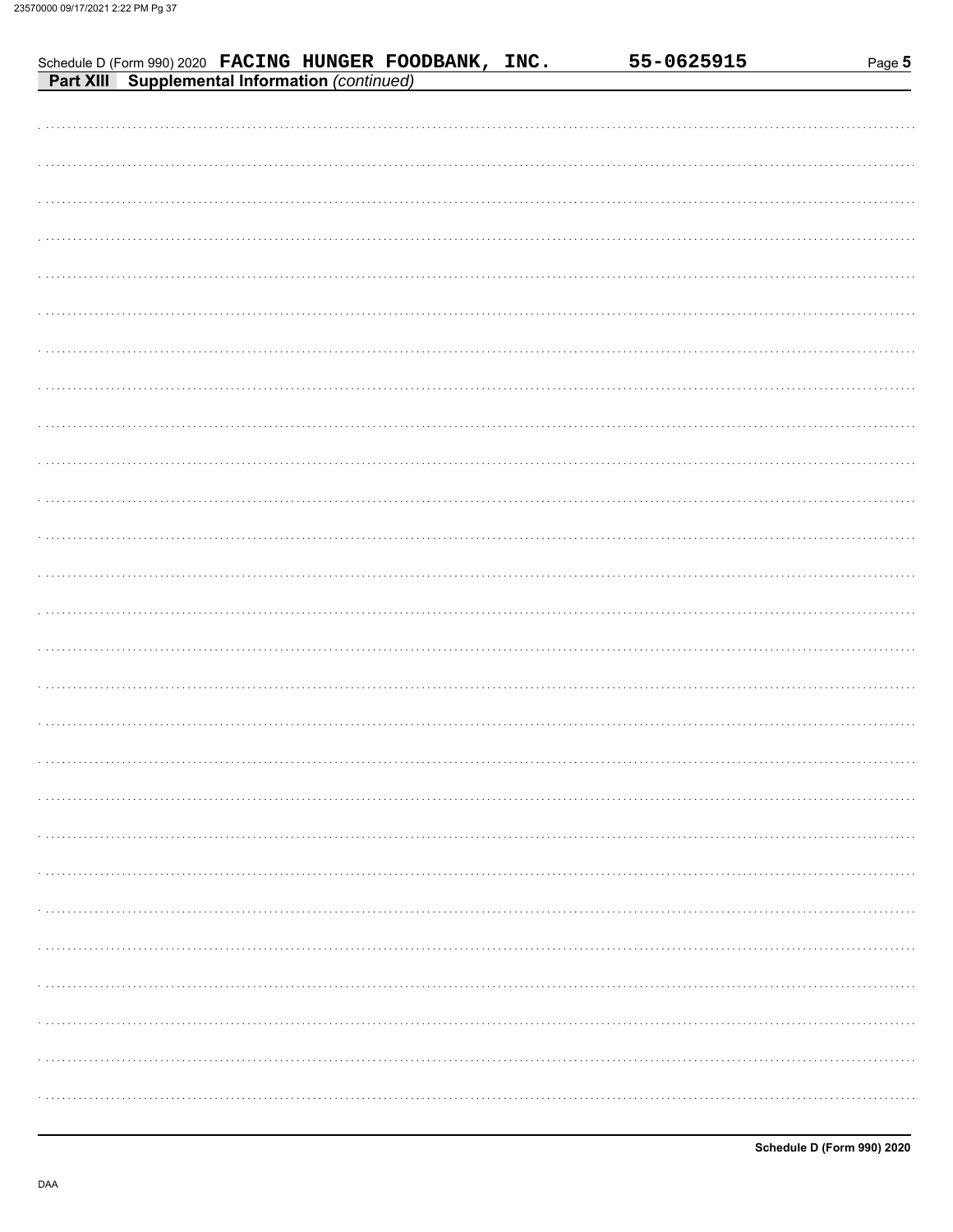| <b>SCHEDULE G</b><br>(Form 990 or 990-EZ)                                                                                                                                                                                                |                        |                                                            |                                    |                            |      |                                | Supplemental Information Regarding Fundraising or Gaming Activities<br>Complete if the organization answered "Yes" on Form 990, Part IV, line 17, 18, or 19, or if the<br>organization entered more than \$15,000 on Form 990-EZ, line 6a. |                                          | OMB No. 1545-0047                   |
|------------------------------------------------------------------------------------------------------------------------------------------------------------------------------------------------------------------------------------------|------------------------|------------------------------------------------------------|------------------------------------|----------------------------|------|--------------------------------|--------------------------------------------------------------------------------------------------------------------------------------------------------------------------------------------------------------------------------------------|------------------------------------------|-------------------------------------|
| Department of the Treasury<br>Internal Revenue Service                                                                                                                                                                                   |                        |                                                            | Attach to Form 990 or Form 990-EZ. |                            |      |                                | Go to www.irs.gov/Form990 for instructions and the latest information.                                                                                                                                                                     |                                          | <b>Open to Public</b><br>Inspection |
| Name of the organization                                                                                                                                                                                                                 |                        |                                                            |                                    |                            |      |                                |                                                                                                                                                                                                                                            | <b>Employer identification number</b>    |                                     |
|                                                                                                                                                                                                                                          |                        | FACING HUNGER FOODBANK, INC.                               |                                    |                            |      |                                |                                                                                                                                                                                                                                            | 55-0625915                               |                                     |
| Part I                                                                                                                                                                                                                                   |                        | Form 990-EZ filers are not required to complete this part. |                                    |                            |      |                                | Fundraising Activities. Complete if the organization answered "Yes" on Form 990, Part IV, line 17.                                                                                                                                         |                                          |                                     |
| Indicate whether the organization raised funds through any of the following activities. Check all that apply.<br>1                                                                                                                       |                        |                                                            |                                    |                            |      |                                |                                                                                                                                                                                                                                            |                                          |                                     |
| $ \mathbf{X} $<br>Mail solicitations<br>a                                                                                                                                                                                                |                        |                                                            | e                                  |                            |      |                                | $\mathbf{X}$ Solicitation of non-government grants                                                                                                                                                                                         |                                          |                                     |
| Internet and email solicitations<br>b                                                                                                                                                                                                    |                        |                                                            | f                                  |                            |      |                                | Solicitation of government grants                                                                                                                                                                                                          |                                          |                                     |
| Phone solicitations<br>C                                                                                                                                                                                                                 |                        |                                                            | $ {\bf X} $<br>q                   | Special fundraising events |      |                                |                                                                                                                                                                                                                                            |                                          |                                     |
| $ \mathbf{X} $                                                                                                                                                                                                                           |                        |                                                            |                                    |                            |      |                                |                                                                                                                                                                                                                                            |                                          |                                     |
| In-person solicitations<br>d                                                                                                                                                                                                             |                        |                                                            |                                    |                            |      |                                |                                                                                                                                                                                                                                            |                                          |                                     |
| 2a Did the organization have a written or oral agreement with any individual (including officers, directors, trustees,<br>or key employees listed in Form 990, Part VII) or entity in connection with professional fundraising services? |                        |                                                            |                                    |                            |      |                                |                                                                                                                                                                                                                                            |                                          | X<br><b>No</b><br>Yes               |
| <b>b</b> If "Yes," list the 10 highest paid individuals or entities (fundraisers) pursuant to agreements under which the fundraiser is to be<br>compensated at least \$5,000 by the organization.                                        |                        |                                                            |                                    |                            |      |                                |                                                                                                                                                                                                                                            |                                          |                                     |
|                                                                                                                                                                                                                                          |                        |                                                            |                                    |                            |      | (iii) Did fund-<br>raiser have |                                                                                                                                                                                                                                            | (v) Amount paid to                       | (vi) Amount paid to                 |
| (i) Name and address of individual                                                                                                                                                                                                       | or entity (fundraiser) |                                                            | (ii) Activity                      |                            |      | custody or                     | (iv) Gross receipts<br>from activity                                                                                                                                                                                                       | (or retained by)<br>fundraiser listed in | (or retained by)<br>organization    |
|                                                                                                                                                                                                                                          |                        |                                                            |                                    |                            |      | control of<br>contributions?   |                                                                                                                                                                                                                                            | col. (i)                                 |                                     |
| <b>ALPHA DOG</b>                                                                                                                                                                                                                         |                        |                                                            |                                    |                            | Yesl | No                             |                                                                                                                                                                                                                                            |                                          |                                     |
| 1 8001 S 13TH STREET                                                                                                                                                                                                                     |                        |                                                            |                                    |                            |      |                                |                                                                                                                                                                                                                                            |                                          |                                     |
| <b>LINCOLN</b>                                                                                                                                                                                                                           |                        | NE 68512                                                   | DIRECT MAI                         |                            | x    |                                | 669,423                                                                                                                                                                                                                                    | 118,191                                  | 551,232                             |
| 2 BULLDOG CREATIVE SERVICES                                                                                                                                                                                                              |                        |                                                            |                                    |                            |      |                                |                                                                                                                                                                                                                                            |                                          |                                     |
| 1400 COMMERCE AVE<br><b>HUNTINGTON</b>                                                                                                                                                                                                   |                        | WV 25701                                                   |                                    |                            |      | х                              | 0                                                                                                                                                                                                                                          | 25,059                                   | $-25,059$                           |
| 3                                                                                                                                                                                                                                        |                        |                                                            |                                    |                            |      |                                |                                                                                                                                                                                                                                            |                                          |                                     |
|                                                                                                                                                                                                                                          |                        |                                                            |                                    |                            |      |                                |                                                                                                                                                                                                                                            |                                          |                                     |
| 4                                                                                                                                                                                                                                        |                        |                                                            |                                    |                            |      |                                |                                                                                                                                                                                                                                            |                                          |                                     |
| 5                                                                                                                                                                                                                                        |                        |                                                            |                                    |                            |      |                                |                                                                                                                                                                                                                                            |                                          |                                     |
|                                                                                                                                                                                                                                          |                        |                                                            |                                    |                            |      |                                |                                                                                                                                                                                                                                            |                                          |                                     |
| ۴.                                                                                                                                                                                                                                       |                        |                                                            |                                    |                            |      |                                |                                                                                                                                                                                                                                            |                                          |                                     |
| 7                                                                                                                                                                                                                                        |                        |                                                            |                                    |                            |      |                                |                                                                                                                                                                                                                                            |                                          |                                     |
| 8                                                                                                                                                                                                                                        |                        |                                                            |                                    |                            |      |                                |                                                                                                                                                                                                                                            |                                          |                                     |
| 9                                                                                                                                                                                                                                        |                        |                                                            |                                    |                            |      |                                |                                                                                                                                                                                                                                            |                                          |                                     |
| 10                                                                                                                                                                                                                                       |                        |                                                            |                                    |                            |      |                                |                                                                                                                                                                                                                                            |                                          |                                     |
|                                                                                                                                                                                                                                          |                        |                                                            |                                    |                            |      |                                | 669,423                                                                                                                                                                                                                                    | 143,250                                  | 526,173                             |
| Total<br>List all states in which the organization is registered or licensed to solicit contributions or has been notified it is exempt from<br>3                                                                                        |                        |                                                            |                                    |                            |      |                                |                                                                                                                                                                                                                                            |                                          |                                     |
| registration or licensing.<br>WEST VIRGINIA, OHIO, KENTUCKY                                                                                                                                                                              |                        |                                                            |                                    |                            |      |                                |                                                                                                                                                                                                                                            |                                          |                                     |
|                                                                                                                                                                                                                                          |                        |                                                            |                                    |                            |      |                                |                                                                                                                                                                                                                                            |                                          |                                     |

.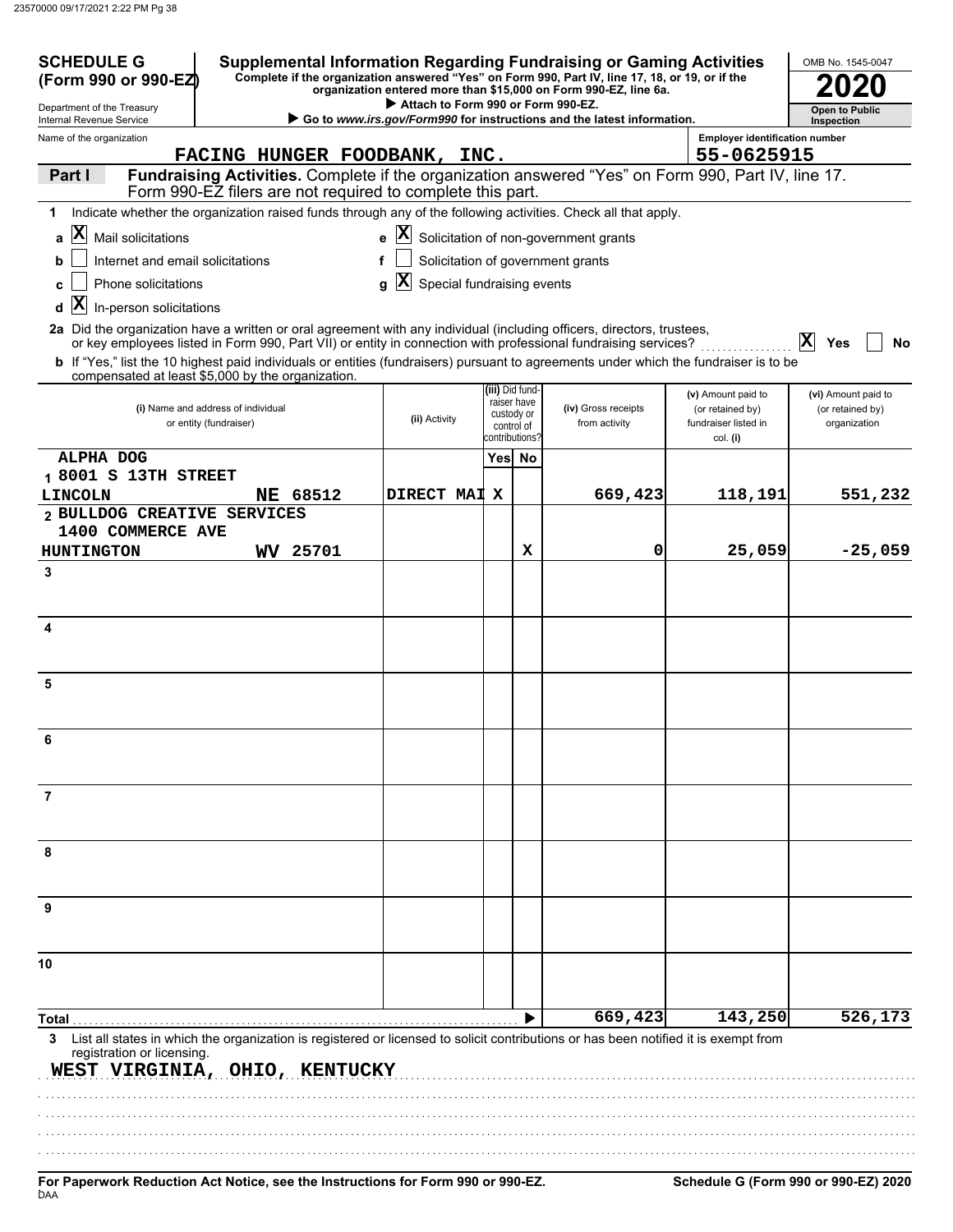|                        | Schedule G (Form 990 or 990-EZ) 2020<br>Part II       | Fundraising Events. Complete if the organization answered "Yes" on Form 990, Part IV, line 18, or reported more<br>than \$15,000 of fundraising event contributions and gross income on Form 990-EZ, lines 1 and 6b. List events with<br>gross receipts greater than \$5,000. | FACING HUNGER FOODBANK, INC. 55-0625915          |                                                   | Page 2                                                |
|------------------------|-------------------------------------------------------|-------------------------------------------------------------------------------------------------------------------------------------------------------------------------------------------------------------------------------------------------------------------------------|--------------------------------------------------|---------------------------------------------------|-------------------------------------------------------|
|                        |                                                       | $(a)$ Event #1<br>EMPTY BOWLS FUN<br>(event type)                                                                                                                                                                                                                             | (b) Event $#2$<br>(event type)                   | (c) Other events<br><b>NONE</b><br>(total number) | (d) Total events<br>(add col. (a) through<br>col. (c) |
| Revenue                | 1 Gross receipts                                      | 9,495                                                                                                                                                                                                                                                                         |                                                  |                                                   | 9,495                                                 |
|                        | 2 Less: Contributions<br>3 Gross income (line 1 minus | 9,495                                                                                                                                                                                                                                                                         |                                                  |                                                   | 9,495                                                 |
|                        | 4 Cash prizes                                         | <u> 1989 - Johann Barbara, martin a</u>                                                                                                                                                                                                                                       |                                                  |                                                   |                                                       |
|                        | 5 Noncash prizes                                      |                                                                                                                                                                                                                                                                               |                                                  |                                                   |                                                       |
|                        | 6 Rent/facility costs                                 |                                                                                                                                                                                                                                                                               |                                                  |                                                   |                                                       |
| <b>Direct Expenses</b> | 7 Food and beverages                                  | the contract of the contract of the contract of the contract of the contract of                                                                                                                                                                                               |                                                  |                                                   |                                                       |
|                        | 8 Entertainment                                       |                                                                                                                                                                                                                                                                               |                                                  |                                                   |                                                       |
|                        | 9 Other direct expenses                               |                                                                                                                                                                                                                                                                               |                                                  |                                                   |                                                       |
|                        | Part III                                              | 10 Direct expense summary. Add lines 4 through 9 in column (d) [11] content to the summation of the summation<br>\$15,000 on Form 990-EZ, line 6a.                                                                                                                            |                                                  | $\blacktriangleright$                             | 9,495                                                 |
| Revenue                |                                                       | (a) Bingo                                                                                                                                                                                                                                                                     | (b) Pull tabs/instant<br>bingo/progressive bingo | (c) Other gaming                                  | (d) Total gaming (add                                 |
|                        |                                                       |                                                                                                                                                                                                                                                                               |                                                  |                                                   | col. (a) through col. (c))                            |
|                        | Gross revenue                                         |                                                                                                                                                                                                                                                                               |                                                  |                                                   |                                                       |
| őθ                     | 2 Cash prizes<br>3 Noncash prizes                     |                                                                                                                                                                                                                                                                               |                                                  |                                                   |                                                       |
| Direct Expens          | 4 Rent/facility costs                                 |                                                                                                                                                                                                                                                                               |                                                  |                                                   |                                                       |
|                        | 5 Other direct expenses                               |                                                                                                                                                                                                                                                                               |                                                  |                                                   |                                                       |
|                        | 6 Volunteer labor                                     | %<br>Yes<br>No                                                                                                                                                                                                                                                                | Yes<br>%<br>No                                   | %<br>Yes<br>No                                    |                                                       |
|                        |                                                       | 7 Direct expense summary. Add lines 2 through 5 in column (d) [11] content content content content content of                                                                                                                                                                 |                                                  |                                                   |                                                       |
|                        |                                                       |                                                                                                                                                                                                                                                                               |                                                  |                                                   |                                                       |
| 9                      | <b>b</b> If "No," explain:                            | Enter the state(s) in which the organization conducts gaming activities:                                                                                                                                                                                                      |                                                  |                                                   | Yes<br>No                                             |
|                        | <b>b</b> If "Yes," explain:                           |                                                                                                                                                                                                                                                                               |                                                  |                                                   | Yes<br>No                                             |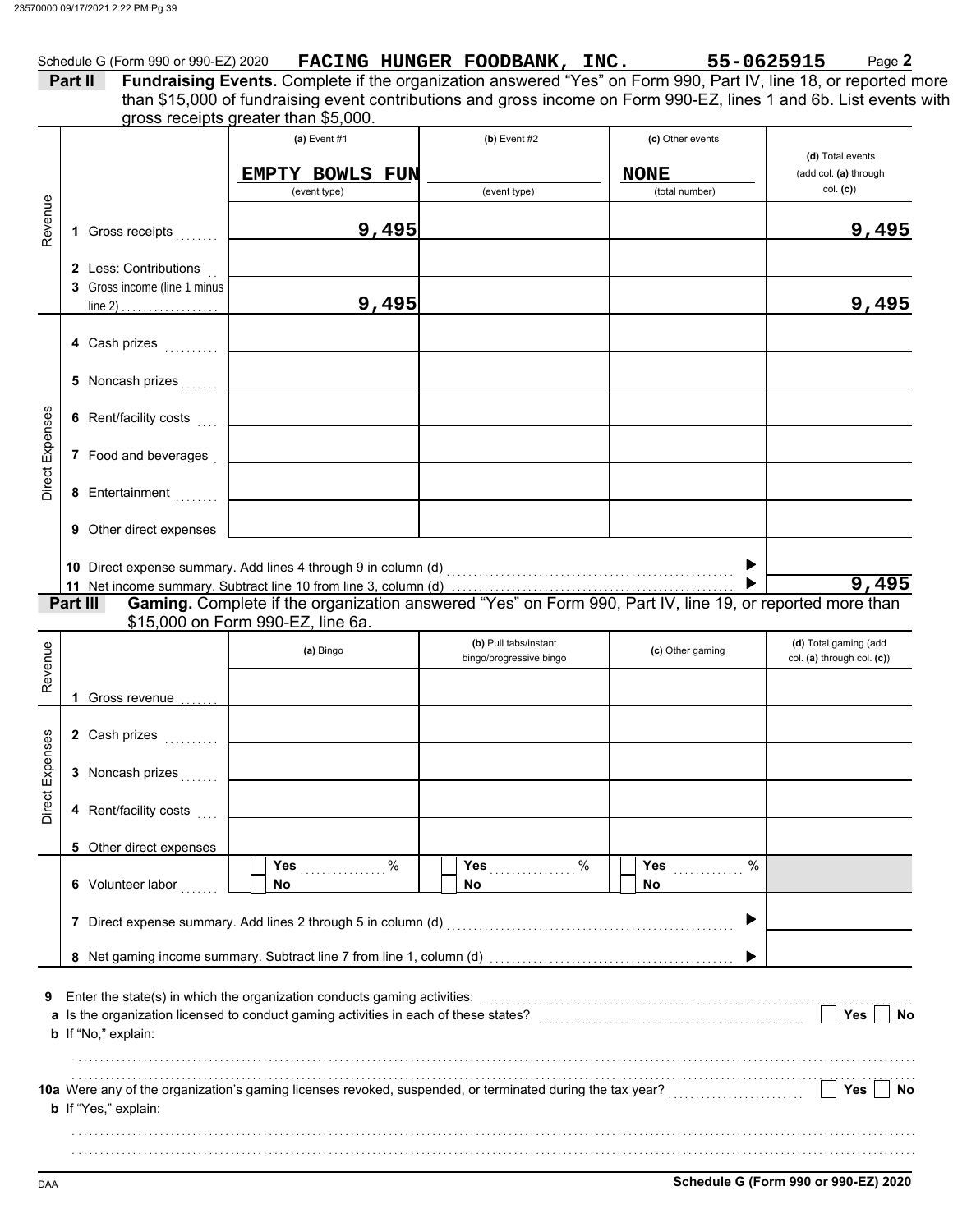|    | Schedule G (Form 990 or 990-EZ) 2020                                                                                                                                                                                                       |          |                        | FACING HUNGER FOODBANK, INC.     | 55-0625915      |     | Page 3    |
|----|--------------------------------------------------------------------------------------------------------------------------------------------------------------------------------------------------------------------------------------------|----------|------------------------|----------------------------------|-----------------|-----|-----------|
| 11 |                                                                                                                                                                                                                                            |          |                        |                                  |                 | Yes | <b>No</b> |
| 12 | Is the organization a grantor, beneficiary or trustee of a trust, or a member of a partnership or other entity                                                                                                                             |          |                        |                                  |                 |     |           |
|    |                                                                                                                                                                                                                                            |          |                        |                                  |                 | Yes | <b>No</b> |
| 13 | Indicate the percentage of gaming activity conducted in:                                                                                                                                                                                   |          |                        |                                  |                 |     |           |
| a  |                                                                                                                                                                                                                                            |          |                        |                                  | 13a             |     | %         |
| b  | An outside facility encourance and account of the contract of the contract of the contract of the contract of                                                                                                                              |          |                        |                                  | 13 <sub>b</sub> |     | $\%$      |
| 14 | Enter the name and address of the person who prepares the organization's gaming/special events books and<br>records:                                                                                                                       |          |                        |                                  |                 |     |           |
|    |                                                                                                                                                                                                                                            |          |                        |                                  |                 |     |           |
|    |                                                                                                                                                                                                                                            |          |                        |                                  |                 |     |           |
|    | Address $\blacktriangleright$                                                                                                                                                                                                              |          |                        |                                  |                 |     |           |
|    | 15a Does the organization have a contract with a third party from whom the organization receives gaming                                                                                                                                    |          |                        |                                  |                 |     |           |
|    | revenue?                                                                                                                                                                                                                                   |          |                        |                                  |                 | Yes | No        |
| b  | If "Yes," enter the amount of gaming revenue received by the organization ▶ (\\times\)                                                                                                                                                     |          |                        |                                  |                 |     |           |
| C  | amount of gaming revenue retained by the third party ▶ \$<br>If "Yes," enter name and address of the third party:                                                                                                                          |          |                        |                                  |                 |     |           |
|    |                                                                                                                                                                                                                                            |          |                        |                                  |                 |     |           |
|    | Address $\blacktriangleright$                                                                                                                                                                                                              |          |                        |                                  |                 |     |           |
| 16 | Gaming manager information:                                                                                                                                                                                                                |          |                        |                                  |                 |     |           |
|    |                                                                                                                                                                                                                                            |          |                        |                                  |                 |     |           |
|    | Name <b>&gt;</b> 2000 contract the contract of the contract of the contract of the contract of the contract of the contract of the contract of the contract of the contract of the contract of the contract of the contract of the con     |          |                        |                                  |                 |     |           |
|    |                                                                                                                                                                                                                                            |          |                        |                                  |                 |     |           |
|    |                                                                                                                                                                                                                                            |          |                        |                                  |                 |     |           |
|    |                                                                                                                                                                                                                                            |          |                        |                                  |                 |     |           |
|    |                                                                                                                                                                                                                                            |          |                        |                                  |                 |     |           |
|    | Director/officer                                                                                                                                                                                                                           | Employee | Independent contractor |                                  |                 |     |           |
| 17 | Mandatory distributions:                                                                                                                                                                                                                   |          |                        |                                  |                 |     |           |
| a  | Is the organization required under state law to make charitable distributions from the gaming proceeds to                                                                                                                                  |          |                        |                                  |                 |     |           |
|    |                                                                                                                                                                                                                                            |          |                        |                                  |                 | Yes | No        |
| b  | Enter the amount of distributions required under state law to be distributed to other exempt organizations or                                                                                                                              |          |                        |                                  |                 |     |           |
|    | spent in the organization's own exempt activities during the tax year S                                                                                                                                                                    |          |                        |                                  |                 |     |           |
|    | Supplemental Information. Provide the explanations required by Part I, line 2b, columns (iii) and (v); and<br><b>Part IV</b><br>Part III, lines 9, 9b, 10b, 15b, 15c, 16, and 17b, as applicable. Also provide any additional information. |          |                        |                                  |                 |     |           |
|    | See instructions.                                                                                                                                                                                                                          |          |                        |                                  |                 |     |           |
|    | SCH G, PART I, LINE 2B, COL (III)                                                                                                                                                                                                          |          |                        | - CUSTODY OR CONTROL ARRANGEMENT |                 |     |           |
|    | ALPHA DOG                                                                                                                                                                                                                                  |          |                        |                                  |                 |     |           |
| NO |                                                                                                                                                                                                                                            |          |                        |                                  |                 |     |           |
|    |                                                                                                                                                                                                                                            |          |                        |                                  |                 |     |           |
|    |                                                                                                                                                                                                                                            |          |                        |                                  |                 |     |           |
|    |                                                                                                                                                                                                                                            |          |                        |                                  |                 |     |           |
|    |                                                                                                                                                                                                                                            |          |                        |                                  |                 |     |           |
|    |                                                                                                                                                                                                                                            |          |                        |                                  |                 |     |           |
|    |                                                                                                                                                                                                                                            |          |                        |                                  |                 |     |           |
|    |                                                                                                                                                                                                                                            |          |                        |                                  |                 |     |           |
|    |                                                                                                                                                                                                                                            |          |                        |                                  |                 |     |           |
|    |                                                                                                                                                                                                                                            |          |                        |                                  |                 |     |           |
|    |                                                                                                                                                                                                                                            |          |                        |                                  |                 |     |           |

Schedule G (Form 990 or 990-EZ) 2020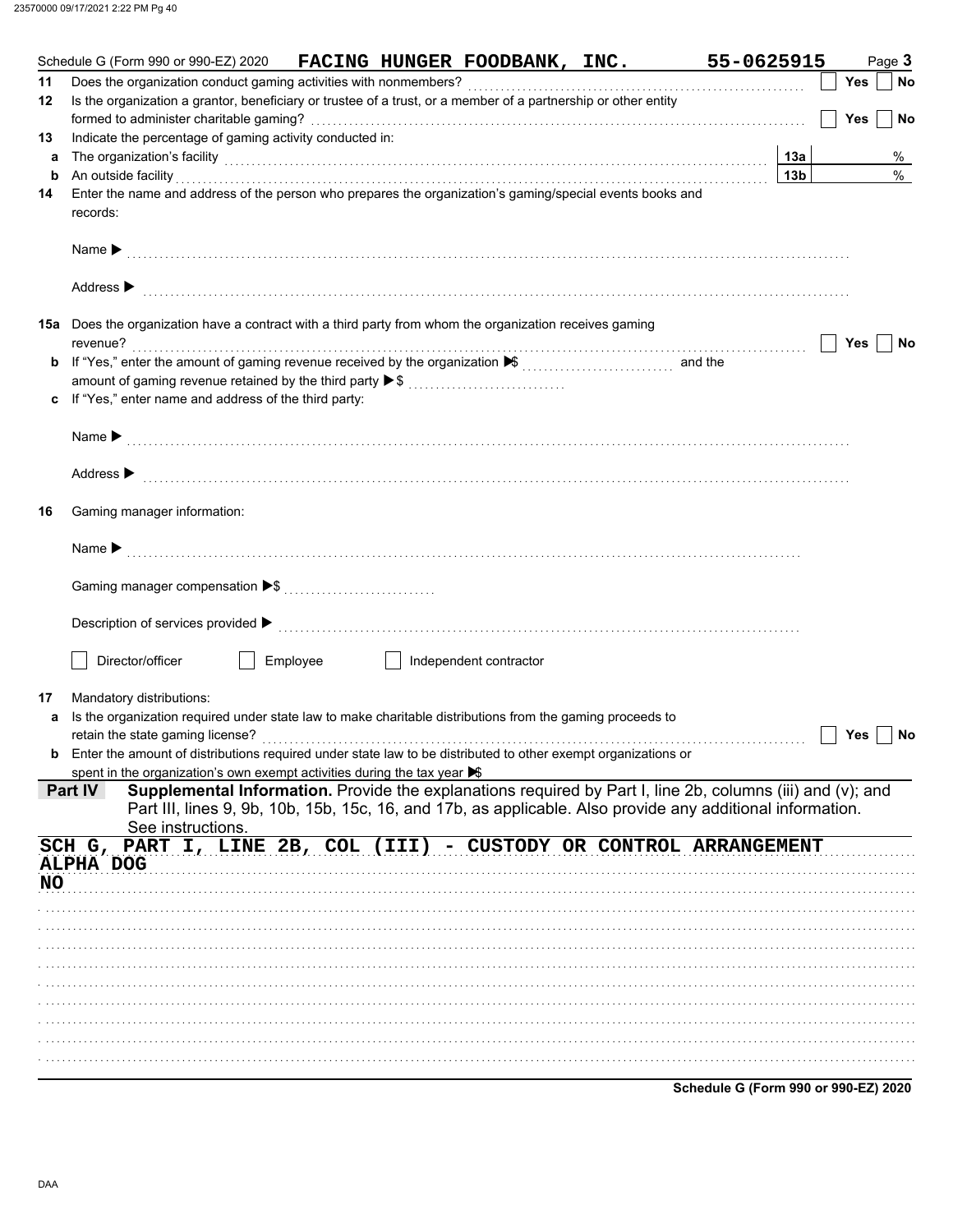# **(Form 990)**

# **SCHEDULE M Noncash Contributions**

 **Complete if the organizations answered "Yes" on Form 990, Part IV, lines 29 or 30.**

 **Attach to Form 990.**

 **Go to** *www.irs.gov/Form990* **for instructions and the latest information.**

Name of the organization **Employer identification number Employer identification number** Department of the Treasury<br>Internal Revenue Service

### FACING HUNGER FOODBANK, INC. 55-0625915

|          | <b>Types of Property</b><br>Part I                                                                                 |                 |                                   |                                                    |                              |     |            |    |
|----------|--------------------------------------------------------------------------------------------------------------------|-----------------|-----------------------------------|----------------------------------------------------|------------------------------|-----|------------|----|
|          |                                                                                                                    | (a)<br>Check if | (b)<br>Number of contributions or | (c)<br>Noncash contribution<br>amounts reported on | (d)<br>Method of determining |     |            |    |
|          |                                                                                                                    | applicable      | items contributed                 | Form 990, Part VIII, line 1g                       | noncash contribution amounts |     |            |    |
| 1        | Art - Works of art                                                                                                 |                 |                                   |                                                    |                              |     |            |    |
| 2        | Art - Historical treasures                                                                                         |                 |                                   |                                                    |                              |     |            |    |
| 3        | Art - Fractional interests                                                                                         |                 |                                   |                                                    |                              |     |            |    |
| 4        | Books and publications                                                                                             |                 |                                   |                                                    |                              |     |            |    |
| 5        | Clothing and household<br>goods                                                                                    |                 |                                   |                                                    |                              |     |            |    |
| 6        | Cars and other vehicles                                                                                            |                 |                                   |                                                    |                              |     |            |    |
| 7        | Boats and planes<br>.                                                                                              |                 |                                   |                                                    |                              |     |            |    |
| 8        |                                                                                                                    |                 |                                   |                                                    |                              |     |            |    |
| 9        | Securities - Publicly traded                                                                                       |                 |                                   |                                                    |                              |     |            |    |
| 10       | Securities - Closely held stock                                                                                    |                 |                                   |                                                    |                              |     |            |    |
| 11       | Securities - Partnership, LLC,                                                                                     |                 |                                   |                                                    |                              |     |            |    |
|          | or trust interests                                                                                                 |                 |                                   |                                                    |                              |     |            |    |
| 12       | Securities - Miscellaneous                                                                                         |                 |                                   |                                                    |                              |     |            |    |
| 13       | Qualified conservation                                                                                             |                 |                                   |                                                    |                              |     |            |    |
|          | contribution - Historic                                                                                            |                 |                                   |                                                    |                              |     |            |    |
|          | structures                                                                                                         |                 |                                   |                                                    |                              |     |            |    |
| 14       | Qualified conservation                                                                                             |                 |                                   |                                                    |                              |     |            |    |
|          | contribution - Other                                                                                               |                 |                                   |                                                    |                              |     |            |    |
| 15       | Real estate - Residential                                                                                          |                 |                                   |                                                    |                              |     |            |    |
| 16       | Real estate - Commercial                                                                                           |                 |                                   |                                                    |                              |     |            |    |
| 17       | Real estate - Other<br>                                                                                            |                 |                                   |                                                    |                              |     |            |    |
| 18       | Collectibles                                                                                                       |                 |                                   |                                                    |                              |     |            |    |
| 19       | Food inventory                                                                                                     |                 |                                   |                                                    |                              |     |            |    |
| 20<br>21 | Drugs and medical supplies<br>Taxidermy                                                                            |                 |                                   |                                                    |                              |     |            |    |
| 22       | .<br>Historical artifacts                                                                                          |                 |                                   |                                                    |                              |     |            |    |
| 23       | Scientific specimens                                                                                               |                 |                                   |                                                    |                              |     |            |    |
| 24       | Archeological artifacts                                                                                            |                 |                                   |                                                    |                              |     |            |    |
| 25       |                                                                                                                    | $\mathbf x$     | $\overline{2}$                    | 9,385,438                                          |                              |     |            |    |
| 26       |                                                                                                                    |                 |                                   |                                                    |                              |     |            |    |
| 27       | Other $\blacktriangleright$ (                                                                                      |                 |                                   |                                                    |                              |     |            |    |
| 28       | Other $\blacktriangleright$ (                                                                                      |                 |                                   |                                                    |                              |     |            |    |
|          | 29 Number of Forms 8283 received by the organization during the tax year for contributions for                     |                 |                                   |                                                    |                              |     |            |    |
|          | which the organization completed Form 8283, Part IV, Donee Acknowledgement                                         |                 |                                   |                                                    | 29                           |     |            |    |
|          |                                                                                                                    |                 |                                   |                                                    |                              |     | <b>Yes</b> | No |
|          | 30a During the year, did the organization receive by contribution any property reported in Part I, lines 1 through |                 |                                   |                                                    |                              |     |            |    |
|          | 28, that it must hold for at least three years from the date of the initial contribution, and which isn't required |                 |                                   |                                                    |                              |     |            |    |
|          | to be used for exempt purposes for the entire holding period?                                                      |                 |                                   |                                                    |                              | 30a |            | X  |
|          | <b>b</b> If "Yes," describe the arrangement in Part II.                                                            |                 |                                   |                                                    |                              |     |            |    |
| 31       | Does the organization have a gift acceptance policy that requires the review of any nonstandard                    |                 |                                   |                                                    |                              |     |            |    |
|          | contributions?                                                                                                     |                 |                                   |                                                    |                              | 31  |            | X  |
|          | 32a Does the organization hire or use third parties or related organizations to solicit, process, or sell noncash  |                 |                                   |                                                    |                              |     |            |    |
|          | contributions?                                                                                                     |                 |                                   |                                                    |                              | 32a |            | X  |
|          | <b>b</b> If "Yes," describe in Part II.                                                                            |                 |                                   |                                                    |                              |     |            |    |

**33** If the organization didn't report an amount in column (c) for a type of property for which column (a) is checked, describe in Part II.

**For Paperwork Reduction Act Notice, see the Instructions for Form 990. Schedule M (Form 990) 2020**

OMB No. 1545-0047 **2020**

**Inspection Open To Public**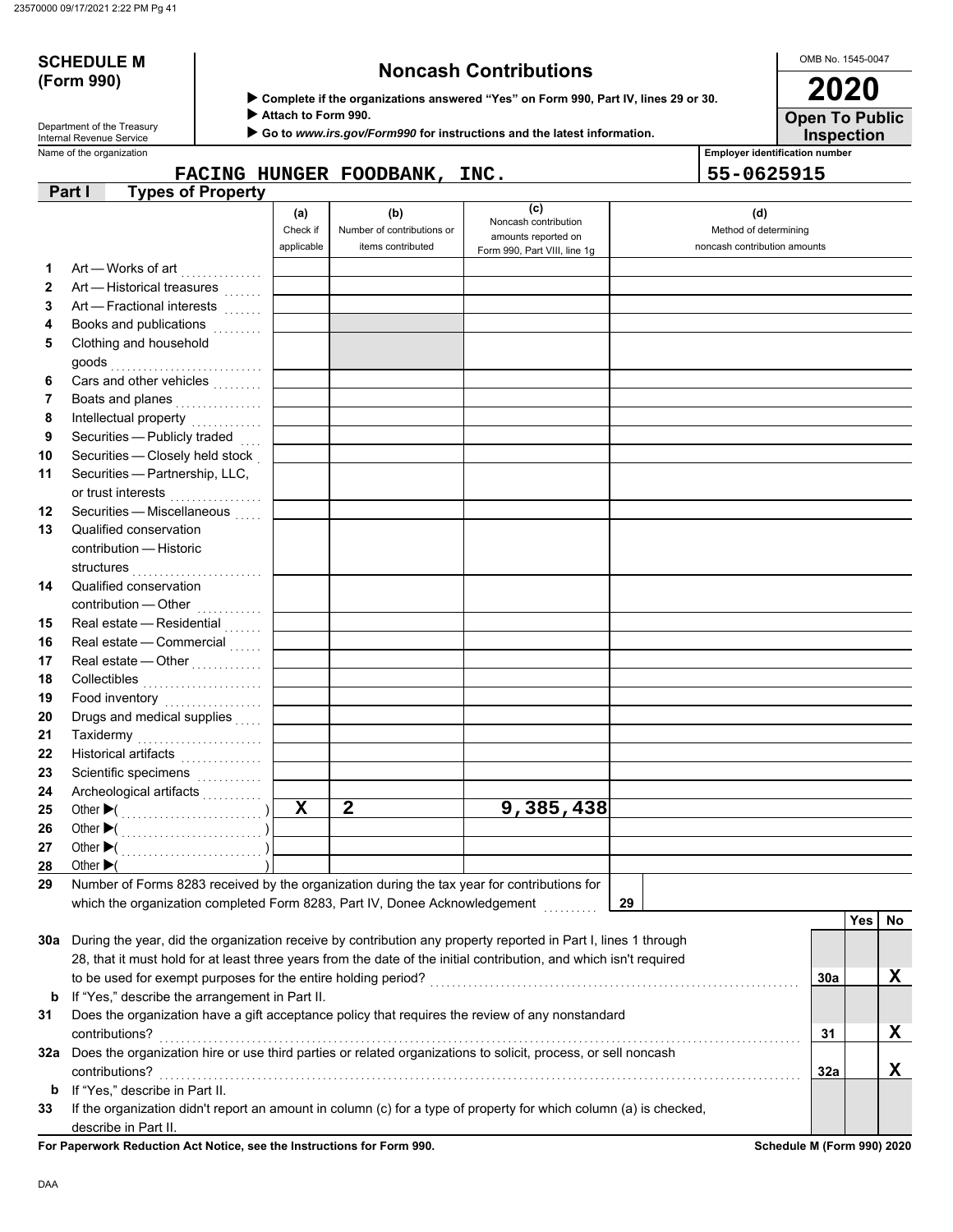|                                                                                   |  |  | Page 2                                                                                                                                                                                                                                                                                                            |
|-----------------------------------------------------------------------------------|--|--|-------------------------------------------------------------------------------------------------------------------------------------------------------------------------------------------------------------------------------------------------------------------------------------------------------------------|
|                                                                                   |  |  | Schedule M (Form 990) 2020 FACING HUNGER FOODBANK, INC. 55-0625915 Page 2<br>Part II Supplemental Information. Provide the information required by Part I, lines 30b, 32b, and 33, and whether<br>the organization is reporting in Part I, column (b), the number of contributions, the number of items received, |
| or a combination of both. Also complete this part for any additional information. |  |  |                                                                                                                                                                                                                                                                                                                   |
|                                                                                   |  |  |                                                                                                                                                                                                                                                                                                                   |
|                                                                                   |  |  |                                                                                                                                                                                                                                                                                                                   |
|                                                                                   |  |  |                                                                                                                                                                                                                                                                                                                   |
|                                                                                   |  |  |                                                                                                                                                                                                                                                                                                                   |
|                                                                                   |  |  |                                                                                                                                                                                                                                                                                                                   |
|                                                                                   |  |  |                                                                                                                                                                                                                                                                                                                   |
|                                                                                   |  |  |                                                                                                                                                                                                                                                                                                                   |
|                                                                                   |  |  |                                                                                                                                                                                                                                                                                                                   |
|                                                                                   |  |  |                                                                                                                                                                                                                                                                                                                   |
|                                                                                   |  |  |                                                                                                                                                                                                                                                                                                                   |
|                                                                                   |  |  |                                                                                                                                                                                                                                                                                                                   |
|                                                                                   |  |  |                                                                                                                                                                                                                                                                                                                   |
|                                                                                   |  |  |                                                                                                                                                                                                                                                                                                                   |
|                                                                                   |  |  |                                                                                                                                                                                                                                                                                                                   |
|                                                                                   |  |  |                                                                                                                                                                                                                                                                                                                   |
|                                                                                   |  |  |                                                                                                                                                                                                                                                                                                                   |
|                                                                                   |  |  |                                                                                                                                                                                                                                                                                                                   |
|                                                                                   |  |  |                                                                                                                                                                                                                                                                                                                   |
|                                                                                   |  |  |                                                                                                                                                                                                                                                                                                                   |
|                                                                                   |  |  |                                                                                                                                                                                                                                                                                                                   |
|                                                                                   |  |  |                                                                                                                                                                                                                                                                                                                   |
|                                                                                   |  |  |                                                                                                                                                                                                                                                                                                                   |
|                                                                                   |  |  |                                                                                                                                                                                                                                                                                                                   |
|                                                                                   |  |  |                                                                                                                                                                                                                                                                                                                   |
|                                                                                   |  |  |                                                                                                                                                                                                                                                                                                                   |
|                                                                                   |  |  |                                                                                                                                                                                                                                                                                                                   |
|                                                                                   |  |  |                                                                                                                                                                                                                                                                                                                   |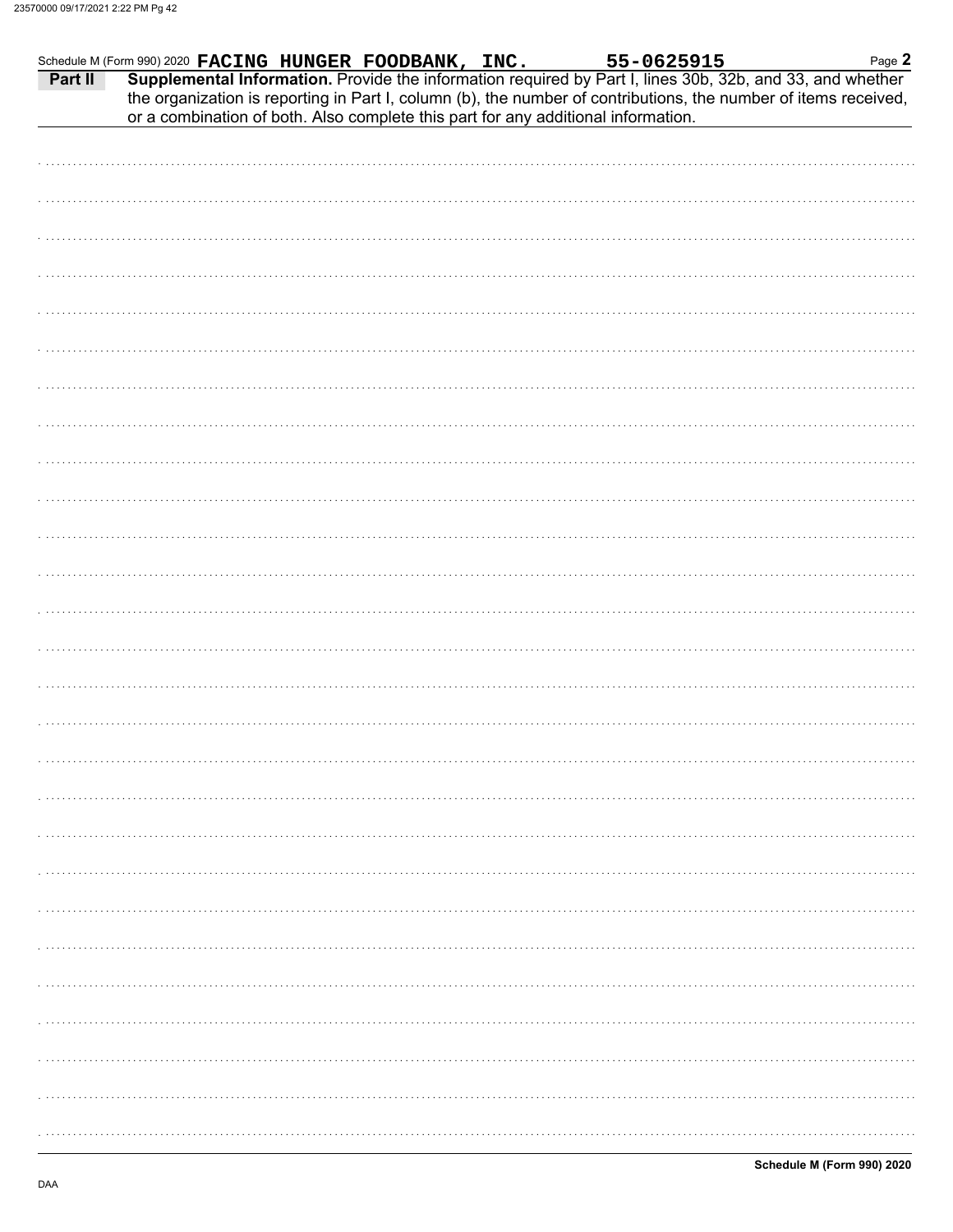**SCHEDULE O** (Form 990 or 990-EZ)

Supplemental Information to Form 990 or 990-EZ

Complete to provide information for responses to specific questions on Form 990 or 990-EZ or to provide any additional information.

> Attach to Form 990 or 990-EZ. Go to www.irs.gov/Form990 for the latest information.

> > INC.

FACING HUNGER FOODBANK,

2020

**Open to Public Inspection** 

OMB No. 1545-0047

Department of the Treasury<br>Internal Revenue Service Name of the organization

**Employer identification number** 55-0625915

FORM 990, PART VI, LINE 11B - ORGANIZATION'S PROCESS TO REVIEW FORM 990 THE FORM IS EMAILED PRIOR TO THE NEXT SCHEDULED BOARD MEETING AND THEN REVIEWED AT THE BOARD MEETING.

FORM 990, PART VI, LINE 12C - ENFORCEMENT OF CONFLICTS POLICY THE ORGANIZATION REVIEWS THE AGENDA FOR THE BOARD OF DIRECTORS MEETINGS AND IDENTIFIES ANY AREA OF GOVERNANCE WHERE A CONFLICT MAY EXIST AND TAKES THE APPROPRIATE ACTION IN ACCORDANCE WITH THE RULES STATED IN THE CONFLICT OF INTEREST POLICY.

FORM 990, PART VI, LINE 15A - COMPENSATION PROCESS FOR TOP OFFICIAL THE BOARD LEADERSHIP ENGAGES LOCAL (IN THE SAME COMMUNITY AS WELL AS WITHIN THE STATE) NON-PROFIT AGENCIES IN AN ASSESSMENT OF EXECUTIVE COMPENSATION. AFTER THIS BASE INFORMATION IS COLLECTED, THE EVALUATION PROCESS IS INITIATED. THE BOARD PRESIDENT AND VICE PRESIDENT ELECT PROVIDE A SELF-EVALUATION TO THE EXECUTIVE, AND SUBMIT A SIMILAR MEASURE TO THE FOOD BANK STAFF. UPON THE COMPLETION OF REVIEW OF THE EVALUATIONS AND REPORT OF PROGRESS AND ACCOMPLISHMENTS ON THE WORK PLAN DEVELOPED BY THE EXECUTIVE AND THE BOD, THE FULL BOD PROVIDES FEEDBACK AND ASSESSMENT. THESE RESOURCES ARE REVIEWED BY THE BOARD LEADERSHIP AND A FORMAL EVALUATION INTERVIEW IS COMPLETED WITH THE EXECUTIVE DIRECTOR. BASED ON THE REVIEW AND COMPARISON OF COMPENSATION OF SIMILAR POSITIONS THE COMPENSATION IS DETERMINED.

FORM 990, PART VI, LINE 15B - COMPENSATION PROCESS FOR OFFICERS THE BOARD LEADERSHIP ENGAGES LOCAL (IN THE SAME COMMUNITY AS WELL AS WITHIN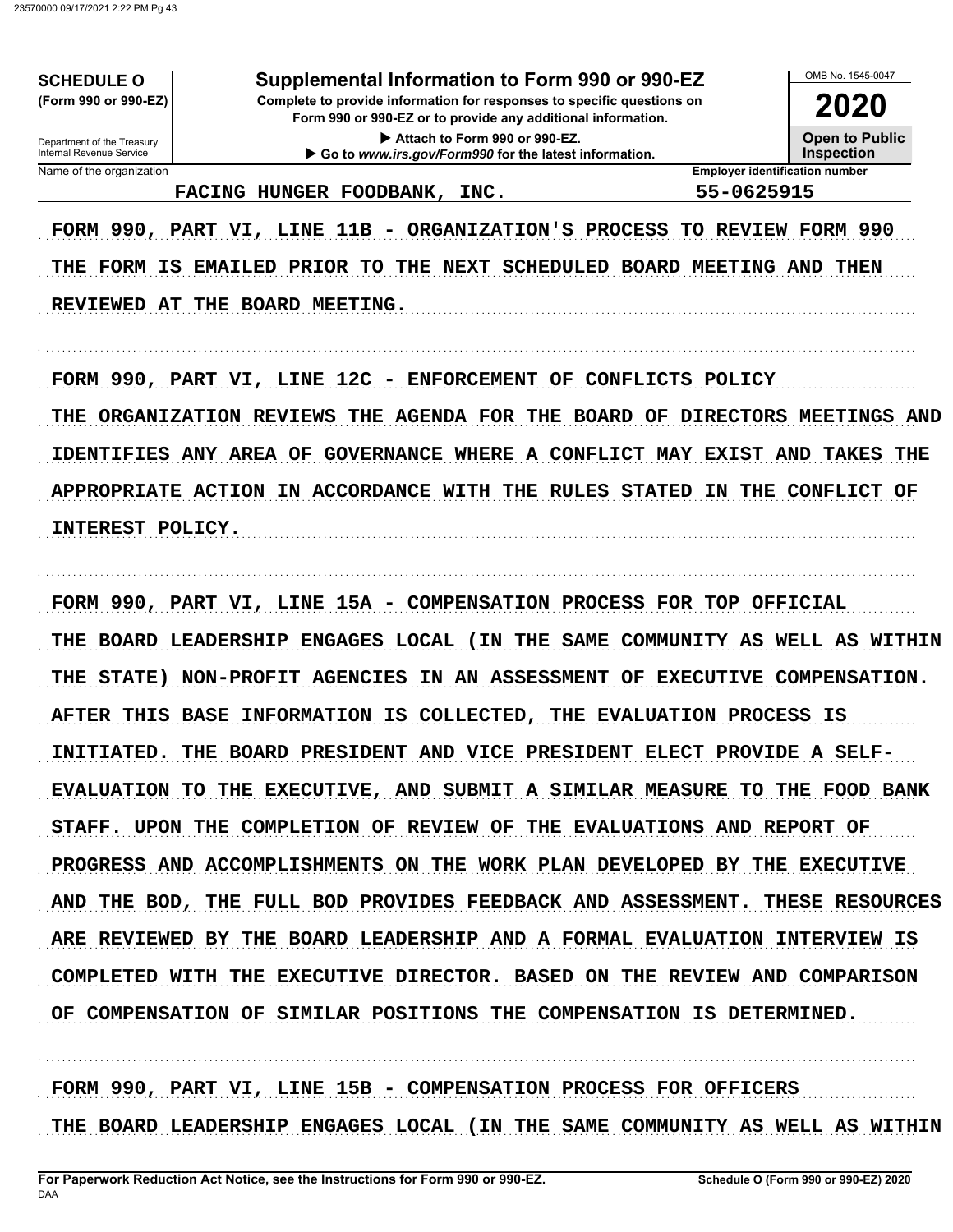| 2020                            | ەمەد                                  |
|---------------------------------|---------------------------------------|
| Schedule O (Form 990 or 990-EZ) | auc                                   |
| Name of the organization        | <b>Employer identification number</b> |
| TNC.                            | 069E01E                               |
| FACTNG                          | $-$                                   |
| <b>HUNGER</b>                   | ''''''''                              |
| <b>FOODBANK</b>                 | .                                     |

THE STATE) NON-PROFIT AGENCIES IN AN ASSESSMENT OF OFFICER COMPENSATION. AFTER THIS BASE INFORMATION IS COLLECTED, THE EVALUATION PROCESS IS INITIATED. THE BOARD PRESIDENT AND VICE PRESIDENT ELECT PROVIDE A SELF-EVALUATION TO THE EXECUTIVE, AND SUBMIT A SIMILAR MEASURE TO THE FOOD BANK STAFF. UPON THE COMPLETION OF REVIEW OF THE EVALUATIONS AND REPORT OF PROGRESS AND ACCOMPLISHMENTS ON THE WORK PLAN DEVELOPED BY THE EXECUTIVE AND THE BOD, THE FULL BOD PROVIDES FEEDBACK AND ASSESSMENT. THESE RESOURCES ARE REVIEWED BY THE BOARD LEADERSHIP AND A FORMAL EVALUATION INTERVIEW IS COMPLETED WITH THE EXECUTIVE DIRECTOR. BASED ON THE REVIEW AND COMPARISON OF COMPENSATION OF SIMILAR POSITIONS THE COMPENSATION IS DETERMINED.

FORM 990, PART VI, LINE 19 - GOVERNING DOCUMENTS DISCLOSURE EXPLANATION FORM 990 IS AVAILABLE TO ALL INTERESTED PERSONS ON THE WEBSITE OF THE ORGANIZATION AT WWW.FACINGHUNGER.ORG. ALL OTHER FORMS ARE AVAILABLE BY REQUEST.

| FORM 990, PART XI, LINE 9 - OTHER CHANGES IN NET ASSETS EXPLANATION |                           |          |
|---------------------------------------------------------------------|---------------------------|----------|
| DIRECT EXPENSES- FUNDRAISER                                         |                           | \$748    |
| DIRECT EXPENSES- FUNDRAISER                                         | $\boldsymbol{\mathsf{S}}$ | $-3,748$ |
|                                                                     |                           |          |
|                                                                     |                           |          |
|                                                                     |                           |          |
|                                                                     |                           |          |
|                                                                     |                           |          |
|                                                                     |                           |          |
|                                                                     |                           |          |
|                                                                     |                           |          |
|                                                                     |                           |          |

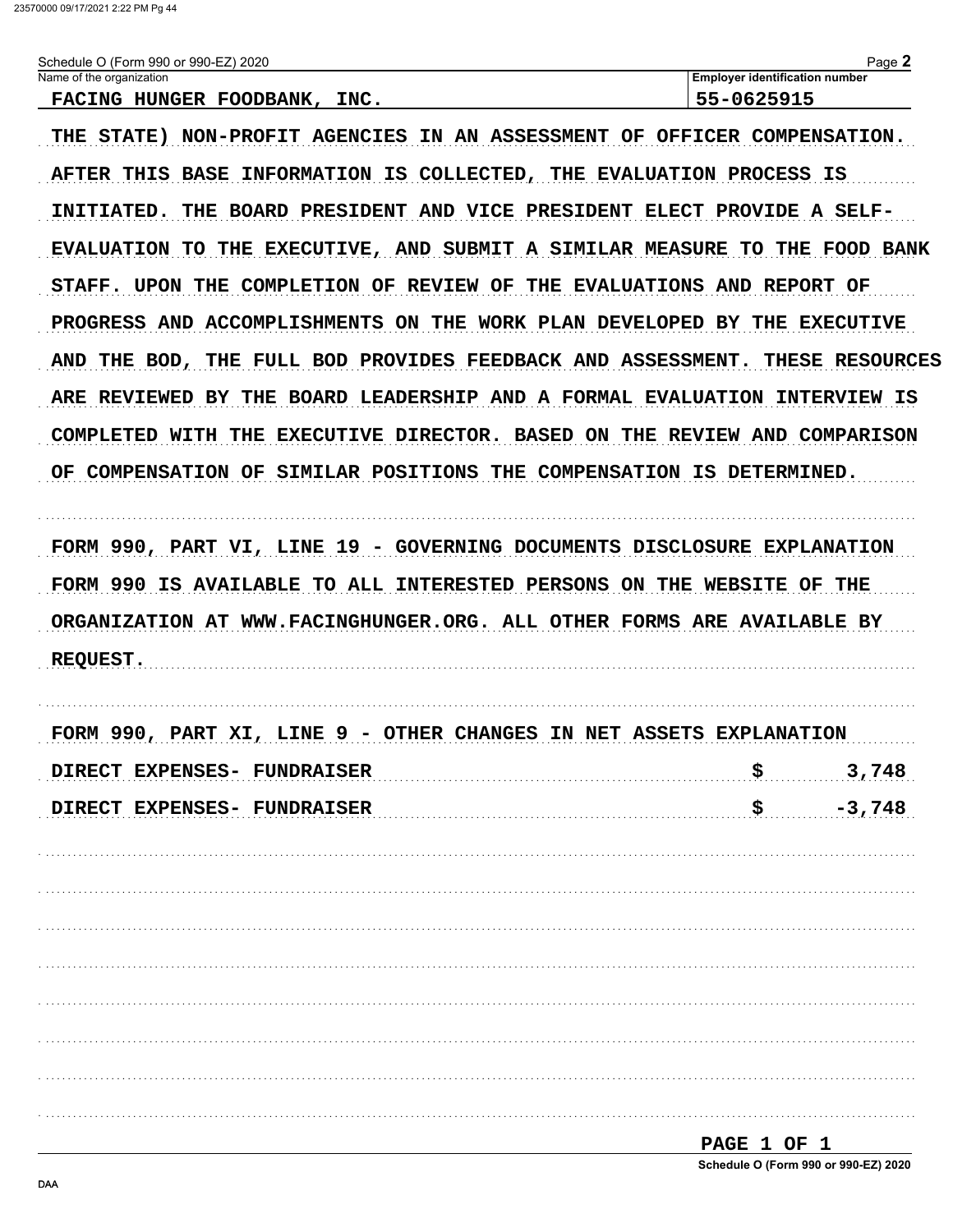### Description **ITALIAN FEST** Form **990 Event Income and Deduction Worksheet 2020**

#### FACING HUNGER FOODBANK, INC. 55-0625915

Name Taxpayer Identification Number

Use this worksheet to verify data entered for a specific activity on your form 990/990EZ

#### **Income & Expense Summary:**

| 2. Advertising income 2.                                      |  |
|---------------------------------------------------------------|--|
| 3. Circulation income $\begin{array}{ccc} 3. & 1 \end{array}$ |  |
|                                                               |  |
|                                                               |  |
|                                                               |  |
| 7. Total revenue. Add lines 1 through 6 7.                    |  |
|                                                               |  |
| 9. Employment Expense 9.                                      |  |
|                                                               |  |
|                                                               |  |
| 12. Depreciation Expense 12.                                  |  |
| 13. Exempt Activity Expense 113.                              |  |
| 14. Fundraising Expense  14.                                  |  |
| 15. Total expenses. Add lines 8 through 145.                  |  |
| 16. Net Income/Loss. Line 7 minus Line 156.                   |  |

#### **Expense Details - Cost of Goods Sold:**

| Beginning inventory             |  |
|---------------------------------|--|
| Purchases                       |  |
| Labor                           |  |
| Section 263A costs              |  |
| Other costs                     |  |
| Ending inventory                |  |
| <b>Total Cost of Goods Sold</b> |  |
|                                 |  |

#### **Expense Details - Employment Expense:**

| Compensation of officers        |  |
|---------------------------------|--|
| Other salaries and wages        |  |
| Pension plan contributions      |  |
| Other employee benefits         |  |
| Payroll taxes                   |  |
| <b>Total Employment Expense</b> |  |

#### **Expense Details - Fees for Services:**

| Management                                               |
|----------------------------------------------------------|
|                                                          |
|                                                          |
|                                                          |
| Professional fundraising <sub>………………</sub> _____________ |
| Investment management                                    |
| Other                                                    |
| <b>Total Fees for Services</b>                           |
|                                                          |

#### **Information is indicated for use on Form 990-T, Schedule A:**

Part V, Debt Financing Part IX, Advertising Income Part VIII, Exploited Activities Part VI, Controlled Org Income Part VII, Investments for C(7)(9)(17)

#### **Expense Details - Indirect Expense:**

| Advertising and promotion with the control of the control of the control of the control of the control of the control of the control of the control of the control of the control of the control of the control of the control         |
|----------------------------------------------------------------------------------------------------------------------------------------------------------------------------------------------------------------------------------------|
| Office                                                                                                                                                                                                                                 |
|                                                                                                                                                                                                                                        |
|                                                                                                                                                                                                                                        |
|                                                                                                                                                                                                                                        |
|                                                                                                                                                                                                                                        |
|                                                                                                                                                                                                                                        |
|                                                                                                                                                                                                                                        |
|                                                                                                                                                                                                                                        |
|                                                                                                                                                                                                                                        |
|                                                                                                                                                                                                                                        |
|                                                                                                                                                                                                                                        |
|                                                                                                                                                                                                                                        |
|                                                                                                                                                                                                                                        |
| <b>Expense Details - Depreciation Expense:</b>                                                                                                                                                                                         |
|                                                                                                                                                                                                                                        |
| On investment property with the control of the control of the control of the control of the control of the control of the control of the control of the control of the control of the control of the control of the control of         |
| On non-investment property<br><u> and the contract of the contract of the contract of the contract of the contract of the contract of the contract of the contract of the contract of the contract of the contract of the contract</u> |
|                                                                                                                                                                                                                                        |
| Total Depreciation Expense [1989] [1989] [1989] [1989] [1989] [1989] [1989] [1989] [1989] [1989] [1989] [1989]                                                                                                                         |
|                                                                                                                                                                                                                                        |
| <b>Expense Details - Exempt Activity Expense:</b>                                                                                                                                                                                      |
|                                                                                                                                                                                                                                        |
|                                                                                                                                                                                                                                        |
|                                                                                                                                                                                                                                        |
|                                                                                                                                                                                                                                        |
|                                                                                                                                                                                                                                        |
|                                                                                                                                                                                                                                        |

#### **Expense Details - Fundraising Expense:**

| Other direct expenses            |
|----------------------------------|
| <b>Total Fundraising Expense</b> |
|                                  |

**Total Exempt Activity Expense** . . . . .

Other expenses . . . . . . . . . . . . . . . . . . . . . . .

| First<br>.                      |  |
|---------------------------------|--|
| Second<br>.                     |  |
| <b>Third</b><br>$\cdot$ $\cdot$ |  |
| All other<br>.                  |  |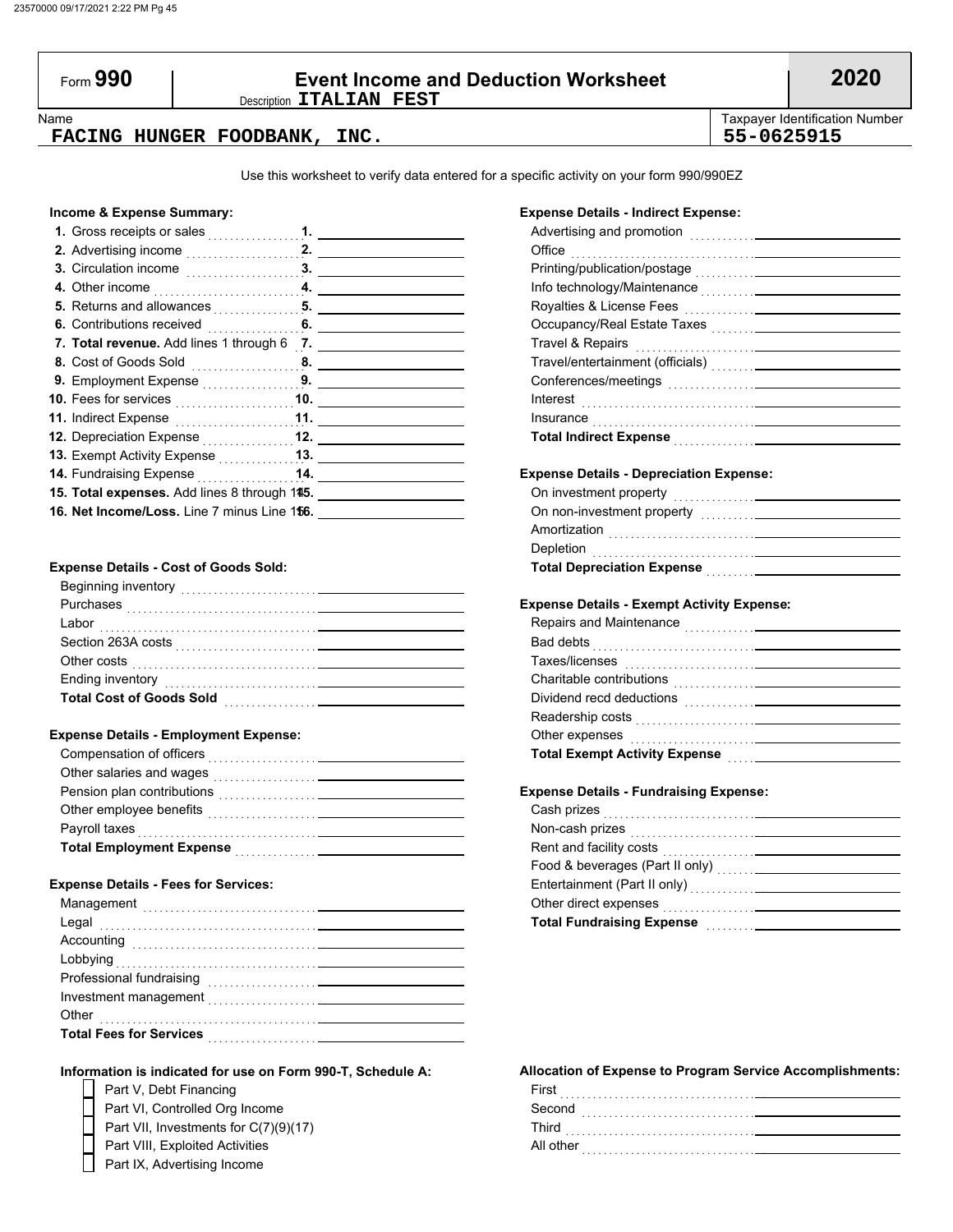### Description **EMPTY BOWLS FUNDRAISER** Form **990 Event Income and Deduction Worksheet 2020**

Name **Taxpayer Identification Number** Number 1 and Taxpayer Identification Number

### FACING HUNGER FOODBANK, INC. 55-0625915

Use this worksheet to verify data entered for a specific activity on your form 990/990EZ

#### **Income & Expense Summary:**

| 1. Gross receipts or sales <b>constants</b>                                                                                                                                                                                         | 1.  |       |
|-------------------------------------------------------------------------------------------------------------------------------------------------------------------------------------------------------------------------------------|-----|-------|
|                                                                                                                                                                                                                                     |     |       |
| 3. Circulation income                                                                                                                                                                                                               | 3.  |       |
| 4. Other income                                                                                                                                                                                                                     |     |       |
| 5. Returns and allowances 5.                                                                                                                                                                                                        |     |       |
| <b>6.</b> Contributions received<br>.                                                                                                                                                                                               | 6.  |       |
| 7. Total revenue. Add lines 1 through 6 7.                                                                                                                                                                                          |     | 9,495 |
|                                                                                                                                                                                                                                     |     |       |
| 9. Employment Expense 9.                                                                                                                                                                                                            |     |       |
| 10. Fees for services <b>10.</b> 10.                                                                                                                                                                                                |     |       |
| 11. Indirect Expense <b>Production</b> in the sense in the sense in the sense in the sense in the sense in the sense in the sense in the sense in the sense in the sense in the sense in the sense in the sense in the sense in the | 11. |       |
| 12. Depreciation Expense 12.                                                                                                                                                                                                        |     |       |
| 13. Exempt Activity Expense 13.                                                                                                                                                                                                     |     |       |
| 14. Fundraising Expense <b>Constantine 14.</b>                                                                                                                                                                                      |     |       |
| 15. Total expenses. Add lines 8 through 145.                                                                                                                                                                                        |     |       |
| 16. Net Income/Loss. Line 7 minus Line 156.                                                                                                                                                                                         |     |       |

#### **Expense Details - Cost of Goods Sold:**

| Beginning inventory             |
|---------------------------------|
| Purchases                       |
| Labor                           |
| Section 263A costs              |
| Other costs                     |
| Ending inventory                |
| <b>Total Cost of Goods Sold</b> |
|                                 |

#### **Expense Details - Employment Expense:**

| Compensation of officers        |  |
|---------------------------------|--|
| Other salaries and wages        |  |
| Pension plan contributions<br>. |  |
| Other employee benefits         |  |
| Payroll taxes<br>.              |  |
| <b>Total Employment Expense</b> |  |

#### **Expense Details - Fees for Services:**

| Professional fundraising       |
|--------------------------------|
|                                |
| Other                          |
| <b>Total Fees for Services</b> |
|                                |

#### **Information is indicated for use on Form 990-T, Schedule A:**

Part V, Debt Financing Part IX, Advertising Income Part VIII, Exploited Activities Part VI, Controlled Org Income Part VII, Investments for C(7)(9)(17)

#### **Expense Details - Indirect Expense:**

| Office                                                                                                                     |  |
|----------------------------------------------------------------------------------------------------------------------------|--|
|                                                                                                                            |  |
|                                                                                                                            |  |
|                                                                                                                            |  |
|                                                                                                                            |  |
|                                                                                                                            |  |
|                                                                                                                            |  |
|                                                                                                                            |  |
|                                                                                                                            |  |
|                                                                                                                            |  |
| Total Indirect Expense <b>Construction of the Construction of the Construction of the Construction of the Construction</b> |  |
|                                                                                                                            |  |
| <b>Expense Details - Depreciation Expense:</b>                                                                             |  |
|                                                                                                                            |  |
|                                                                                                                            |  |
|                                                                                                                            |  |
|                                                                                                                            |  |
|                                                                                                                            |  |
| <b>Expense Details - Exempt Activity Expense:</b>                                                                          |  |
| Repairs and Maintenance <sub>……………</sub> ___________                                                                       |  |
|                                                                                                                            |  |
|                                                                                                                            |  |
|                                                                                                                            |  |
|                                                                                                                            |  |
|                                                                                                                            |  |
|                                                                                                                            |  |
| Total Exempt Activity Expense [111] [2000] [2000] [2000] [2000] [2000] [2000] [2000] [2000] [2000] [                       |  |
|                                                                                                                            |  |
| <b>Expense Details - Fundraising Expense:</b>                                                                              |  |
|                                                                                                                            |  |
|                                                                                                                            |  |
|                                                                                                                            |  |
|                                                                                                                            |  |
|                                                                                                                            |  |
|                                                                                                                            |  |
|                                                                                                                            |  |

| Second         |
|----------------|
| .              |
| Third<br>.     |
| All other<br>. |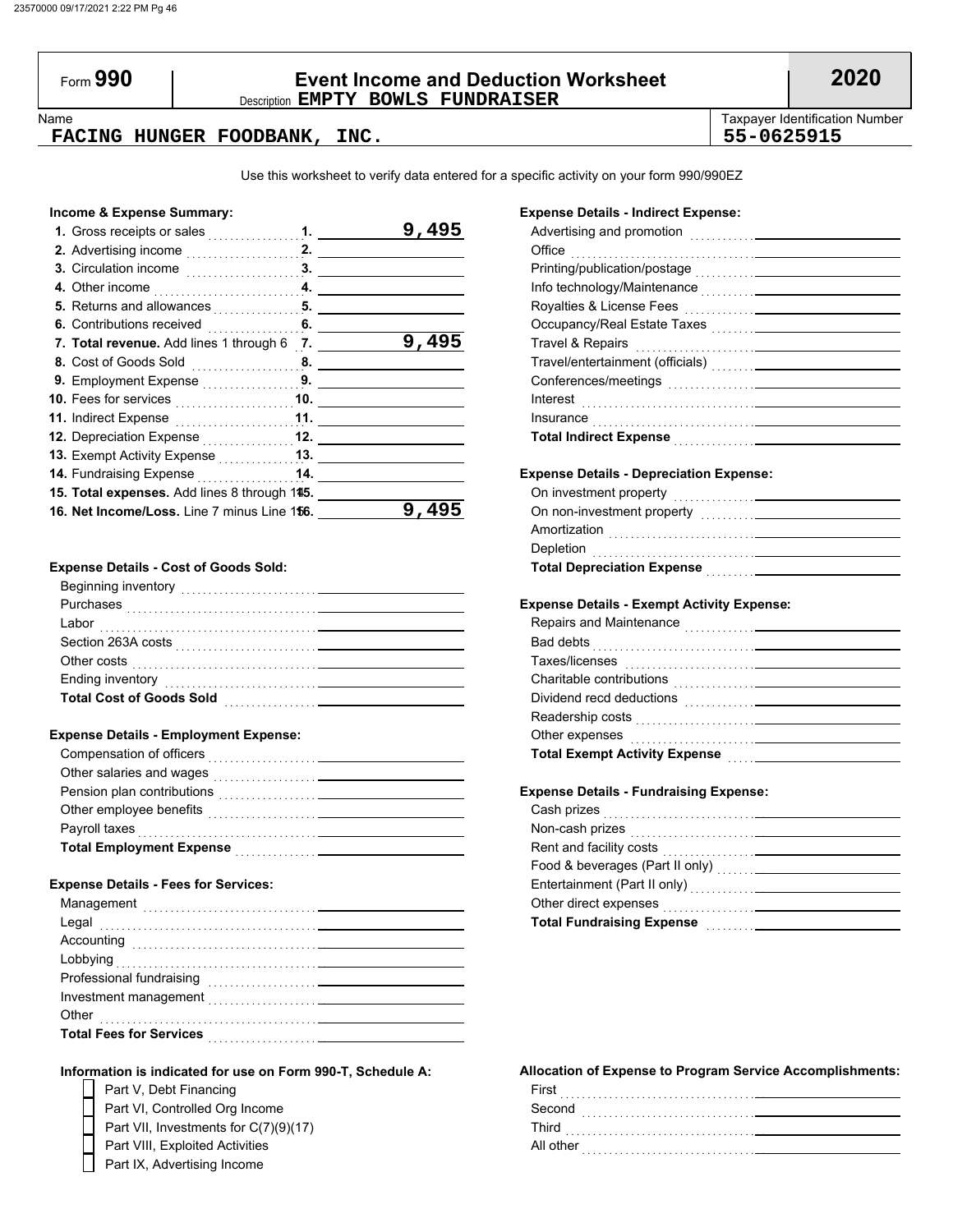## Form **990 Event Income and Deduction Worksheet 2020**

# Description **OTHER**

Name **Taxpayer Identification Number** Number 1 and Taxpayer Identification Number

#### FACING HUNGER FOODBANK, INC. 55-0625915

Use this worksheet to verify data entered for a specific activity on your form 990/990EZ

#### **Income & Expense Summary:**

| 1. Gross receipts or sales                     | 1.  | 2,251  |
|------------------------------------------------|-----|--------|
|                                                |     |        |
| 3. Circulation income                          | 3.  |        |
| 4. Other income                                |     |        |
| 5. Returns and allowances 5.                   |     |        |
| <b>6.</b> Contributions received<br>.          | 6.  |        |
| 7. Total revenue. Add lines 1 through 6        |     | 2,251  |
| 8. Cost of Goods Sold 8.                       |     |        |
| <b>9.</b> Employment Expense $\ldots$          |     |        |
| 10. Fees for services <b>container and 10.</b> |     |        |
| 11. Indirect Expense                           | 11. |        |
| 12. Depreciation Expense 12.                   |     |        |
| 13. Exempt Activity Expense [11, 13. 13.       |     |        |
| 14. Fundraising Expense <b>Marshall</b> 14.    |     | 3,748  |
| 15. Total expenses. Add lines 8 through 145.   |     | 3,748  |
| 16. Net Income/Loss. Line 7 minus Line 156.    |     | -1,497 |

#### **Expense Details - Cost of Goods Sold:**

| Beginning inventory                |  |
|------------------------------------|--|
| Purchases                          |  |
| Labor                              |  |
| Section 263A costs<br>. <u>. .</u> |  |
| Other costs                        |  |
| Ending inventory                   |  |
| <b>Total Cost of Goods Sold</b>    |  |
|                                    |  |

#### **Expense Details - Employment Expense:**

| Compensation of officers        |  |
|---------------------------------|--|
| Other salaries and wages        |  |
| Pension plan contributions      |  |
| Other employee benefits         |  |
| Payroll taxes<br>. <u>.</u>     |  |
| <b>Total Employment Expense</b> |  |

#### **Expense Details - Fees for Services:**

| Management                     |  |
|--------------------------------|--|
|                                |  |
|                                |  |
|                                |  |
| Professional fundraising       |  |
| Investment management          |  |
| Other                          |  |
| <b>Total Fees for Services</b> |  |
|                                |  |

#### **Information is indicated for use on Form 990-T, Schedule A:**

Part V, Debt Financing Part VIII, Exploited Activities Part VI, Controlled Org Income Part VII, Investments for C(7)(9)(17)

#### Part IX, Advertising Income

#### **Expense Details - Indirect Expense:**

| Interest                                                |
|---------------------------------------------------------|
|                                                         |
| Total Indirect Expense <b>Construction Construction</b> |
|                                                         |
|                                                         |

#### **Expense Details - Depreciation Expense:**

| <b>Total Depreciation Expense</b> |  |
|-----------------------------------|--|
| Depletion                         |  |
| Amortization                      |  |
| On non-investment property        |  |
| On investment property            |  |

#### **Expense Details - Exempt Activity Expense:**

| Repairs and Maintenance              |
|--------------------------------------|
| <b>Bad debts</b>                     |
| Taxes/licenses                       |
| Charitable contributions             |
| Dividend recd deductions             |
| Readership costs                     |
| Other expenses                       |
| <b>Total Exempt Activity Expense</b> |
|                                      |

#### **Expense Details - Fundraising Expense:**

|                                              | 3,748 |
|----------------------------------------------|-------|
| <b>Total Fundraising Expense</b><br><u>.</u> | 3.748 |
|                                              |       |

| First<br>.     |  |
|----------------|--|
| Second<br>.    |  |
| Third<br>.     |  |
| All other<br>. |  |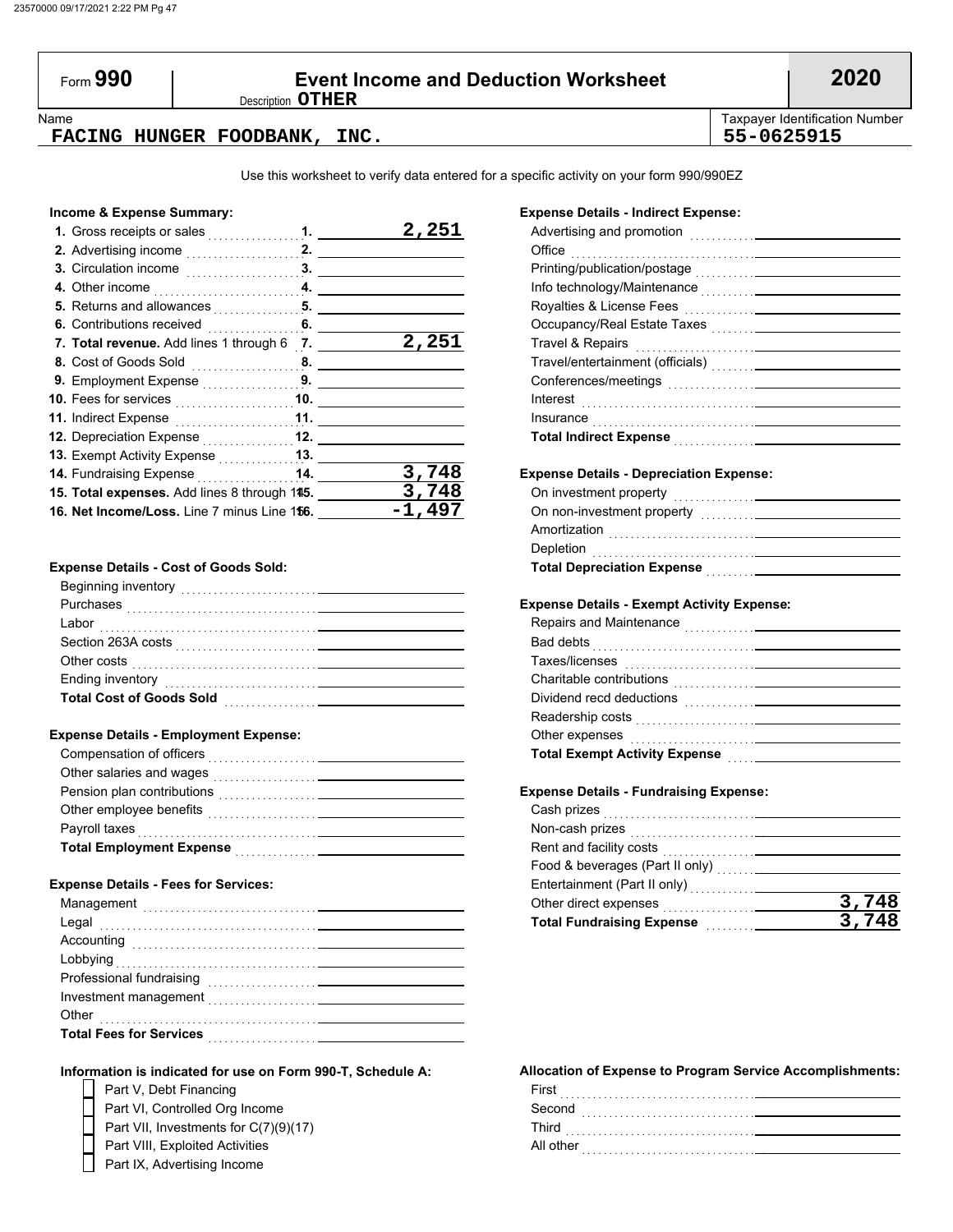### Description **FESTIVAL OF LIGHTS** Form **990 Event Income and Deduction Worksheet 2020**

Name **Taxpayer Identification Number** Number 1 and Taxpayer Identification Number FACING HUNGER FOODBANK, INC. 55-0625915

Use this worksheet to verify data entered for a specific activity on your form 990/990EZ

#### **Income & Expense Summary:**

| 1. Gross receipts or sales <b>constants</b>                                                                                                                                                                                         | 1.  | 3,813 |
|-------------------------------------------------------------------------------------------------------------------------------------------------------------------------------------------------------------------------------------|-----|-------|
| 2. Advertising income 2.                                                                                                                                                                                                            |     |       |
| 3. Circulation income                                                                                                                                                                                                               | 3.  |       |
| 4. Other income                                                                                                                                                                                                                     |     |       |
| 5. Returns and allowances                                                                                                                                                                                                           |     |       |
| <b>6.</b> Contributions received<br>للتنبيذ                                                                                                                                                                                         | 6.  |       |
| 7. Total revenue. Add lines 1 through 6                                                                                                                                                                                             | 7.  | 3,813 |
| 8. Cost of Goods Sold <b>Community</b> of Sold <b>Bulleting</b>                                                                                                                                                                     | 8.  |       |
| 9. Employment Expense 9.                                                                                                                                                                                                            |     |       |
| <b>10.</b> Fees for services <b>constants 10.</b>                                                                                                                                                                                   |     |       |
| 11. Indirect Expense <b>[10]</b> [11. Intervalue of the sense of the sense of the sense of the sense of the sense of the sense of the sense of the sense of the sense of the sense of the sense of the sense of the sense of the se | 11. |       |
| 12. Depreciation Expense 12.                                                                                                                                                                                                        |     |       |
| 13. Exempt Activity Expense 113.                                                                                                                                                                                                    |     |       |
| 14. Fundraising Expense <b>Marshall</b> 14.                                                                                                                                                                                         |     |       |
| 15. Total expenses. Add lines 8 through 145.                                                                                                                                                                                        |     |       |
| 16. Net Income/Loss. Line 7 minus Line 156.                                                                                                                                                                                         |     |       |

#### **Expense Details - Cost of Goods Sold:**

| Beginning inventory             |  |
|---------------------------------|--|
| Purchases                       |  |
| I abor                          |  |
| Section 263A costs              |  |
| Other costs                     |  |
| <b>Ending inventory</b>         |  |
| <b>Total Cost of Goods Sold</b> |  |
|                                 |  |

#### **Expense Details - Employment Expense:**

| Compensation of officers                 |  |
|------------------------------------------|--|
| Other salaries and wages                 |  |
| Pension plan contributions<br>. <u>.</u> |  |
| Other employee benefits                  |  |
| Payroll taxes                            |  |
| <b>Total Employment Expense</b>          |  |

#### **Expense Details - Fees for Services:**

| Management                                               |
|----------------------------------------------------------|
|                                                          |
|                                                          |
|                                                          |
| Professional fundraising <sub>………………</sub> _____________ |
| Investment management                                    |
| Other                                                    |
| <b>Total Fees for Services</b>                           |
|                                                          |

#### **Information is indicated for use on Form 990-T, Schedule A:**

Part V, Debt Financing Part IX, Advertising Income Part VIII, Exploited Activities Part VI, Controlled Org Income Part VII, Investments for C(7)(9)(17)

#### **Expense Details - Indirect Expense:**

| Office                                                                                                        |  |
|---------------------------------------------------------------------------------------------------------------|--|
|                                                                                                               |  |
|                                                                                                               |  |
|                                                                                                               |  |
|                                                                                                               |  |
|                                                                                                               |  |
|                                                                                                               |  |
|                                                                                                               |  |
| Interest<br><sub>1</sub>                                                                                      |  |
|                                                                                                               |  |
|                                                                                                               |  |
|                                                                                                               |  |
| <b>Expense Details - Depreciation Expense:</b>                                                                |  |
|                                                                                                               |  |
| On non-investment property<br><u> and the manuscription of the manuscription</u>                              |  |
|                                                                                                               |  |
|                                                                                                               |  |
|                                                                                                               |  |
| <b>Expense Details - Exempt Activity Expense:</b>                                                             |  |
|                                                                                                               |  |
|                                                                                                               |  |
|                                                                                                               |  |
|                                                                                                               |  |
|                                                                                                               |  |
|                                                                                                               |  |
| Other expenses with the control of the control of the control of the control of the control of the control of |  |
|                                                                                                               |  |
|                                                                                                               |  |
| <b>Expense Details - Fundraising Expense:</b>                                                                 |  |
|                                                                                                               |  |
|                                                                                                               |  |
|                                                                                                               |  |
|                                                                                                               |  |
|                                                                                                               |  |
|                                                                                                               |  |
| Total Fundraising Expense <b>Construct Construct Construct Construct</b>                                      |  |

| First<br>.        |  |
|-------------------|--|
| Second<br>.       |  |
| <b>Third</b><br>. |  |
| All other<br>.    |  |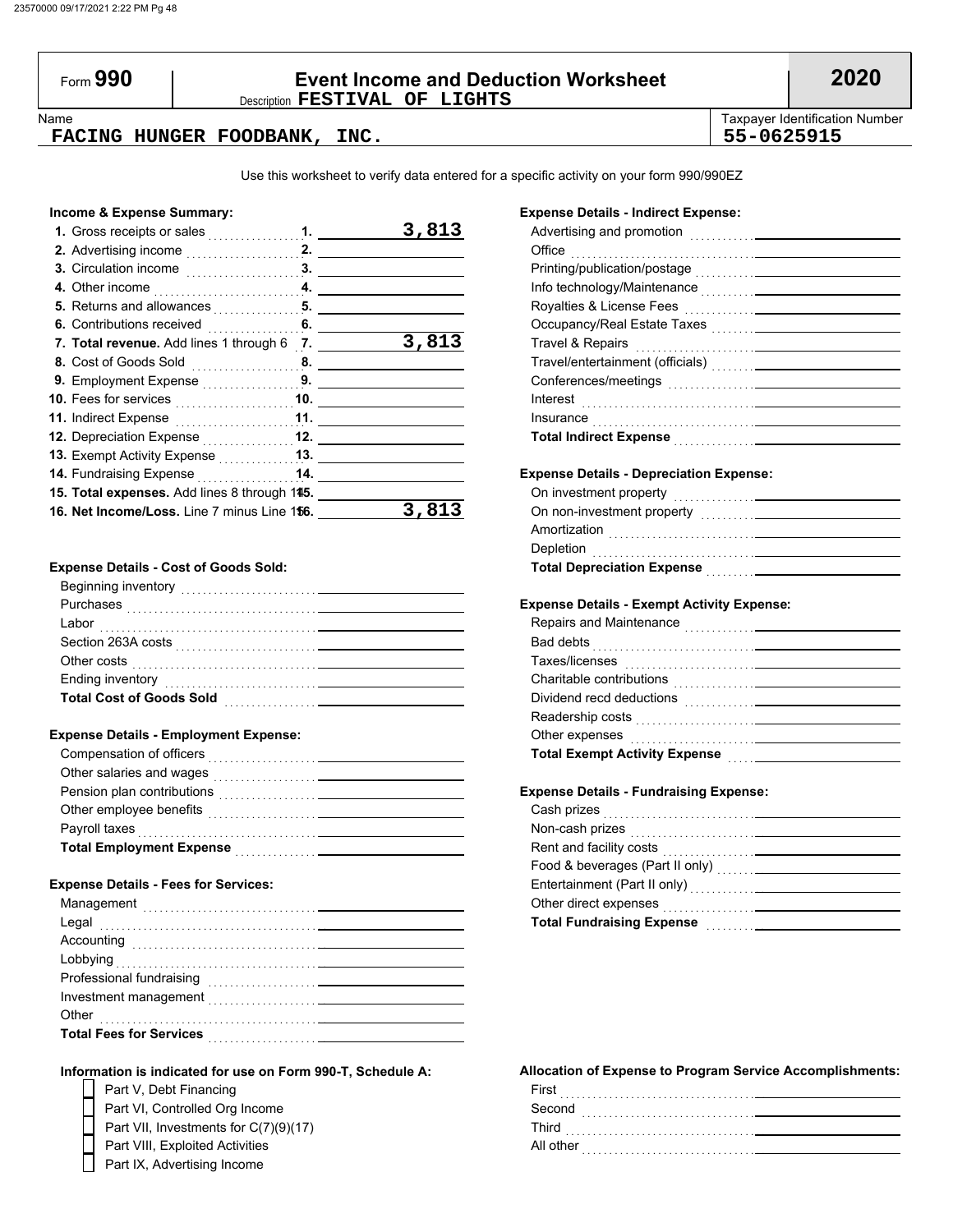| Form $990$ | <b>Two Year Comparison Report</b>             | 2019 & 2020 |                                       |
|------------|-----------------------------------------------|-------------|---------------------------------------|
|            | For calendar year 2020, or tax year beginning | ending      |                                       |
| Name       |                                               |             | <b>Taxpayer Identification Number</b> |
|            |                                               |             |                                       |

|                             | FACING HUNGER FOODBANK, INC.                                          |                           |                            |                            |         | 55-0625915             |
|-----------------------------|-----------------------------------------------------------------------|---------------------------|----------------------------|----------------------------|---------|------------------------|
|                             |                                                                       |                           | 2019                       | 2020                       |         | <b>Differences</b>     |
|                             | 1. Contributions, gifts, grants                                       | $\mathbf 1$ .             | 6,292,446                  | 4, 269, 153                |         | $-2,023,293$           |
|                             | 2. Membership dues and assessments                                    | $\overline{2}$ .          |                            |                            |         |                        |
|                             | 3. Government contributions and grants                                | $\overline{\mathbf{3}}$ . | $\overline{7,}102,953$     | 12,626,356                 |         | 5,523,403              |
| Φ<br>Ξ                      |                                                                       | $\overline{4}$            | 197,687                    |                            | 152,387 | $-45,300$              |
| $\blacksquare$<br>$\bullet$ | 5. Investment income                                                  | 5.                        |                            |                            |         |                        |
| >                           | 6. Proceeds from tax exempt bonds                                     | 6.                        |                            |                            |         |                        |
| Φ<br>≃                      | 7. Net gain or (loss) from sale of assets other than inventory        | 7.                        | 4,402                      |                            |         | $-4,402$               |
|                             | 8. Net income or (loss) from fundraising events                       | 8.                        | 46,239                     |                            | 11,811  | $-34, 428$             |
|                             | 9. Net income or (loss) from gaming                                   | 9.                        |                            |                            |         |                        |
|                             | 10. Net gain or (loss) on sales of inventory                          | 10.                       |                            |                            |         |                        |
|                             | 11. Other revenue <b>contract the Community of the Community of A</b> | 11.                       | 5,219                      |                            | 6,898   | 1,679                  |
|                             | 12. Total revenue. Add lines 1 through 11                             | 12.                       | $\overline{13}$ , 648, 946 | $\overline{17}$ , 066, 605 |         | 3,417,659              |
|                             | 13. Grants and similar amounts paid                                   | 13.                       |                            |                            |         |                        |
|                             | 14. Benefits paid to or for members                                   | 14.                       |                            |                            |         |                        |
| <b>S</b><br>Φ               | 15. Compensation of officers, directors, trustees, etc.               | 15.                       |                            |                            |         |                        |
| <b>S</b><br>$\mathbf{C}$    | 16. Salaries, other compensation, and employee benefits               | 16.                       | 645,287                    |                            | 911,449 | 266,162                |
| Φ                           | 17. Professional fundraising fees                                     | 17.                       | 79,178                     |                            | 118,191 | 39,013                 |
| $\Omega$<br>×               | 18. Other professional fees                                           | 18.                       | 22,558                     |                            | 45,898  | 23,340                 |
| ш                           | 19. Occupancy, rent, utilities, and maintenance                       | 19.                       |                            |                            |         |                        |
|                             | 20. Depreciation and Depletion                                        | 20.                       | 60,360                     |                            | 88,680  | 28,320                 |
|                             | 21. Other expenses                                                    | 21.                       | 12,372,475                 | 13,493,560                 |         | 1,121,085              |
|                             | 22. Total expenses. Add lines 13 through 21                           | 22.                       | $\overline{13}$ , 179, 858 | 14,657,778                 |         | 1,477,920              |
|                             | 23. Excess or (Deficit). Subtract line 22 from line 12                | 23.                       | $\overline{4}69,088$       | 2,408,827                  |         | 1,939,739              |
|                             | 24. Total exempt revenue                                              | 24.                       | 13,648,946                 | 17,066,605                 |         | $\overline{3,417,659}$ |
|                             | 25. Total unrelated revenue                                           | 25.                       |                            |                            |         |                        |
|                             | 26. Total excludable revenue                                          | 26.                       | 207,308                    |                            | 159,285 | $-48,023$              |
|                             | 27. Total assets                                                      | 27.                       | 2,226,308                  | $\overline{5,294,071}$     |         | 3,067,763              |
|                             | 28. Total liabilities                                                 | 28.                       | 514,405                    | 1,167,888                  |         | $\overline{6}$ 53, 483 |
|                             | 29. Retained earnings                                                 | 29.                       | 1,711,903                  | 4,126,183                  |         | 2,414,280              |
| Other Information           | 30. Number of voting members of governing body                        | 30.                       | 20                         | 21                         |         |                        |
|                             | 31. Number of independent voting members of governing body            | 31.                       | 20                         | 21                         |         |                        |
|                             | 32. Number of employees                                               | 32.                       | 35                         | 44                         |         |                        |
|                             | 33. Number of volunteers                                              | 33.                       | 408                        | 223                        |         |                        |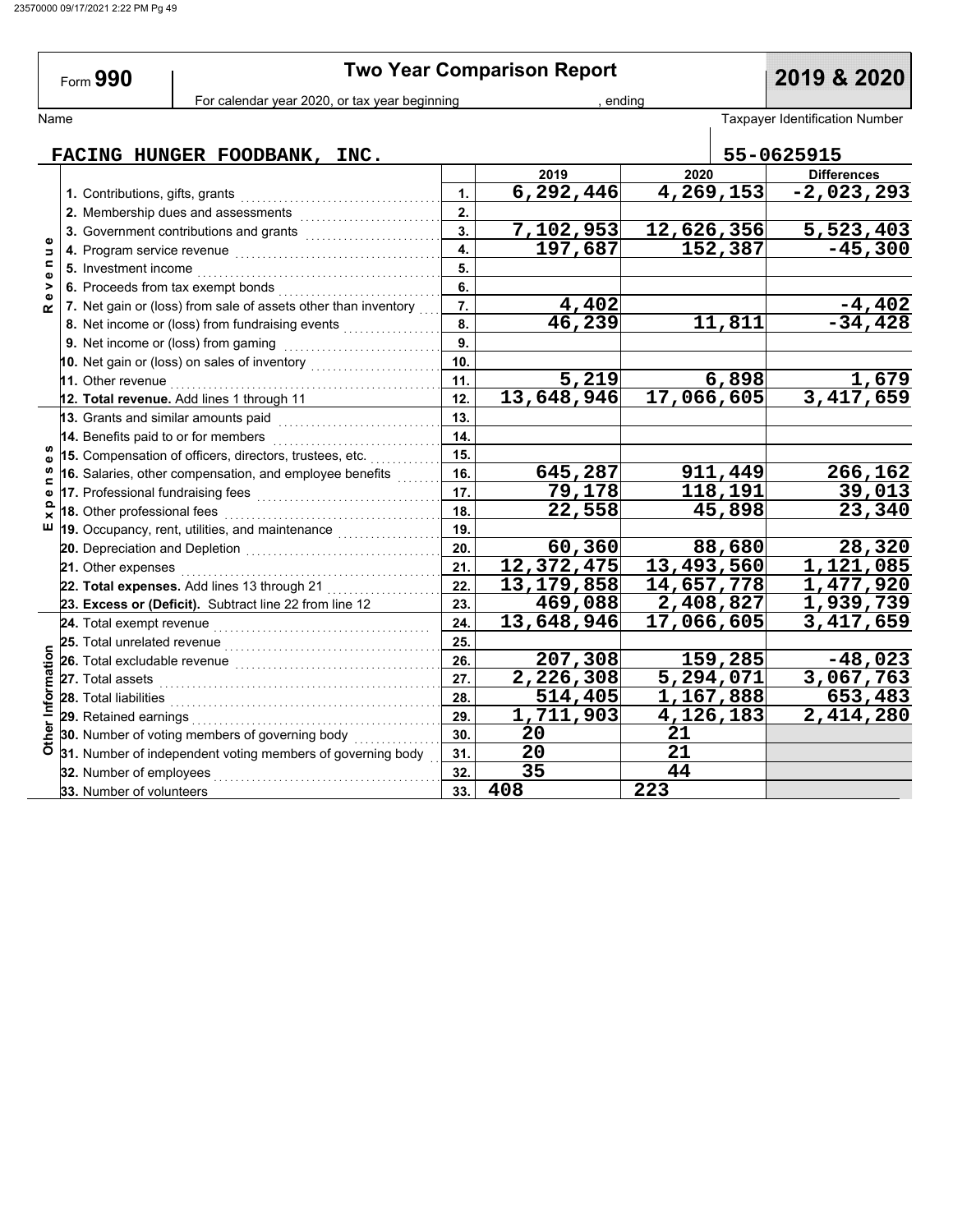$F<sub>orm</sub>$  990

Name

#### FACING HUNGER FOODBANK, INC.

| $\sf{Contributions},$ $\sf{gifts},$ $\sf{grants}$ $\sf{}$<br>Membership dues | 6,439,123 | 7,792,265   | 13,395,399       | 16,895,509     |  |
|------------------------------------------------------------------------------|-----------|-------------|------------------|----------------|--|
|                                                                              |           |             |                  |                |  |
|                                                                              |           |             |                  |                |  |
| Program service revenue                                                      | 311,463   | 275,694     | 197,687          | 152,387        |  |
| Capital gain or loss $\frac{1}{2}$                                           | $-569$    | $-28$       | 4,402            |                |  |
| Investment income                                                            |           |             |                  |                |  |
| Fundraising revenue (income/loss) <sub>.</sub> ____                          | 59,514    | 39,391      | 46,239           | 11,811         |  |
|                                                                              |           |             |                  |                |  |
|                                                                              | 2,134     | 3,609       | 5,219            | 6,898          |  |
|                                                                              | 6,811,665 | 8, 110, 931 | 13,648,946       | 17,066,605     |  |
| Grants and similar amounts paid <sub>.</sub> <sub>.</sub> ______             | 48,094    | 12,519      |                  |                |  |
| Benefits paid to or for members <sub>……</sub> ________                       |           |             |                  |                |  |
| Compensation of officers, etc. ______ <del>_______</del>                     | 99,245    | 92,558      |                  |                |  |
| Other compensation <sub>………………</sub> _______                                 | 473,369   | 431,008     | 645,287          | 911,449        |  |
|                                                                              | 120,802   | 100,121     | 101,736          | <u>164,089</u> |  |
|                                                                              |           |             |                  |                |  |
| Depreciation and depletion <sub>…………</sub> _______                           | 71,349    | 56,712      | 60,360           | 88,680         |  |
| Other expenses <sub>…………………</sub> _____                                      | 5,882,546 | 7, 457, 067 | 12,372,475       | 13,493,560     |  |
|                                                                              | 6,695,405 | 8,149,985   | 13, 179, 858     | 14,657,778     |  |
|                                                                              | 116,260   | $-39,054$   | 469,088          | 2,408,827      |  |
|                                                                              |           |             |                  |                |  |
| Total exempt revenue <sub>……………</sub> _                                      | 6,811,665 | 8,110,931   | 13,648,946       | 17,066,605     |  |
| Total unrelated revenue $\begin{array}{ c c c }\hline \end{array}$           |           |             |                  |                |  |
| Total excludable revenue <sub>.</sub> <u>_____</u>                           | 313,028   | 279,275     | 207,308          | 159,285        |  |
| Total Assets                                                                 | 1,369,275 | 1,310,332   | 2,226,308        | 5,294,071      |  |
| Total Liabilities<br>the contract of the contract of the contract of the     | 89,398    | 69,509      | 514,405          | 1,167,888      |  |
| Net Fund Balances                                                            | 1,279,877 | 1,240,823   | <u>1,711,903</u> | 4, 126, 183    |  |

Employer Identification Number<br>55-0625915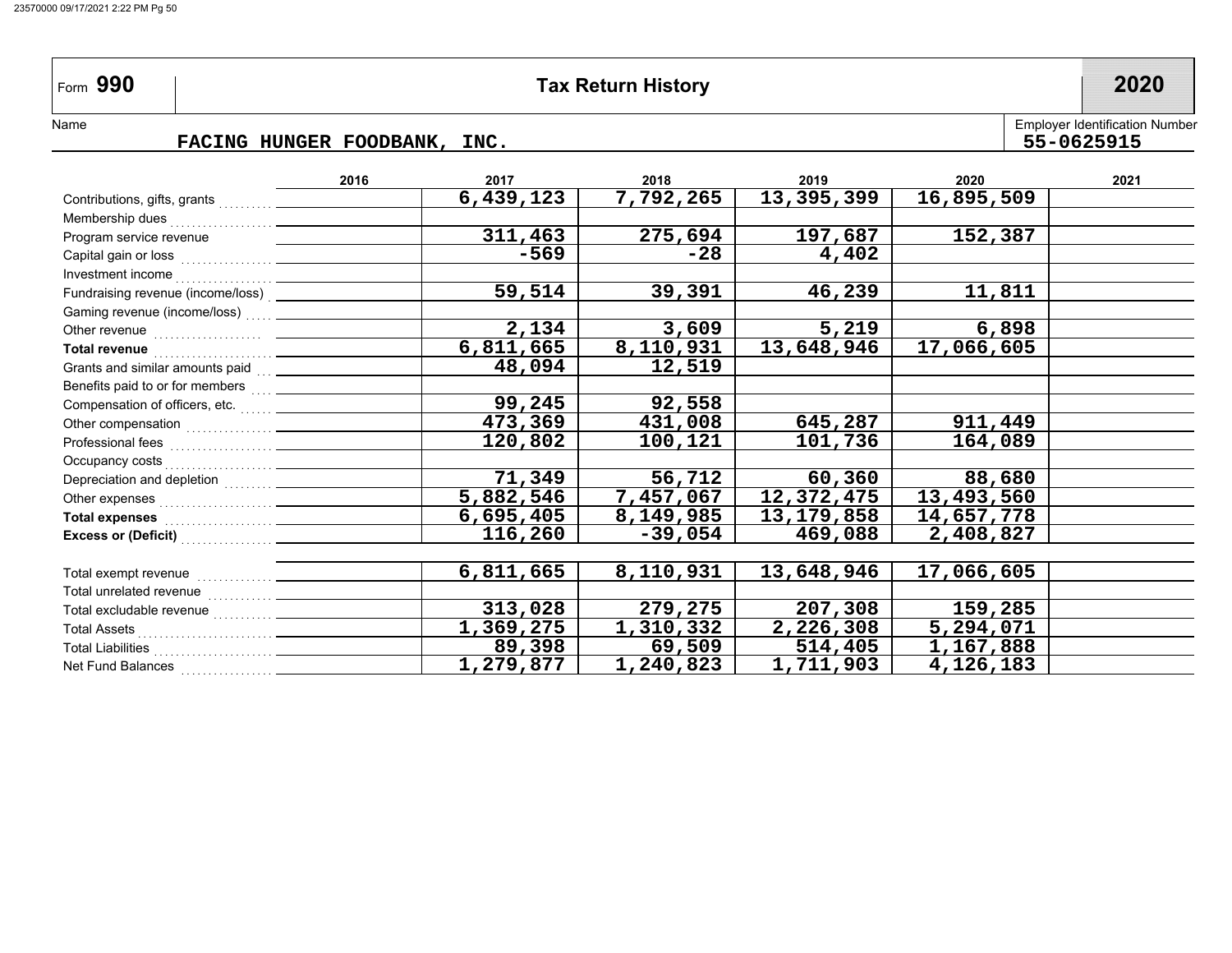| 23570000 FACING HUNGER FOODBANK, INC.<br>55-0625915<br>FYE: 12/31/2020 | 9/17/2021 2:21 PM<br>Page 1 |                                                  |                         |                 |  |  |
|------------------------------------------------------------------------|-----------------------------|--------------------------------------------------|-------------------------|-----------------|--|--|
| Form 990, Part IX, Line 11g - Other Fees for Service (Non-employee)    |                             |                                                  |                         |                 |  |  |
| <b>Description</b>                                                     | Total<br><b>Expenses</b>    | Program<br>Service                               | Management &<br>General | Fund<br>Raising |  |  |
|                                                                        | 11,194                      | 4,215<br>Ŝ                                       | 6,979                   |                 |  |  |
| TOTAL                                                                  | 11,194                      | 4,215                                            | 6,979                   |                 |  |  |
|                                                                        |                             | Form 990, Part IX, Line 24e - All Other Expenses |                         |                 |  |  |
| <b>Description</b>                                                     | Total<br><b>Expenses</b>    | Program<br>Service                               | Management &<br>General | Fund<br>Raising |  |  |
| WAREHOUSE SUPPLIES<br>ASSOCIATION FEES AND DUES                        | 73,717<br>6,947             | \$<br>73,658<br>5,279                            | 59<br>\$                | 1,668           |  |  |
| TOTAL                                                                  | 80,664                      | 78,937                                           | 59                      | 1,668           |  |  |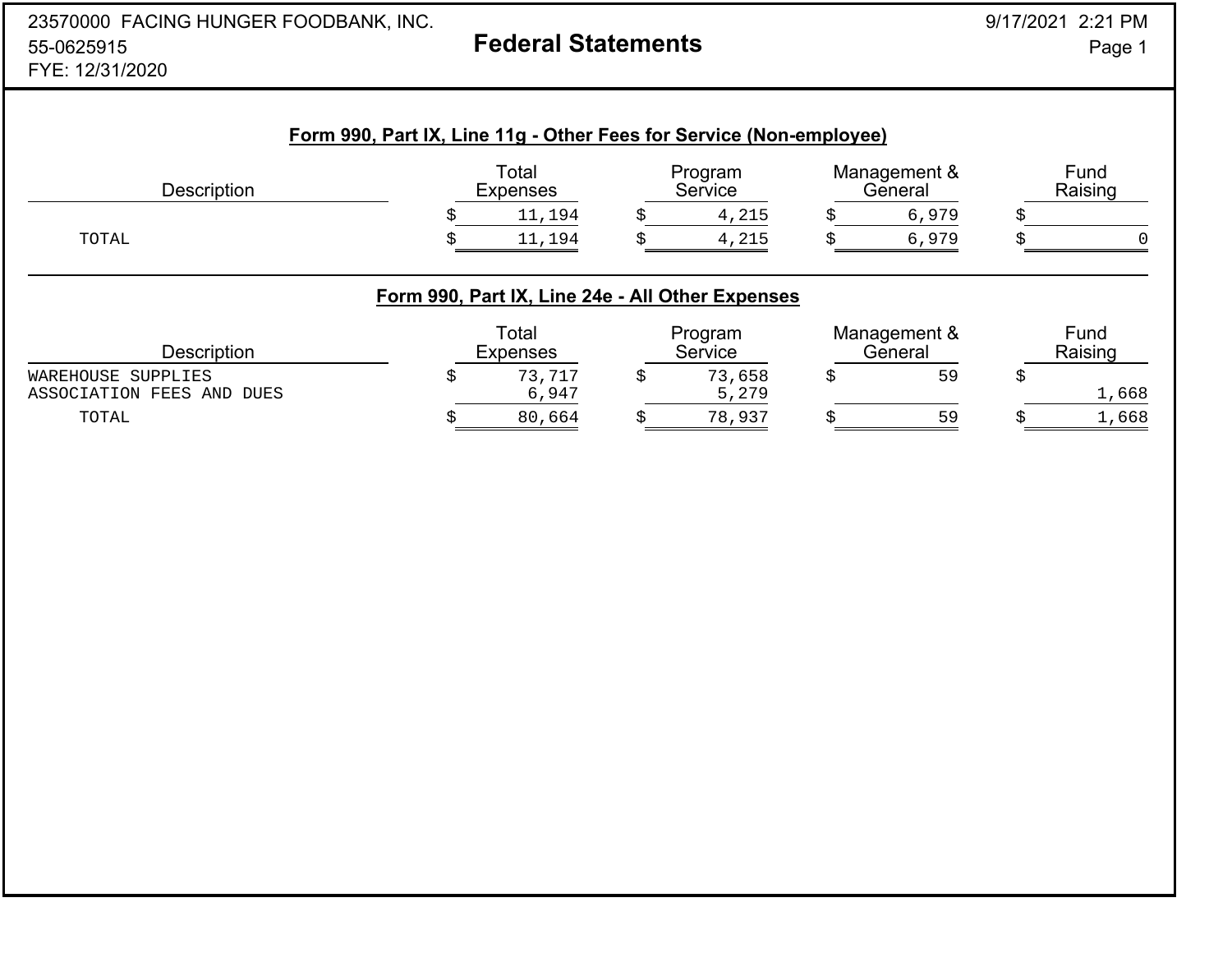### 23570000 FACING HUNGER FOODBANK, INC. 9/17/2021 2:21 PM 55-0625915FYE: 12/31/2020

# **Federal Statements** Page 2

## **Schedule A, Part II, Line 12 - Current year**

| <b>Description</b>                                                           | Amount                                 |
|------------------------------------------------------------------------------|----------------------------------------|
| PROGRAM SERVICE FEE<br>FOOD DISTRIBUTION<br>MEMBERSHIP DUES<br>OTHER REVENUE | 88,431<br>\$<br>63,306<br>650<br>6,898 |
| ITALIAN FEST<br>EMPTY BOWLS FUNDRAISER<br>OTHER<br>FESTIVAL OF LIGHTS        | 9,495<br>2,251<br>3,813                |
| TOTAL                                                                        | 174,844                                |